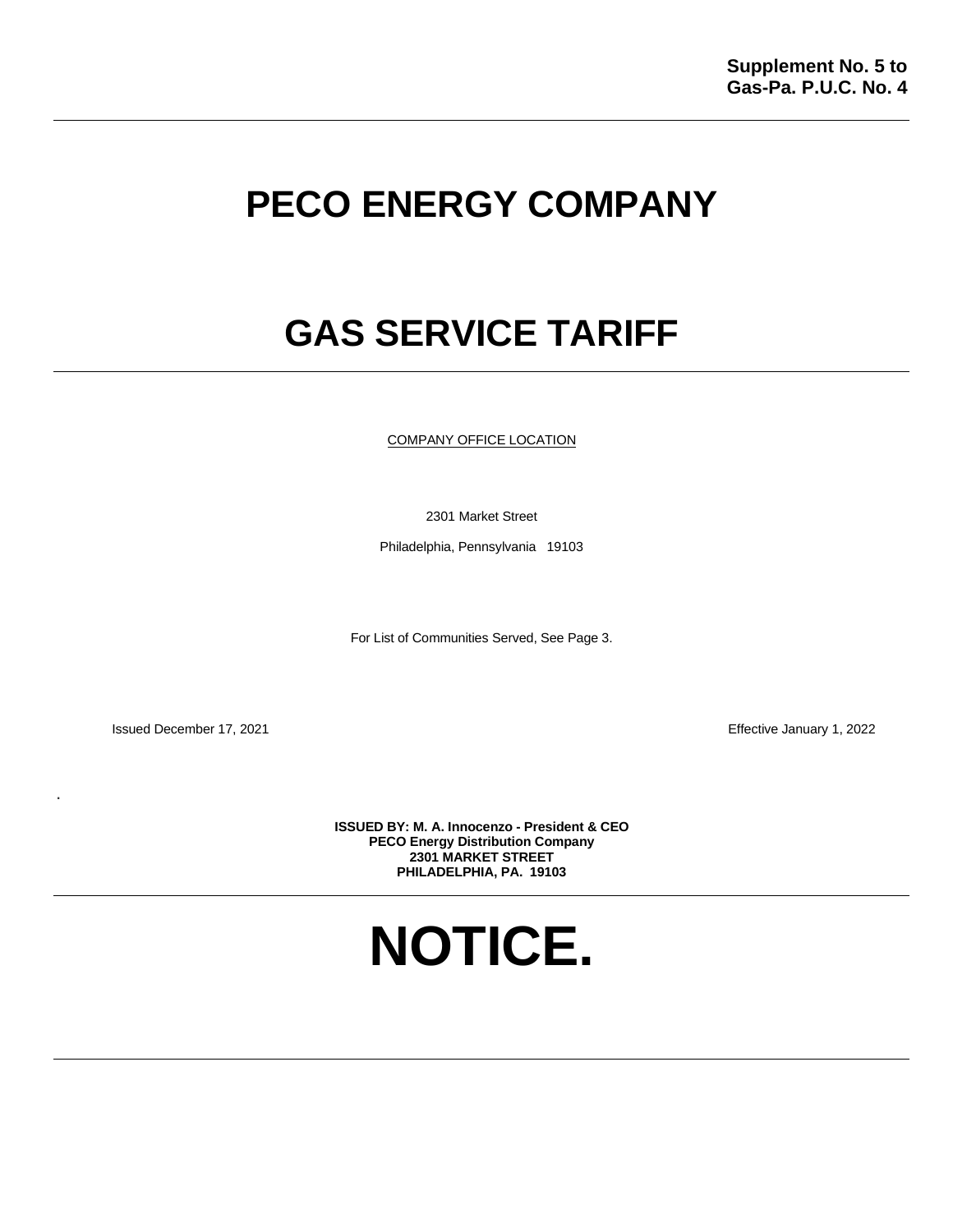# **LIST OF CHANGES MADE BY THIS SUPPLEMENT**

# **STATE TAX ADJUSTMENT CLAUSE – 1 st Revised Page No. 36**

Effective January 1, 2022, the State Tax Adjustment Clause will reflect a surcharge value of 0.06%.

Issued December 17, 2021 Effective January 1, 2022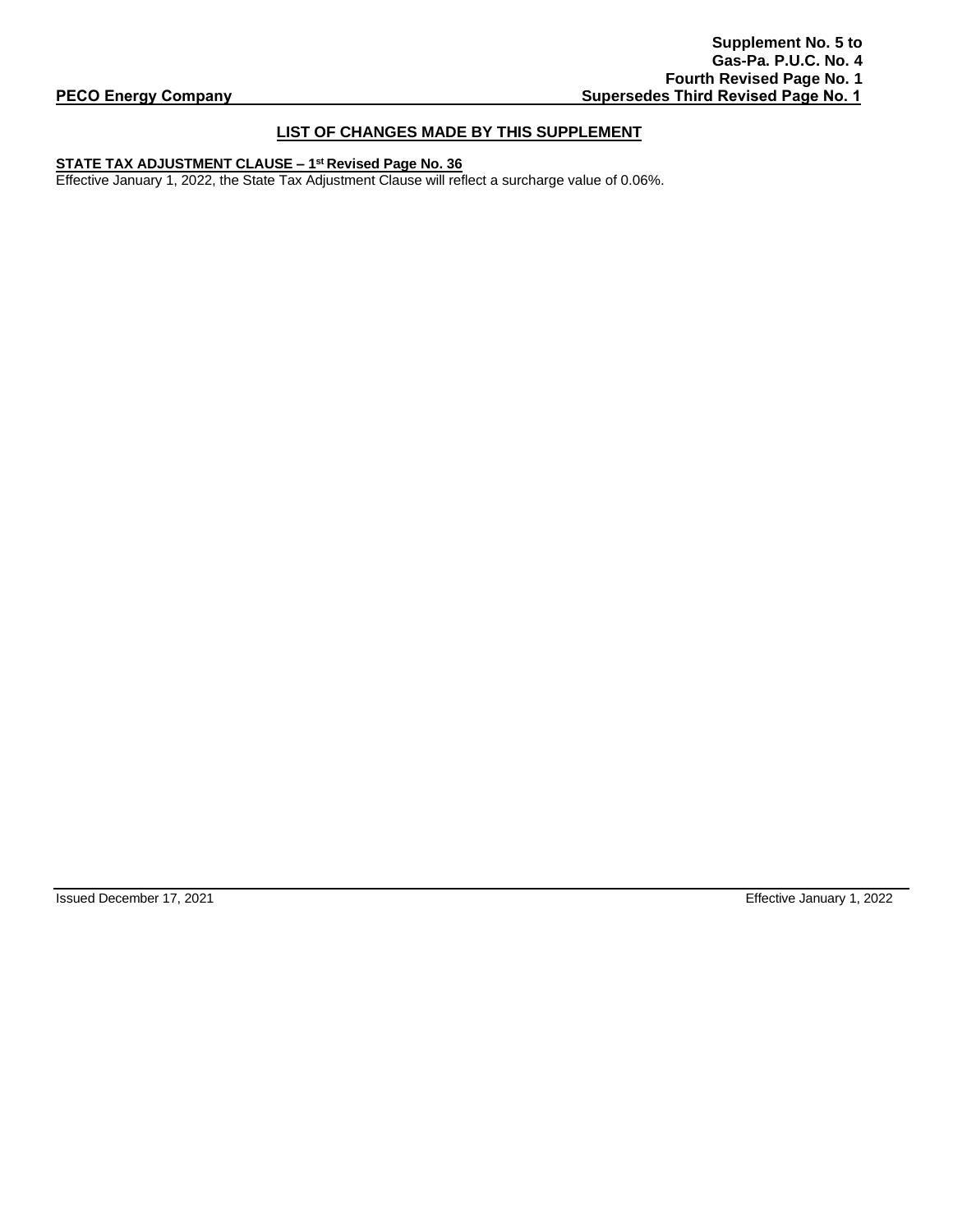# **PECO Energy Company**

# **TABLE OF CONTENTS**

|                | <b>I ADLE UF GUNTENTS</b>                                                                         |  |
|----------------|---------------------------------------------------------------------------------------------------|--|
|                |                                                                                                   |  |
|                |                                                                                                   |  |
|                |                                                                                                   |  |
|                | <b>RULES AND REGULATIONS:</b>                                                                     |  |
|                |                                                                                                   |  |
|                |                                                                                                   |  |
|                |                                                                                                   |  |
|                |                                                                                                   |  |
|                |                                                                                                   |  |
|                |                                                                                                   |  |
|                |                                                                                                   |  |
|                |                                                                                                   |  |
|                |                                                                                                   |  |
|                |                                                                                                   |  |
|                |                                                                                                   |  |
|                |                                                                                                   |  |
|                |                                                                                                   |  |
|                |                                                                                                   |  |
|                |                                                                                                   |  |
|                |                                                                                                   |  |
|                |                                                                                                   |  |
|                |                                                                                                   |  |
|                |                                                                                                   |  |
|                |                                                                                                   |  |
|                |                                                                                                   |  |
|                |                                                                                                   |  |
|                |                                                                                                   |  |
|                |                                                                                                   |  |
|                |                                                                                                   |  |
|                | 25. Creditworthiness of Natural Gas Supplier (NGS) Serving High Volume Transportation Customers33 |  |
|                |                                                                                                   |  |
|                |                                                                                                   |  |
|                |                                                                                                   |  |
|                |                                                                                                   |  |
|                |                                                                                                   |  |
|                |                                                                                                   |  |
|                |                                                                                                   |  |
|                |                                                                                                   |  |
|                |                                                                                                   |  |
|                |                                                                                                   |  |
| <b>RATES:</b>  |                                                                                                   |  |
|                |                                                                                                   |  |
|                |                                                                                                   |  |
|                |                                                                                                   |  |
|                |                                                                                                   |  |
|                |                                                                                                   |  |
|                |                                                                                                   |  |
|                |                                                                                                   |  |
|                |                                                                                                   |  |
|                |                                                                                                   |  |
|                |                                                                                                   |  |
|                |                                                                                                   |  |
|                | Rate NGS - Negotiated Gas Service                                                                 |  |
| <b>RIDERS:</b> |                                                                                                   |  |
|                |                                                                                                   |  |
|                |                                                                                                   |  |
|                |                                                                                                   |  |
|                |                                                                                                   |  |
|                |                                                                                                   |  |
|                |                                                                                                   |  |
|                |                                                                                                   |  |
|                |                                                                                                   |  |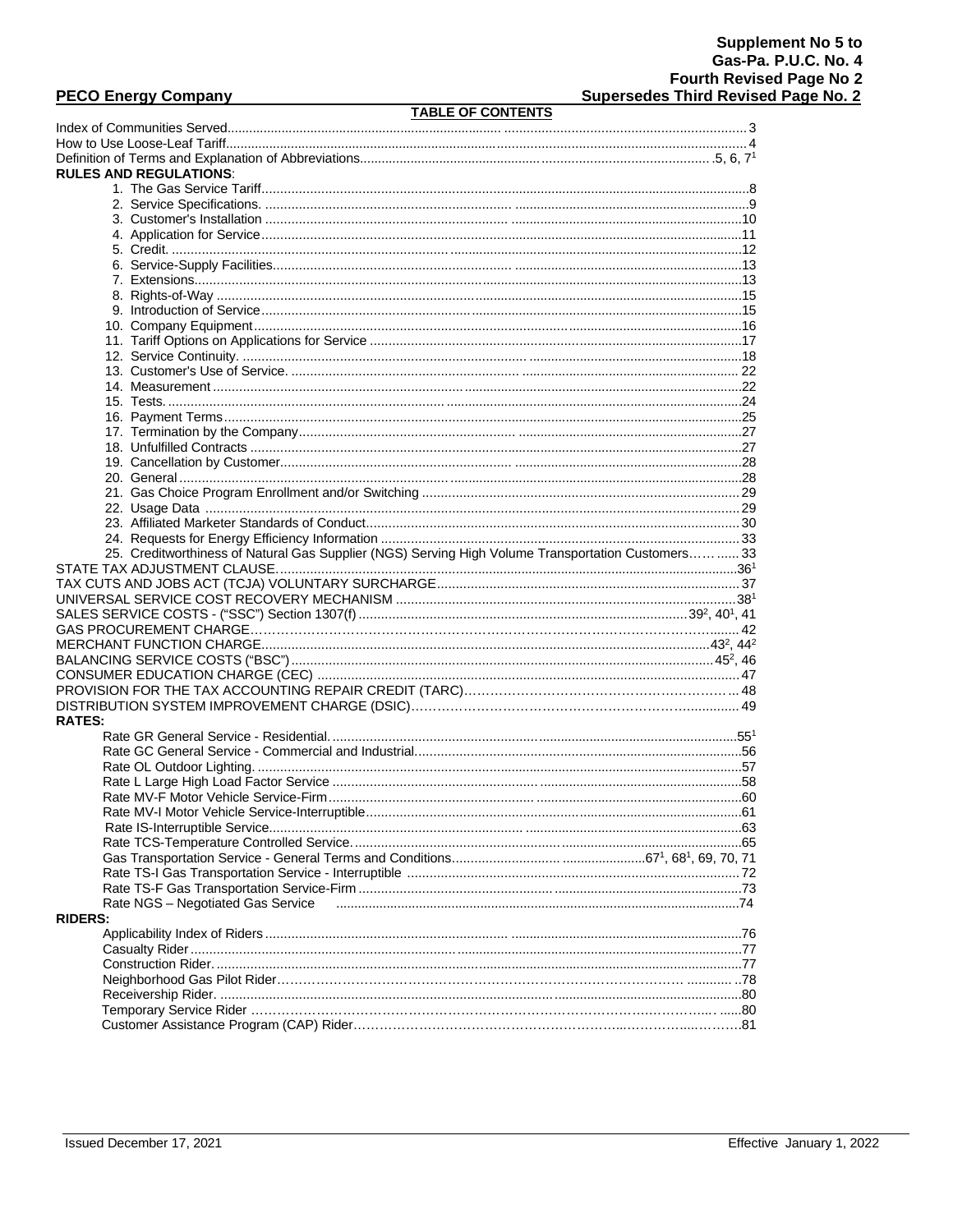# **LIST OF COMMUNITIES SERVED**

# **BUCKS COUNTY:**

BOROUGHS: Bristol, Chalfont, Doylestown, Dublin, Hulmeville, Ivyland, Langhorne, Langhorne Manor, Morrisville, New Britain, New Hope, Newtown, Penndel, Telford, Tullytown, Yardley.

FIRST-CLASS TOWNSHIP: Bristol.

SECOND-CLASS TOWNSHIPS: Bedminster, Bensalem, Bridgeton, Buckingham, Doylestown, Falls, Hilltown, Lower Makefield, Lower Southampton, Middletown, New Britain, Newtown, Northampton, Plumstead, Solebury, Tinicum, Upper Makefield, Upper Southampton, Warminster, Warrington, Warwick, West Rockhill, Wrightstown.

### **CHESTER COUNTY:**

CITY: Coatesville.

BOROUGHS: Atglen, Avondale, Downingtown, Elverson, Honey Brook, Kennett Square, Malvern, Modena, Oxford, Parkesburg, Phoenixville, South Coatesville, Spring City, West Chester, West Grove.

#### FIRST-CLASS TOWNSHIP: Caln.

SECOND-CLASS TOWNSHIPS: Birmingham, Charlestown, East Bradford, East Brandywine, East Caln, East Coventry, East Fallowfield, East Goshen, East Marlborough, East Nantmeal, East Nottingham, East Pikeland, Easttown, East Vincent, East Whiteland, Elk, Franklin, Highland, Honey Brook, Kennett, London Britain, Londonderry, London Grove, Lower Oxford, New Garden, Newlin, New London, North Coventry, Penn, Pennsbury, Pocopson, Sadsbury, Schuylkill, South Coventry, Thornbury, Tredyffrin, Upper Oxford, Upper Uwchlan, Uwchlan, Valley, Wallace, Warwick, West Bradford, West Brandywine, West Caln, West Fallowfield, West Goshen, West Marlborough, West Nantmeal, West Nottingham, West Pikeland, West Sadsbury, Westtown, West Vincent, West Whiteland, Willistown.

### **DELAWARE COUNTY:**

#### CITY: Chester.

BOROUGHS: Aldan, Brookhaven, Chester Heights, Clifton Heights, Collingdale, Colywn, Darby, East Lansdowne, Eddystone, Folcroft, Glenolden, Haverford, Lansdowne, Marcus Hook, Media, Millbourne, Morton, Norwood, Parkside, Prospect Park, Radnor, Ridley Park, Rose Valley, Rutledge, Sharon Hill, Swarthmore, Trainer, Upland, Yeadon.

FIRST-CLASS TOWNSHIPS: Aston, Darby, Lower Chichester, Marple, Nether Providence, Ridley, Springfield, Tinicum, Upper Chichester, Upper Darby.

SECOND-CLASS TOWNSHIPS: Bethel, Chadds Ford, Chester, Concord, Edgmont, Haverford, Middletown, Newtown, Radnor, Thornbury, Upper Providence,

# **LANCASTER COUNTY:**

BOROUGH: Christiana

SECOND-CLASS TOWNSHIPS: Sadsbury, Salisbury.

#### **MONTGOMERY COUNTY:**

BOROUGHS: Ambler, Bridgeport, Bryn Athyn, Collegeville, Conshohocken, East Greenville, Green Lane, Hatboro, Hatfield, Jenkintown, Lansdale, Narbeth, Norristown, North Wales, Pennsburg, Pottstown, Red Hill, Rockledge, Royersford, Schwenksville, Souderton, Telford, Trappe, West Conshohocken.

FIRST-CLASS TOWNSHIPS: Abington, Cheltenham, Hatfield, Lower Merion, Lower Moreland, Lower Pottsgrove, Plymouth, Springfield, Upper Dublin, Upper Gwynedd, Upper Moreland, Upper Pottsgrove, West Norriton, West Pottsgrove.

SECOND-CLASS TOWNSHIPS: East Norriton, Franconia, Horsham, Limerick, Lower Frederick, Lower Gwynedd, Lower Providence, Lower Salford, Marlborough, Montgomery, Perkiomen, Salford, Skippack, Towamencin, Upper Frederick, Upper Hanover, Upper Merion, Upper Providence, Upper Salford, Whitemarsh, Whitpain, Worcester.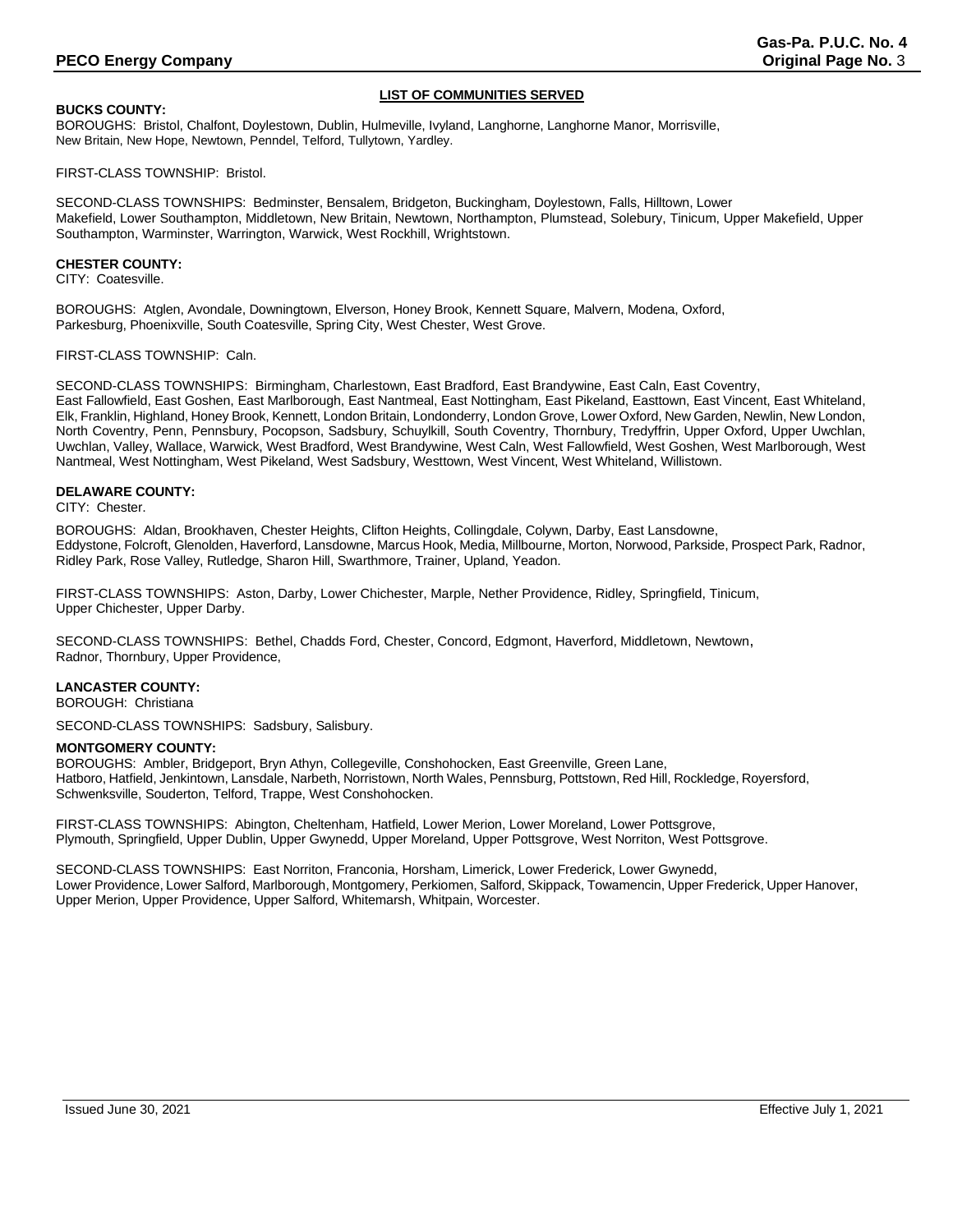# **HOW TO USE LOOSE LEAF-TARIFF**

1. This Tariff is issued on the loose-leaf plan. Each page will be issued as "original page", consecutively numbered, commencing with the title page, which in all cases will be considered as Page No. 1. For example: "Original Page No. 2", "Original Page No. 3," etc.

2. All changes in, additions to, or eliminations from, original pages, will be made by the issue of consecutively numbered supplements to this Tariff and by reprinting the page or pages affected by such change, addition, or elimination. Such supplements will indicate the changes which they effect and will carry a statement of the make-up of the Tariff, as revised. The Table of Contents will be reissued with each supplement.

3. When a page is reprinted the first time, it will be designated under the P.U.C. number as "First Revised Page No...," the second time as "Second Revised Page No. ..." etc. First revised pages will supersede original pages; second revised pages will supersede first revised pages, etc.

4. When changes or additions to be made require more space than is available, one or more pages will be added to the Tariff, to which the same number will be given with letter affix. For example: If changes were to be made in Original Page No. 2 and, to show the changed matter, more than one page should be required, the new page would be issued as "First Revised Page No. 2, superseding Original Page No. 2"; and the added page would be issued as "Original Page No. 2A." If a second added page should be required, it would be issued as "Original Page No. 2B." Subsequent reprints will be consecutively designated as "First Revised...," "Second Revised...," etc.

5. On receipt of a revised page it will be placed in the Tariff immediately following the page which it is to supersede, and the page which is to be superseded thereby plainly marked "See following page for pending revision." On the date when such revised page becomes effective, the page superseded should be removed from the Tariff.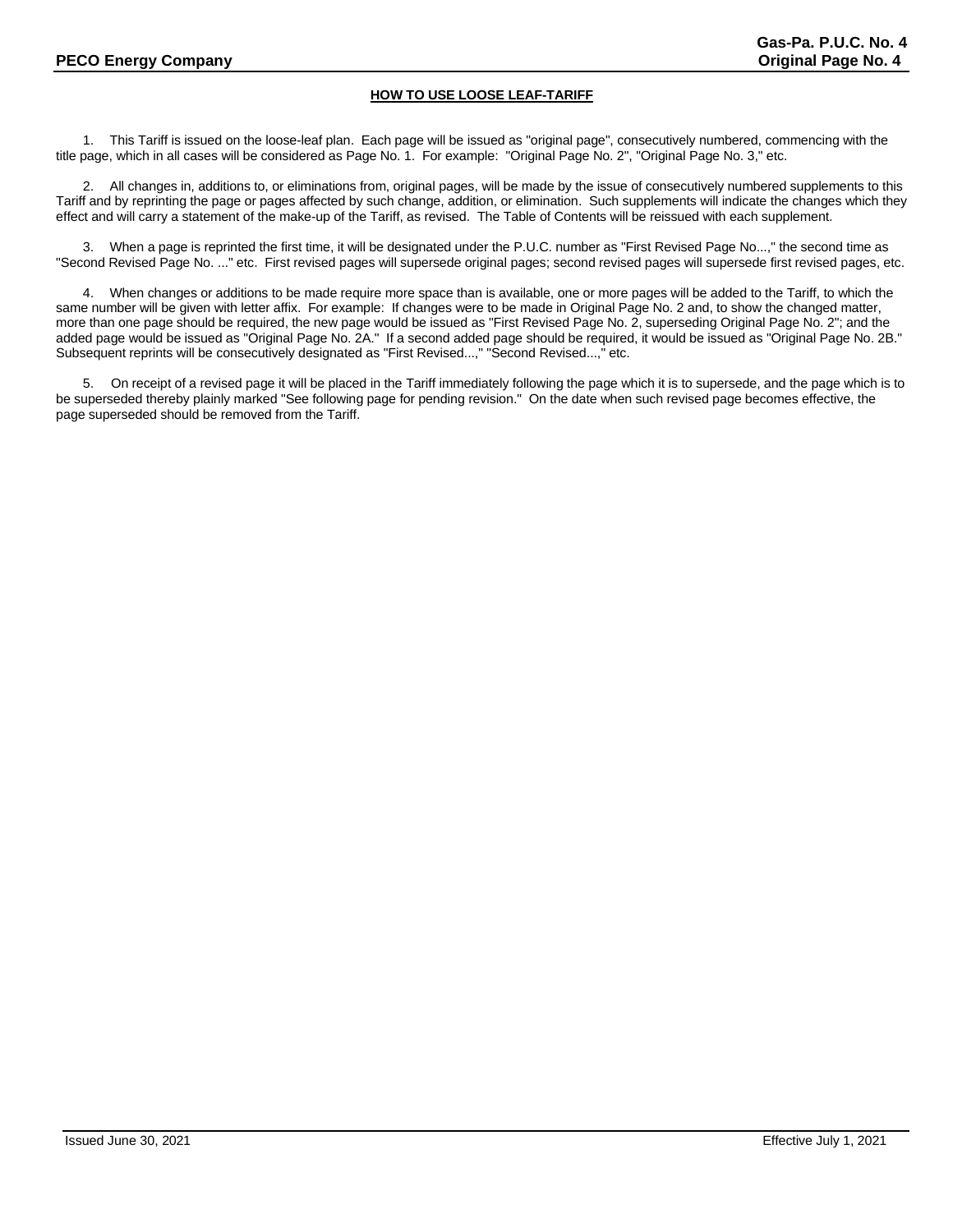# DEFINITION OF TERMS AND EXPLANATION OF ABBREVIATIONS

Aggregation Services Fee - A charge of 1¢/mcf applicable to all Low Volume Sales and Transportation Customers to be added to such Customers' Variable Distribution Service Charge effective January 1, 2001.

Available rate - A rate which may be obtained by a Customer if the use of service conforms to the character of service contemplated in the rate, and the Customer's location is such that this service can be supplied from existing facilities of the Company.

Bad credit (for deposit purposes) - A customer shall be deemed by the Company to have bad credit if the customer has been delinquent on payment of two consecutive bills or three or more bills in the last twelve billing cycles or tendered two or more checks that are subsequently dishonored by a payee according to 13 Pa.C.S. §3502, within the last twelve billing cycles. Industrial and commercial customers also shall be deemed by the Company to have bad credit if the customer is insolvent, (as evidenced by a credit report prepared by a reputable credit bureau or credit reporting agency or public financial data, liabilities exceeding assets or generally failing to pay debts as they become due) or has a class of publicly-traded debt outstanding that is rated to be below investment grade, or tendered two or more checks that are subsequently dishonored by a payee according to 13 Pa.C.S. §3502, within the last twelve billing cycles.

Balancing Service Cost or ("BSC") – Charge to all Low Volume Customers, both Sales and Transportation, included in Variable Distribution Charges, for fixed and variable storage costs for each Mcf of gas delivered under Rate Schedules GR, CAP, GC, OL, L, and MV-F of this Tariff, or the successors thereto.

British thermal unit (Btu) - The quantity of heat necessary to raise the temperature of one pound of water one degree Fahrenheit from 58.5 to 59.5 degrees Fahrenheit under standard pressure of 30 inches of mercury at or near its point of maximum density. One Btu equals 252 calories, (gram), 778 foot-pounds, 1,055 joules or 0.293 watt hours

Ccf – 100 cubic feet. This is a measure of gas usage.

Chapter 56 – The PUC regulations that govern metering, billing and collections for residential gas and electricity service.

Commodity Charge ("CC") – The "C" factor component of the Sales Service Cost representing the charge to Low Volume Sales Customers for purchased gas costs for each McF of Sales Service gas supplied under Rate Schedules GR, CAP, GC, OL, L and MV-F of this Tariff, or the successors thereto.

Commission or PAPUC– The Pennsylvania Public Utility Commission.

Company – PECO Energy Company

Competition Act - the Natural Gas Choice and Competition Act, 66 Pa.C.S. §2201, et seq.

Competitive Natural Gas Supply - firm natural gas provided by an NGS to Low Volume Transportation Customers under the Company's Gas Choice program.

Consolidated NGDC Billing – Billing provided by the Company that contains both the Company's charges for its services and the NGS's separate charges for gas supply services.

Creditworthy - A creditworthy customer pays the Company's charges as and when due and otherwise complies with the Rules and Regulations of this Tariff or the PaPUC. To determine whether a customer is creditworthy with respect to a particular account, the Company will evaluate the customer's record of paying Company charges for all of the customer's other Company accounts, and may also take into consideration the customer's general credit.

cu. ft. - Cubic foot.

Customer - Any person, partnership, association, or corporation, lawfully receiving service at a single meter location from the Company. In addition, unless explicitly prohibited by the Public Utility Code or the Commission's Rules or Regulations, an NGS may act as an agent for a Customer upon written authorization to PECO Energy, which authorization may be included in the notice of NGS selection.

Daily quantity - The quantity of gas used in a 24-hour period beginning at 10:00 a.m., Eastern Standard Time or Daylight Saving Time, whichever is in common use.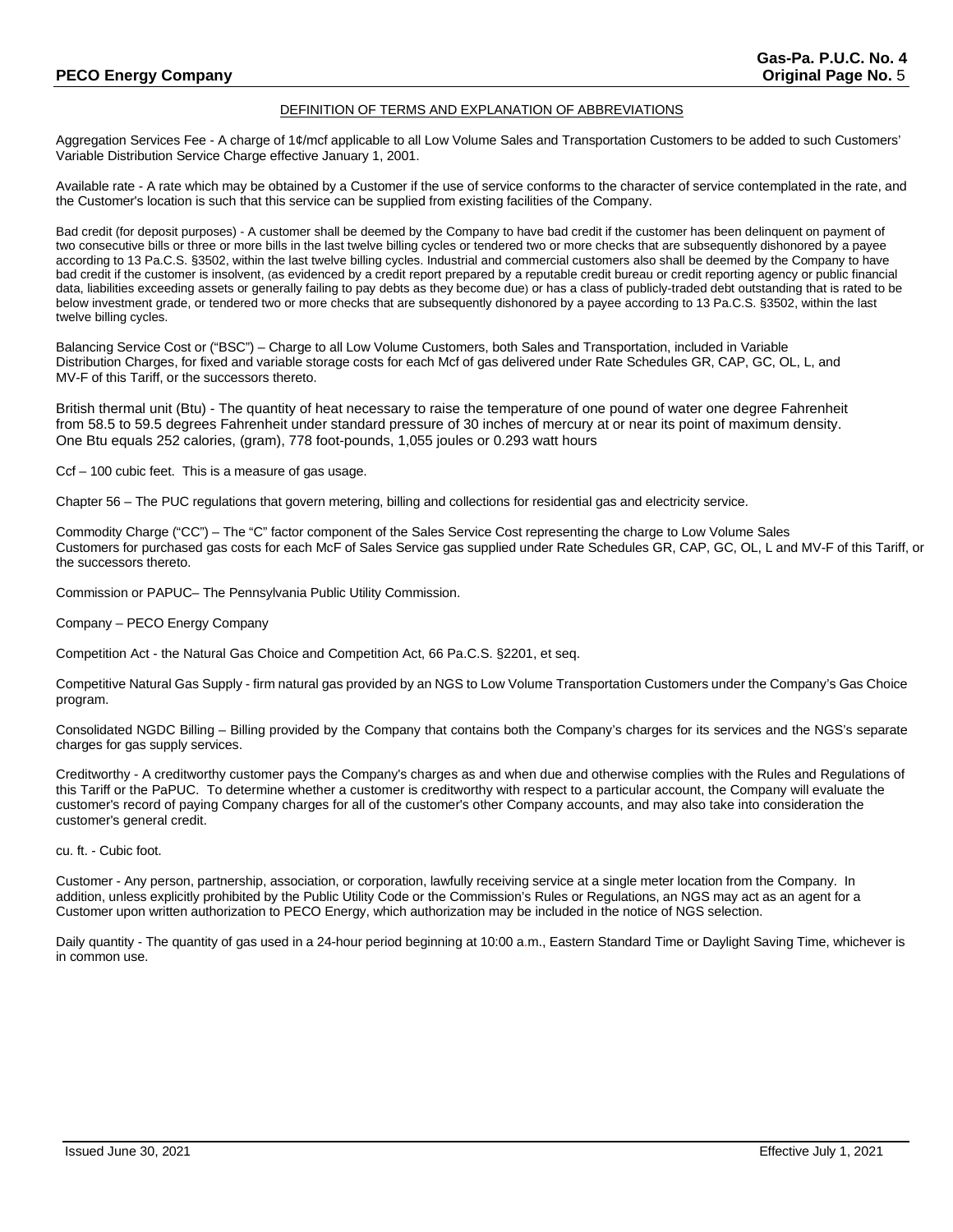# **PECO Energy Company Company Company Company Company Company Company Company Company Company Company Company Company**

Delivery point - That point at which the Customer's facilities are connected to the Company's facilities which is the first fitting after the outlet side of the meter connection.

Firm Service - Natural gas service offered to Customers under tariffs or contracts that anticipate no interruption of natural gas service.

Fixed Distribution Service Charge – A charge to recover costs caused by the presence of the Low Volume Customer on the system, other than the costs associated with the Customer's usage.

Gas Choice – Program under which Suppliers provide Competitive Natural Gas Supply to Low Volume Transportation Customers.

Gas Cost Adjustment ("GCA") Charge – The "E" factor component of the Sales Service Cost representing the net overcollection or undercollection of purchased gas costs, charged to Low Volume Sales Customers for each Mcf of Sales Service gas supplied under Rate Schedules GR, GC, CAP, OL L, and MV-F or the successors thereto.

High Volume Transportation (HVT) - PECO Energy's Gas program as administered by this tariff for Suppliers providing Competitive Natural Gas Supply to High Volume Transportation Customers.

High Volume Transportation Customers - Customers who purchase natural gas from an alternative Supplier under Rates Schedules TS-F, TS-I and/or the successors thereto, and not under the Company's Gas Choice program.

Holidays - Company holidays include: New Year's Day, Martin Luther King, Jr.'s Birthday, Presidents' Day, Good Friday, Memorial Day, Independence Day, Labor Day, Columbus Day, Veterans Day, Thanksgiving Day, Friday after Thanksgiving, Christmas, and Sundays

Initial Contract Term - The Customer's initial contract term, or in the case of transportation service, any renegotiation of an existing contract, for a service location shall be the Customer's first term of contract for service as specified under a given tariff rate or contract agreement to a location and shall also be the first term of contract after the Customer changes service at a location to a different rate, or in case of transportation service, any renegotiation of an existing contract.

Low Volume Customers – Customers served under Rate Schedules GR, GC, CAP, OL, L, and MV-F or successors thereto.

Low Volume Sales Customer – Low Volume Customers served under Rate Schedules GR, GC, CAP, OL, L, and MV-F who purchase their gas from the Company.

Low Volume Transportation Customers ("LVT Customers") - Low Volume Customers who purchase Competitive Natural Gas Supply from a Supplier pursuant to the Company's Gas Choice program, under Rates Schedules GR, GC, OL, MV-F or the successors thereto, and not under Rate Schedules CAP, L, TCS, IS, MV-I, TS-F, TS-I, and/or the successors thereto.

Master Meter System - a pipeline system for distributing gas within, but not limited to, a definable area, such as a mobile home park, housing project, or apartment complex, where the operator purchases metered gas from an outside source for resale through a gas distribution pipeline system. The gas distribution pipeline system supplies the ultimate consumer who either purchases the gas directly through a meter (i.e. Master Meter) or by other means, such as by rents.

Mcf – 1,000 cubic feet. This is a measure of gas usage.

Month - A month under this Tariff means 1/12 of a year, or the period of approximately 30 days between two regular consecutive meter readings dates of the Company's meter or meters installed on the Customer's premises.

Natural Gas Distribution Company ("NGDC") - a public utility that owns natural gas distribution facilities, used at times in this Tariff to refer to the role of the Company as the distributor of Competitive Natural Gas Supply pursuant to the Competition Act.

Natural Gas Supplier ("Supplier" or "NGS") - A natural gas supplier as defined in 66 Pa.C.S. § 2202, that has been licensed by the Pennsylvania Public Utility Commission to sell Competitive Natural Gas Supply to Low Volume Transportation Customers on the Company's system under the Company's Gas Choice program, to sell natural gas to Customers under Rates TCS, IS and/or MV-I or to sell natural gas to High Volume Transportation Customers under Rate Schedules TS-F, TS-I, and/or any other entity that takes title to gas as defined in 52 Pa. Code § 62.101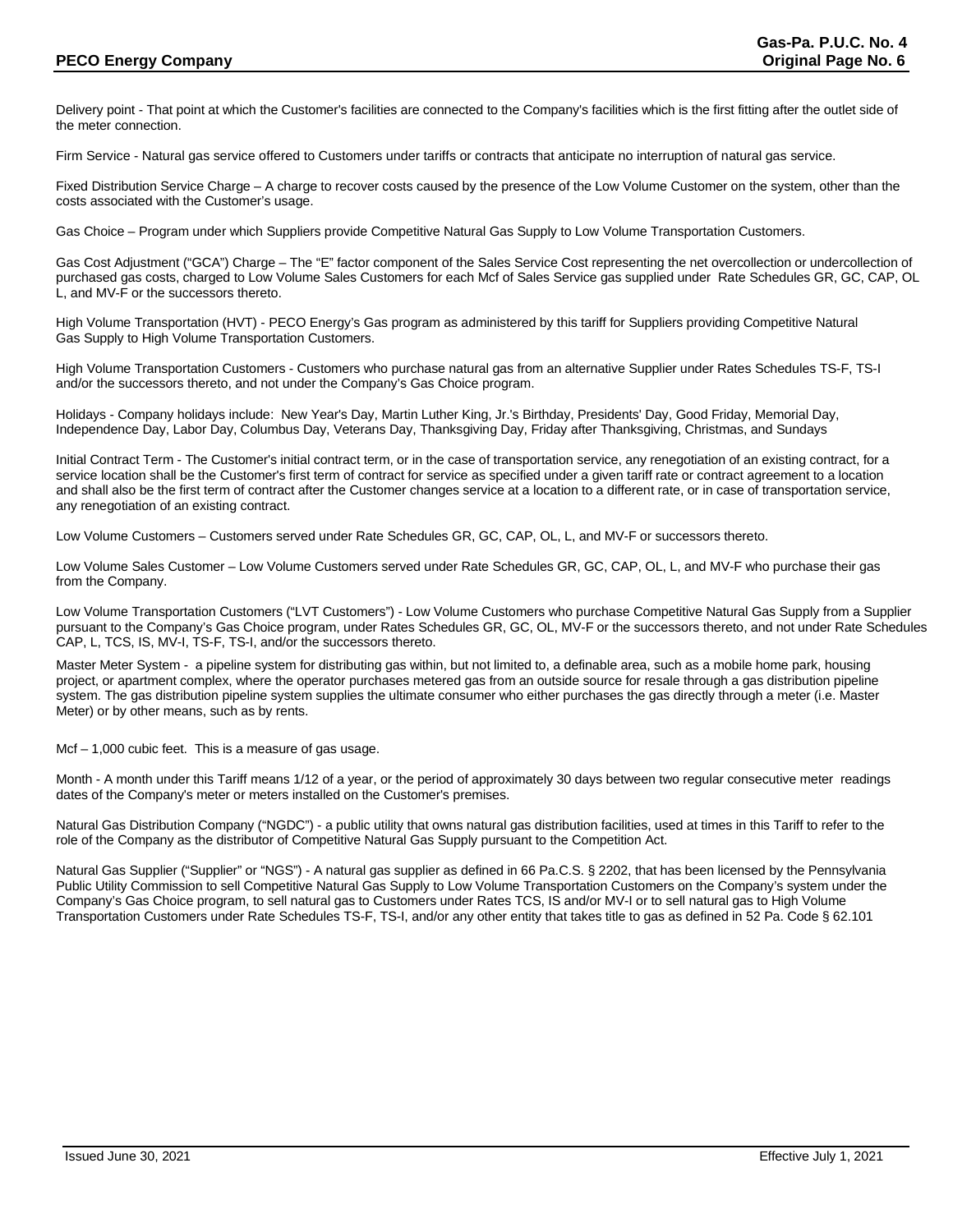Natural Gas Supplier Coordination Tariff – The Tariff, setting forth the basic requirements for interactions and coordination between the Company, as the natural gas distribution company, and Suppliers necessary for maintaining the delivery of Competitive Natural Gas Supply from Suppliers to their Low Volume Transportation Customers under the Company's Gas Choice program.

Principal Office - The Company's Main Office Building located at 2301 Market Street, Philadelphia, Pa. 19103.

Property line - The division line between land held in, or for, private use, and land in which the public or the Company has a right of use; or, the division line between separately owned or occupied land.

Sales Service Cost ("SSC") - Cost of commodity and non-storage interstate pipeline firm transportation capacity to delivery such commodity to the city gate for Low Volume Sales Customers.

Rate - The rates are CAP, GR, GC, OL, L, MV-F, MV-I, IS, TCS, TS-I, TS-F, and NGS or the successors thereto.

Separate NGS Billing ("Dual Billing") – Separate Billing by an NGS of its charges for gas supply service.

Service - The distribution of gas for use by the Customer, including all things done by the Company in connection with such distribution.

Service-Supply Pipe - The pipe extending from the Company's supply main to a metered delivery point or, in the case of installations comprised exclusively of outdoor gas lights, to the first such light.

Summary Billing Accounts - An aggregate bill prepared at the option of the Company for Customers with multiple accounts that are related within the same partnership, association, corporation or governmental agency.

Supplier of Last Resort Service ("SLR Service" or "Sales Service") - Natural gas supply service provided by the Company as supplier-oflast-resort to residential, small commercial, small industrial and essential human needs Customers who: (1) do not choose a Supplier or chose to be served by their supplier of last resort; (2) who are refused service by a Supplier; (3) whose Supplier has defaulted or exited the system; or (4) who return to SLR service after having obtained Competitive Natural Gas Supply.

System Maintenance Order ("SMO") – operational directive issued by the Company in its sole discretion to protect the operational integrity of its systems in terms of line pressure and adequacy of supply, which orders directly affect the quantity of gas to be delivered on the same gas day or other near-term gas days and may require a Customer or class of Customers, or a Customer's natural gas supplier or agent, to maintain, decrease or increase the quantity of natural gas delivered to the Company's system.

Tariff – This Gas Service Tariff comprising the rates, rules and regulations that apply to the distribution of natural gas, including all things done by the Company in connection with such distribution and/or the supply of natural gas under Supplier of Last Resort (Sales) Service.

Transportation Service – Natural gas supply service provided to HVT Customers, by an alternative Natural Gas Supplier as further detailed in Rule 1.1 of the Gas Transportation Service General Terms and Conditions Section of this Tariff.

Variable Distribution Service Charge – The variable charges on a Mcf basis for the provision of unbundled distribution service, including all things done by the Company in connection with such distribution service.

Volume Adjustment - the current adjustable factor applied to all rate classes to account for: a) reduction for system losses of 2.3% **(I)** and b) thermal correction, the latter being determined by dividing the daily average Btu content per cubic foot of gas for the Company's system by a reference Btu content of 1,000 Btu per cubic foot.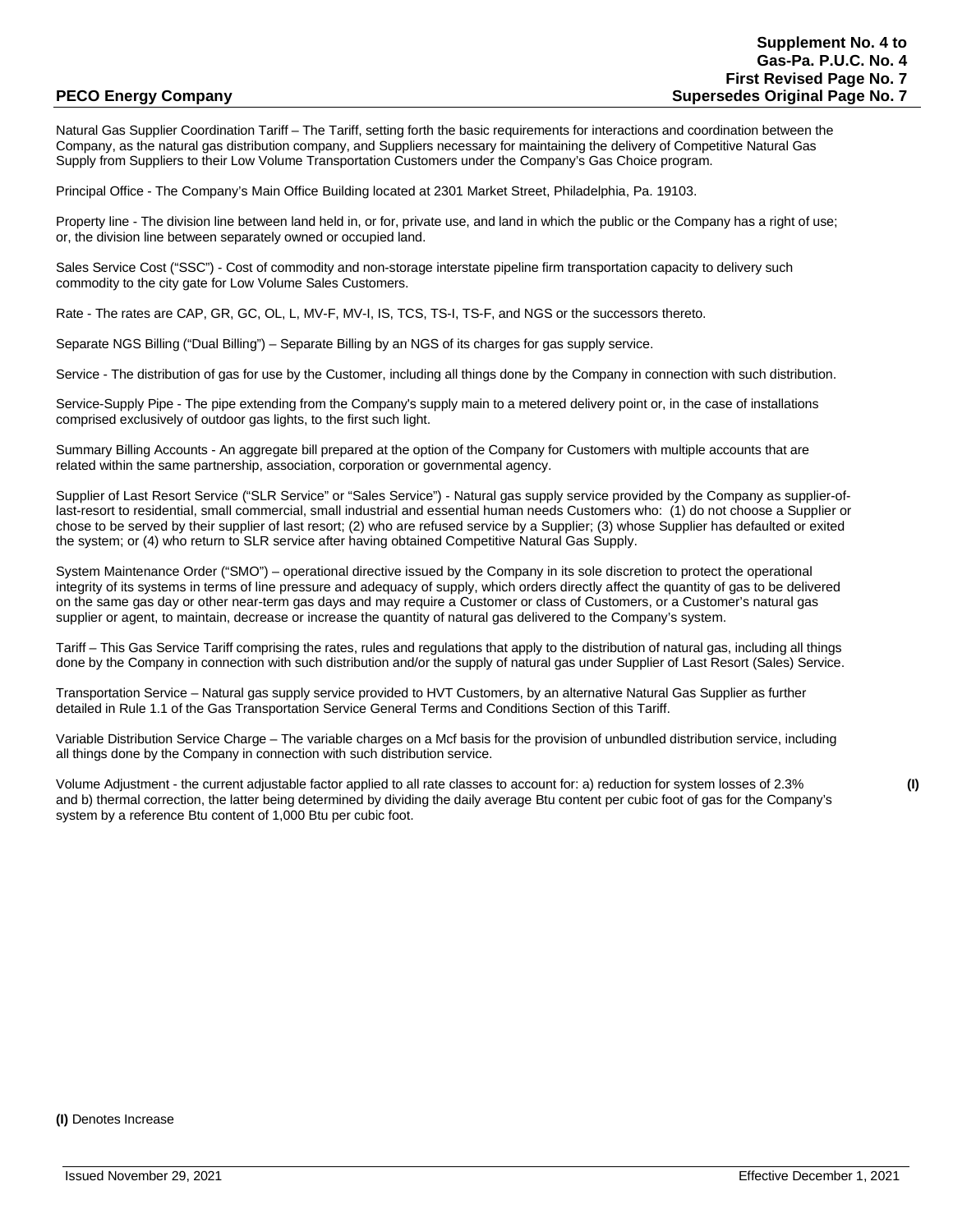# RULES AND REGULATIONS

# **1. THE GAS SERVICE TARIFF**

 1.1 FILING AND POSTING. A copy of this Tariff, which comprises the Rates, Rules and Regulations under which service and SLR (Sales) Service will be supplied to its Customers by PECO Energy Company, is on file with the Pennsylvania Public Utility Commission and is posted and open to inspection at the Principal Office of the Company. A copy of this Tariff also is available on the Company's website at: peco.com

 1.2 REVISIONS. This Tariff may be revised, amended, supplemented or otherwise changed from time to time in accordance with the Pennsylvania "Public Utility Law", and such changes, when effective, shall have the same force as the present Tariff.

 1.3 APPLICATION. The Tariff provisions apply to everyone lawfully receiving service from the Company, under the rates therein, and receipt of service shall constitute the receiver a Customer of the Company as the term is used herein, whether service is based upon contract, agreement, accepted signed application, or otherwise. A Customer will receive service under this Tariff effective with their first scheduled billing cycle beginning after July 1, 2000.

 1.4 BASIS OF CHARGE. Time elapsed is a factor in the supply of service and the rates and minimum charges named in this Tariff, while predicated on periods of supply of not less than one year, are stated in values for direct application only to monthly periods of service provision and will be adjusted for application to service provided during other time intervals.

 1.5 RULES AND REGULATIONS. The Rules and Regulations, filed as a part of this Tariff, are a part of every contract for service made by the Company and govern all classes of service where applicable, unless specifically modified by a rate or rider provision. The obligations imposed on customers in the Rules and Regulations apply as well to everyone receiving service unlawfully and to unauthorized use of service.

 1.6 USE OF RIDERS. The terms governing the provision of service under a particular rate may be modified or amended only by the application of standard riders, filed as part of this Tariff.

1.7 STATEMENT BY AGENTS. No representative has authority to modify a Tariff rule or provision, or to bind the Company by any promise or representation contrary thereto.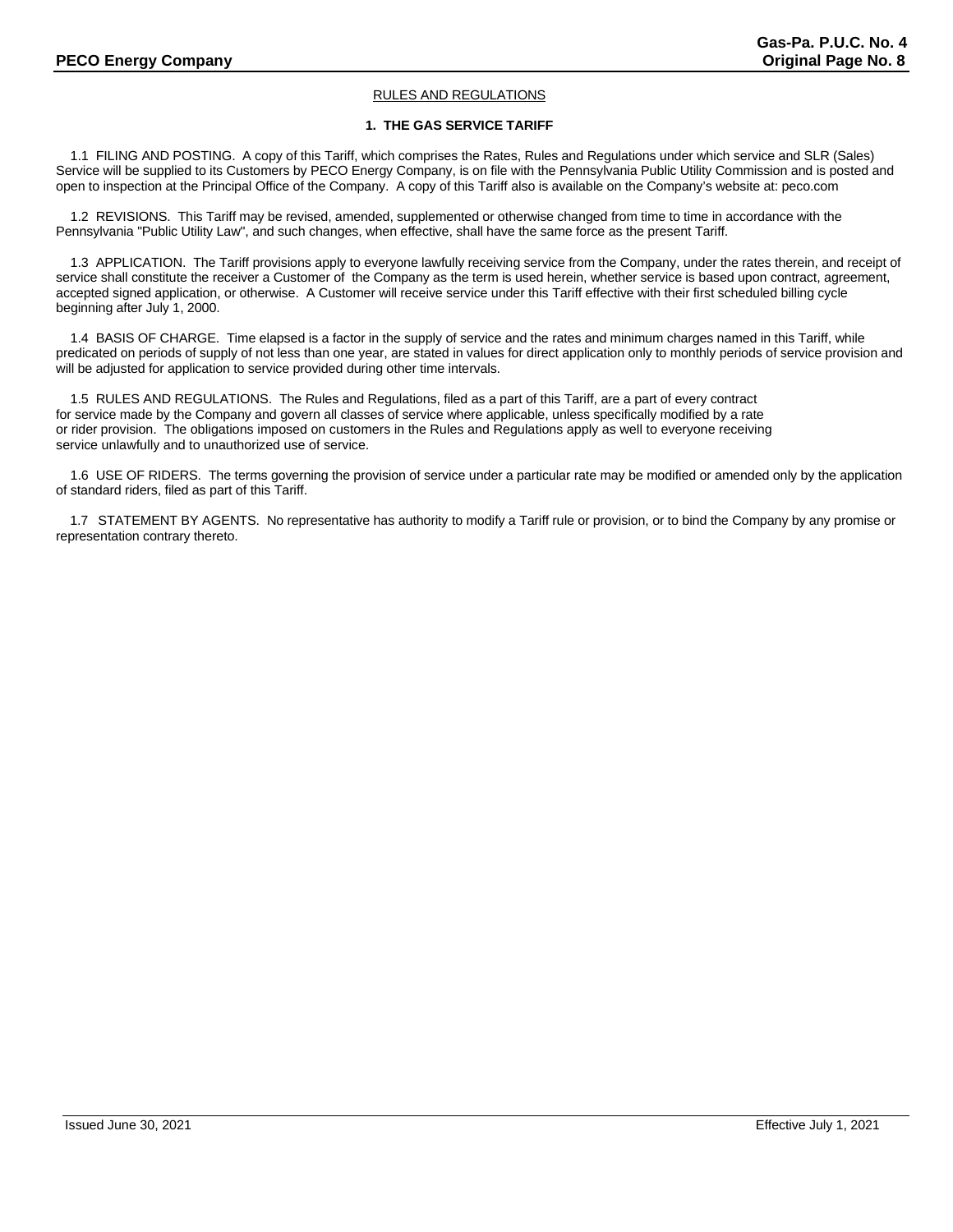# **2. SERVICE SPECIFICATIONS**

 2.1 CHARACTER. This Tariff applies only to the distribution and/or supply of natural gas, or its equivalent. Supply pressures will be limited in accordance with Company specifications.

 2.2 SINGLE-POINT DELIVERY. The rates named in this Tariff are based upon the Company's distribution and/or supply through a single delivery point. Separate distribution and/or supply for the same Customer at other points of delivery shall be billed separately unless otherwise specifically provided for under a rate or rider statement.

 2.3 SINGLE-POINT AVAILABILITY. Service delivered at a single point is available to one or more buildings or units devoted essentially to a single purpose, provided and so long as:

a. Such buildings or units are:

(1) held, possessed, and either utilized or operated as a single establishment by a single responsible entity, and

 (2) unified on the basis of family, business, industry, enterprise, or governmental agency or through conveniences and services, such as heat, elevator, janitor, care of halls, walks and lawns, etc., furnished by such entity, and

 (3) situated on a single or on contiguous land parcels except where such buildings or units constitute interdependent parts of a single industrial enterprise. In determining "contiguity" hereunder of parcels abutting opposite sides of public or private ways, the boundaries of such parcels shall be considered as extending to the center of such ways.

b. There is granted and maintained to the Company easement or other rights, adequate in the Company's reasonable judgment to supply service direct to any such buildings or units if, as and when a cessation of any one or more of the conditions stated in paragraph lettered "a" above should occur, or there should arise in any manner a Company duty of such direct supply.

c. The distribution and other facilities on the Customer's side of the delivery point are:

- (1) furnished, installed and maintained at the expense of the Customer, and
- (2) owned or leased by the Customer, and
- operated and controlled by or at the expense of the Customer.

d. The Company is under no legal obligation of direct supply to any portion of said buildings or units or their appurtenances.

e. A guarantee by deposit or otherwise is given and maintained to the Company sufficient in its reasonable judgment to insure it against loss in distribution and other investment in the event of change in the nature of holding and possession of such buildings or units, or in the occupancy thereof, or in the type of service delivered thereto.

f. All utilization equipment on the Customer's side of the Company delivery point is furnished, installed, operated and maintained by the operator of the buildings or units supplied or by the tenants of such operator whose use of gas is dependent upon the single point delivery and metering of service.

Any use of public highways by such operator for the latter's distribution facilities does not conflict or interfere with the franchise rights of the Company.

 2.4 COMPLIANCE WITH AVAILABILITY. The use of the Company's service shall not be for any purpose other than that covered by the availability provisions of the rate or rider under which service is supplied.

2.5 COMPLIANCE WITH BUILDING ENERGY CONSERVATION ACT STANDARDS. Prior to furnishing permanent residential service for heating or cooling purposes to new residential buildings, a copy of the Compliance Certification from the Pennsylvania Department of Community Affairs indicating proof of compliance with, or exemption from, the insulation standards set forth in the Building Energy Conservation Act and the regulations promulgated thereunder, will be required for residential buildings located in municipalities that have not elected to administer the Act.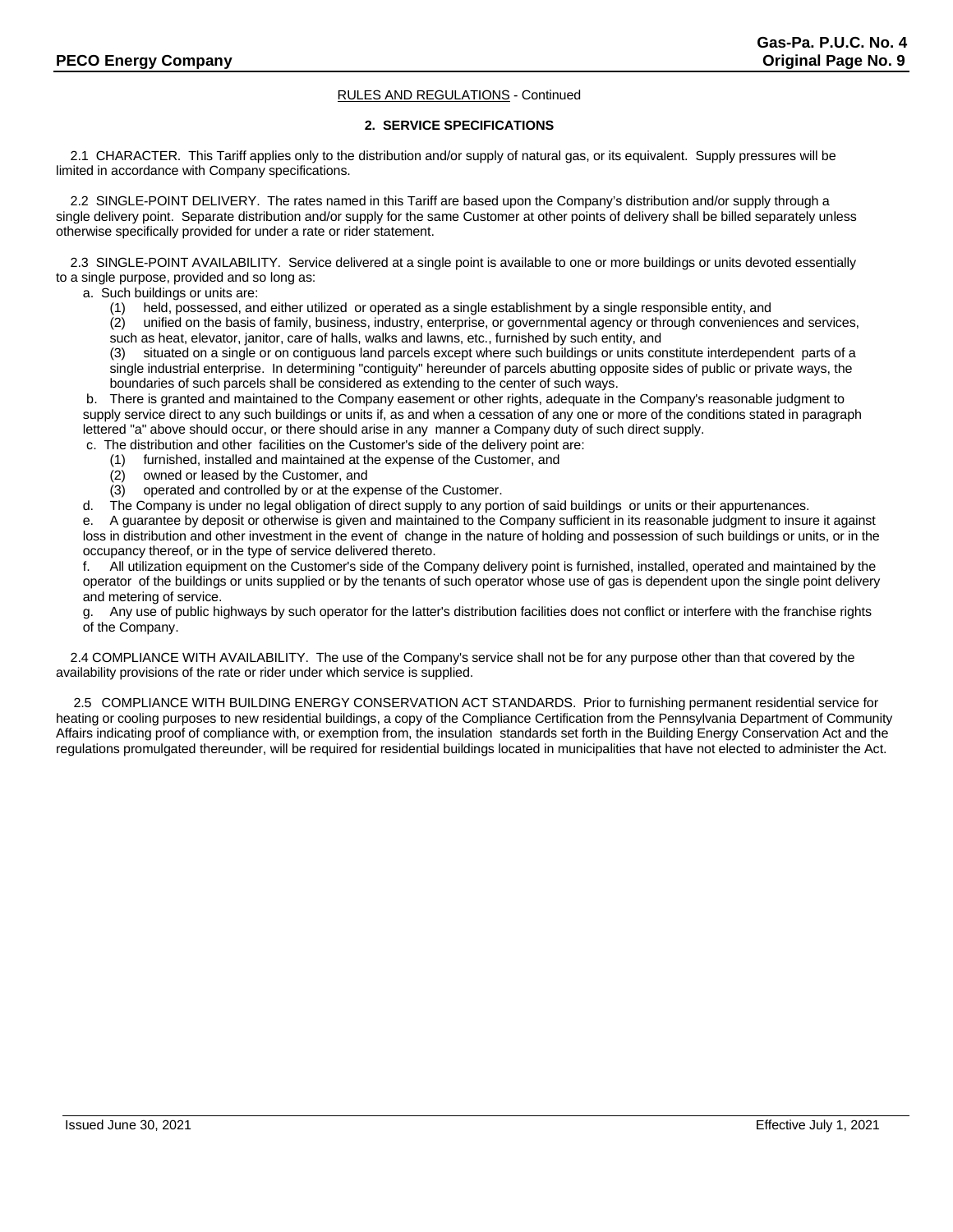# **3. CUSTOMER'S INSTALLATION**

3.1 INFORMATION FROM APPLICANT FOR SERVICE. The Company should be advised by the applicant for service in writing, preferably on a form supplied by the Company, of premises to be equipped for gas, giving exact location, and details of all gas appliances to be installed.

The applicant for service shall supply the Company information regarding potential or actual contamination, waste or other materials or other adverse environmental conditions on the Customer's premises on or near where the Company facilities are to be located. The Customer has a continuing obligation to provide the Company with copies of any environmental assessment relating to the premises. The Company also has a continuing right to inspect the Customer's premises for the purposes of performing an environmental assessment.

3.2 DELIVERY POINT. The Company will designate in writing, upon request, a satisfactory point at which the Customer shall terminate the Customer's piping for connection to the facilities of the Company. The failure to request and obtain such information may result in refusal of service pending rearrangement of Customer's facilities, but the designation of a termination point does not constitute an agreement or obligation on the part of the Company to furnish service.

In establishing a point of delivery, the Company has the right to avoid areas known or suspected to contain contamination waste or other materials or other adverse environmental conditions.

The Company may waive this right upon agreement from the Customer or applicant to indemnify, defend and hold harmless the Company (its successors, assigns, trustees, officers, employees and agents) from and against all actions, causes of action, claims and demands whatsoever, and from all costs, damages, expenses, losses, charges, debts and liabilities whatsoever (including attorney's fees), whether known or unknown, present or future, that arise from such conditions. This indemnification provision shall survive the termination or expiration of this Agreement and the termination of the business relationship of the parties hereto.

3.3 METER LOCATION. There shall be provided, free of expense to the Company, at a location outdoors, unless otherwise designated by the Company, which the Company will designate in writing upon request, a suitable place for the regulator or regulators, meter or meters, and any other supply, protective or control equipment of the Company which may be required in the delivery of gas service. Meters and regulators must be located outside and above ground in accordance with 52 Pa. Code § 59.18. However, meters and service regulators cannot be installed in locations specified in 52 Pa. Code § 59.18(a)(8)(i-vi). Inside meter and service regulator locations shall be considered by the Company, but only in accordance with the exceptions contained in 52 Pa. Code §59.18(d). The Company may also consider other meter or regulator locations (such as a specially constructed cabinet recessed in the building wall, sealed from inside the building and vented to and accessible from outside the building) per 52 PA Code §59.18(e). The customer shall provide access and space, in an amount deemed necessary by the Company, to install and maintain its meter(s) and equipment. This location shall be convenient, unimpeded and easily accessible to the Company's employees, contactors and agents. The Customer shall also minimize any risk for damage and/or harm to the Company's employees, contractors, agents and equipment at the meter location. There also must not be any impediment or obstruction of the Company's ability to receive, an adequate communication signal from its meter(s) for remote reading purposes. The meter(s) location also shall be situated so that the meter(s) are not concealed, but shall be situated in a manner acceptable to the Company.

3.4 NONSTANDARD SERVICE. The Customer shall pay the cost of any special installation necessary to meet any peculiar requirements for service.

The Customer shall pay all costs to the Company of performing environmental assessments, including consultant costs and the costs of removal and disposal of hazardous materials associated with either the initial installation of service, modifications to the service or repair and maintenance of service.

3.5 REVERSE FLOW. The Customer may be required to install check-valves, or other devices, to prevent compressed air or other gases from entering the Company's mains.

3.6 EXCESS FLOW VALVES ("EFVs") At the request of a customer who qualifies for installation of an Excess Flow Valve (EFV) pursuant to 49 C.F.R. § 192.383, the Company will install an EFV at the customer's expense. Eligible customers who request installation of an EFV on existing service lines must pay the installation costs before any work begins.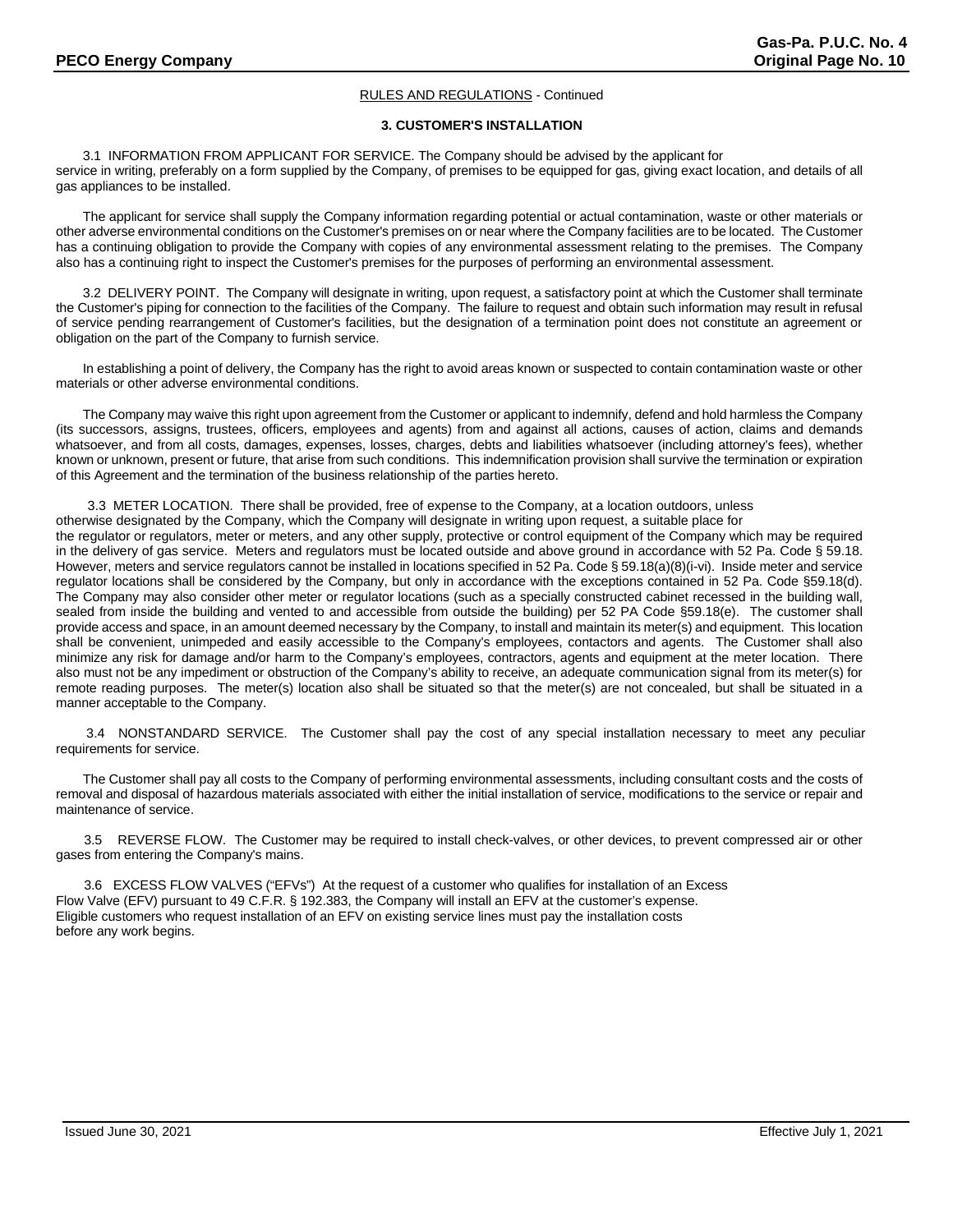# **4. APPLICATION FOR SERVICE**

4.1 PLACE OF APPLICATION. Applications for service may be made at any commercial office of the Company or, in some cases, over the telephone.

 4.2 SERVICE CONTRACT. Every applicant for service may be required to sign a contract, agreement, or other form, then in use by the Company, covering the special circumstances of the use of gas, and shall abide by these Rules and Regulations and the standard requirements of the Company.

 4.3 CONTRACT DATA. The application shall contain a statement of the premises to be served, the rate under which service is desired, and such conditions or riders as are applicable to the special circumstances of the case.

 4.4 RIGHT TO REJECT. The Company may place limitations on the amount and character of service it will supply or may reject applications for service not available under a standard rate, or which might affect the supply of service to other Customers, or to be delivered at a location which involves excessive cost; for bad credit; for the applicant's' failure to provide identifying documentation; when an applicant's self-identification cannot be verified; or for other good and sufficient reasons. Customer can be denied SLR (Sales) Service or new service for failure to pay an NGS's charges.

The Company has the right to restrict service to only those locations which will not expose the Company to liability for known or suspected contaminated waste or materials or other adverse environmental conditions.

 4.5 ACCEPTANCE. When an application is accepted, or when service is supplied according thereto either without modification or with supplemental agreement, it constitutes the contract between the Customer and the Company, subject to the Rules and Regulations.

 4.6 SPECIAL CONTRACTS. Standard contracts shall be for terms as specified in the statement of the rate, but where large or special investment is necessary for the supply of service, or where service is to be used for an emergency or temporary replacement of another method of operation, contracts of longer term than specified in the rate, or with special guarantees of revenue, or both, may be required.

 4.7 UNAUTHORIZED USE. Unauthorized connection to the Company's service-supply facilities, and/or unauthorized use of utility service, may be terminated by the Company without notice. Unauthorized use of utility service means unreasonable interference or diversion of service, including meter tampering any act which affects the proper registration of service through a meter, by-passing (unmetered service that flows through a device connected between a service line and Customer-owned facilities), and unauthorized service restoral. In cases of tampering or by-passing, the use of service without notifying the Company and enabling it to read its meter will render the user liable for any amount due for service supplied to the premises from the time of the last reading of the meter, immediately preceding the Customer's occupancy, as shown by the Company's books.

4.8 WITHDRAWAL OF APPLICATION BY NON-RESIDENTIAL CUSTOMERS. In the event the Customer or potential Customer withdraws, in whole or in part, an application for either new or modified service, the Customer will reimburse the Company for all reasonable costs incurred by the Company in anticipation of supplying the new or modified service where such costs were described by the Company to the Customer at or before the time application was made. This provision does not apply to individual residential service applicants.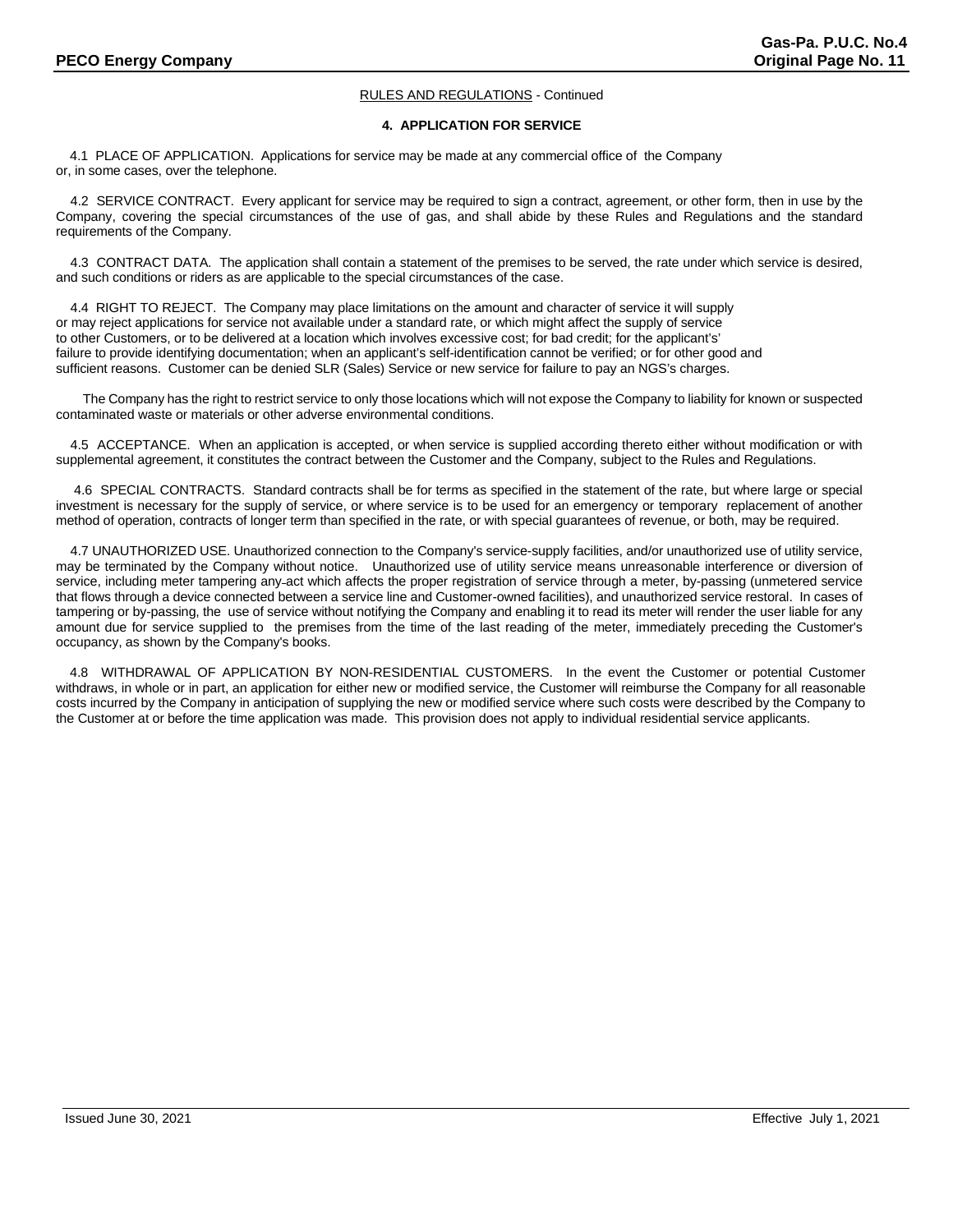#### **5. CREDIT**

 5.1 PAYMENT OBLIGATION. The provision of service for any purpose, at any location, is contingent upon payment of all charges provided for in this Tariff as applicable to the location and the character of service.

5.2 PRIOR DEBTS. Service will not be furnished to applicants or former customers until any indebtedness to the

Company for previous service of the same or similar classification has been satisfied or a payment arrangement has

been made on the debt. The Company may, at its discretion, determine liability for prior debts or past due balances

by: (1) the use of company records that contain information provided to the Company; (2) information contained on a valid mortgage, lease, deed or renter's license; (3) the use of commercially available public records databases; (4) Government and property ownership records. This rule does not apply to the disputed portion of disputed bills under investigation. The Company will apply this rule to the disputed portion of disputed bills, if, and only if: (1) the Company has made diligent and reasonable efforts to investigate and resolve the dispute; (2) the result of the investigation is that the Company determines that the customer's claims are unwarranted or invalid; (3) the Commission and/or the Bureau of Consumer Services has decided a formal or informal complaint in the Company's favor and no timely appeal is filed; and (4) the customer nevertheless continues to dispute the same matter in bad faith.

5.3 GUARANTEE OF PAYMENTS. The Company may charge a security deposit before it will render service to an applicant or before the Company will continue to render service to a customer for whom the Company provides Consolidated EDC Billing or Separate EDC Billing. The Company may charge deposits to applicants and customers if they have bad credit, lack creditworthiness or as otherwise permitted by Commission statutes, rules, regulations, and as required by Federal Bankruptcy Law. The applicant or customer may be required to provide a cash deposit, letter of credit, surety bond, or other guarantee, satisfactory to the Company. The Company will hold the deposit as security for the payment of final bills and in compliance with the Company's Rules and Regulations. In addition, the Company may require industrial and commercial customers to post a deposit at any time if the Company determines that the customer is no longer creditworthy or has bad credit or as otherwise permitted by Commission statutes, rules, regulations and as required by Federal Bankruptcy Law. The Company retains the right to charge customers additional deposits based upon continued bad credit or lack of creditworthiness and increased usage.

5.4 AMOUNT OF DEPOSIT. For residential customers the deposit will be equal to one-sixth of the applicant's or customers estimated annual bill for Company charges, based on applicable rates. A deposit from a residential customer shall conform to the requirements of 66 Pa. C.S. 1404(c) and applicable Pennsylvania Public Utility Commission regulations. For industrial and commercial accounts, the amount of the deposit shall be the Company's

projection of the sum of the Company charges in the customer's two highest monthly bills in the 12 months following the deposit. The provisions of 11 U.S.C. §366(b) of the Federal Bankruptcy Code, or any successor statute or provision, shall, if inconsistent, supersede the provisions of this rule. Deposits required by the Company for Tariff regulated charges shall not be based on unpaid supplier charges.

. 5.5 RETURN OF DEPOSIT Deposits secured from a residential Customer shall be returned with accrued interest, in accordance with 66 Pa. C.S.§1404(C) and applicable Pennsylvania Public Utility Commission regulations In cases of discontinuance of service, deposits will be returned with accrued interest upon payment of all service charges and guarantees or with deduction of unpaid accounts. Effective July 1, 2011, PECO will return the deposit on a non-residential account if the account was assessed fewer than two late payments in the previous 24 months. The first annual review of the customer's payment status will occur 24 months after the initial deposit date. Any residential or commercial customer having secured the return of a deposit may be required to make another deposit, in accordance with Commission statutes, regulations, or Federal Bankruptcy Law, if the Customer demonstrates bad credit or lacks creditworthiness subsequent to the return of the initial deposit.

5.6 INTEREST ON DEPOSIT. The Company will allow simple interest on cash deposits calculated as follows:

- (1) with respect to residential accounts:
	- (a) interest accrued prior to December 14, 2004, at an annual rate determined by the average of the 1-Year Treasury Bills for September, October and November of the previous year ("Interest Index");
	- (b) interest accrued on or after December 14, 2004, at an annual rate determined by the legal rate of interest pursuant to 66 Pa. C.S.A. § 1404(C)(6);
- (2) with respect to commercial and industrial accounts, at the lower of the Interest Index or six percent; provided that interest accrued prior to April 14, 1995 shall be calculated at six percent. Deposits shall cease to bear interest upon discontinuance of service (or, if earlier, when the Company closes the account).

# 5.7 CREDIT INFORMATION.

CUSTOMERS: In addition to information required otherwise hereunder, customers for whom the Company provides Consolidated NGDC Billing or Separate NGDC Billing shall be required to provide to the Company with such credit information, as the Company requires. The Company may report to a national credit bureau on credit history associated with past due amounts.

APPLICANTS: The Company's credit and application procedures for applicants are as follows: (1) positive identification of applicant obtained from previous customer record or through one of the major credit reporting bureaus or through in-person identification; (2) determination of liability for a past due balance; (3) determination if a deposit is required based upon applicant's previous account history if available or through third party credit scoring of applicant.

The Company's credit scoring methodology and standards are as follows: The Company uses a commercially recognized credit scoring methodology that is within the range of generally accepted industry practice. The applicant's or customer's utility payment history determines the credit score. The Company uses this customer-specific credit score to either request or waive a security deposit.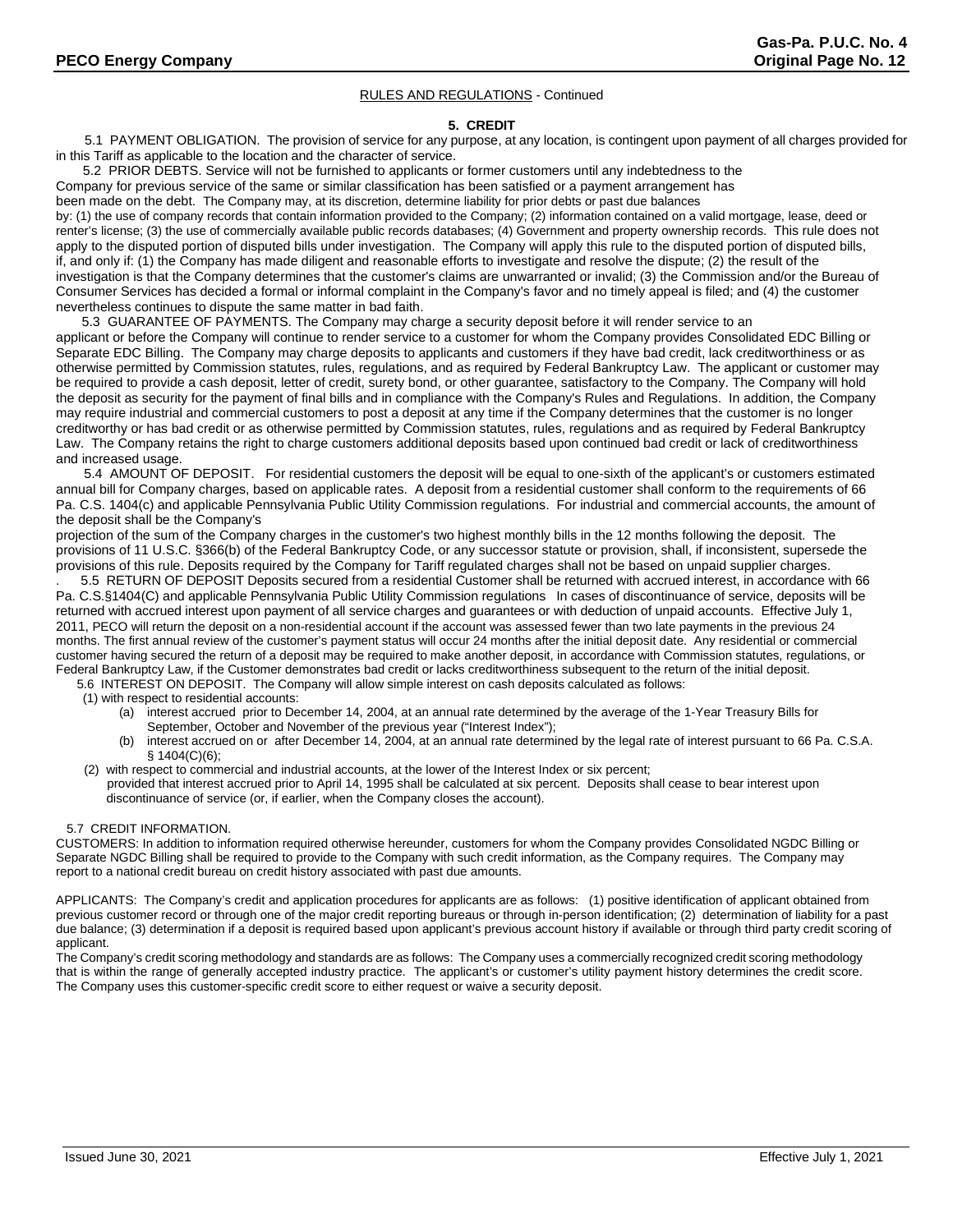#### **6. SERVICE-SUPPLY FACILITIES**

6.1 COMPANY'S SERVICE-SUPPLY PIPE. The Company will install, own and maintain the required service-supply pipe with Company participation in the cost of installation determined by the Company in accordance with Section 7 Extensions.

6.2 SERVICE-SUPPLY ALTERATIONS. Changes in location of service-supply pipe, or meter and connections,

for the accommodation of the Customer, shall be at the expense of the Customer. A customer or building owner requesting

that a meter or regulator be moved shall pay the costs associated with relocation when the meter and regulator are currently situated in a suitable location under State and Federal regulations per PA 52 Code § 59.18(a)(11).

6.3 STUB-SERVICE PIPE. When supply mains are in place, service-supply pipe to a point beyond the curb line may be installed, at the option of the Company, ahead of paving, providing the owners of the abutting property shall request and pay for such stub-service pipe. The cost of any such stub-service pipe may be refunded to the Customer over a term of years, upon such basis or condition as may be determined by the Company and specified in the contract for service.

6.4 METERS AND REGULATORS. The Company will provide, own and maintain any meter or meters, regulator or regulators, required in the supply of service.

# **7. EXTENSIONS**

7.1 SUPPLY MAIN CONSTRUCTION. The Company will install, own and maintain gas supply mains located on the highway or on rights-of-way acquired by the Company and used or usable as part of the Company's general supply system.

7.2 OBLIGATION TO EXTEND. Subject to the terms set forth herein, the Company will extend its facilities to a new point of delivery without charge to a potential customer making a valid request for natural gas service. For additional details see Section 7.3, Service Pipe and Main Extension Policy. 7.3 SERVICE PIPE AND MAIN EXTENSION POLICY. When gas is available for sale to new customers under one of the Company's firm sales or transportation rate schedules, main and service facilities will be extended to an applicant in accordance with the following provisions:

A. General Economic Test. For firm service customers the Company will make a capital investment in the total cost of new main and service facilities to serve the customer (including, but not limited to, allocated overheads and related system modifications) when the net present value (NPV) from a proposed project is greater than or equal to zero. Net present value shall be calculated based on the capital investment, exclusive of the costs of meter and meter installation, required to serve the applicant(s) and the estimated base annual revenues (EBAR) generated from the applicant(s). The "EBAR" shall be calculated by multiplying the applicable Variable Distribution Charge rate (excluding any applicable gross receipts tax or certain fixed TCS costs) times the estimated annual consumption, plus the portion of annualized Fixed Distribution Charge attributable to service line capital costs. In calculating the NPV, the following assumptions will be made: 1) a 40 year evaluation period, 2) the discount rate shall be the Company's after–tax cost of capital, 3) revenue shall be assumed to be collected throughout the year, and 4) capital is assumed to be invested at the beginning of the year. If the proposed project has a negative NPV, the Customer shall make a payment to bring the net present value to a zero value. This will enable the proposed project to support a reasonable rate of return to the Company.

B. Developments. Payments shall be required in advance for all lot developments. If a payment is required, the amount of payment shall be based on the General Economic Test set forth in Section 7.3A, and shall incorporate known gas applications in buildings under construction or buildings not yet under construction but which are expected to be fully constructed within a five year period from the date of the original contract signing. This requirement may alternatively be satisfied by payment of at least 35 percent of the required contribution upon execution of the service agreement with the remainder subject to payment bond and interest (at prime rate) and is due no later than 6 months after PECO certifies, in writing, that service is available to the development. At the time of execution of the service agreement, the developer shall also post a letter of credit, surety bond, or other security, satisfactory to the Company equal to 50% of the value of the revenue stream as calculated by the Company under Section 7.3A. If the developer does not fully develop the lots within five years, including, but not limited to, installing all required appliances and flowing natural gas to them, the Company reserves the right to use the security as payment for the contract amount. Lot developments are defined as tracts subdivided for sale as individual lots or groups of lots to more than one builder or buyer.

C. Interruptible Service Installations. The Company will make a capital investment in the total cost of new main, service facilities and dual fuel installations, (including, but not limited to allocated overheads and related system modifications) to serve Customers with interruptible service installations, up to an amount equal to three times the additional Estimated Base Annual Revenue (EBAR) attributable to the Customer. The Customer shall pay the cost, if any, in excess of the above limit exclusive of the costs of the meter and, meter installation.

 D. After-tax cost of capital ( discount rate) shall be determined on the basis of (1) the Company's capital structure and cost of long-term debt set forth in the Company's latest year-end Quarterly Earnings Report submitted to the Commission by March 31 of a year for the period ending December 31 of the previous year; and 2) the cost of equity approved in the most recent base rate case or, in the absence of a Commission determination or Commission approval of a stipulated cost of equity, the cost of equity that the Commission has determined should apply to Distribution System Improvement Charge ("DSIC") investment.

7.4 EXTENSION REFUNDS. Upon receipt of a written request by a Customer or developer made no earlier than the end of the third year following the date of an agreement for new gas service, PECO will: (a) review its records to determine if a refund is due the customer or the developer for additional customers beyond those used to calculate the projected revenue stream as determined in the General Economic Test above that attached to the facilities paid for by the customer or the developer within three (3) years after the execution date of the agreement for new gas service, and (b) within sixty (60) days of receipt of such request, (i) make payment to the customer or developer of any refund due and (ii) provide the customer or developer with documentation substantiating the refund calculations and identifying the attached loads for which the developer was credited. Customer or developer contributions may be refunded if, within three years of the date of the service agreement, new loads are added to facilities paid for by the contributing Customer or developer. Revenue and cost computations shall simulate that the original and new loads were installed at the same time. Refunds will be paid only to the contributing Customer or developer, and the original contribution shall be the maximum refund.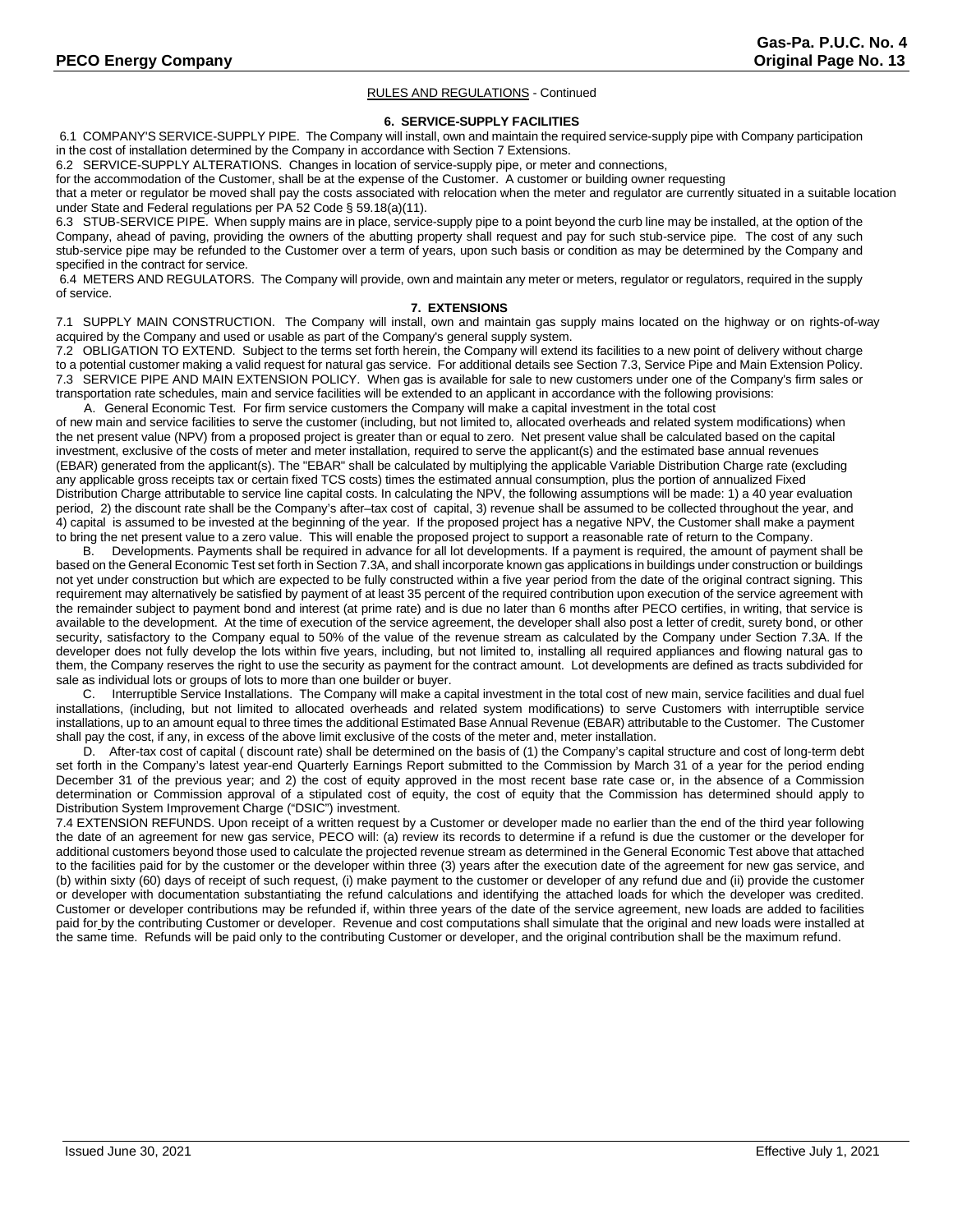7.5 TAX ACCOUNTING OF CONTRIBUTIONS IN AID OF CONSTRUCTION AND CUSTOMER ADVANCES. All contributions in aid of construction (CIAC), customer advances or other like payments received by the Company shall constitute taxable income as defined by the Internal Revenue Service. The income taxes on such CIAC or customer advances will be segregated in a deferred account for inclusion in rate base in a future rate case proceeding. Such income taxes associated with CIAC or customer advances will not be charged to the specific contributor of the capital.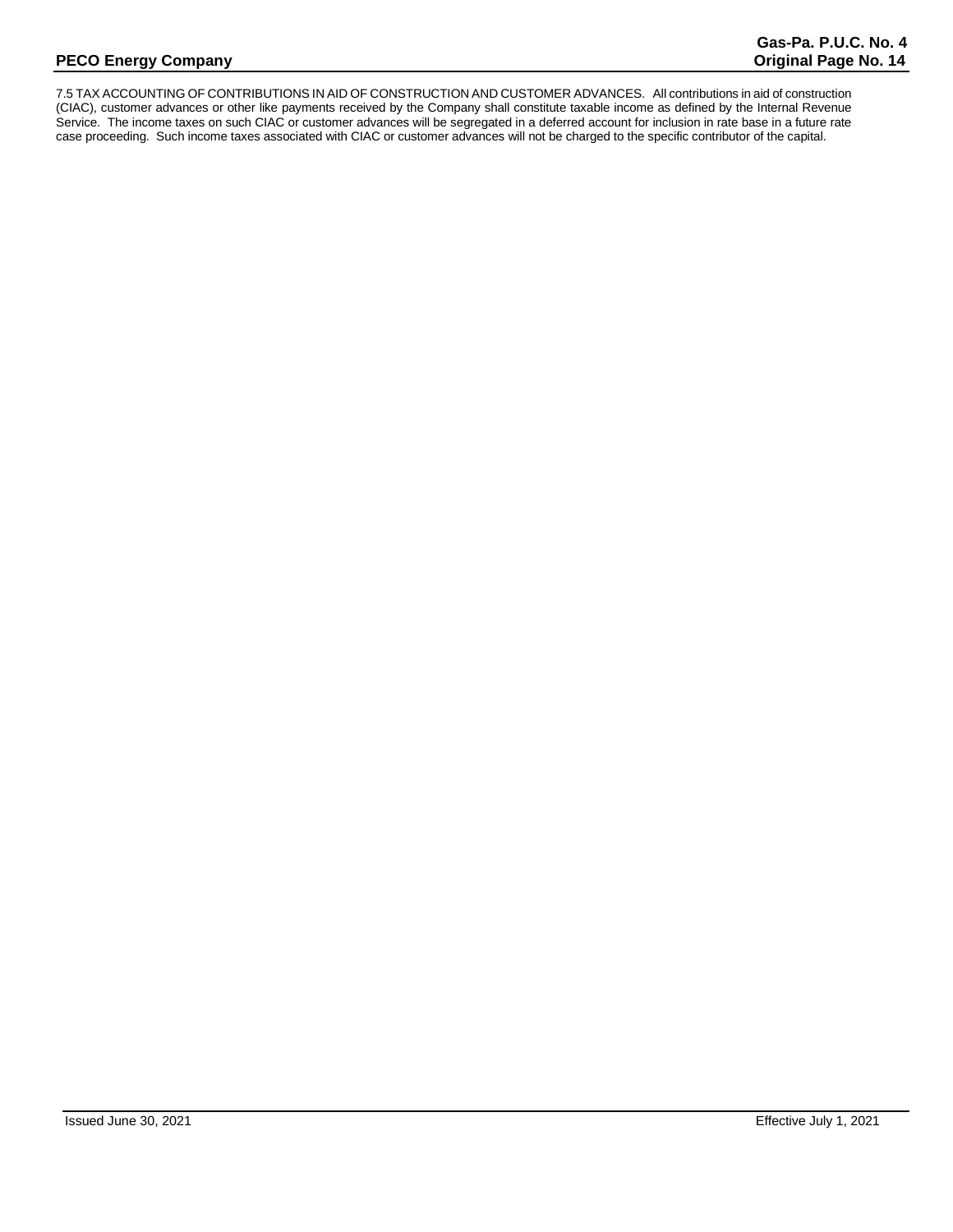# **8. RIGHTS-OF-WAY**

8.1 TERM AND RENTALS. When the premises of a Customer is so located that the Customer can be served only by facilities extending over the property of another, the Customer shall accept service for such term as is provided in the permit or agreement covering the location and the maintenance of service equipment, and the Customer shall reimburse Company for any and all special or rental charges that may be made for such rights by said permit or agreement.

8.2 PROCUREMENT BY CUSTOMER. Customers applying for the construction of an extension may be required to secure to, and for, the Company, all necessary and convenient rights-of-way and to pay the costs incident thereto.

8.3 DELAYS. Applications for service from an extension to be constructed where a right-of-way is not owned by the Company will only be accepted subject to delays incident to obtaining a satisfactory right-of-way.

# **9. INTRODUCTION OF SERVICE**

9.1 COMPANY'S RIGHT TO INSPECT. The Company shall have the right, but shall not be obliged, to inspect any installation before service is introduced or at any later time, and reserves the right to reject any piping or appliances not in accordance with the Company's standard requirements; but such inspection, or failure to inspect, or to reject, shall not render the Company liable or responsible for any loss or damage, resulting from defects in the installation, piping, or appliances, or from violation of Company rules, or from accidents which may occur upon the premises of the Customer.

9.2 DEFECTIVE INSTALLATION. The Company may refuse to connect if, in its judgment, the Customer's installation is defective, or does not comply with such reasonable requirements as may be necessary for safety, or is in violation of the Company's standard requirements.

9.3 UNSATISFACTORY INSTALLATION. The Company may refuse to connect if, in its judgment, the Customer's equipment, or use thereof, might injuriously affect the equipment of the Company, or the Company's service to other Customers.

9.4 INITIAL SERVICE. In all cases gas shall be introduced to the Customer's installation by, or under the supervision of, a representative of the Company.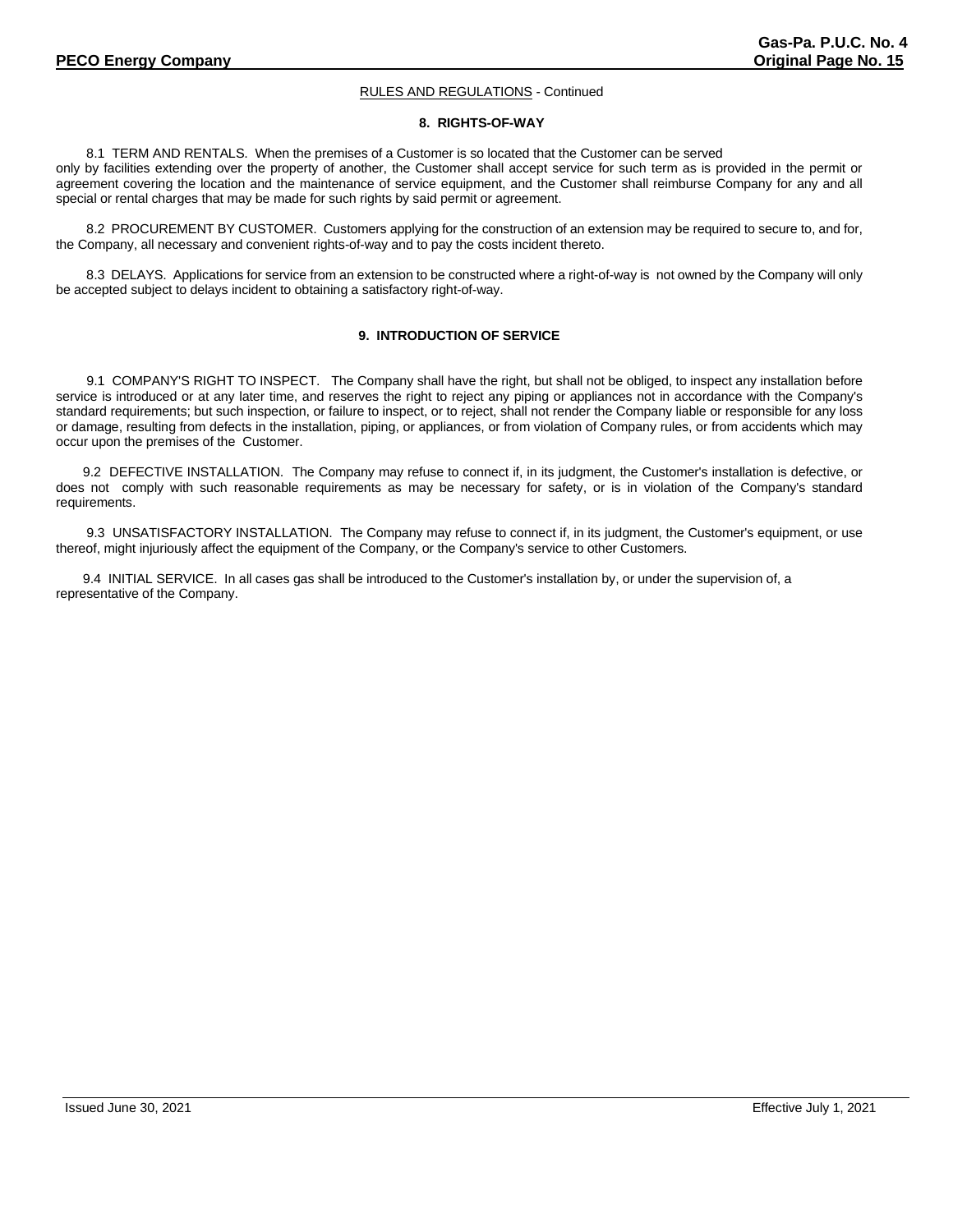# **10. COMPANY EQUIPMENT**

10.1 COMPANY MAINTENANCE. The Company shall keep in repair and maintain its own property installed on the premises of the Customer.

 10.2 CUSTOMER'S RESPONSIBILITY. The Customer shall be responsible for safekeeping of the Company's property while on the Customer's premises. In event of injury or destruction of any such property the Customer shall pay the costs of repairs and replacement. Any changes made to the Customer's premises after the Company completes its service and meter installation that, in the opinion of the Company, creates an unsafe condition, shall be the Customer's responsibility to pay any costs associated with remedying the unsafe condition including but not limited to any required protective measures and/or relocations of Company property. Customers with privately owned or operated underground utility facilities on their premises may have obligations as facility owners under the Underground Utility Line Protection Act, 73 P.S. Section 176 et. seq. These include becoming a member of Pennsylvania One Call, maintaining said facilities, and providing approximate locations of said facilities with temporary markings within the required time period in response to Pennsylvania One Call notifications. Customers should create and retain asbuilt drawings reflecting the locations of said facilities on the premises and revise these drawings as necessary to reflect any changes made following installation. If said facilities are insufficiently marked prior to the lawful start date of any Company excavation or construction work, the Company has the right to require the associated customer to bear all incremental costs necessary to ensure safe digging by the Company, including but not limited to subsurface utility excavation and engineering, materials, supplies, transportation, labor, and overhead. If 1) said facilities are insufficiently marked prior to the lawful start date of any Company excavation or construction work or 2) the Company is unable to notify a facility owner of its intent for excavation or similar work covered under the Act because the facility owner is not a member of the Pennsylvania One Call system, the Company shall not be liable to customers or any other third parties for any damages, including property damage, economic damages, costs, associated consequential damages or personal injuries.

10.3 PROTECTION BY CUSTOMER. The Customer shall protect the equipment of the Company on the Customer's premises, and shall not permit any person, except a Company employee having a standard badge of the Company or other Company identification, to break any seals upon, or do any work on, any meter, service-supply pipe or other equipment of the Company located on the Customer's premises.

10.4 TAMPERING. In the event of the Company's meters or other property being tampered or interfered with, the Customer being supplied through such equipment shall pay the amount which the Company may estimate is due for service used but not registered on the Company's meter, and for any repairs or replacements required, as well as for costs of inspections, investigations, and protective installations.

10.5 RIGHT OF ACCESS. The Company's identified employees shall have access to the premises of the Customer at all reasonable times for the purpose of reading meters and disconnecting service, and for installing, testing, inspecting, repairing, removing or changing any or all equipment belonging to the Company.

10.6 OWNERSHIP AND REMOVAL. All equipment supplied by the Company shall remain its exclusive property, and the Company shall have the right to remove the same from the premises of the Customer at any time after the termination of service from whatever cause.

10.7 RELOCATION OF COMPANY FACILITIES REQUESTED BY NON-RESIDENTIAL PROPERTY OWNERS. Except as otherwise provided by law (e.g., 66 Pa. C.S. Section 2704 et seq.), a non-residential property owner, such as a builder, developer or contractor (Owner), shall compensate the Company for the costs of relocation of Company facilities or equipment, made for the accommodation of the Owner or in fulfillment of the Owner's obligation to any public authority.

If the facility relocation is made to accommodate the Owner's project or in fulfillment of the Owner's obligation to any public authority, then the Owner shall be responsible to pay PECO for the relocation costs even if the relocation request is made by an entity other than the Owner. A request for relocation of Company facilities shall be in writing. The relocation cost shall include labor (including overhead), materials, storeroom expense and transportation, less the depreciated value of any equipment replaced.

Where the relocation is done in conjunction with construction of a supply line to a development, the Company shall include in the relocation cost those costs caused by the Owner's request. Such relocation costs are not part of the capital investment toward supplying service and are, therefore, not included in the revenue test with which the line extension contribution is calculated.

The Company will notify the Owner in writing of the relocation cost. Advance payment of relocation costs will be required before the Company will commence the work, except, at the sole discretion of the Company, under special circumstances.

10.8 RECOVERY FOR PROPERTY DAMAGE. If Company equipment is damaged through the negligence or intentional act(s) of any individual(s) or entity(s), the one(s) responsible for causing the damage shall reimburse the Company for all aspects of the resulting damages. The reimbursement shall include costs related to: labor, material, transportation and tools. "Labor" shall include benefit and administrative overheads based on the Company's current standard schedule, including third party contract repairs or modifications. Additionally, "Labor" may be calculated using a "blended" or average pay rate consistent with the above referenced standards. "Materials" may include an added stores expense calculated using the above referenced standards.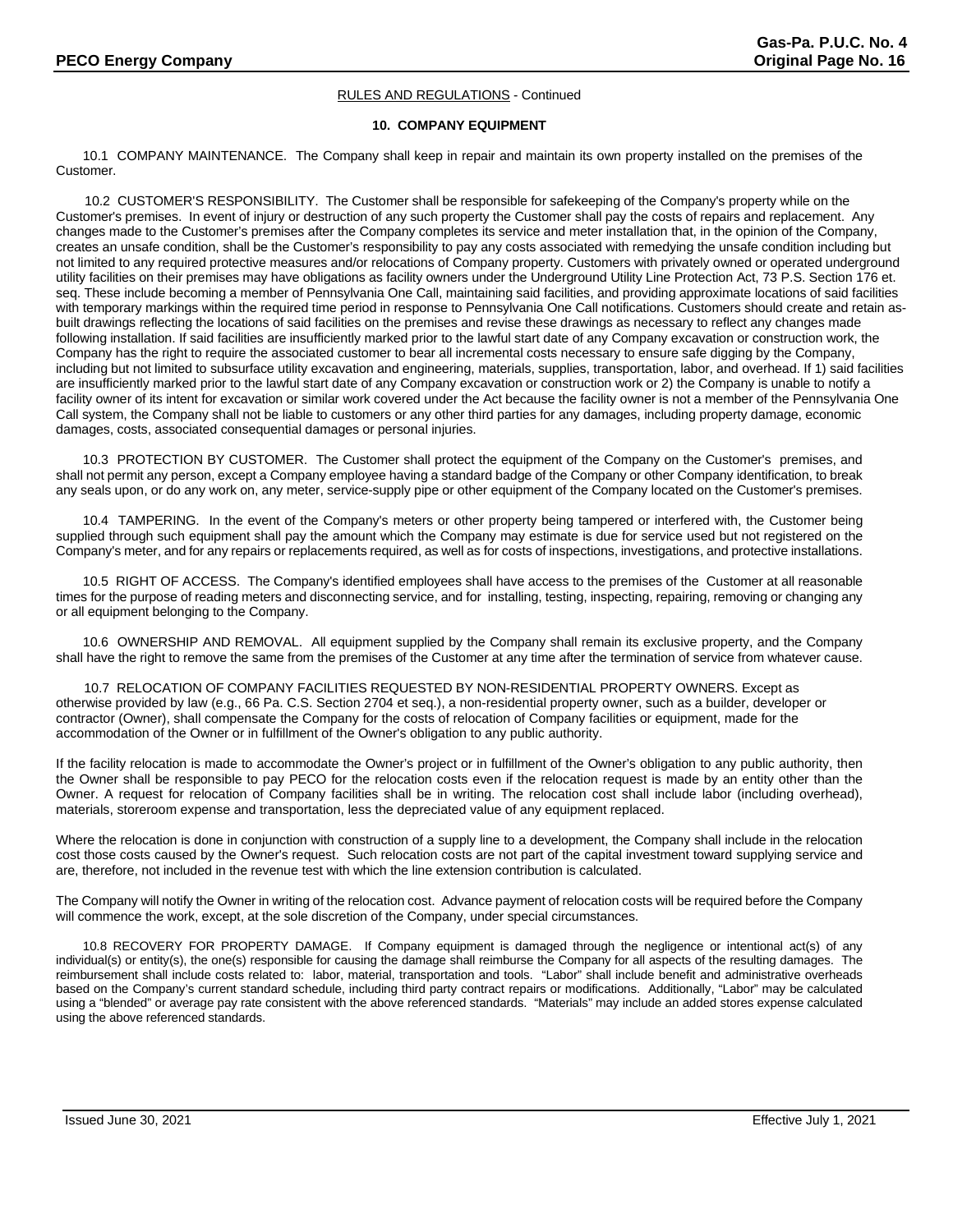# **11. TARIFF OPTIONS ON APPLICATIONS FOR SERVICE**

11.1 CHOICE OF RATE. Where the classes of service-supply or conditions of use are such that two or more rates are available, an applicant shall select the rate or rates to be applied to the applicant's service.

11.2 COMPANY ASSISTANCE. The Company upon request will, to a reasonable extent, assist an applicant in selecting the most advantageous rate or rate application.

11.3 RATE CHANGES. A Customer may not change rates during the "initial contract term" as defined in the "Definition of Terms and Explanation of Abbreviations" section above. At any other time, a Customer may change to a rate for which the Customer qualifies upon 30 days notice to the Company. The new rate will be effective the next meter reading date after Company approval.

The Company will not make any rate change retroactive, unless the Company failed to adequately respond to a Customer's request for assistance or modification at the time of such request.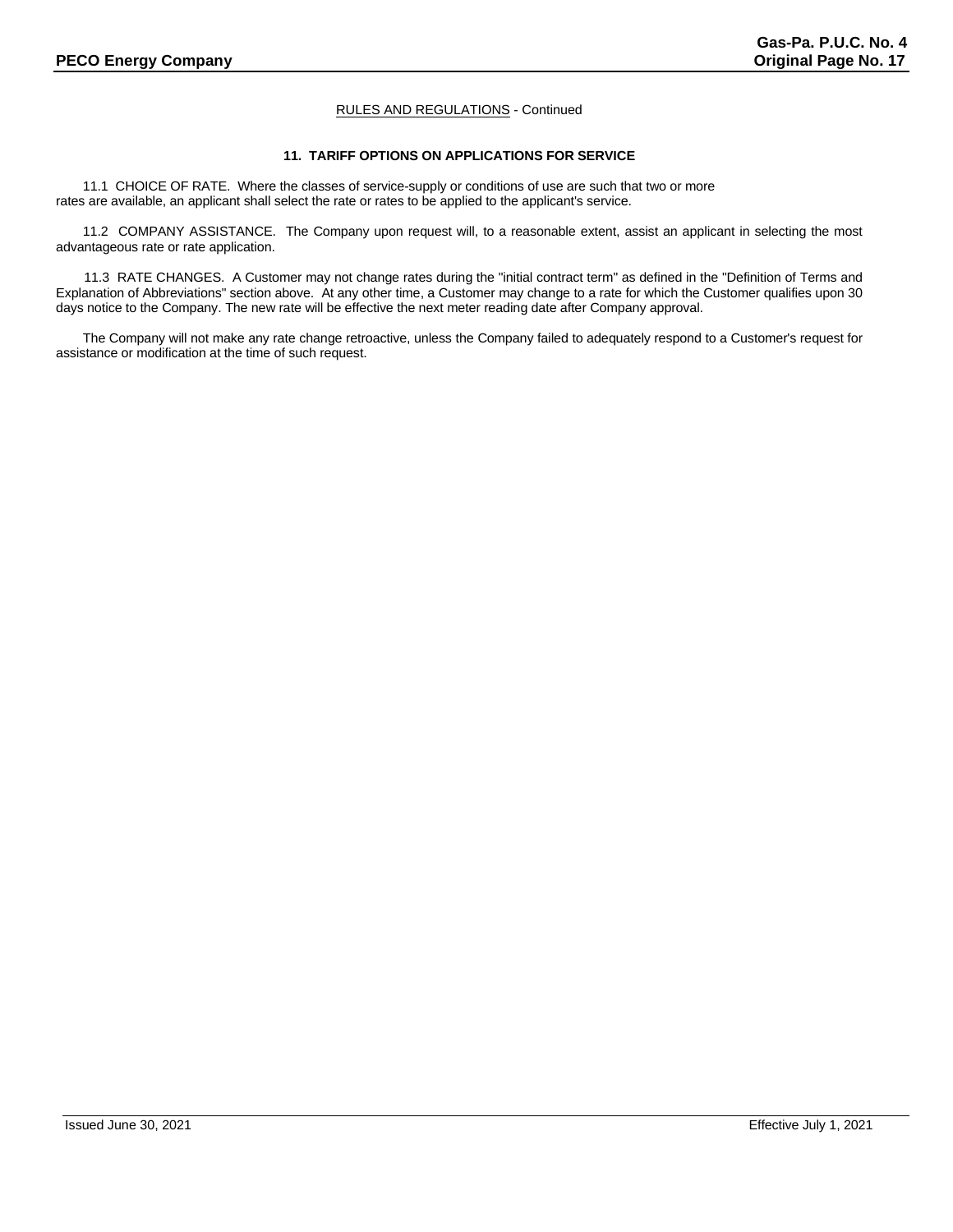#### **12. SERVICE CONTINUITY**

12.1 REGULARITY OF SUPPLY. The Company will use reasonable diligence to provide a continuous, regular and uninterrupted supply of service.

# 12.2 CURTAILMENT OF SERVICE.

 a. Authority to Curtail. In the event of a natural gas emergency, the Company may curtail the availability of natural gas service to its Customers in accordance with this Rule 12.2.

b. Priority of Service. Following are the service priority categories listed in descending order of priority (highest to lowest):

# **Priority 1**

(1) Residential and firm critical commercial essential human needs.

#### **Priority 2**

- (2) Firm small commercial requirements, excluding critical essential human needs requirements in Category 1, and firm large commercial and industrial requirements for plant protection.
- (3) Firm small industrial requirements.
- (4) Firm large critical commercial and industrial requirements, excluding firm critical commercial essential human needs requirements in Category 1.
- (5) Firm large non-critical commercial and industrial requirements other than requirements for boiler fuel use.
- (6) Firm large non-critical commercial and industrial requirements for boiler fuel use.

### **Priority 3**

- (7) Contractually interruptible use.
- c. Definitions Applicable. The definition for terms used in the Curtailment of Service Rule are as follows:
	- (1) Alternate Fuel Capability. The installed and operable ability to use any fuel other than natural gas on a time sensitive basis. For purposes of this definition, alternate fuel means any fuel other than natural gas or its equivalent.
	- (2) Commercial Use. Gas usage by Customers engaged primarily in the sale of goods or services including, but not limited to, consumption by office buildings, institutions and governmental agencies and shall include Customers in Standard Industrial Classification Codes 01 through 09, 15 through 19, and 49 through 99. Commercial use shall not include use of gas for manufacturing or electric power generation.
	- (3) Critical Use. Gas usage where natural gas, or its equivalent, is the only feasible form of energy due to its combustion characteristics, controllability or chemical properties.
	- (4) Essential Human Needs Use. Gas usage in any building where persons normally dwell, including residences, apartment houses, dormitories, hotels, hospitals, and nursing homes, where the Customer does not have alternate fuel capability.
	- (5) Firm Service. Natural gas service offered to Customers under tariffs or contracts that anticipate no interruption of natural gas service.
	- (6) Industrial Use. Gas usage by Customers engaged primarily in a process which creates or changes raw or unfinished materials into another form or product including the generation of electric power and shall include Customers in Standard Industrial Classification Codes 10 through 14 and 20 through 39.
	- (7) Interruptible Service. Natural gas services that can be temporarily discontinued under terms and conditions specified by tariff or contract.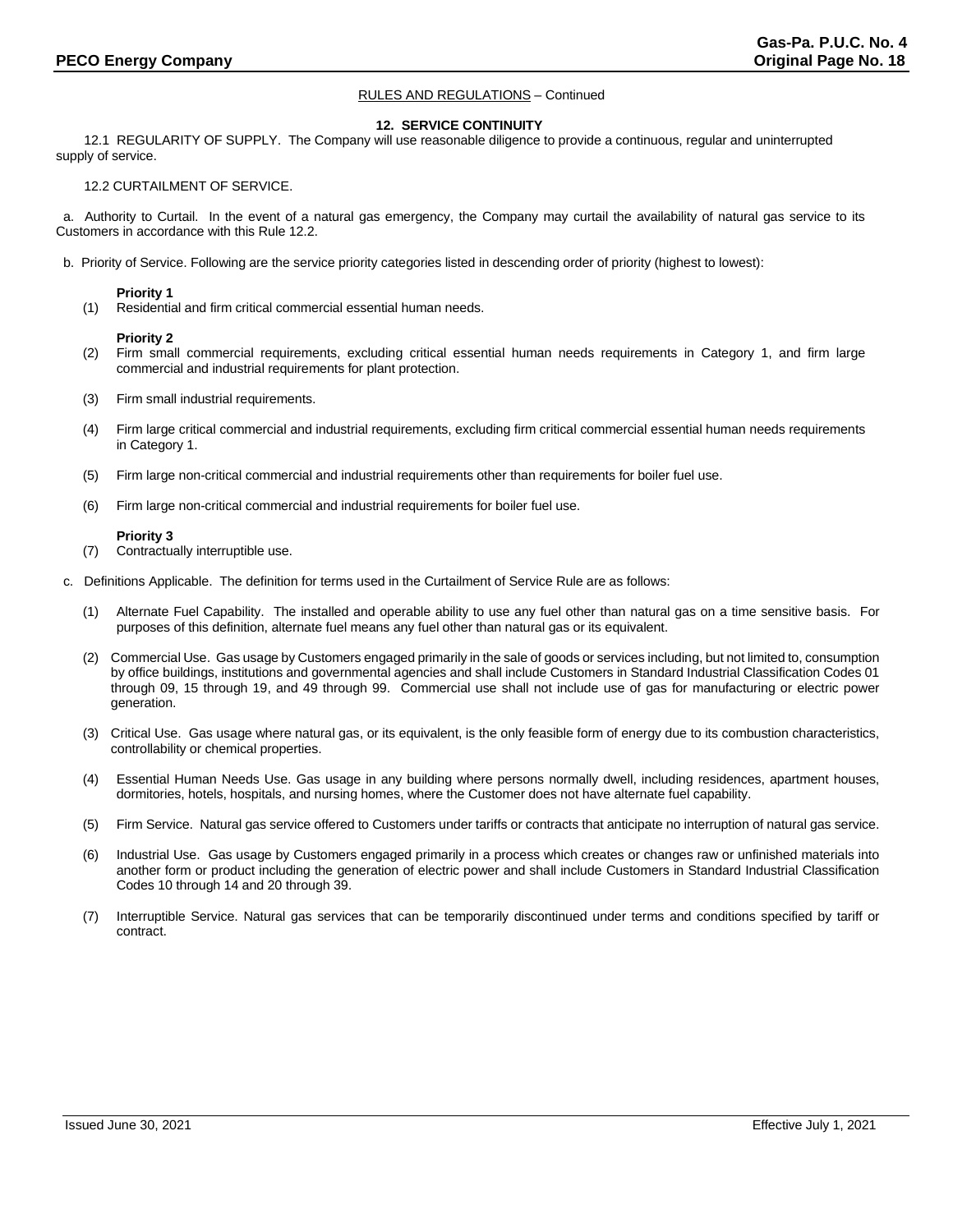# **12. SERVICE CONTINUITY – Continued**

- (8) Large Customer. A customer with annual usage of at least 18,000 Mcf during the prior calendar year.
- (9) Natural Gas Emergency. Whenever the aggregate demand of firm service customers on the Company's system or portion of the Company's system, for any reason, exceeds or threatens to exceed the gas supply or capacity that is actually and lawfully available to the Company to meet the demands, and the actual or threatened excess creates an immediate threat to the Company's system operating integrity or the ability of the Company to satisfy the demand requirements of its Priority 1 Customers (including when continued delivery of gas to Customers would prevent the Company to arrange for the injection of gas into underground storage pools necessary for the protection of winter season supply requirements).
- (10) Non-Critical Use. Gas usage where natural gas is not the only feasible form of energy; i.e., where the Customer has alternate fuel capability.
- (11) Small Customer. A customer with annual usage of less than 18,000 Mcf during the prior calendar year.
- (12) System Maintenance Order ("SMO") as defined in the definitions section of the tariff.
- (13) Plant Protection Use. Minimum usage of natural gas required to prevent physical harm to an industrial or commercial customer's facility, or danger to personnel at the facility, when the protection cannot be afforded through the use of an alternative fuel. Plant protection requirements includes usage necessary for the protection of the material in process as would otherwise be destroyed, but does not include deliveries required to maintain production.
- (14) Residential Use. Gas usage in a residential dwelling or unit for space heating, air conditioning, cooking, water heating, or other domestic purposes.
- d. Curtailment Process.
	- (1) Reservation of Company Right to Curtail. The Company reserves the right to reduce or eliminate the availability of firm natural gas service to Customers during a natural gas emergency, on a system-wide or localized basis ("curtailment"), when, in the Company's sole judgment, curtailment of natural gas service is necessary to protect the integrity of service to Priority 1 customers and/or the Company's gas distribution system assets. When necessary, the Company may curtail service to Priority 1 customers.
	- (2) Pre-Curtailment Procedures. To avoid curtailment of service, the Company will use reasonable business and operational efforts to interrupt all Priority 3 services; issue appropriate system maintenance orders (SMO) to HVT and LVT Customers, their Natural Gas Suppliers or other agents; and/or request customers to institute voluntary usage reductions.
	- (3) Curtailment Directive. In the event that Pre-Curtailment Procedures are not practicable or fail to protect the integrity of service to Priority 1 customers and/or the Company's gas distribution system assets, the Company may issue a curtailment directive. The curtailment directive should be reasonably well-tailored by the Company to require Customers of lower priority services to reduce usage by an amount calculated by the Company, as necessary to minimize the potential threat to public health and safety and to minimize the effect of a natural gas emergency on the integrity of service to Priority 1 customers and/or the Company's gas distribution system assets, but may be issued without regard to priorities of service. During the period specified by the curtailment directive, Customers directed to curtail usage must comply with the directive or face physical shut-off by the Company and/or the assessment of penalties elsewhere set forth in this Rule 12.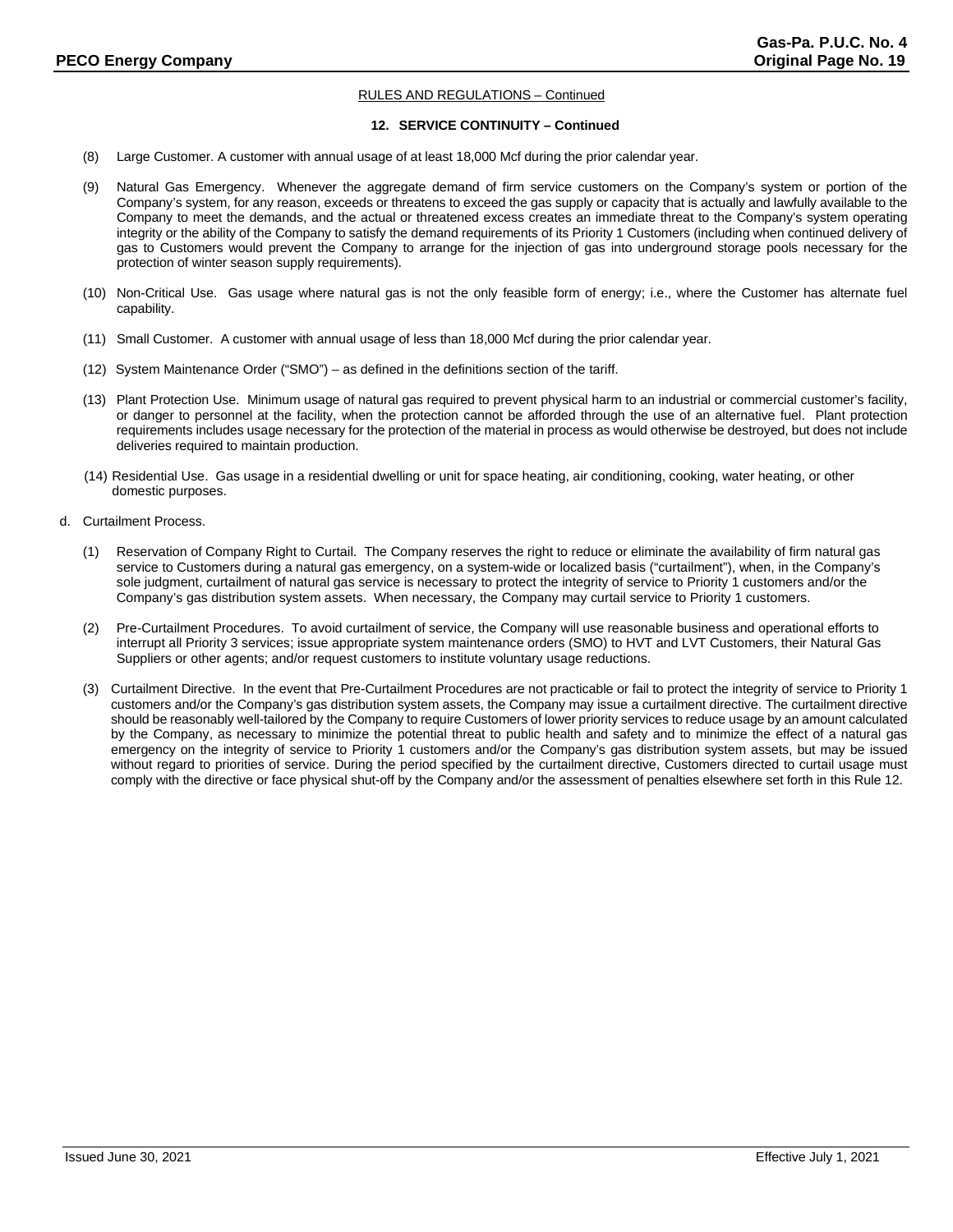# **12. SERVICE CONTINUITY – Continued**

- (4) Curtailment Sequence. Curtailment of a customer class of a higher priority shall not be initiated until all Customers falling into the lower classifications have been completely curtailed. Where only partial curtailment of any one classification is required, customer usage should be reduced pro rata to the extent reasonably possible. As applied to High Volume Transportation Customers served under Rate TS-F, pro rata reductions will be based on a percentage of the Customer's Transportation Contract Quantity unless the Customer has alternative fuel capability. If the Customer has alternative fuel capability, a pro rata reduction shall be based on a percentage of the Customer's Transportation Contract Quantity less the daily alternative fuel capability. The Company shall restore service as soon as practicable to any gas-fired generation facility that is deemed critical to electric system reliability by the applicable electrical system's control area operator.
- (5) Customer Notification. The Company shall provide maximum notice possible of a curtailment directive or of a change in curtailment amount or priority level set forth in a curtailment directive. In the curtailment directive, the Company shall specify the authorized consumption for a specified period or until further notice. The Company reserves the right to provide notice by any reasonable means, including by telephone, pager, e-mail, facsimile or personal contact. If such notice is by telephone, then it will be followed by a written notice to the Customer, specifying the Customer's curtailment percentage and resulting peak day, daily, monthly, seasonal or annual authorized entitlement, as the case may be. An emergency curtailment may be made after oral notice to the Customer, effective when so given, but such oral notice will be confirmed in writing within 48 hours.
- (6) Commission Notification. The Company shall notify the Commission as soon as practicable after the issuance of a curtailment directive.
- (7) Curtailment Directive Exceeding 5 Days. The Company must obtain Commission authorization before it may extend a curtailment directive beyond a maximum duration of 5 business days. Business days shall be all days except Saturdays, Sundays, and federal holidays.
- (8) Natural Gas Emergency Plan. This Rule 12 is supplemented by Company procedures referenced in the Company's Natural Gas Emergency Plan filed by the Company in compliance with Commission Regulations, 52 Pa. Code § 59.63 and 59.71 et seq., and such procedures may be modified from time to time.

# e. Unauthorized Use.

(1) Penalties. A Customer determined to have used natural gas in violation of a SMO issued pursuant to Rule 12.2.d(3) or a curtailment directive issued by the Company ("unauthorized use") shall pay the Company a penalty charge based on the following: for the period November 1 through March 31, the applicable penalty for unauthorized use is the greater of (a) \$75 per Mcf, or (b) the market rate as defined below for the cost of gas plus \$25 per Mcf. For the period April 1 through October 31, the applicable penalty for unauthorized use is the greater of (a) \$25 per Mcf or (b) the market rate as defined below for the cost of gas plus \$10 per Mcf. Also, included will be the actual, additional cost incurred by the Company as a result of such unauthorized gas usage, as reasonably determined by the Company.

The term "market rate" shall mean the Monthly Weighted Price (MWP) which is applied to all unauthorized gas volumes. The MWP shall be calculated by first dividing the daily unauthorized usage (in Mcf) by the total monthly unauthorized usage (in Mcf) for each day of the calendar month when unauthorized usage occurs. This results in the daily weighting factor for each day of the calendar month when unauthorized usage occurs. Subsequently, each daily weighting factor is multiplied by the greater of a) the Midpoint of Transco, Zone 6 non-Non NY North Daily rate for such unauthorized usage day; or b) the Midpoint Texas Eastern M3 Daily rate for such unauthorized usage day as reported in the Daily Price Survey published by Platts McGraw Hill Gas Daily or its successors, resulting in a daily weighted price. (In the event that Platts McGraw Hill Gas Daily or its successors ceases to publish these two indices, PECO will propose a reasonable substitute to the Commission.) All of the daily weighted prices for a particular calendar month are summed and the result is equal to the MWP.

- (2) Disposition of Penalties. As of December 31 of each year, the Company shall subtract the total of all penalties paid that year to the Company's suppliers from penalties collected that year from Customers. The Company will then distribute all remaining penalties collected by the Company to its curtailed Customers who did not incur penalties under e(i) above.
- (3) To determine the amount of reimbursement due a Customer, the total amount to be redistributed shall be divided by the total volume of sales during the twelve-month period to all Customers eligible for reimbursement. This quotient shall represent the factor, which when multiplied by an eligible Customer's total purchase volume during the twelve-month period will equal the amount to be credited to that Customer. However, no reimbursement shall be made to Customers who have terminated service during the year.
- (4) The Company will make periodic reports to the Commission containing itemized statements, status of penalty accounts and the extent and nature of disbursements from such accounts made during that period.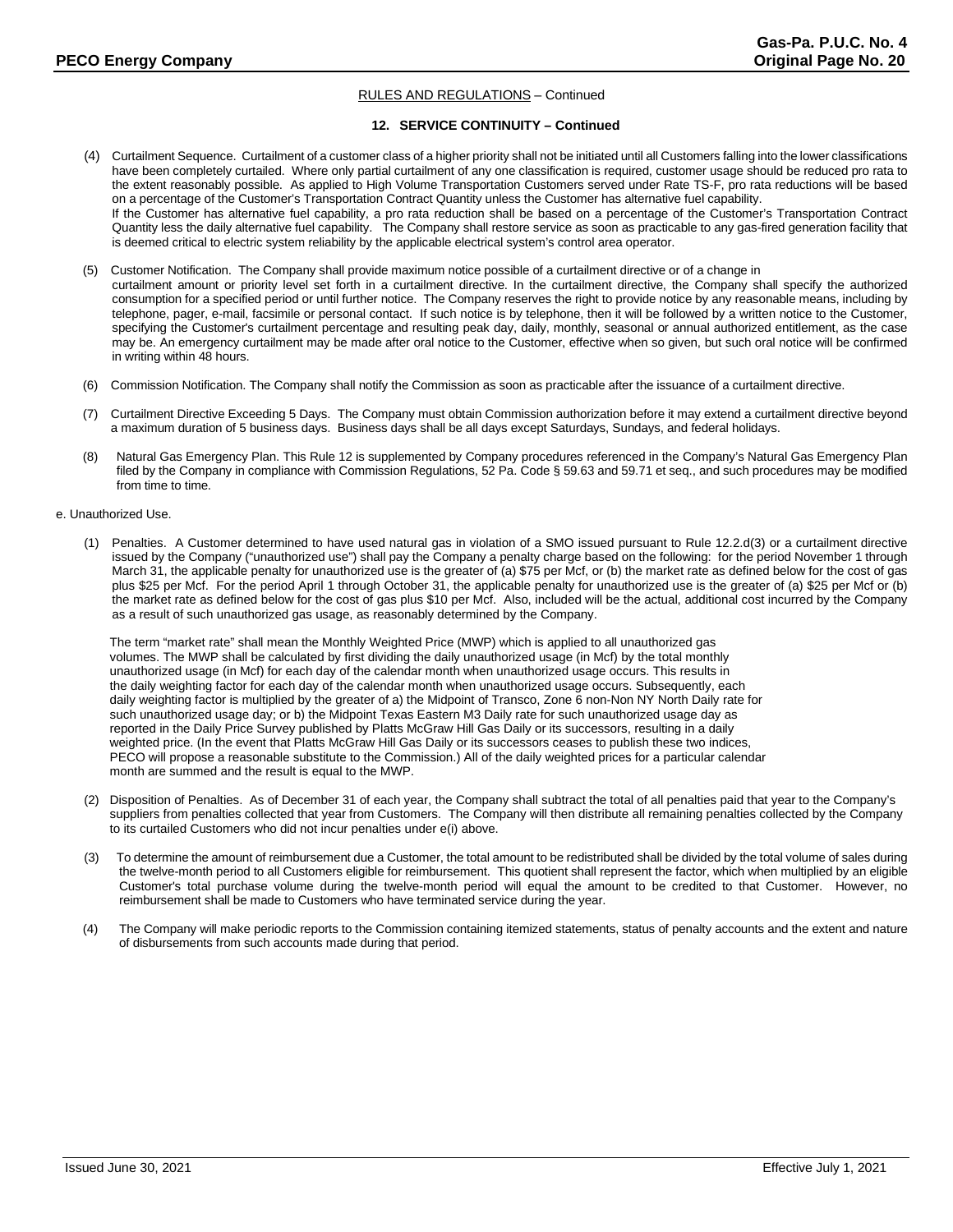# **12. SERVICE CONTINUITY - Continued**

12.3 LIMITATION OF LIABILITY. Should the supply of service be curtailed or interrupted by the Company because of gas shortage, or for the purpose of making repairs, changes or improvements, in any part of its system for the general good of the service or the safety of the public, or should the supply of service be interrupted, curtailed or fail, by reason of accident, weather, strike, legal process, state or municipal interference, or any cause whatsoever the Company shall not be liable for damages, direct or consequential, resulting from such interruption or failure unless such interruption or failure resulted from the Company's wanton or willful misconduct. If the supply of service to a firm service Customer is interrupted for more than seven consecutive days as a result of the Company's wanton or willful misconduct, the Customer's bill will be prorated for the month during which this interruption occurs.

In all other circumstances, including but not limited to failure to furnish a sufficient supply of gas or failure to transport the customer's gas to the customer, the liability of the Company to customers or other persons for damages, direct or consequential, including damage to equipment and appliances, loss of business, or loss of production caused by any interruption or variation in supply or pressure, or any other failure in the supply of natural gas shall in no event, unless caused by the willful and/or wanton misconduct of the Company, exceed an amount in liquidated damages equivalent to the greater of \$1000 or two times the charge to the customer for the service affected during the period in which such interruption or variation in supply or pressure, or any other failure in the supply of natural gas occurs.

The Company makes no warranty as to merchantability or fitness for a particular purpose, express or implied, by operation of law or otherwise. To the extent applicable under the Uniform Commercial Code or on any theory of contract or products liability, the Company limits its liability in accordance with the previous paragraph to any Customer or third party for claims involving and including, but not limited to, strict products liability, breach of contract, and breach of actual or implied warranties of merchantability or fitness for an intended purpose.

12.4 ADDITIONAL LIMITATIONS OF LIABILITY IN CONNECTION WITH CUSTOMER CHOICE. Other than its duty to deliver natural gas, the Company shall have no other duty or liability to a Customer receiving Competitive Natural Gas Supply arising out of or relating to a contract or other relationship between such Customer and an NGS. The Company shall implement Low Volume Customer selection of an NGS consistent with applicable rules of the Commission and shall have no liability to a Low Volume Customer receiving Competitive Natural Gas Supply arising out of or relating to switching NGSs unless the Company is negligent in switching or failing to switch a Customer. The Company shall have no duty or liability with respect to natural gas before it is delivered by an NGS to a point of delivery on the Company's distribution system. After its receipt of natural gas at the point of delivery the Company shall have the same duty and liability for distribution service to Customers receiving Competitive Natural Gas Supply as to those purchasing natural gas from the Company.

12.5 NOTICE OF TROUBLE. The Customer must immediately notify the Company if there is any defect, leak, trouble or accident affecting the supply of gas.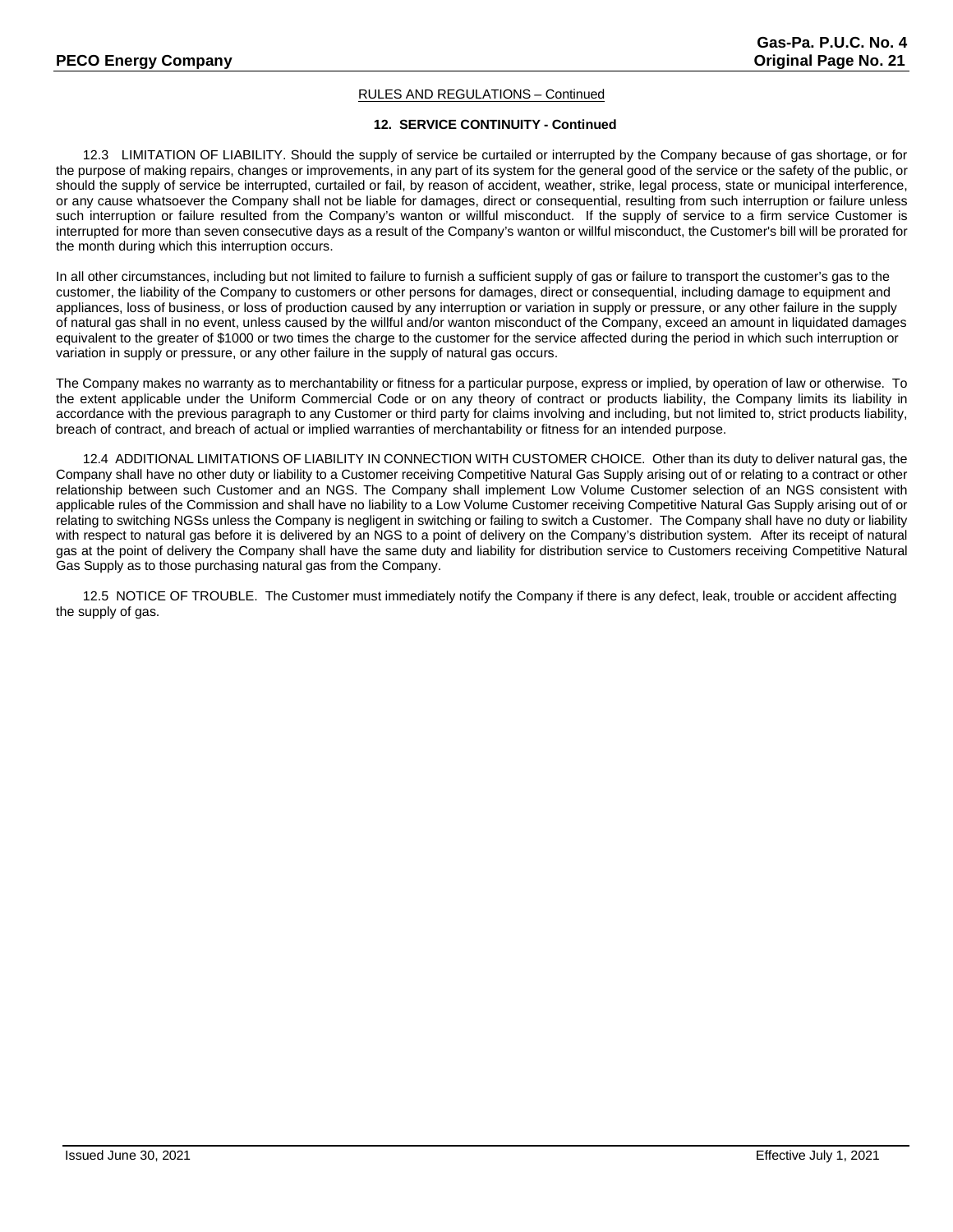# **13. CUSTOMER'S USE OF SERVICE**

13.1 RESALE OF SERVICE. As of January 5, 1980, the resale of gas and/or service provided by the Company is prohibited for Customers who receive gas service from the Company through a master meter and resell it to individual dwelling units by the use of submeters. Customers receiving service prior to January 5, 1980, may resell gas purchased from the Company through a single master meter in accordance with 66 Pa.C.S. § 1313 if the purchased gas is: (1) for the total requirements of the premises served and (2) the use of the resold gas conforms to the availability requirements of this tariff for the Customer's own account.

 13.2 FLUCTUATIONS. Gas and/or service must not be used in such a manner as to cause unusual fluctuations or disturbances in the Company's supply system, and, in the case of violation of this rule, the Company may discontinue service, or require the Customer to modify the installation and/or equip it with approved controlling devices.

 13.3 ADDITIONAL LOAD. Any additional loads, either connected to existing equipment or new equipment, will not be allowed except by consent of the Company.

 13.4 FAILURE TO GIVE NOTICE. Failure to give notice of additions or changes in load or location shall render the Customer liable for any damage to the regulator, meters, or other equipment of the Company, caused by the additional or changed installation.

### **14. MEASUREMENT**

 14.1 SUPPLY OF METERS. The measurement of gas usage shall be by meters furnished and installed by the Company. The Company will select the type and make of metering equipment, and may, from time to time, change or alter the equipment, its sole obligation being to supply meters that will accurately and adequately furnish records for billing purposes.

 14.2 SPECIAL MEASUREMENTS. The Company shall have the right, at its option and its own expense, to place demand meters, pressure gauges, special meters, or other instruments, on the premises of any Customer for the purpose of determining the adequacy of the Company's service or for making tests of all or any part of the Customer's load.

 14.3 METER READING INTERVALS. The Company will read its meters at scheduled regular intervals of one or more months and will render standard bills for the recorded gas usage based upon the time interval between meter readings. Only those bills which cover a period of service of less than 27 days or more than 34 days will be prorated.

 14.4 ESTIMATED USAGE. The Company may estimate the amount of gas usage at the premises where access to the meter is not available, or to installations at remote locations, for such number of months as the type of installation, normal regularity of usage, or other circumstances may warrant, and will render bills in standard form based on such estimate and so marked, for the Customer's acceptance. Meter readings will be secured from time to time and billing will be revised when they disclose that the estimate failed to approximate the actual usage. For residential Customers, an actual meter reading will be obtained at least every six months, in accordance with Commission regulations.

 14.5 CORRECTION TO STANDARD CONDITIONS. The quantities of gas used may be corrected to standard conditions, namely 60 degrees Fahrenheit temperature and 30 inches of mercury barometric pressure. All methods employed in correcting measurements of gas volume to said standard conditions shall be in accordance with established industry standards.

# 14.6 TELEMETRY AND TELEPHONE EQUIPMENT

(a) Customer shall permit PECO to install and operate telemetering equipment to remotely read PECO's meter.

(b) Customer shall provide and pay for telephone service required for the operation of PECO's equipment and/or the transmittal of data from PECO's meter, as directed by PECO. Customer must maintain either a dedicated non-digital telephone line or telephone equipment that converts the digital signal to analog. Customer shall provide telephone service for this purpose at least fifteen (15) working days prior to the commencement of service under this agreement.

(c) Service will not be provided prior to the date on which Customer installs the required telephone service. Customer is responsible to maintain the telephone service in working order at all times.

(d) PECO will read the meter on the last day of the month if a reading is not transmitted. If PECO determines that the phone line is not functioning, Customer will be notified that the phone line must be repaired within thirty (30) days.

(e) If more than thirty (30) days elapse and the telephone service is not restored to working order to PECO's satisfaction, then the following steps will be taken: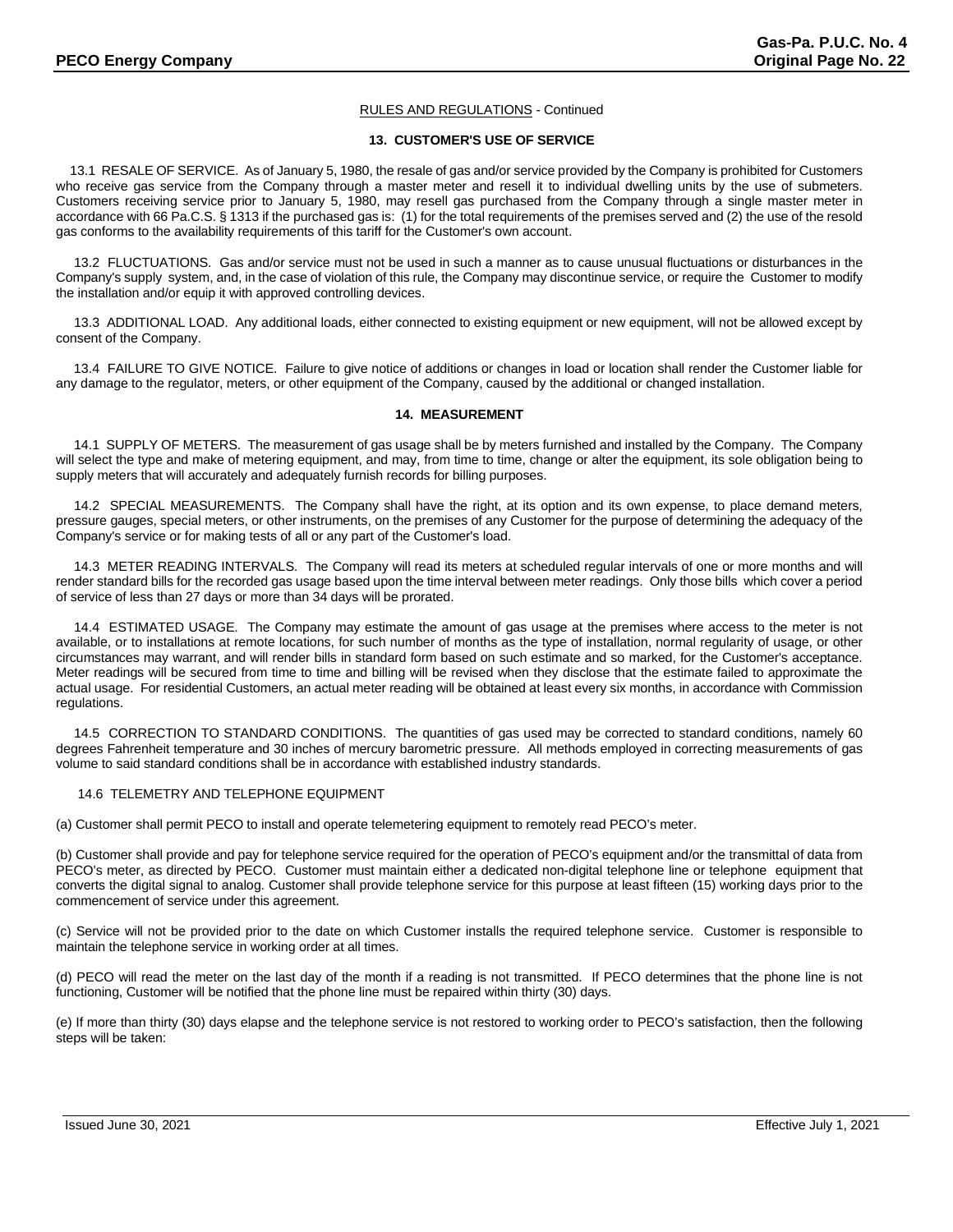(1) If PECO has sufficient capacity in its gas supply system to supply Customer, then Customer's Account will be served as firm service on PECO's Rate GC-General Service–Commercial and Industrial, for a minimum of twelve (12) months.

(2) If PECO does not have sufficient capacity in its gas supply system to supply Customer, then PECO will disconnect Customer's facility from the PECO gas supply system for a minimum of twelve (12) months. During any such period of disconnection, Customer will use an alternate fuel to meet its heating and process needs.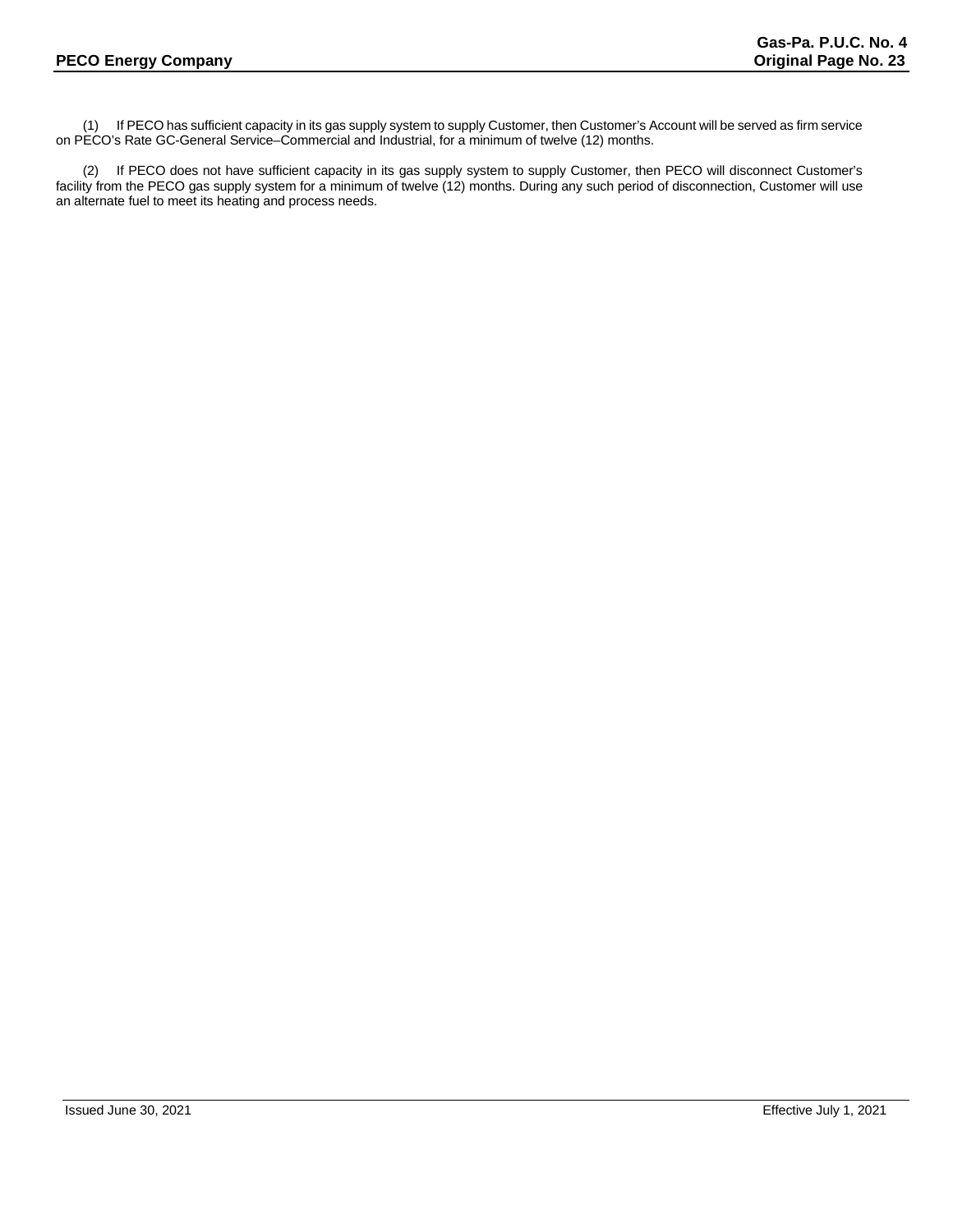# **15. TESTS**

 15.1 METER TESTS. The Company, at its expense, will make periodic tests and inspections of its meters in order to maintain them at a high standard of accuracy.

 15.2 REQUEST TESTS. The Company will make additional tests or inspections of its meters at the request of a Customer, or an NGS providing Competitive Natural Gas Supply to a Customer, but reserves the right to charge the Customer or NGS, as applicable, any Commission-approved charge as provided in the Commission's Gas Regulations.

 15.3 ADJUSTMENT FOR ERROR. Should any meter become defective or fail to register correctly, the quantity of gas consumed shall be determined by a test of the meter, or by the registration of a meter set in its place during the period next following, or by averaging the amount of gas used for the nearest meter reading period preceding and the meter reading period immediately following the date when the meter was found not be to registering, taking into consideration the character of use by the Customer.

 15.4 RESIDENTIAL METER ERRORS. Meter errors in residential service may be determined on the basis of the registration of the corresponding period during the preceding year, if records are available and conditions of use remain the same.

 15.5 ADMINISTRATION TESTS. The Company, at its own expense, will make only such tests as it deems necessary for the proper administration of its rates, or as are required by law.

15.6 TESTING SERVICE. The Company will, upon request by the Customer, make tests to supply special information regarding the Customer's use of service, provided that the estimated cost of such special tests shall be paid by the Customer to the Company at the Company's discretion.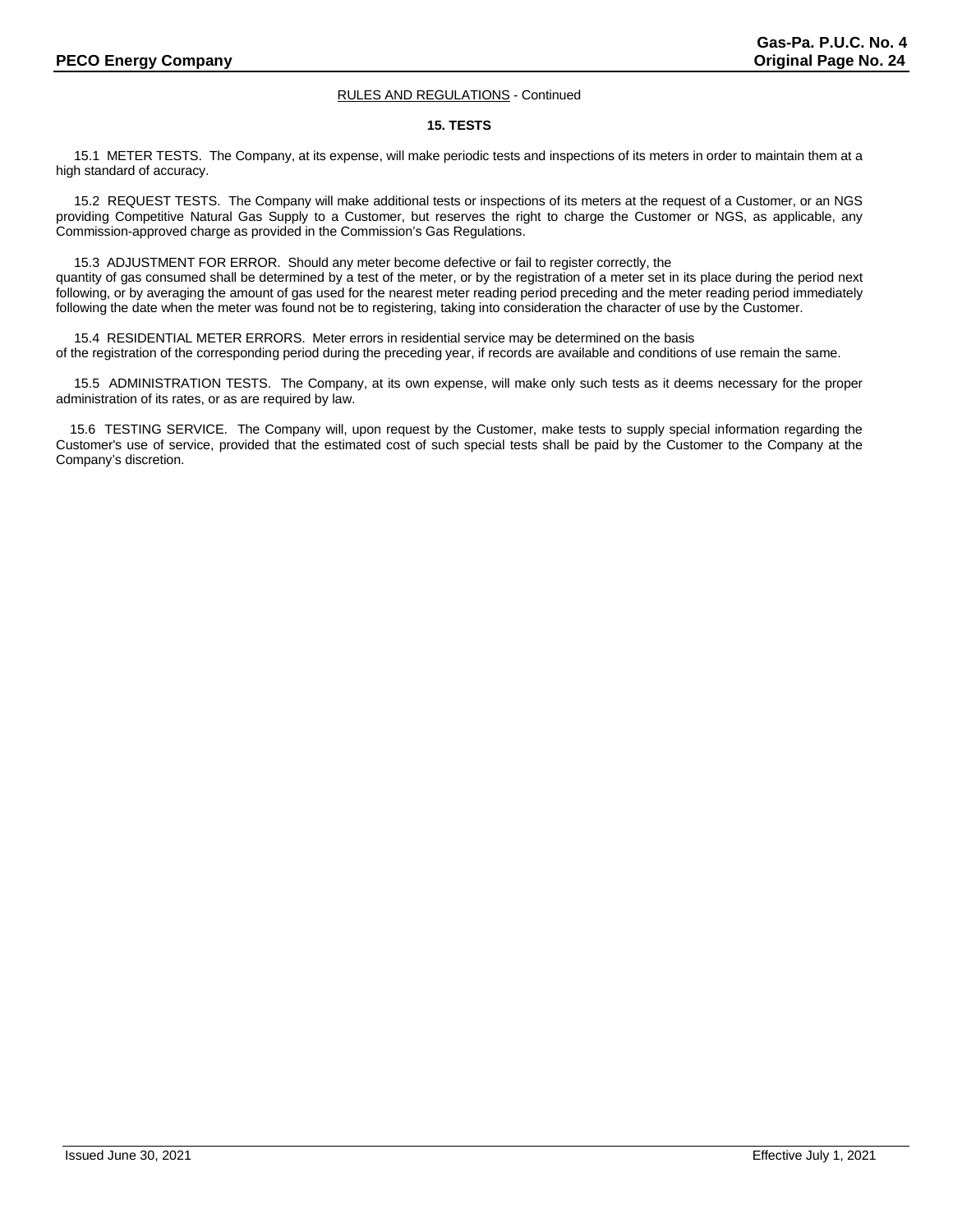# **16. PAYMENT TERMS**

16.1 BILLING PERIOD. Billing for service will be based upon the amount of use and the time interval of its supply. Rate values stated for direct application to monthly periods will be adjusted when the time elapsed between readings is substantially greater or less than a month.

16.2 BILLING OPTIONS. A Low Volume Customer may select one of the following two billing options as communicated to PECO by the customers' supplier: (1) Consolidated NGDC Billing; or (2) Separate NGS Billing.

16.3 PAYMENT PERIOD. Bills are payable upon presentation, and payment may be made at any commercial office of the Company or at any authorized payment agency. Payment for service received must be made on or before the due date shown on the bill, which shall be not less than 20 days from the date of transmittal of the bill for Rate GR, GC and OL (excluding Summary Billing Accounts); not less than 15 days from the date of transmittal of the bill for all other rates, including Summary Billing Accounts, with the exception of accounts (including Summary Billing Accounts) with the United States of America or the Commonwealth of Pennsylvania or any of their departments or institutions for which 30 days will be allowed. If a normal due date should fall on a Saturday, Sunday, bank holiday, or any other day when the offices of the Company which regularly receive payments are not open to the general public, the due date shall be extended to the next business day. The payment period will not be extended because of the Customer's failure to receive a bill unless said failure is due to the fault of the Company.

16.4 FINANCE CHARGE. If payment may be made at a Company office or authorized payment agency after the due date shown on the bill, a finance charge will be added to the unpaid balance until the entire bill is paid. If payment is made by mail, the finance charge will be added if the payment is received by the Company more than 5 days after the due date shown on the bill. For Rates GR, GC and OL, this finance charge will be 1-1/2% per month; for all other rates the finance charge will be 2% per month.

#### 16.5 BUDGET BILLING

(a) At the option of a Customer receiving service under Rates GR, GC, and OL, an estimated total bill for all service to be received by the Customer over a twelve-month period may be budgeted over the period and an average bill rendered monthly for payment each month. Any difference between the budgeted amounts so paid and the actual charges for a twelve-month budget period will at the customer's option, either be amortized over the next twelve months or incorporated into the twelfth month bill. Absent an indication of preference from the customer, the debit or credit will be amortized. Budget billing may be discontinued upon the customer's request at which time any difference between budget billing amounts and actual charges becomes due and payable. If a monthly budget bill is not paid, a late fee will be added to the unpaid balance of actual charges on the next billing date in accordance with Rule 16.4. Any such late fee will be calculated based on the lesser of budget billing arrears and arrears from actual charges.

(b) When the Company provides Consolidated NGDC Billing, the NGSs charges will be included in the Customer's Budget Billing Plan.

16.6 CALCULATION OF FINANCE CHARGE. Where a finance charge is applicable, the amount of the finance charge to be added to the unpaid balance shall be calculated by multiplying the unpaid past due balance, exclusive of any previous unpaid finance charges, by the appropriate finance charge rate. Finance charges shall be applied to all charges when the Company is providing Supplier of Last Resort service and to the Fixed Distribution Service Charges, Variable Distribution Service Charges and any applicable service charges when the Customer has selected an NGS. The Company will apply finance charges to NGS charges at the NGS's electronic request when the Company is performing billing services for the NGS.

16.7 APPLICATION OF PAYMENT. When the Company provides Consolidated NGDC Billing or SLR (Sales) Service and a Low Volume Customer remits a partial payment to the Company, the payment will be applied as follows:

- 1. Any past due balances including those for prior PECO basic service charges, for prior NGS receivables purchased by the Company, for prior installment amounts on payment agreements, and also for any reconnection charges.
- 2. Any current charges including those for PECO basic service charges, for current NGS receivables purchased by the Company, and for current installment amounts on payment agreements.
- 3. Non-basic service charges.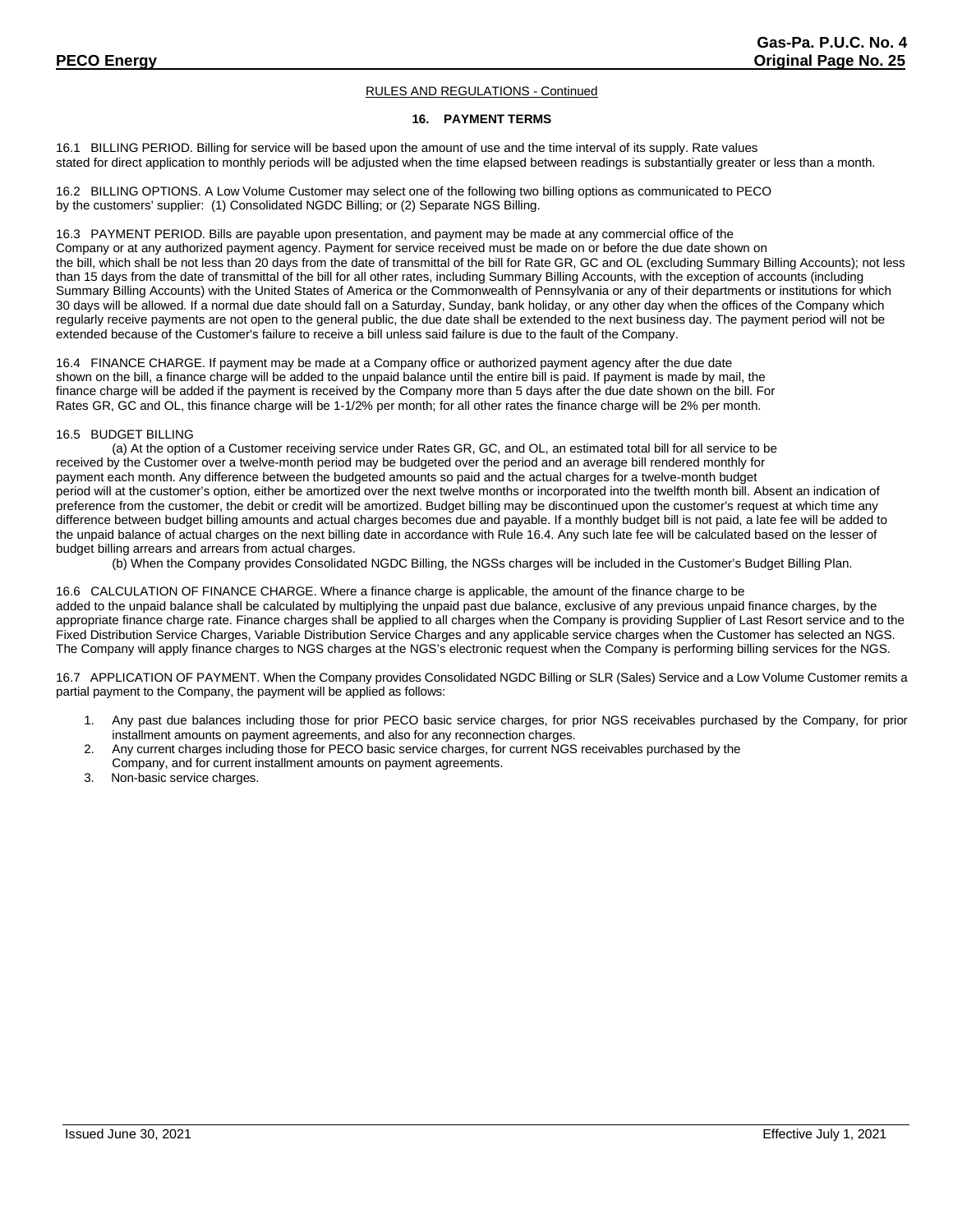16.8 RETURNED CHECK CHARGE. If a check received in payment of a Customer's account is returned to the Company unpaid by the Customer's bank and cannot be redeposited by the Company for payment on the second attempt, a \$20.00 charge for the returned check will be added to the Customer's account.

 16.9 BILLING ERRORS. When the Company provides Consolidated NGDC Billing, the Company shall not be responsible for billing errors resulting from incorrect information received from an NGS.

 16.10 PAYMENT TERMS. The Company will negotiate payment arrangements with Sales Service Customers The Company will also negotiate payment arrangements for customers served under Consolidated NDGC Billing which includes NGS charges. If the NGS is providing Separate NGS Billing ("dual billing"), the Company will not negotiate agreements on behalf of those NGS charges.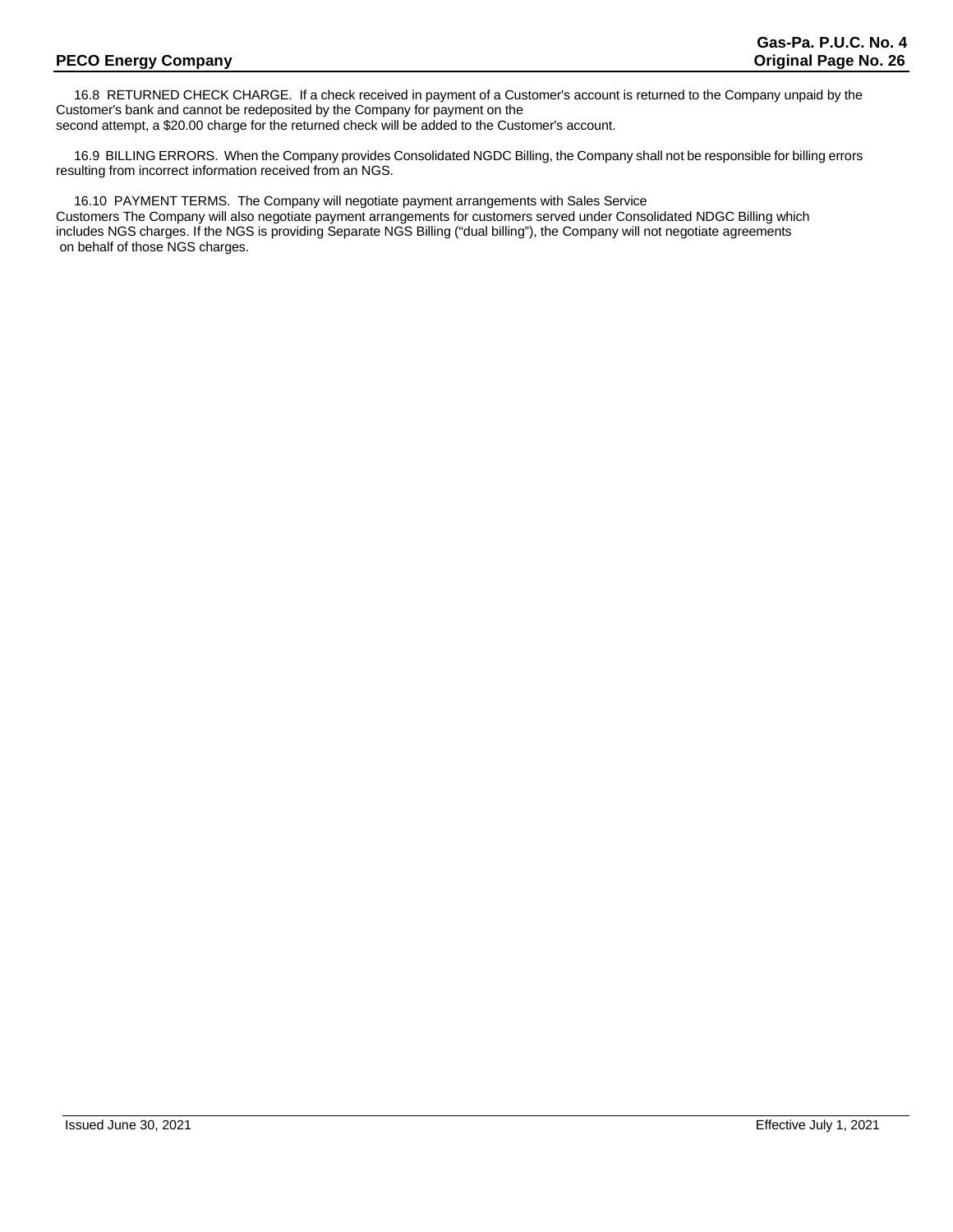# **17. TERMINATION BY THE COMPANY**

 17.1 NON-PAYMENT SHUT-OFF. On reasonable notice, the Customer is subject to collection action, including termination of service (in accordance with the Pennsylvania Public Utility Code or the Commission's regulations, ) on the portion of the past due amount attributable to the Company's charges for service and/or gas commodity. Upon termination of service, the Company may also remove its equipment. Notice that complies with applicable Commission regulations shall conclusively be considered "reasonable hereunder". Consistent with 52 PA Code §56.100, the Company will accept the following most current and valid documents as proof of household income: (1) income tax returns; (2) pay stubs; (3) benefit letters and governmental agency verification; (4) other forms to be accepted at the Company's discretion. The customer must provide this information within 10 days of the Company's request. This information may also be used by the company to determine deposit requirements, payment arrangements, and any other income specific program.

 17.2 SHUT-OFF FOR CAUSE. The Company may terminate on reasonable notice if entry to its meter or meters is refused or if access thereto is obstructed or hazardous; or if utility service is taken without the knowledge or approval of the Company; or for other violation of these Rules and/or applicable Commission rules in accordance with the Pennsylvania Public Utility Code or the Commission's regulations.

17.3 SAFETY SHUT-OFF. The Company may terminate without notice if the Customer's installation has become hazardous or defective.

 17.4 DEFECTIVE EQUIPMENT SHUT-OFF. The Company may terminate without notice if the Customer's equipment or use thereof might injuriously affect the equipment of the Company, or the Company's service to other Customers.

 17.5 SHUT-OFF FOR FRAUD. The Company may terminate without notice for abuse, fraud, material misrepresentation of the customer's identity or tampering with the connections, meters, or other equipment of the Company.

 17.6 RECONNECTION CHARGE. If service is terminated or discontinued by reason or act of the Customer, the same Customer, whether an applicant or a customer as defined at 66 Pa. C.S. § 1403, shall pay a reconnection charge, prior to restoration of service at the same address within twelve months after discontinuance or termination. The reconnection charges, listed below, are based on the Company's current standard schedule of reconnection fees, which include direct labor costs, contractor costs, and material/transportation costs. In the case of fraud, the reconnection charge will also include allocated overheads, all investigative costs and administrative costs as determined by the Company.

|                        | <b>Reconnect Fees For Non-Payment</b> | Reconnect<br>Fees  |
|------------------------|---------------------------------------|--------------------|
|                        |                                       | for<br>Theft/Fraud |
| Gas Reconnect at Meter | 80.00                                 | \$370.00           |
| Gas Reconnect at Curb  | 70.00                                 | \$370.00           |

# **18. UNFULFILLED CONTRACTS**

18.1 NOTICE OF DISCONTINUANCE BY CUSTOMER. Notice to discontinue service prior to the expiration of a contract term will not relieve a Customer from any minimum, or guaranteed, payment under any contract or rate.

18.2 COMPLETION OF TERM. If, by reason of any act, neglect or default of a Customer, the Company's service is suspended, or the Company is prevented from supplying service in accordance with the terms of any contract it may have entered into with the Customer, the minimum charge for the unexpired portion of the contract term shall become due and payable immediately as liquidated damages in lieu of the anticipated returns from the said contract. These liquidated damages may, at the option of the Company, be offset by any estimated revenues from a succeeding Customer at the same location if such exists.

18.3 TEMPORARY SUSPENSION OF SERVICE. A residential or commercial Customer may elect to have service temporarily disconnected at the start of a period of suspension and then reconnected at the end of the period by paying a charge of \$115.00. During the period of suspension, the Customer will be relieved of the payment of minimum bills.

.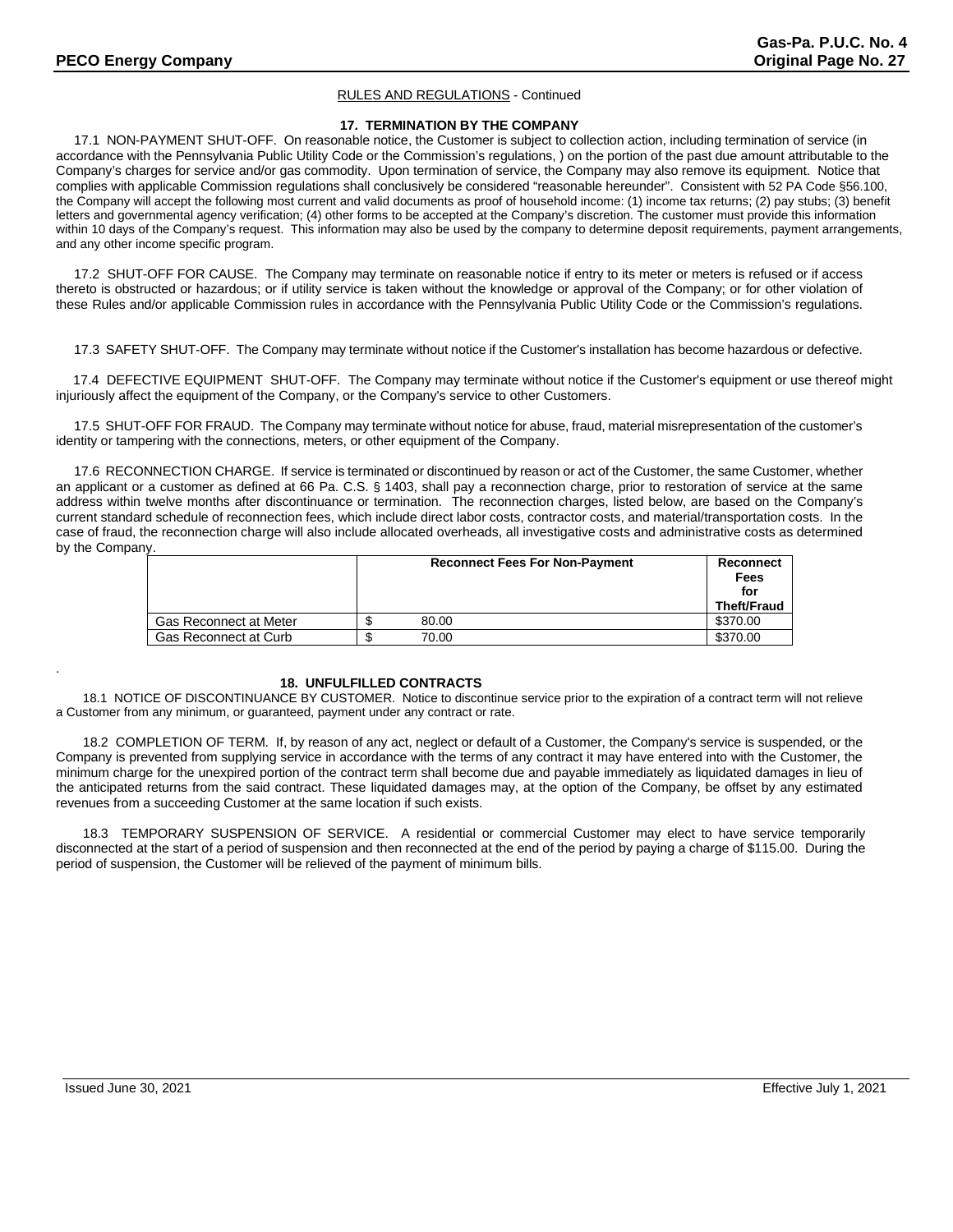# **19. CANCELLATION BY CUSTOMER**

19.1 TERMINATION NOTICE. Customers who have fulfilled their initial contract term and wish to discontinue service must give at least 7 days' notice to that effect, unless otherwise provided for in a rate schedule or service agreement.

19.2 FINAL BILL. The Customer is liable for service taken after notice to terminate the contract until the meter is read and gas shut off. The final bill for service is then due and payable within 20 days from the date of transmittal of the bill for residential customers and 15 days for nonresidential customers.

19.3 EXIT FEES. A Customer, other than a Low Volume Customer, taking firm sales service that transfers to an interruptible service or to firm Transportation Service without firm standby sales service will be required to continue payment of the firm gas supply demand costs allocable to Customer's firm sales service until the Company is able to reduce its contract demand level or otherwise utilize the contract demand allocable to Customer's firm sales service.

# **20. GENERAL**

20.1 OFFICE OF THE COMPANY. Wherever, in this Tariff, it is provided that notice be given or sent to the Company, or the office of the Company, such notice, delivered or mailed, postage prepaid, to any commercial office, shall be deemed sufficient, unless the Main Office of the Company at 2301 Market Street, Philadelphia, is expressly mentioned.

20.2 NO PREJUDICE OF RIGHTS. The failure by the Company to enforce any of the terms of this Tariff shall not be deemed a waiver of its right to do so.

20.3 GRATUITIES TO EMPLOYEES. The Company's employees are strictly forbidden to demand or accept any personal compensation, or gifts, for service rendered by them while working for the Company on the Company's time.

20.4 BILLING CHANGES. Where billing changes are made as the result of an investigation made at Customer's request or by routine inspection, the change of billing may be applied to the bill for the regular meter reading period preceding such investigation, and will in any event apply to the bill for the period during which the check is made.

20.5 EXCEPTIONAL CASES. Sales and/or Transportation service shall be subject to the provisions

of this Tariff; but where special conditions or problems arise for which provision is not otherwise made, the Company may modify or adapt its terms to meet the peculiar requirements of such case, provided that such modified terms are a rational expansion of standard tariff provisions.

20.6 ASSIGNMENT. Subject to the Rules and Regulations, all contracts made by the Company shall be binding upon, and oblige and ensure to the benefit of, the successors and assigns, heirs, executors, and administrators of the parties thereto.

20.7 OTHER CHARGES. Except as where otherwise provided in this tariff the Company may where feasible, provide and charge for services requested by the Customer or his agent. The Company is not obligated to provide such services. The Company will, if possible, give the Customer an advance written estimate of the costs to provide the service.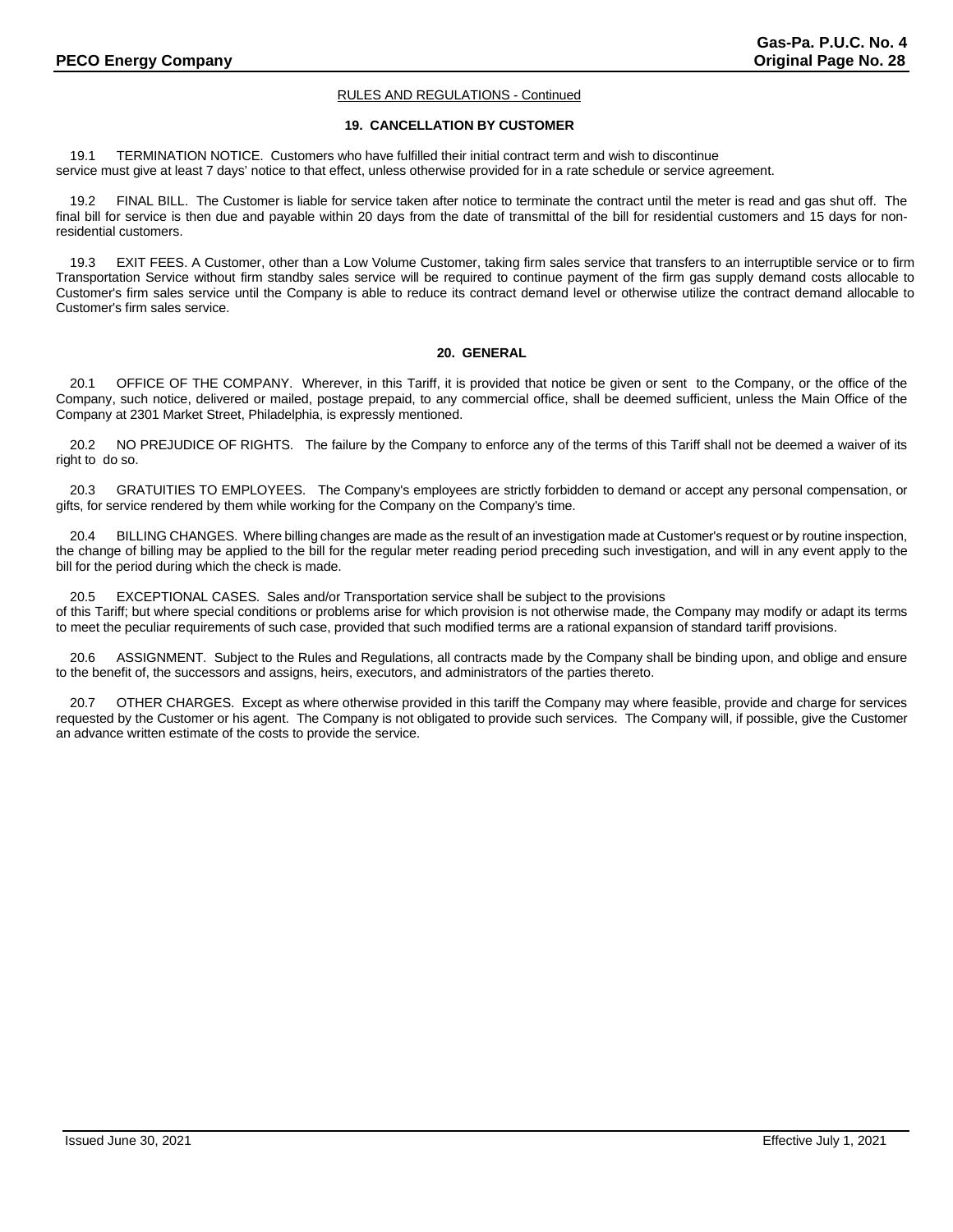# 21. **GAS CHOICE PROGRAM ENROLLMENT AND SWITCHING**

In accordance with all applicable final Commission Orders:

21.1 All LVT Customers will be eligible to obtain Competitive Natural Gas Supply starting with their first regularly scheduled meter reading after July 1, 2000.

21.2 The Company will send Gas Choice Release of Information packets to all new LVT Customers, which information will provide Customers the opportunity to authorize the release of their confidential account information. .PECO annually notifies customers that they can change this authorization. Every three years, in accordance with PUC Docket No. M-2012-2324075, PECO will re-solicit its entire customer base for the purpose of opting out of disclosing information.

21.3 Customers may select a Supplier, as often as monthly, in accordance with Commission Orders and the procedures contained in this Tariff and in the Supplier Coordination Tariff.

21.4 If a Customer, or agent authorized to act on the Customer's behalf, contacts the Company via telephone to select a Supplier, the Company will advise the Customer or agent to contact the selected Supplier to submit the required electronic enrollment file.

21.5 For a Customer's enrollment to become effective on the Customer's next regularly scheduled meter read date, the Supplier must submit the required electronic file at least eleven (11) days prior to said meter read date.

21.6 If, in any month, a Customer selects more than one Supplier, the Supplier that submitted to the Company, before the end of the applicable Supplier selection period, the Supplier enrollment file with the latest valid Supplier contract will become the Customer's Supplier of record.

21.7 The Company will send a confirmation notice to all Customers who have made a Supplier selection by the next business day after receiving the Customer's enrollment file from the Supplier. This confirmation shall include notification of a five (5) day waiting period in which the Customer may cancel its selection of a Supplier. The waiting period shall begin on the date the Company confirmation is mailed to the Customer. If the five (5)-day waiting period expires, and the Customer

has not contacted the Company to cancel the Supplier selection, the Supplier will become the Customer's Supplier of record.

 21.8 If the Customer elects to cancel its Supplier selection, the Company will notify the rejected Supplier electronically via an approved EDI transaction. In the event the Customer cancels its Supplier selection after the five (5) day waiting period, the Customer will be required to remain with the selected Supplier for a minimum of one billing cycle.

21.9 If at least eleven (11) days prior to the Customer's next regularly scheduled meter read date, a Customer contacts the Company to request a switch from a Supplier to the Company's (SLR) Sales Service, the request will be effective as of that meter read date and the Company as the supplier of-last resort will become the Supplier of record for delivery.

21.10 In the event the Customer requests a switch less than eleven (11) days before the Customer's next regularly scheduled meter read date, the switch will be effective as of the next following meter read date.

21.11 If, other than at the end of a billing cycle, and because of an NGS's default, an NGS terminates sales to a Customer prior to the end of the Customer's contract with the NGS, for gas supply provided through the end of the relevant billing cycle, said Customer will pay the NGS's contract rate in accordance with information filed by the NGS with the Commission.

# **22. USAGE DATA**

At the request of the Customer, or at the request the Customer's designated Supplier or authorized agent, the Company will supply twelve (12) individual months of historical usage data for no charge. Any additional historical information requested will be provided, if available, for a fee of ninety two dollars (\$92.00) per provision**.**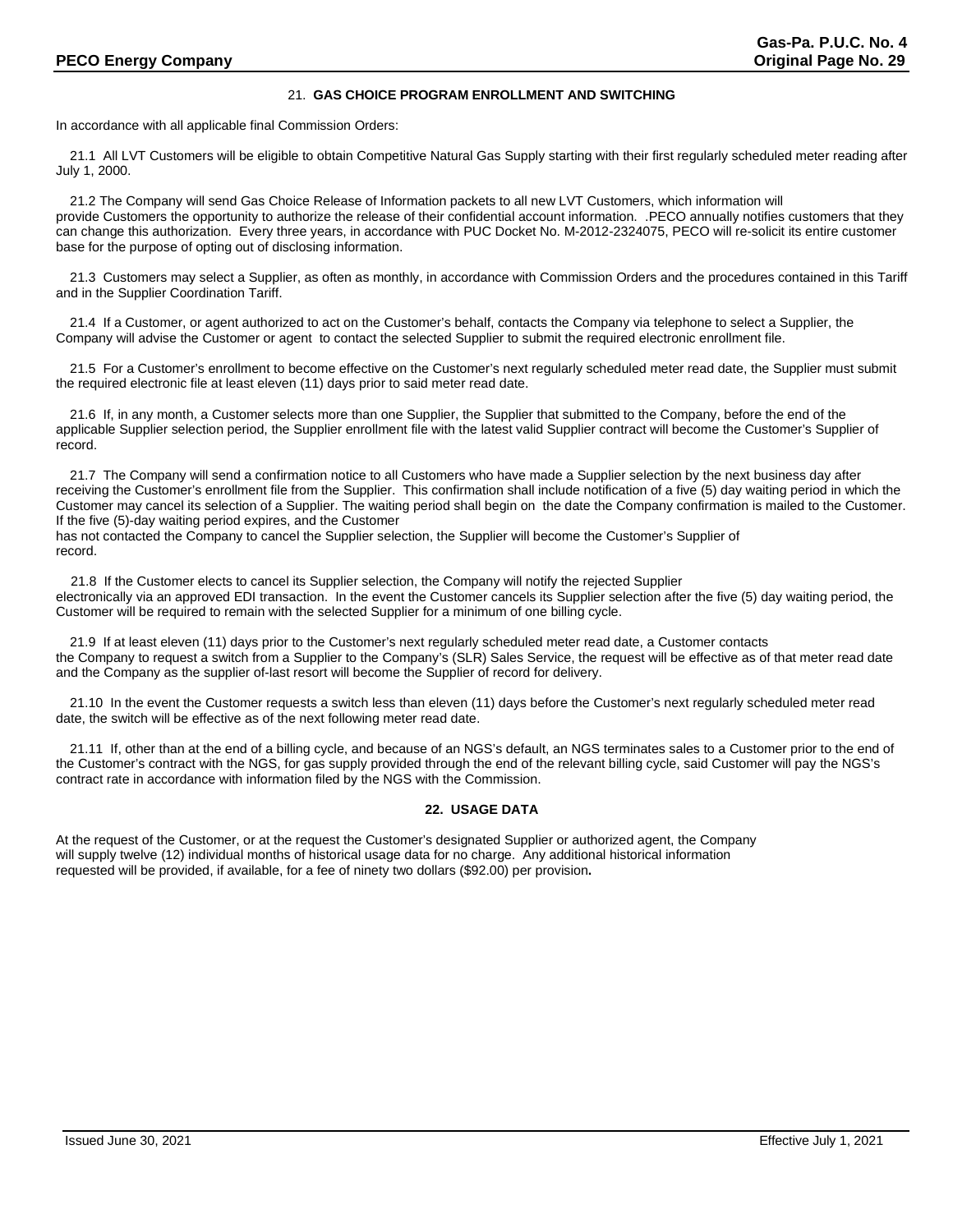# **23. AFFILIATED MARKETER STANDARDS OF CONDUCT**

PECO Energy and its affiliated natural gas supplier shall comply with the following requirements:

- (1) A natural gas distribution company shall apply its tariffs in a nondiscriminatory manner to its affiliated natural gas supplier and any nonaffiliated natural gas supplier.
- (2) A natural gas distribution company shall not apply a tariff provision in any manner that would give its affiliated natural gas supplier an unreasonable preference over other natural gas suppliers with regard to matters such as scheduling, balancing, transportation, storage, curtailment, capacity release and assignment, or non-delivery, and all other services provided to its affiliated natural gas supplier.
- (3) Mandatory tariff provisions shall not be waived by a natural gas distribution company for any natural gas suppliers absent prior approval of the Commission.
- (4) If a tariff provision is not mandatory or provides for waivers, a natural gas distribution company shall grant the waivers without preference to its affiliated natural gas supplier or non-affiliated natural gas supplier.
- (5) A natural gas distribution company shall maintain a chronological log of tariff provisions for which it has granted waivers. Entries shall include the name of the party receiving the waiver, the date and time of the request, the specific tariff provision waived and the reason for the waiver. The chronological log shall be open for public inspection during normal business hours.
- (6) A natural gas distribution company shall process requests for distribution services promptly and in a nondiscriminatory fashion with respect to other requests received in the same or a similar period. A natural gas distribution company shall maintain a chronological log showing the processing of requests for transportation services. The chronological log shall be open for public inspection during normal business hours.
- (7) If a natural gas distribution company provides a distribution service discount, fee waiver or rebate to its favored customers, or to the favored customers of its affiliated natural gas supplier, the natural gas distribution company shall offer the same distribution service discount, fee waiver or rebate to other similarly situated customers. Offers shall not be tied to any unrelated service, incentive or offer on behalf of either the natural gas distribution company or its affiliated natural gas supplier. A chronological log shall be maintained showing the date, party, time and rationale for the action. The chronological log shall be open for public inspection during normal business hours.
- (8) Subject to customer privacy or confidentiality constraints, a natural gas distribution company shall not disclose, directly or indirectly, any customer proprietary information to its affiliated natural gas supplier unless authorized by the customer. To the extent that a natural gas distribution company does disclose customer information without customer authorization, it shall contemporaneously provide this same information to other similarly situated natural gas suppliers in a similar fashion so as not to selectively disclose, delay disclosure, or give itself or its affiliated natural gas supplier any advantage related to the disclosure. A chronological log shall be maintained showing the date, time and rationale for the disclosure. The chronological log shall be open for public inspection during normal business hours.
- (9) A natural gas distribution company shall justly and reasonably allocate to its affiliated natural gas supplier the costs or expenses for general administration or support services provided to its affiliated natural gas supplier.
- (10) Natural gas distribution companies shall not condition or tie the provision of any product, service or price agreement by the natural gas distribution company (including release of interstate pipeline capacity) to the provision of any product or service by its affiliated natural gas supplier.
- (11) A natural gas distribution company shall not give its affiliated natural gas supplier preference over a non-affiliated natural gas supplier in the provision of goods and services including processing requests for information, complaints and responses to service interruptions. Natural gas distribution companies shall provide comparable treatment in its provision of such goods and services without regard to a customer's chosen natural gas supplier.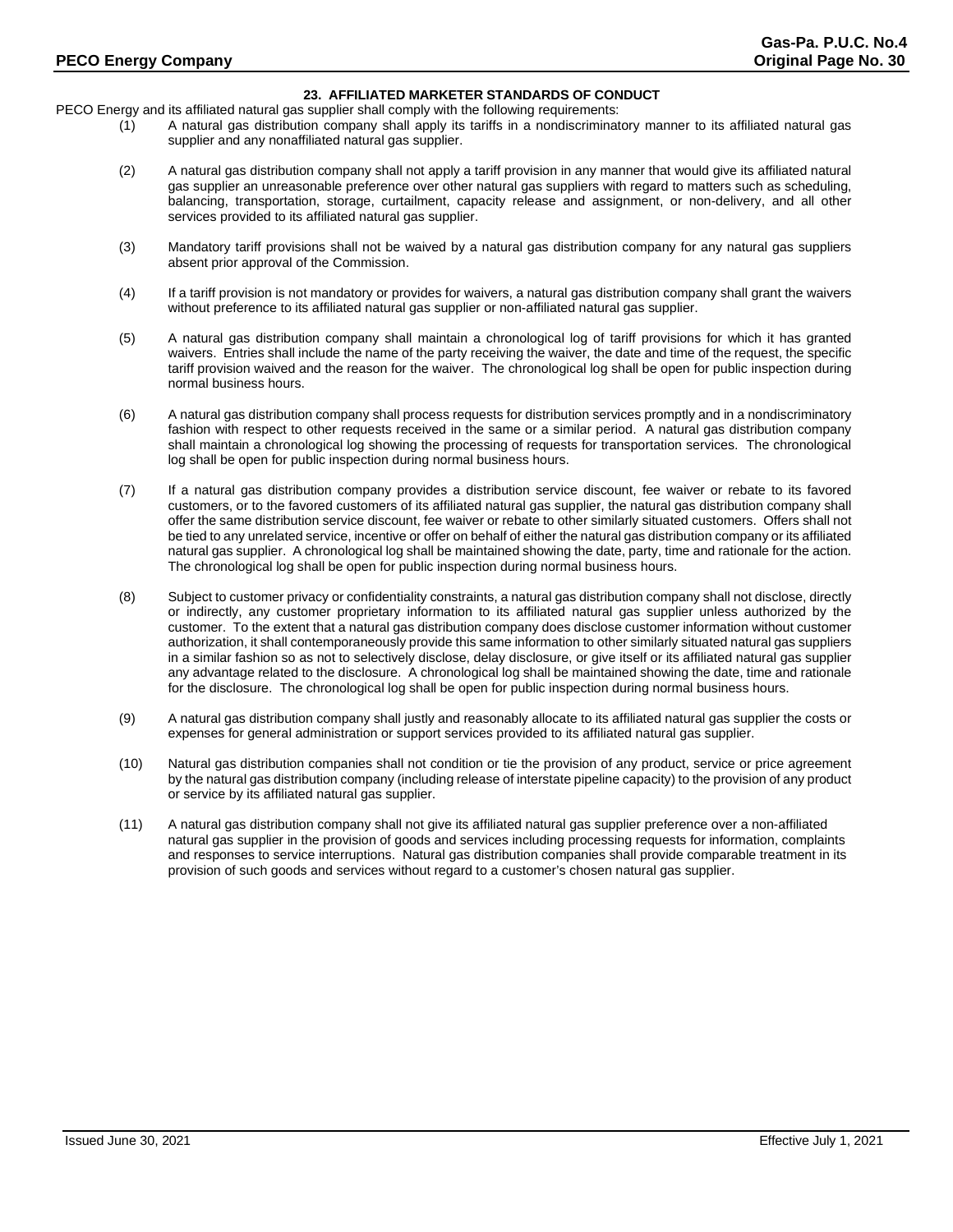- (12) A natural gas distribution company and its affiliated natural gas supplier shall maintain separate books and records. Further, transactions between the natural gas distribution company and its affiliated natural gas supplier shall not involve cross-subsidies. Any shared facilities shall be fully and transparently allocated between the natural gas distribution company function and the affiliated natural gas supplier function. The natural gas distribution company accounts and records shall be maintained such that the costs incurred on behalf of an affiliated natural gas supplier may be clearly identified.
- (13) Natural gas distribution company employees who have responsibility for operating the distribution system, including natural gas delivery or billing and metering, shall not be shared with an affiliated natural gas supplier, and their offices shall be physically separated from the office(s) used by those working for the affiliated natural gas supplier. Such natural gas distribution company employees may transfer to an affiliated natural gas supplier provided such transfer is not used as a means to circumvent these interim standards of conduct.
- (14) Neither the natural gas distribution company nor its affiliated natural gas supplier shall directly or by implication, falsely and unfairly represent to any customer, natural gas supplier or third party that an advantage may accrue to any party through use of the natural gas distribution company's affiliates or subsidiary, such as:
	- That the Commission regulated services provided by the natural gas distribution company are of a superior quality when services is purchased from its affiliated natural gas supplier; or
	- That the merchant services (for natural gas) are being provided by the natural gas distribution company when they are in fact being provided by an affiliated natural gas supplier;
	- That the natural gas purchased from a non-affiliated natural gas supplier may not be reliably delivered;
	- That natural gas must be purchased from an affiliated natural gas supplier to receive Commission regulated services.
- (15) When affiliated natural gas supplier market or communicate to the public using the natural gas distribution company name or logo, it shall include a legible disclaimer that states:
	- That the affiliated natural gas supplier is not the same company as the natural gas distribution company;
	- That the prices of the affiliated natural gas supplier are not regulated by the Pa PUC; and
	- That a customer does not have to buy natural gas or other products from the affiliated natural gas supplier in order to receive the same quality service from the natural gas distribution company.

When an affiliated natural gas supplier advertises or communicates verbally through radio or television to the public using the natural gas distribution company name or logo, the affiliated natural gas supplier shall include at the conclusion of any such communication a legible disclaimer that includes all of the disclaimers listed in this paragraph.

- (16) Except in competitive bid situations a natural gas distribution company shall not (a) jointly market or jointly package its Commission regulated services with the services of an affiliated natural gas supplier or (b) offer or provide to its affiliated natural gas supplier products or services, including bill inserts in its natural gas distribution company bills promoting an affiliated natural gas supplier's services or a link from the natural gas distribution company's web-site, unless the natural gas distribution company offers or provides the products or service to all non-affiliated natural gas supplier on the same terms and conditions.
- (17) A natural gas distribution company shall not offer or sell natural gas commodity or capacity to its affiliated natural gas supplier without simultaneously posting the offering electronically on a source generally available to the market or otherwise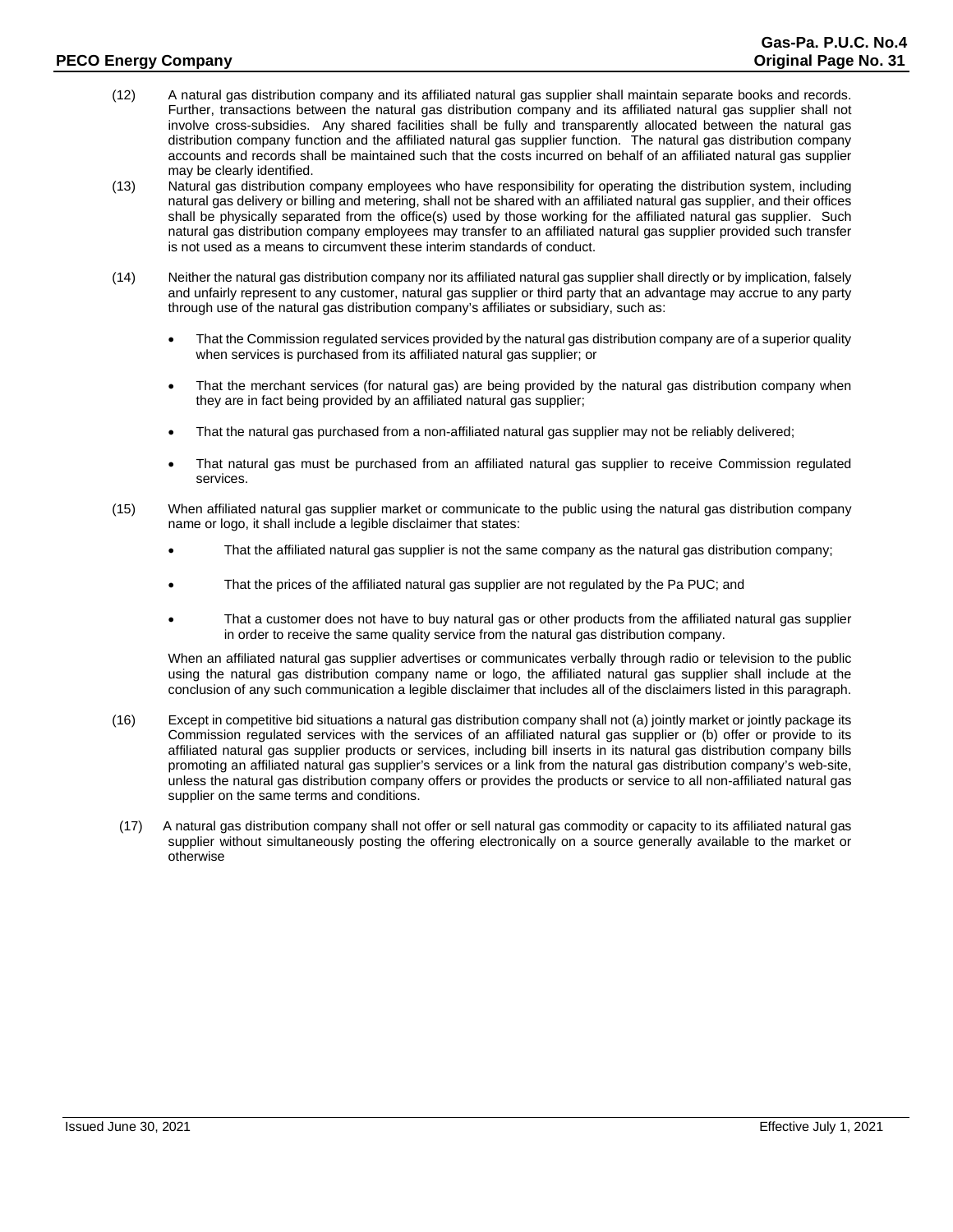making a sufficient offer to the market. The natural gas distribution company shall maintain a chronological log of these public disseminations. The chronological log shall be open for public inspection during normal business hours.

- (18) Natural gas distribution companies shall establish and file with the Commission a complaint procedure for dealing with any alleged violations of any of the standards of conduct, with the exception of paragraph (9), which are exclusively under the purview of the Commission. These procedures shall be developed in consultation with interested parties during consideration of any tariff guided by this section and §69.191 (relating to general). The Commission may grant an exception to these requirements if warranted by the facts or circumstances.
- (19) A natural gas distribution company shall keep a chronological log of any complaints, excepting paragraph (9), regarding discriminatory treatment of natural gas suppliers. This chronological log shall include the date and nature of the complaint and the resolution of the complaint. The chronological log shall be open for inspection during normal business hours.
- (20) Dispute Resolution Procedures: In addition to the procedure set forth in paragraph 18:
	- Any dispute between a natural gas supplier, and/or an affiliated natural gas supplier, and a non-affiliated natural gas supplier alleging a violation of any of these Standards of Conduct provisions, the natural gas supplier must provide the natural gas distribution company and/or affiliated natural gas supplier, as applicable, a written Notice of Dispute that includes the names of the Parties and Customer(s), if any, involved and a brief description of the matters in dispute.
	- Within five (5) days of a natural gas distribution company's and/or affiliated natural gas supplier's receipt of a Notice of Dispute, a designated senior representative of each of the Parties shall attempt to resolve the dispute on an informal basis.
	- In the event the designated representatives are unable to resolve the dispute by mutual agreement within thirty (30) days of said referral, the dispute shall be referred for mediation through the Commission's Office of Administrative Law Judge. A party may request mediation prior to that time if it appears that informal resolution is not productive.
	- If mediation is not successful, then the matter shall be converted to a formal proceeding before a Commission Administrative Law Judge.
	- Any Party may file a complaint concerning the dispute with the Commission under relevant provisions of the Public Utility Code.
	- Parties alleging violations of these standards may pursue their allegations through the Commission's established complaint procedures. A complainant bears the burden of proof consistent with 66 Pa. C.S. §332 (relating to Public Utility Code) in regard to the allegations and may impose penalties for such violations pursuant to 66 Pa.C.S.§ 3301.
- (21) A natural gas distribution company shall file a compliance filing within sixty (60) days of the entry of an order approving or modifying a restructuring plan, which sets forth a detailed plan for compliance with this Standard of Conduct as well as the Commission separation and cost allocation requirements already ordered.
- (22) Every natural gas distribution company and its affiliated natural gas supplier shall formally adopt and implement these provisions as company policy and shall take appropriate steps to train and instruct its employees in their content and application.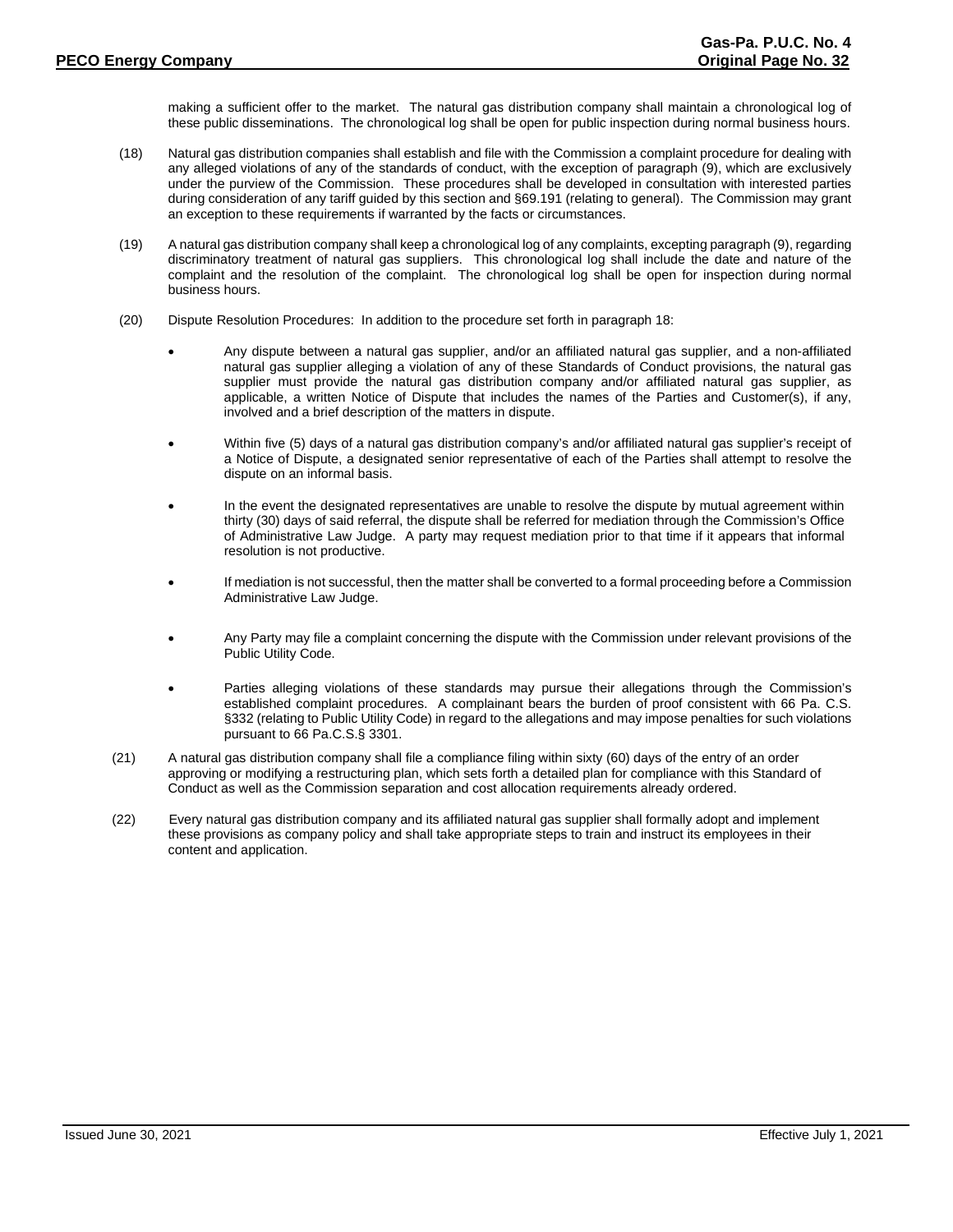# **24 REQUESTS FOR ENERGY EFFICIENCY INFORMATION**

Upon request of a Customer for energy efficiency information, the Company will provide a copy of its then current residential or commercial energy efficiency guide, as applicable.

# **25. CREDITWORTHINESS OF A NATURAL GAS SUPPLIER (NGS) SERVING HIGH VOLUME TRANSPORTATION CUSTOMERS**

- (a) Unless a mutual agreement is reached between the Company and a NGS, or other applicable entity as specified in 52 Pa. Code § 62.101 the amount and form of security shall be based on the criteria established in 52 Pa. Code §62.111. In accordance with §62.111, a NGS seeking to deliver natural gas supplies to the Company for the account of one or more of the Company's non-exempt HVT Customers must satisfy at least one of the following financial criteria:
	- (1) The NGS has a minimum credit rating of 3A2 from Dun & Bradstreet, a minimum bond rating of Baa2 from Moody's, or a rating of BBB from Standard & Poor's, Fitch ICBA or Duff & Phelps; or
	- (2) The NGS has furnished the Company with an irrevocable and binding form of security (e.g., surety bond, letter of credit, security interest in collateral acceptable to the Company, a corporate guaranty, or a written affirmation of financial support by a parent or affiliated company) issued by an obligor that has a minimum credit rating of 3A2 from Dun & Bradstreet, a minimum bond rating of Baa2 from Moody's, a minimum bond rating of BBB from Standard & Poor's, Fitch ICBA or Duff & Phelps, or, for an insurance company, an A.M. Best credit rating of no less than A-and in which the obligor designates the Company as the sole beneficiary and which otherwise is in a form and amount acceptable to the Company; or
	- (3) The NGS provides the Company with a cash deposit and/or a cash escrow arrangement in an amount and form acceptable to the Company, and agrees, in a writing furnished to the Company, to be responsible, as between the Company and the Supplier, for the payment of all deficient and excess delivery charges assessed in accordance with the Company's Gas Transportation Service – General Terms and Conditions that are caused by the NGS' excess or deficient deliveries. Such responsibility on the part of the NGS would not relieve the HVT Customer of its responsibility for the payment of the same charges in accordance with the Gas Transportation General Terms and Conditions. If the NGS is determined to have been responsible for the excess/deficient delivery and if the NGS pays the related charges to the Company, then the HVT customer would be relieved of such responsibility.

For the purposes of this subsection (a)**,** the "amount acceptable to the Company" shall be a dollar amount (\$US) equal to the monetary value obtained by multiplying 45 days of average daily winter usage for each HVT Customer supplied by the NGS times the then effective Commodity Charge.

(4) The NGS has furnished the Company with an acceptable amount of Security in the form of an escrow account or nets any gas supply sales that the NGS has made to the Company and for which the Company owes payment to the NGS against the amount of Security required. The amount of Security contained in either situation must be in an amount equal to the monetary value obtained by multiplying 45 days of average daily winter usage for each HVT Customer supplied by the NGS times the then effective Commodity Charge.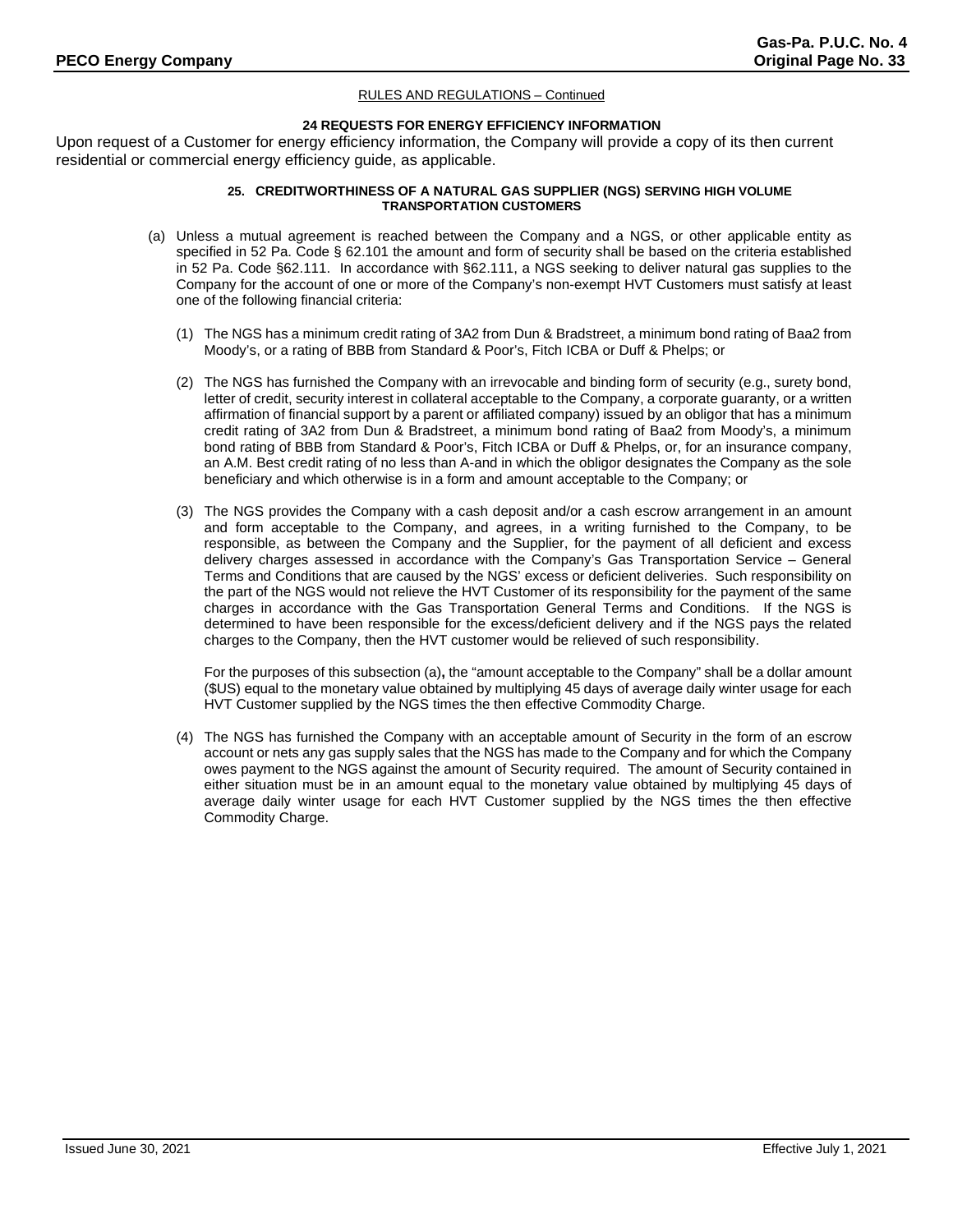- (b) The Company shall have the right to assess each NGS' creditworthiness on an annual basis. As such, the Supplier is required to furnish annual audited financial statements to the Company. In the event the Company does not receive any annual audited financial statements, unaudited financial statements may be acceptable. The Company also may perform more than one financial analysis for any Supplier during the course of the year when the Company reviews financial information of a Supplier and determines, in the Company's judgment that the Supplier's creditworthiness has materially changed.
- (c) Unless a mutual agreement is reached, the amount of Security required may be modified based on one or more of the following criteria:

1. The NGS's past operating history on all other NGDC systems, including the duration that the NGS operated on each system, the number of customers served on each system and any supply reliability problems that occurred on each system.

- 2. An NGS's credit reports.
- 3. The number and class of customers being served.
- 4. Information that materially affects a NGS's creditworthiness such as:
	- a) a change in the NGS's recent operating history on the Company's system or on other NGDC systems that has materially affected NGDC system operation or reliability. Such a change may occur when a Supplier fails to deliver natural gas supply to meet its customers' needs or fails to comply with NGDC operational flow orders as defined at 52 Pa. Code § 69.11;
	- b) a change in the NGS's credit reports that materially affects its creditworthiness. Creditworthiness could be materially affected when 2 of the following credit rating companies change the Supplier's credit rating:
		- 1. Dun & Bradstreet
		- 2. Standard & Poor's Rating Services Inc.
		- 3. Transunion LLC
		- 4. Equifax Inc.
		- 5. Experian Information Solutions, Inc.;
	- c) a significant change, defined as a 25% change over a 30-day period, in the number and class of customers served, the volume of gas delivered or the average unit price of natural gas;
	- d) a change in operational or financial circumstances that materially affects a NGS's creditworthiness. This can occur when 2 of the following investment rating companies change the NGS's rating of its issued securities from
		- an investment grade or good rating to a speculative or moderate credit risk rating and vice versa:
		- 1. Standard & Poor's Rating Services Inc.
		- 2. Moody's Investment Service, Inc.
		- 3. Fitch, Inc.
		- 4. A.M. Best Company, Inc.
		- 5. DBRS, Inc.;
	- e) a change in the NGS's demonstrated capability to provide the necessary volume of natural gas to meet its customers' needs that materially affects the Company's system operation or reliability. Such a change may occur when the NGS fails to deliver natural gas supply sufficient to meet its customers' needs on 5 separate occasions within a 30-day period or fails to comply with the Company's operational flow orders.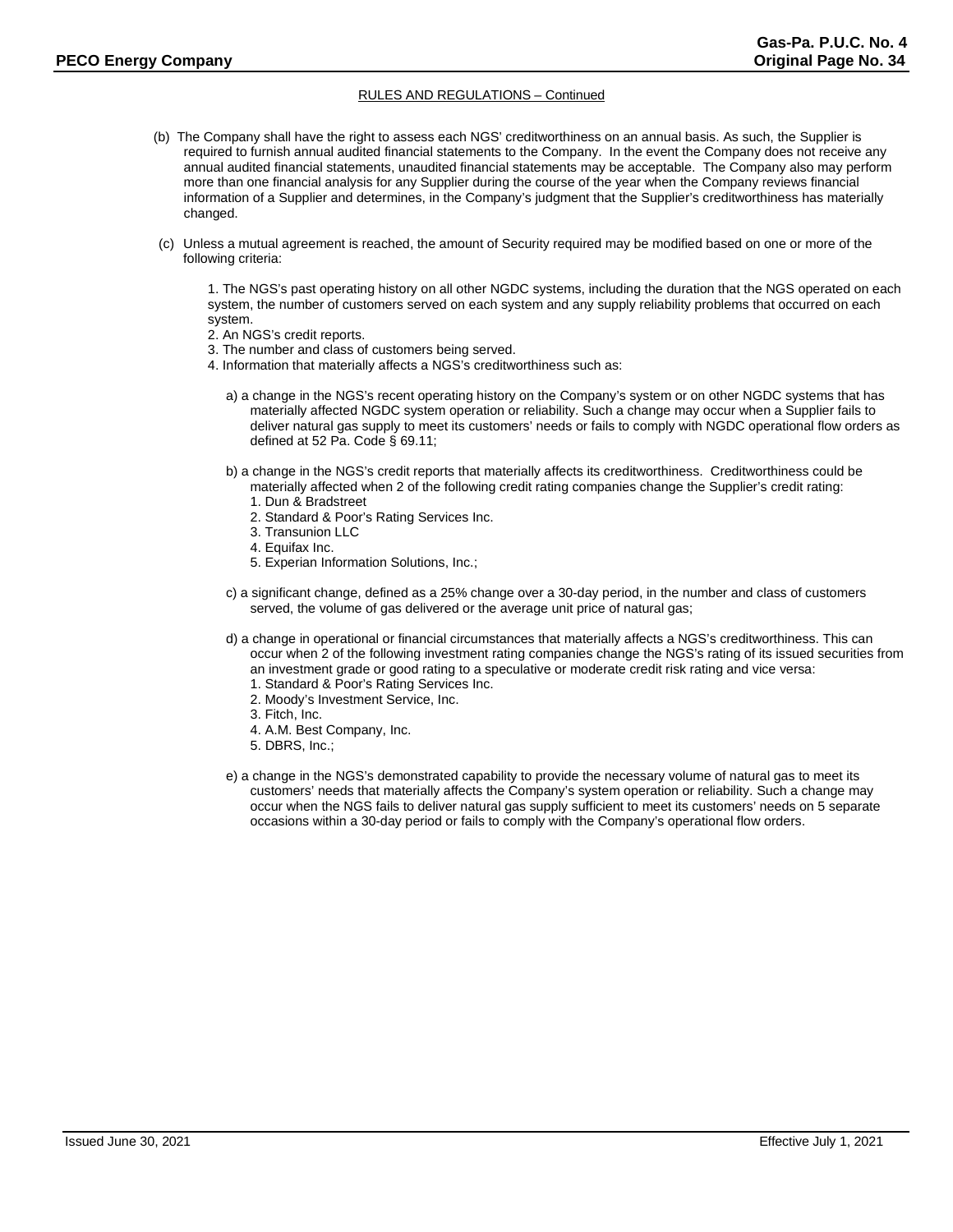- 5. The NGS's demonstrated capability to provide the volume of natural gas necessary to meet its customers' needs.
- (d) After it is reasonably determined by the Company that an adjustment to the amount of Security provided by the Supplier is required, the Company will adjust the Security amount in accordance with subsection (a)(3).
- (e) The NGS shall have the affirmative obligation to inform the Company in writing of any material change in its financial condition in a timely manner.
- (f) Notwithstanding anything to the contrary stated in this Rule 25, an NGS shall not be creditworthy if, for any reason, it owes a past due amount to the Company that is not subject to a good faith billing dispute and the payment has not been received by the Company within two business days after the Company has provided a past due notice, or if so determined by order of the Pennsylvania Public Utility Commission.
- (g) When the Company determines that a Security adjustment is required, it will provide written notice to the NGS. The NGS shall comply with the Company's determination within 5 business days after the NGS is served with such notice. If the NGS disagrees with the Company's determination, it shall file a dispute in accordance with subsection (h). However, the NGS is still required to post the full amount of adjusted Security requested by the Company within 5 business days after the NGS is served with the Company's notice. An NGS also may request, in writing, that the Company adjust its Security amount according to the criteria set forth in subsection (c). The Company will provide a written response to the NGS within 5 business days after receipt of the written request from the NGS. In the event that the Company agrees with the NGS's request, the NGS shall post the Security adjustment within 5 business days after the NGS is served with the Company's determination. In the event that the NGS disagrees with the Company's determination, it may file a dispute in accordance with subsection (h). However, if the Company requires an adjustment of Security, the NGS is still required to post the full amount of adjusted Security within 5 business days after the NGS is served with the Company's notice.
- (h) An applicant, licensee or NGS shall notify the Company in writing of any dispute(s) it may have regarding the form and amount of Security or the adjustment of Security requested by the Company. If a resolution cannot be reached within 30 days after the Company receives the written notice, the applicant, licensee or NGS may do any of the following:
- 1. Request that the Secretary of the PUC initiate an informal mediation and resolution process. If the NGS is dissatisfied with the PUC's decision at the informal level, it may petition to appeal the decision or file a Formal Complaint.
- 2. File a Formal Complaint at the Commission.
- 3. File a Petition challenging the criteria used by the Company to determine the form and amount of Security requested or the Security adjustment amount.

If a NGS initiates a dispute or files a complaint related to an adjustment in Security by the Company, the following requirements exist during the pendency of the dispute:

- 1. The NGS is required to provide and maintain the full adjusted Security amount to the Company until the dispute is resolved.
- 2. The NGS must continue to operate in accordance with the Company's system operations and business rules and practices.
- 3. The NGS must continue to deliver natural gas volumes necessary to fulfill customer needs and provide customer support services.
- 4. The Company shall allow the NGS to continue to operate on the Company's system.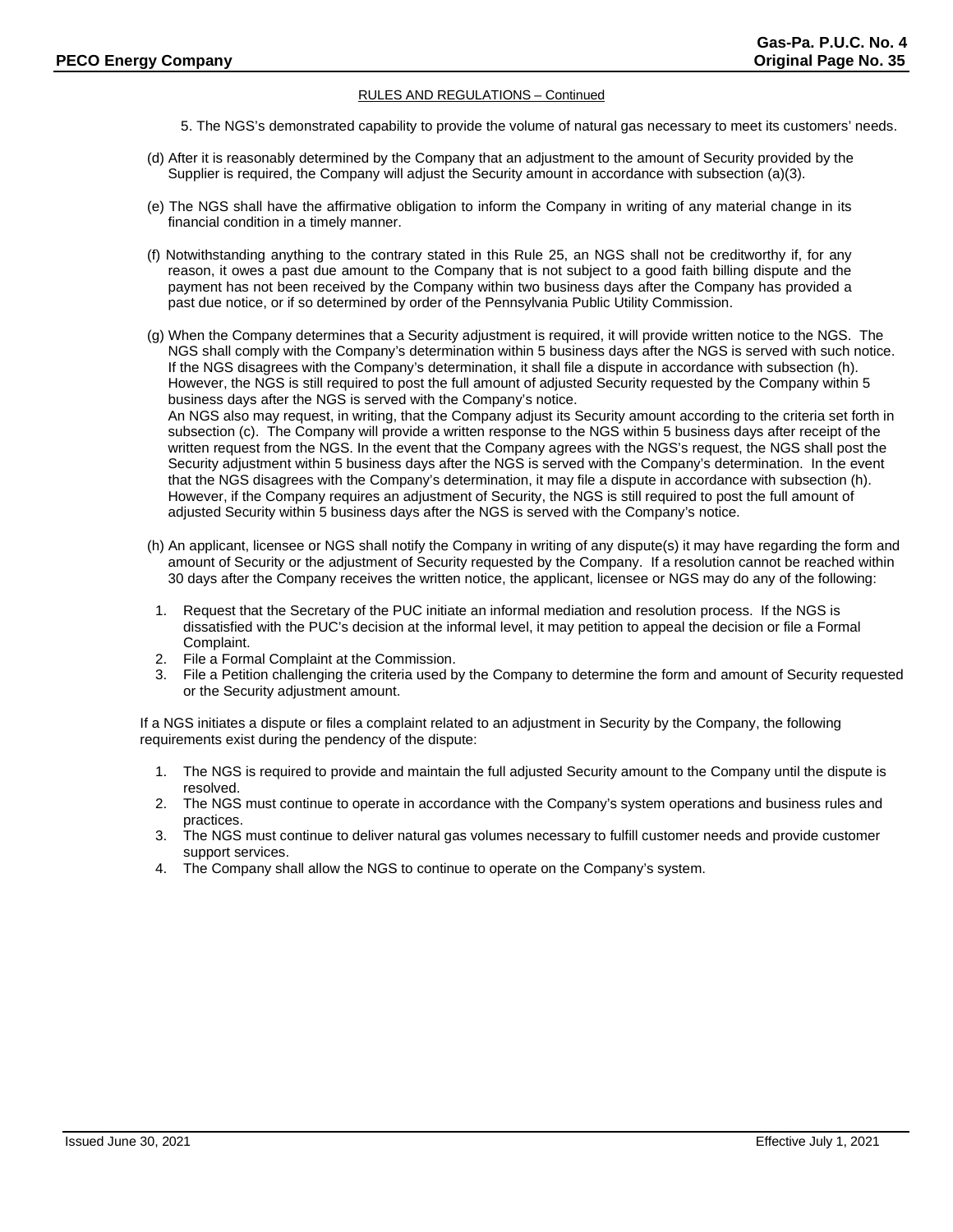# **STATE TAX ADJUSTMENT CLAUSE**

In addition to the net charges provided for in this Tariff, a surcharge value of 0.06% will apply to all service **(C)** on and after January 1, 2022.

Whenever any of the tax rates used in the calculation of the surcharge are changed, the surcharge will be recomputed as prescribed by the Commission. The recalculation will be submitted to the Commission within ten days after the tax rates change occurs and the effective date shall be ten days after filing.

In addition, if a recalculation is submitted as a result of a tax rate change, the Company will thereafter file each year on December 21 annual updates with the Commission which will reflect only this tax change. These annual updates will be effective ten days after filing and will continue until such as the effect of the change in tax rates has been included in base rate.

**(C)** Denotes Change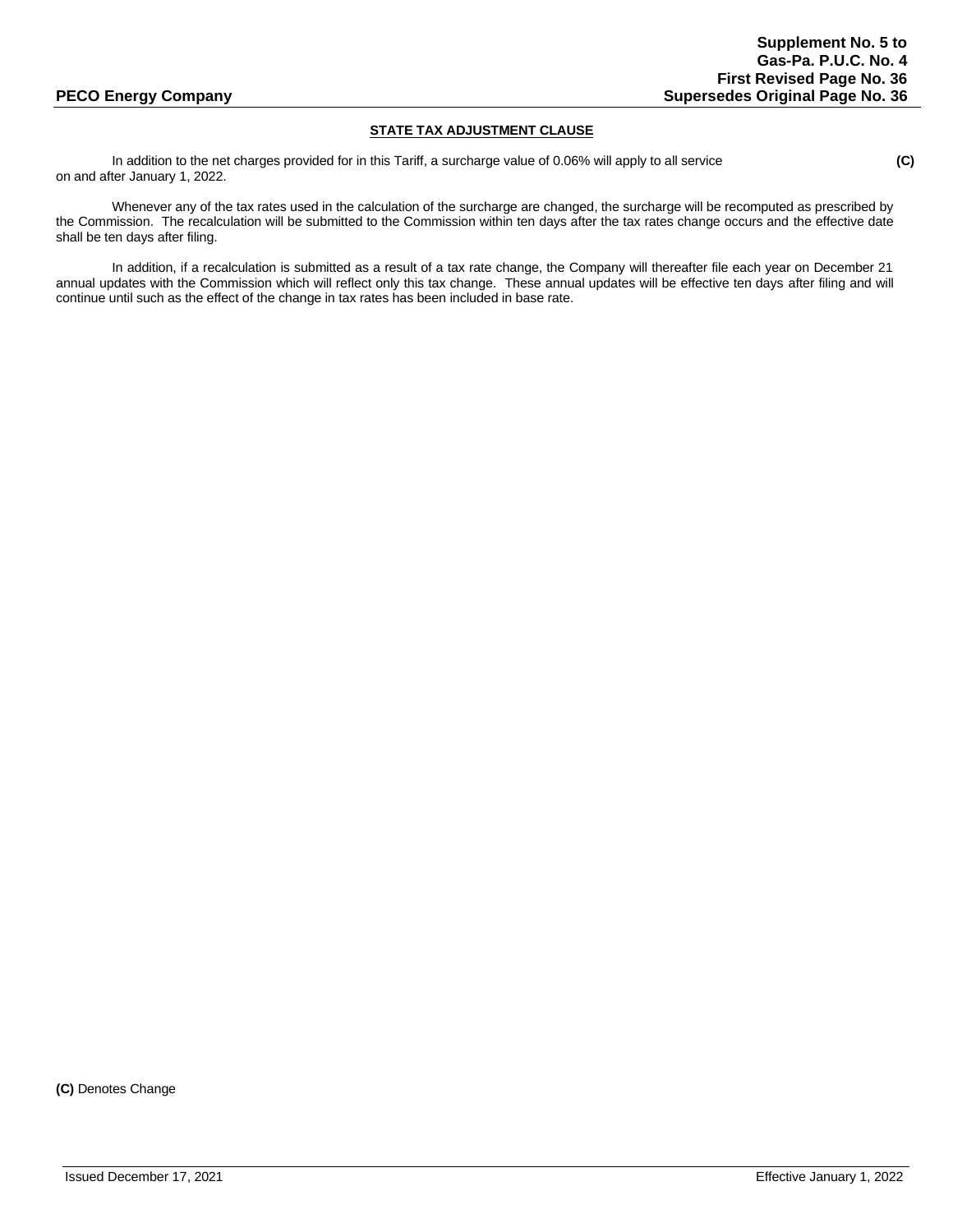# **TCJA VOLUNTARY SURCHARGE**

To implement the effects of the Tax Cuts and Jobs Act (TCJA), on March 15, 2018 the Pennsylvania Public Utility Commission (Commission) issued a Temporary Rates Order at Docket No. M-2018-2641242 directing PECO to file its current base rates and riders as temporary rates, pursuant to Section 1310(d) of the Public Utility Code. 66 Pa. C.S. § 1310(d). Subsequently, on May 17, 2018, the Commission entered an Order at Docket R-2018-3000512 superseding the March 15, 2018 Temporary Rates Order directing PECO to establish a surcharge effective July 1, 2018 to provide the benefits of the TCJA to customers.

A surcharge of 0% will apply to intrastate service to all customer bills rendered on and after July 1, 2021. This surcharge will be distributed equally among the utility's various customer classes and will be provided through a separate mechanism showing a line item on customer bills (e.g., Federal Tax Adjustment Credit – "FTAC").

PECO will file revised surcharges (or FTAC) as required at least thirty (30) days prior to the effective date of January 1<sup>st</sup> of each year reflecting an estimate of the savings for the TCJA from January 1 through December 31 exclusive of STAS and non-distribution automatic adjustment clause revenues.

This surcharge or FTAC will be reconciled at the end of each calendar year and will remain in place until PECO files and the Commission approves new base rates for PECO pursuant to Section 1308(d) that include the effects of the TCJA tax rate changes. Interest on the over or under collection shall be computed monthly at the residential mortgage lending rate specified by the Secretary of Banking in accordance with the Loan Interest and Protection Law (41 P.S. §§ 101, et seq.). The reconciliation shall be submitted by April 30th of each calendar year and shall be subject for review and audit by the Commission's Bureau of Audits.

The Company may file an interim rate adjustment in order to eliminate any over or under recovery of the surcharge outside of the annual filing period. Such adjustment would be filed on at least 10 days' notice.

A final reconciliation statement will be filed within 30 days after completion of the final over/under collection refund/recovery. The FTAC revenues and reconciliation will be subject to audit by the Commission's Bureau of Audits.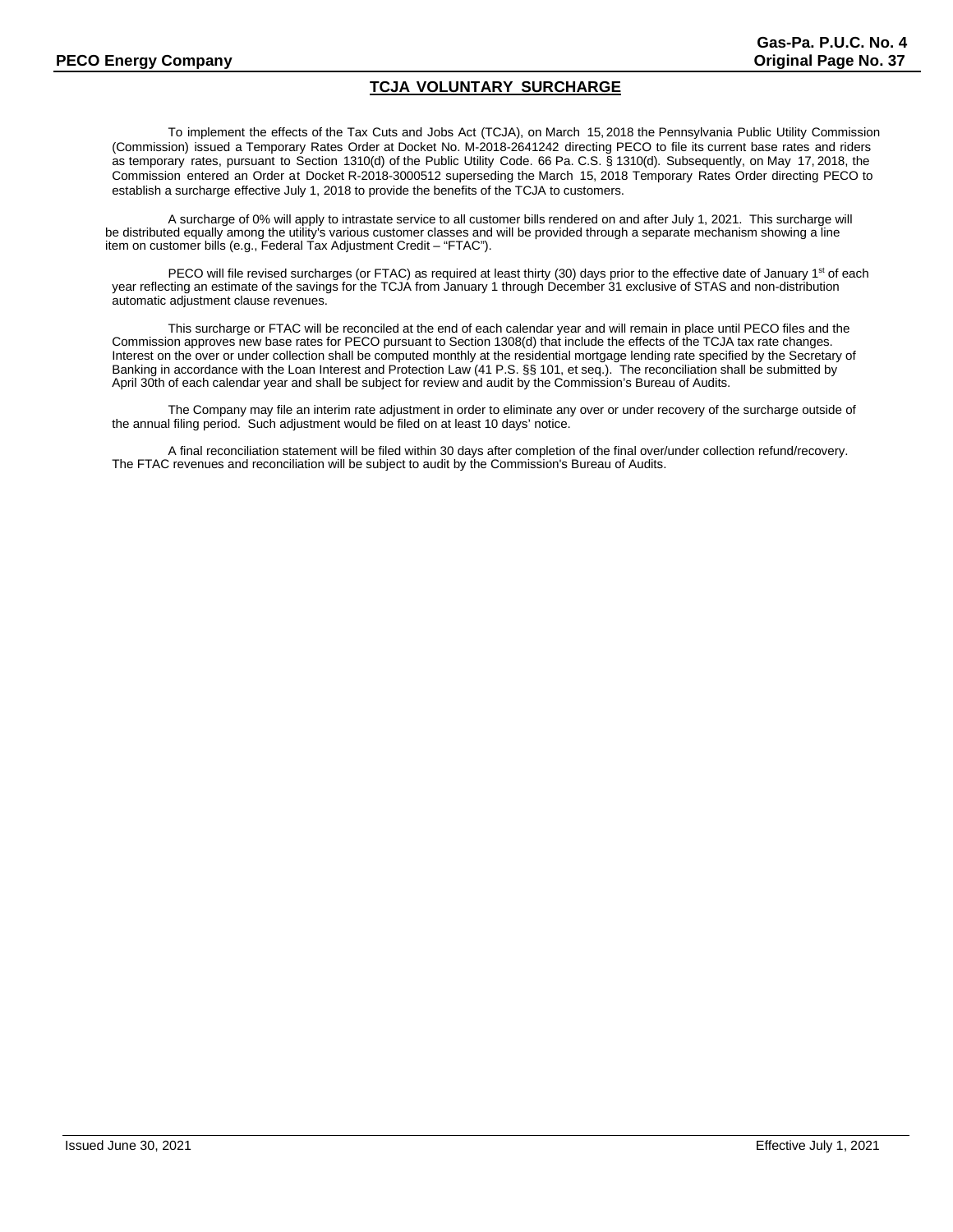# **PROVISIONS FOR RECOVERY OF UNIVERSAL SERVICE FUND CHARGE (USFC)\_**

Variable Distribution Service Charge rates for gas service in Residential Rate Schedule GR of this Tariff shall include a credit of **(\$0.1516)** per Mcf (1,000 cubic feet) for recovery of Universal Service Fund Cost (USFC), calculated in the manner **(D)** set forth below. The USFC rate for gas service shall be increased or decreased annually, to reflect changes in the level of Universal Service Fund costs, net of base rate recoveries, in the manner described below:

COMPUTATION OF USFC.

The USFC per Mcf (\$x.xxxx), shall be computed in accordance with the formula set forth below:

$$
USFC = \frac{(C-E-I)}{(S)}
$$

The USFC, so computed, shall be included in distribution rates charged to Customers for service pursuant to the rate schedule identified above. The amount of USFC, per Mcf, will vary, if appropriate, based upon annual filings by the Company.

In computing the USFC, per Mcf, pursuant to the formula above, the following definitions shall apply:

"Reconcilable Customer Assistance Program (CAP) Costs" – The difference between discounts provided to CAP customers (CAP revenue shortfalls) recovered through base rates and total CAP discounts, net of a 27% offset factor.

"USFC" – Universal Service Fund Charge determined to the nearest one-hundredth cent (0.01¢) to be included in the rate for each Mcf of Variable Distribution Service Charge calculated under Rate Schedule GR, to recover or refund Reconcilable CAP Costs and other items as addressed in the "E" factor.

"C" - Cost in dollars of the Reconcilable CAP Costs for the projected period.

 "E" - the net (overcollection) or undercollection of Universal Service Fund Charges. The net overcollection or undercollection shall be determined for the most recent period, beginning with the month following the last month which was included in the previous overcollection or undercollection calculation reflected in rates. Included in the "E" factor will be Reconcilable CAP Costs, and up to \$500,000 of LIURP expenditures above a \$1.75 million threshold incurred prior to January 1, 2011. Also included in the "E" Factor will be any rate credit due customers to the extent PECO expends less than \$2,727,500 annually in its Energy Efficiency Plan effective July 1, 2021.

Each overcollection or undercollection statement shall also provide for refund or recovery of amounts necessary to adjust for overrecovery or underrecovery of "E" factor amounts under the previous USFC.

**I** – Interest shall be computed monthly at a 6% annual simple interest rate from the month that the overcollection or undercollection occurs to the mid-point of the period such overcollection is refunded or undercollection is recouped. The interest calculation will not apply to the LIURP amounts.

 " "S" - projected Mcf of gas service to be billed under Rate GR (exclusive of CAP Rider) during the projected period when rates will be in effect. Mcf's shall be consistent with the projected residential throughput used in the applicable Purchased Gas Cost filing.

## FILING WITH PENNSYLVANIA PUBLIC UTILITY COMMISSION; AUDIT; RECONCILIATION.

The Company's annual USFC filing and its annual reconciliation statement shall be submitted to the Commission 120 days prior to new rates being effective December 1 of each year, or at such time as the Commission may prescribe. The USFC mechanism is subject to annual audit review by the Bureau of Audits.

**(D)** Denotes Decrease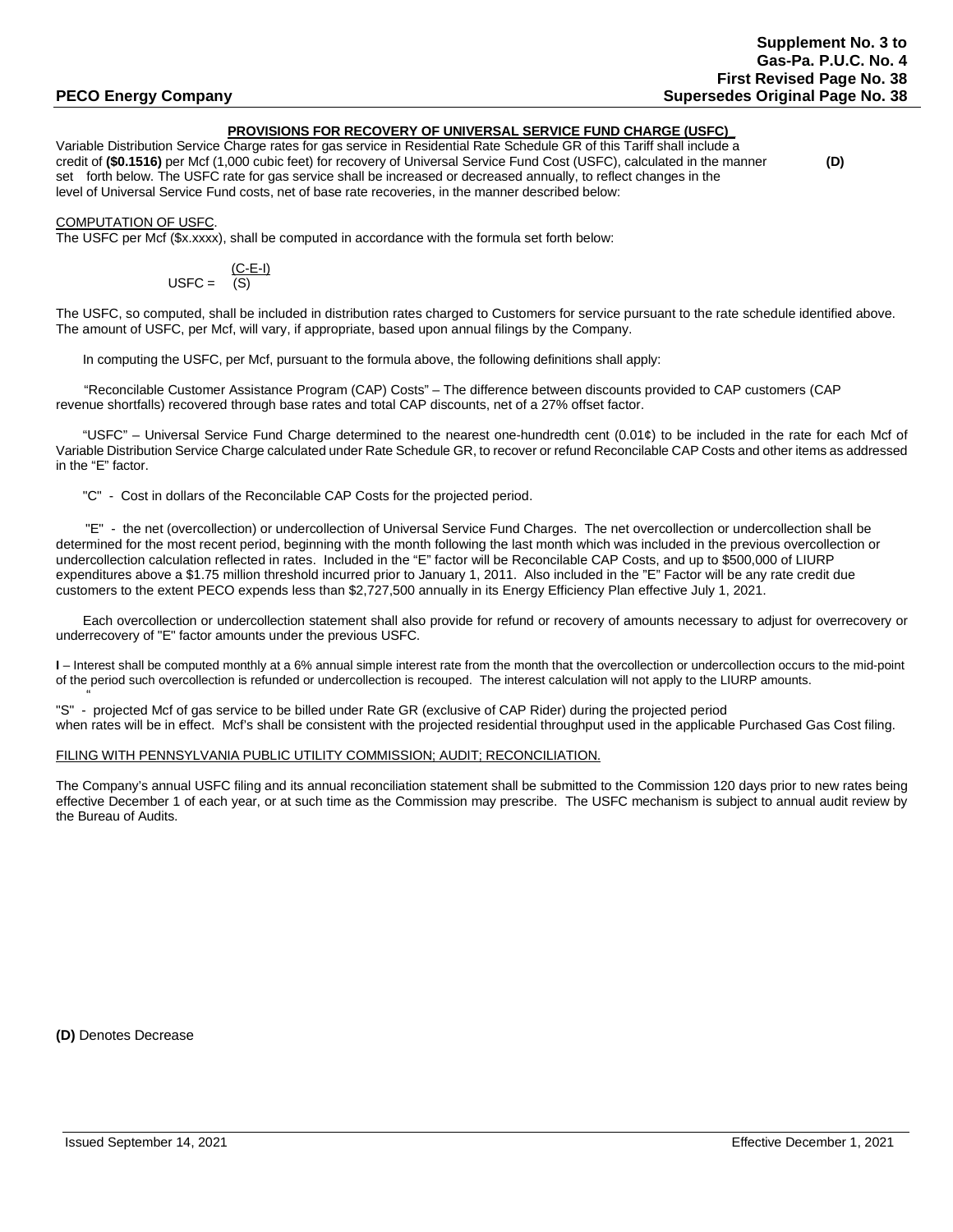# **SALES SERVICE COSTS (SSC) - Section 1307(f**)

# **PROVISIONS FOR RECOVERY OF GAS COSTS RELATED TO SALES SERVICE**

Rates for all Sales Service gas supplied under Rate Schedules GR, CAP, GC, OL, L and MV-F of this Tariff shall include the Commodity Charge (CC) at **\$5.5308** per Mcf (1,000 cubic feet) for Rate Schedules GR and CAP, **\$5.5121**, per Mcf for Rate Schedules GC and **\$5.5093 (I)** per Mcf for Rate Schedules OL, L and MV-F for recovery of gas costs related to Sales Service, calculated in the manner set forth below, pursuant to Section 1307(f) of the Public Utility Code as well as procurement costs as reflected in the Gas Procurement Charge ("GPC") and uncollectable charge-offs as reflected in the Merchant Function Charge ("MFC"). In addition, the Gas Cost Adjustment Charge (GCA) in the amount of **\$0.2880** per Mcf will be applicable to customers served under the above mentioned Rate Schedules. Such rates for Sales **(I)** Service gas shall be increased or decreased, from time to time, as provided by Section 1307(f) of the Public Utility Code and the Commission's regulations, to reflect changes in the level of recovery of gas costs related to Sales Service. COMPUTATION OF CC AND GCA PER MCF.

The CC and GCA, per Mcf, shall be computed to the nearest one-hundredth cent  $(0.01¢)$  in accordance with the formulas set forth below:

$$
CC = \frac{(C)}{(S)} \times \frac{1}{(1-T)} + GPC + MFC
$$
  
and  

$$
GCA = \frac{(E)}{(S)} \times \frac{1}{(1-T)}
$$

For March 1, June 1 and September 1 quarterly updates, CC is revised to:

$$
CC = (CC1 + \frac{O + C1}{S1} \times \frac{1}{(1-T)} + GPC + MFC
$$

The CC and GCA so computed, shall be applicable to Customers receiving Sales Service pursuant to the rate schedules identified above. The CC and GCA, per Mcf, will vary, if appropriate, based upon annual filings by the Company pursuant to Section 1307(f) of the Public Utility Code and such supplemental filings as may be required or be appropriate under Section 1307(f) or the Commission's regulations adopted pursuant thereto.

In computing the Charges, per Mcf, pursuant to the formulas above, the following definitions shall apply:

"CC" - Purchased Gas Costs determined to the nearest one-hundredth cent (0.01¢) to be charged for each Mcf of Sales Service gas supplied under Rate Schedules GR, CAP, GC, OL, L and MV-F of this Tariff.

"C" - Cost in dollars: (a) for all types of purchased gas, project the commodity and all non-storage interstate pipeline costs for each purchase (adjusted for net current gas stored) for the projected period when rates will be in effect; plus (b) the cost of gas provided from storage and LNG facilities, less (c) the new monthly cash-out result determined pursuant to Rule 10.11.3, or the successor thereto, of the Gas Choice Supplier Coordination Tariff .

"C1" - defined as the difference between the current projection of "C" and the projection of "C" used to establish the rates effective December 1 for the period starting with the month of the effective date of the quarterly rate change through the end of the PGC period. "CC1" – defined as the Commodity Charge rate effective December 1 of the current PGC period.

"O" – defined as the difference between the current net over/under collections and the associated projected net over/under collections from the applicable PGC rate calculation, as defined by Commodity Charge revenues less associated gas costs, from December 1 of the current PGC year through the end of the month before the applicable quarterly rate change.

GCA - the "E" factor component of the CC, representing the net overcollection or undercollection of Purchased Gas Costs. Applicable to Sales Service and determined to the nearest one-hundredth cent (0.01¢) for service provided under Rate Schedules GR, GC, CAP, OL, L, and MV-F of this Tariff.

"E" - the net (overcollection) or undercollection of Purchased Gas Costs applicable to the CC.

The net overcollection or undercollection shall be determined for the most recent period permitted under law, which shall begin with the month following the last month which was included in the previous overcollection or undercollection calculation reflected in rates. The annual filing date shall be the date specified by the Commission for the Company's Section 1307(f) tariff filing.

Supplier refunds received after July 1, 2001 associated with Commodity Charges will be included in the calculation of "E" with interest added at the annual rate of six percent (6%) beginning with the month such refund is received by the Company.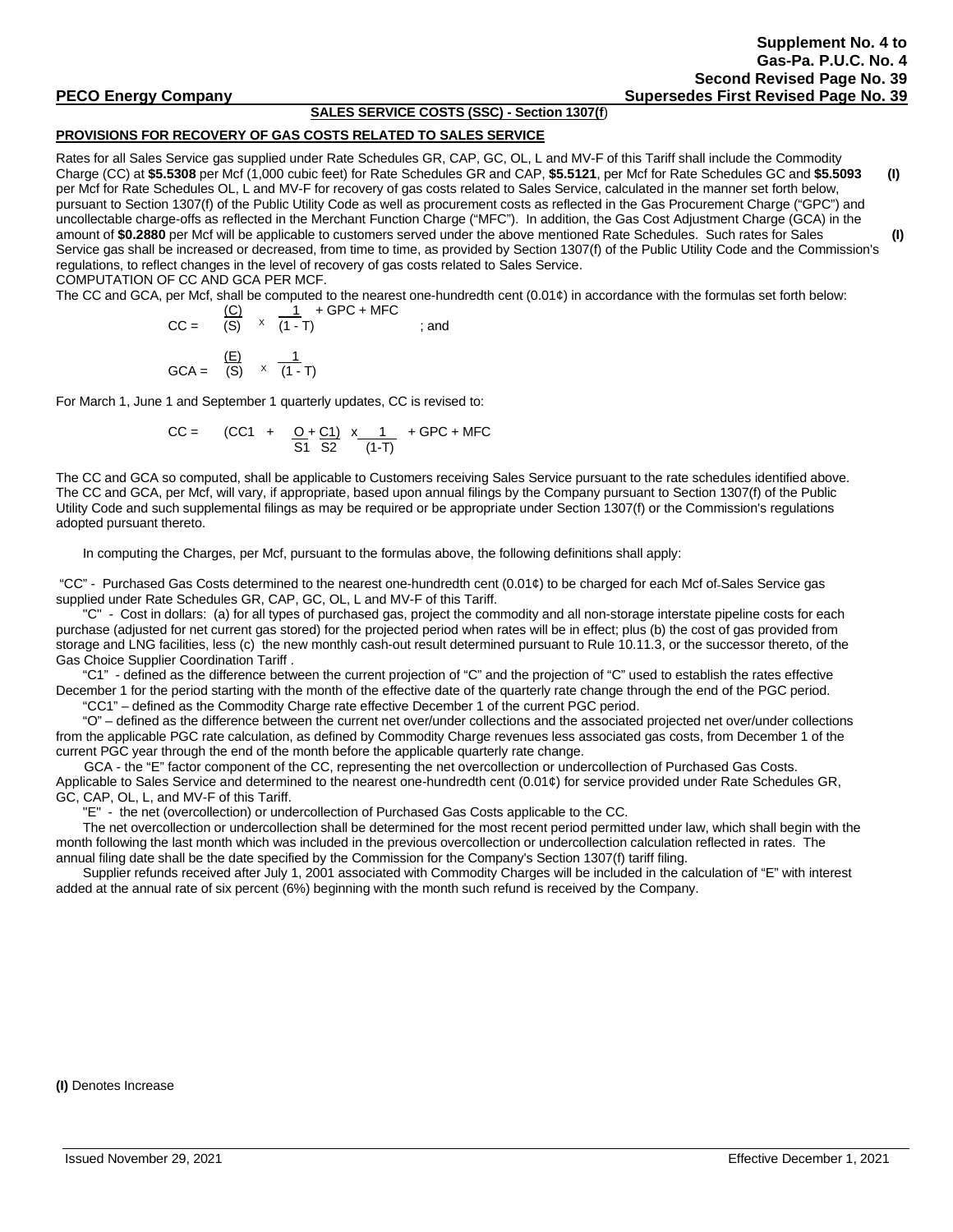"GPC" – Gas Procurement Charge determined to the nearest one-hundredth cent  $(0.01\ell)$  to be charged for each Mcf of Sales Service gas supplied under Rate Schedules GR, CAP, GC, OL, L, and MV-F of this Tariff.

"MFC" – Merchant Function Charge determined to the nearest one hundredth cent (0.01 $\phi$ ) to be charged for each Mcf of Sales Services gas supplied under Rate Schedules GR, CAP, GC, OL, L and MV-F of this Tariff.

Each overcollection or undercollection statement shall also provide for refund or recovery of amounts necessary to adjust for overrecovery or underrecovery of "E" factor amounts under the previous 1307(f) GCA.

Interest shall be computed monthly at the prime rate for commercial borrowing in effect sixty days prior to the tariff filing in accordance with Section 1307(f) of the Public Utility Code as modified by PA Act 47. The interest rate will be based on that reported in the Wall Street Journal. Interest will be computed from the month that the overcollection or undercollection occurs to the effective month such overcollection is refunded or undercollection is recouped. The interest rate basis will become effective with the December 2016 billing cycle

 "S" projected Mcf of gas to be billed to Customers receiving Sales Service under Rate Schedules GR, GC, CAP, OL, L & and MV-F during the projected period when rates will be in effect.

"S1" - defined as the applicable twelve month mcf sales billed to customers receiving Sales Service under Rate Schedules GR, GC, CAP, OL, L, and MV-F.

"S2" – defined as mcf sales billed to customers receiving Sales Service under Rate Schedules GR, GC, CAP, OL, L, and MV-F and for the period starting with the month of the effective date of the quarterly rate change through the end of the PGC period.

the portion of any applicable state gross receipts tax rate recovered through base rates, expressed as a decimal. The tax rate, if any, shall be the one in effect when the computation is made.

"Purchased Gas Costs" - Include the direct costs paid by the Company for the purchase and delivery of natural gas (which also includes liquefied natural gas, synthetic natural gas, and natural gas substitutes, excluding propane, the cost of which is included in the Balancing Service Costs) to its system to supply its Customers (plus such portion of the Company's used and unaccounted for gas as the Commission permits), including costs paid under agreements to purchase natural gas from sellers; costs paid for transporting natural gas to its system; all charges, fees, taxes and rates paid in connection with such purchases, pipeline gathering, and transportation; and costs paid for employing futures, options and other risk management tools.

# QUARTERLY UPDATES

The Company's rates for recovery of gas costs related to Sales Service are also subject to quarterly adjustments under procedures set forth in Section 1307 (f) of the Public Utility Code and in the Commission's regulations. Such updates shall reflect, adjustments for under or overcollections and, adjustments to the projected cost of gas related to Sales Service based upon more current versions of the same sources of data and using the same methods to project the gas costs related to Sales Service approved by the Commission in the Company's most recent annual proceeding for recovery of gas costs related to Sales Service under section 1307 (f).

## OFF-SYSTEM SALES SHARING MECHANISM

 The rate for Sales Service gas as determined above shall be adjusted to reflect the operation of the off-system sales sharing mechanism set forth herein. Revenues received by PECO Energy from third party storage management services and revenues from exchanges or swaps of gas, excluding the Customer's share of such revenue attributable to use or management of storage or related storage transportation capacity by customers not connected to the Company's system (which revenue shall be included in the Balancing Service Costs E factor, shall be included as off-system sales revenues). Effective April 1, 2001 through March 30, 2008, PECO Energy will be permitted to retain 25% of off system sales margin revenues up to the first \$3.5 million in margin revenues, and PECO Energy will be permitted to retain 30% of off system sales margin revenues for margin revenues over \$3.5 million. Subsequently, effective March 31, 2008 through November 30, 2024 and thereafter, until terminated or otherwise revised by Final Order of the Commission, PECO Energy will be permitted to retain 25% of off-system sales margin revenues. PECO Energy's share shall be computed on a pre-income tax basis, "below the line" for ratemaking purposes. The remaining off-system sales margin will be credited to the recovery of purchased gas costs. Margin revenues derived from sales of gas which is taken from system supply are defined as the unit revenue less the monthly weighted average commodity cost of gas, less any applicable taxes other than income taxes. Margin revenues derived from specific purchase sales (sales where a specific gas supply has been purchased to make a sale) shall be defined as the unit revenue less the specific purchase commodity cost of gas, less any applicable taxes other than income taxes. Specific purchase sales will have no impact on the cost of system supply. Off-system sales for operational purposes such as for meeting mandatory storage withdrawals are excluded from the mechanism. The calculations under this mechanism shall be subject to audit and to review in annual 1307(f) proceedings.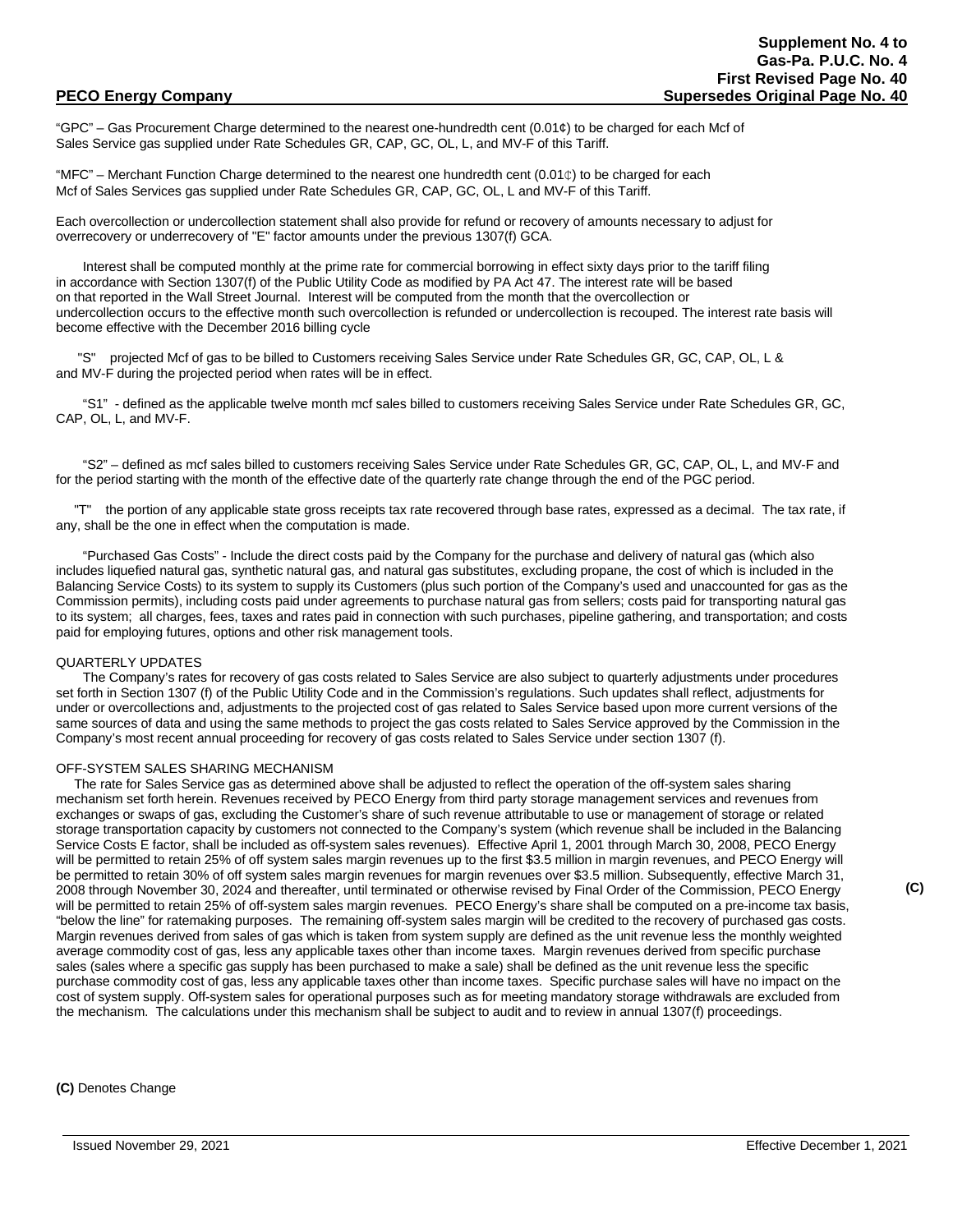# **SALES SERVICE COSTS (SSC) - Section 1307 (f) - Continued**

FILING WITH PENNSYLVANIA PUBLIC UTILITY COMMISSION; AUDIT; RECTIFICATION.

The Company's annual Section 1307(f) filing or its annual reconciliation statement shall be submitted to the Commission by June 1 of each year, or such other time as the Commission may prescribe by order or by regulation.

 The Company shall notify the Commission of any change in the price of purchased gas from any supplier, which change would cause an increase or decrease of more than one per cent (1%) in the "C" factor, defined above. Such notification will be given within thirty (30) days after the effective date of such change in price, or as soon as reasonably practical thereafter.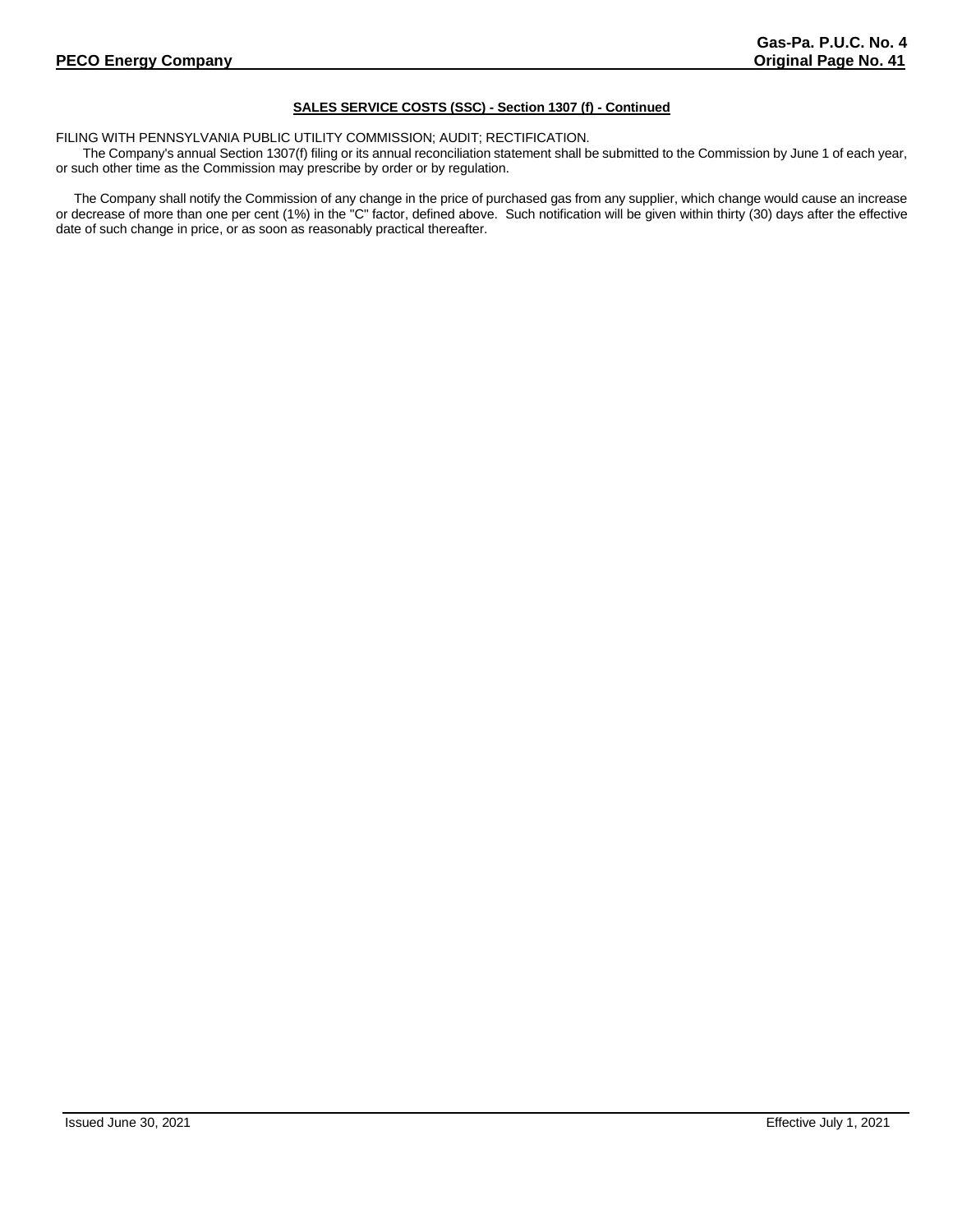# **PECO Energy Company Company Company Company Company Company Company Company Company Company Company Company Company Company Company Company Company Company Company Company Company Company Company Company Company Company C**

# **GAS PROCUREMENT CHARGE**

# **PROVISIONS FOR RECOVERY OF GAS PROCUREMENT CHARGES**

Rates for all Sales Service gas supplied under Rate Schedules GR, CAP, GC, OL, L and MV-F of this Tariff shall include the Gas Procurement Charge ("GPC") at **\$0.0219** per Mcf (1,000 cubic feet) for recovery of gas procurement costs related to Sales Service, calculated in the manner set forth below and pursuant to the Final Orders at Docket No. P-2012-2328614 and Docket No. R-2020-3018929.

The GPC will be included in the Company's Commodity Charge ("CC") and the Price to Compare ("PTC").

# **COMPUTATION OF GAS PROCUREMENT CHARGE**

The GPC shall include gas procurement costs incurred by the Company on behalf of its Sales Service customers. The GPC shall include the following costs:

- 1. Natural gas supply service, acquisition and management costs, including natural gas supply bidding, contracting, hedging, credit, risk management costs and working capital.
- 2. Administrative, legal, regulatory and general expenses related to those natural gas procurement activities, excluding those related to the administration of firm storage and transportation capacity.

The GPC shall be computed as follows:

 $GPC = GPCC/S$  x  $1/(1-T)$ 

"GPCC" – applicable gas procurement costs as defined in Items 1 and 2 above.

"S" – defined as twelve month Mcf sales billed to customers receiving Sales Service under Rate Schedules GR CAP, GC, OL, L, and MV-F.

"T" – the portion of any applicable state gross receipts tax rate recovered through base rates, expressed as a decimal. The tax rate, if any, shall be the one in effect when the computation is made.

The costs for the GPC shall remain in effect until reviewed and updated in each base rate case filed by the Company. The calculation of the GPC shall be updated in conjunction with updates in costs for the GPC. The GPC shall not be subject to reconciliation for any prior period over or under collections.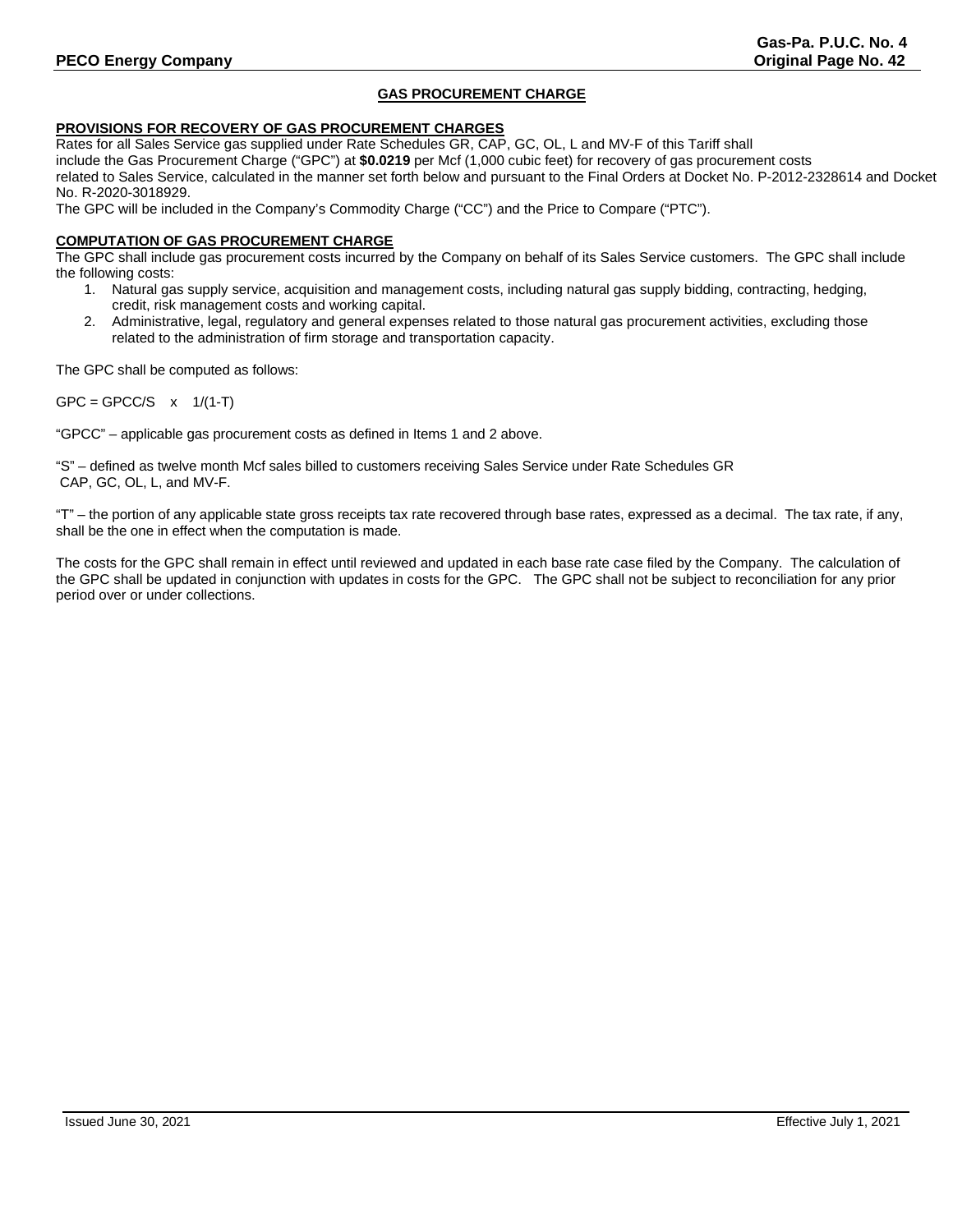# **MERCHANT FUNCTION CHARGE**

# **PROVISIONS FOR RECOVERY OF MERCHANT FUNCTION CHARGES**

Rates for all Sales Service gas supplied under Rate Schedules GR, CAP GC, OL, L and MV-F shall include the Merchant Function Charge ("MFC") at **\$0.0248** per Mcf (1,000 cubic feet) for Rate Schedules GR and CAP, at **\$0.0061** per Mcf for **(I)** Rate Schedule GC and at **\$0.0033** per Mcf for Rate Schedules OL, L and MV-F for recovery of gas uncollectible charge-offs **(I)** related to Sales Service, calculated in the manner set forth below and pursuant to the Final Order at Docket No. P-2012-2328614 and at Docket No. R-2020-3018929. The MFC will be included in the Company's Commodity Charge ("CC") and the Price to Compare ("PTC") and shall be updated quarterly in conjunction with the calculation of the CC.

# **COMPUTATION OF MERCHANT FUNCTION CHARGE**

The MFC shall include uncollectible charge-offs incurred by the Company on behalf of its Sales Service customers and calculated for Rate Schedules GR, CAP, GC, OL, L and MV-F. The MFC shall be computed as follows:

 $MFC = Write-Off Factor x CCEMFC x 1 / (1 - T)$ 

"Write-Off Factor" - the write-off factors for Rate Schedules GR and CAP **(0.45%),** Rate Schedule GC **(0.11%)** and Rate Schedules OL, L and MV-F (**0.06%)** as determined at Docket No R-2020-3018929, the Company's 2020 gas base rate case. The write-off factors shall be updated as part of future base rate cases.

"CCEMFC" – the applicable quarterly CC including the GPC and excluding the MFC.

"T" – the portion of any applicable state gross receipts tax rate recovered through base rates, expressed as a decimal. The tax rate, if any, shall be the one in effect when the computation is made.

The calculation of the MFC shall be updated in conjunction with changes in the CC including the GPC and excluding the MFC and updates in the write-off factors. The MFC shall not be subject to reconciliation for any prior period over or under collections.

## **PRICE TO COMPARE**

The Price to Compare ("PTC") is comprised of the Commodity Charge ("CC"), the Gas Cost Adjustment ("GCA"), the Gas Procurement Charge ("GPC") and the Merchant Function Charge ("MFC). The Commodity Charge includes the Gas Procurement Charge and the Merchant Function Charge. The PTC will change whenever any components of the PTC change. The current PTC's are detailed below:

| <b>COMPONENT</b>                | <b>RATES GR and CAP</b> |     |
|---------------------------------|-------------------------|-----|
| Commodity Charge excluding GPC  | \$5.4841 per Mcf        | (1) |
| and MFC                         |                         |     |
| <b>Gas Cost Adjustment</b>      | \$0.2880 per Mcf        | (1) |
| <b>Gas Procurement Charge</b>   | \$0.0219 per Mcf        |     |
| <b>Merchant Function Charge</b> | \$0.0248 per Mcf        | (1) |
| Price to Compare                | \$5.8188 per Mcf        | (1) |
|                                 |                         |     |
| <b>COMPONENT</b>                | <b>RATES GC</b>         |     |
| Commodity Charge excluding GPC  | \$5.4841 per Mcf        | (1) |
| and MFC                         |                         |     |
| <b>Gas Cost Adjustment</b>      | \$0.2880 per Mcf        | (1) |
| <b>Gas Procurement Charge</b>   | \$0.0219 per Mcf        |     |
| <b>Merchant Function Charge</b> | \$0.0061 per Mcf        | (1) |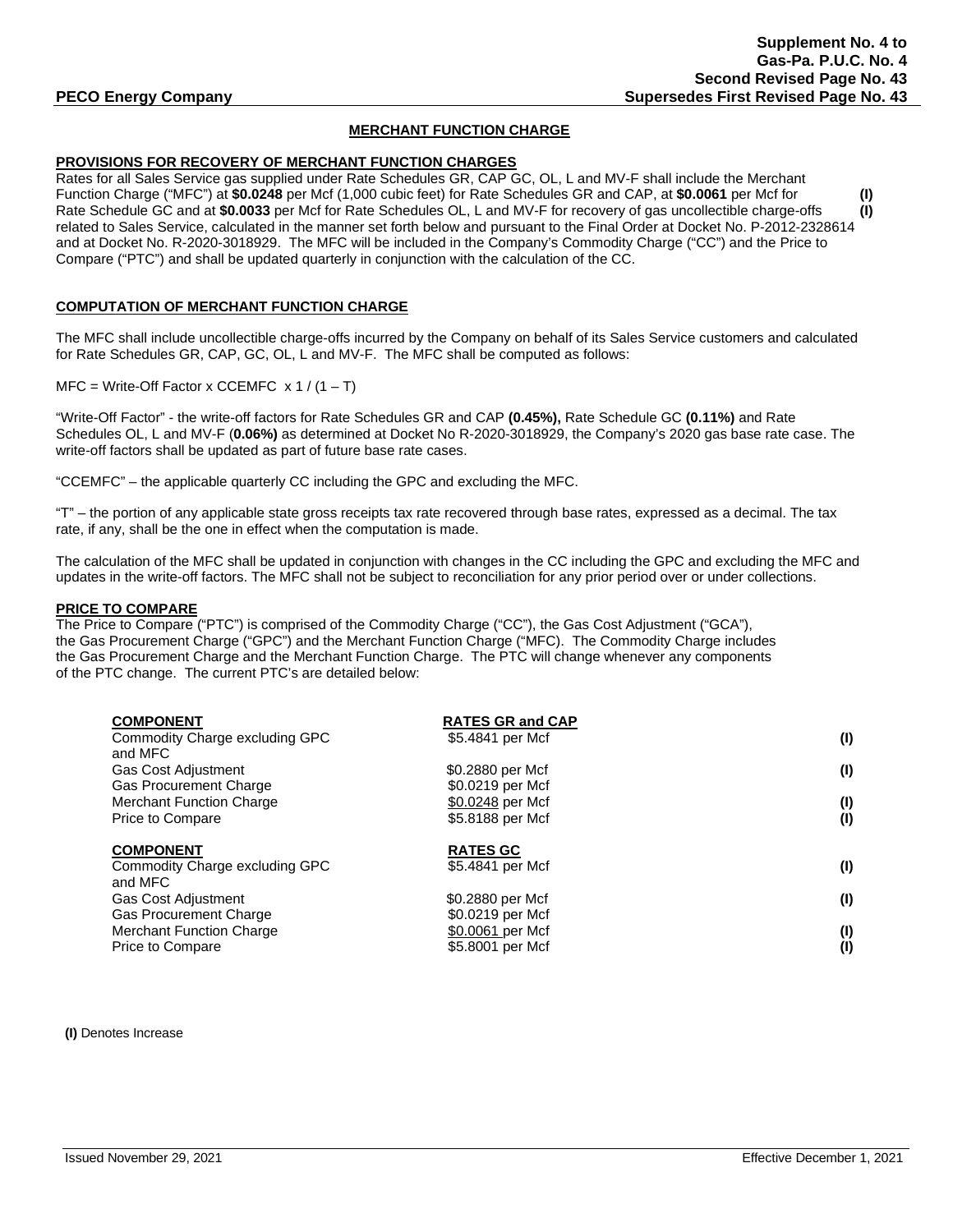| <b>RATES OL, L and MV-F</b> |     |
|-----------------------------|-----|
| \$5.4841 per Mcf            | (1) |
|                             |     |
| \$0.2880 per Mcf            | (1) |
| \$0.0219 per Mcf            |     |
| \$0.0033 per Mcf            | (1) |
| \$5.7973 per Mcf            | (1) |
|                             |     |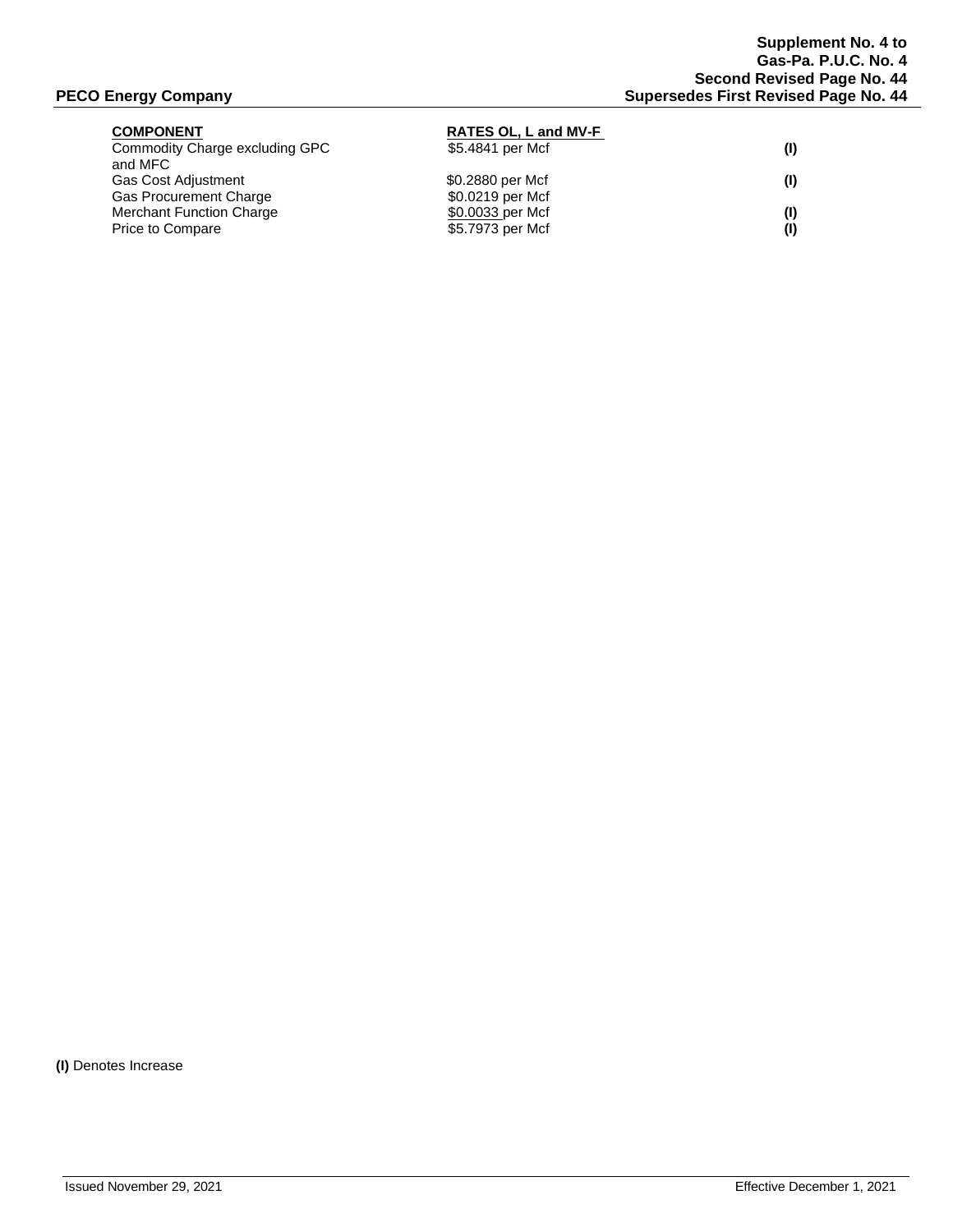## **BALANCING SERVICE COSTS (BSC)- Section 1307(f)**

# **PROVISIONS FOR RECOVERY OF BALANCING SERVICE COSTS.**

Rates for Balancing Service for all gas delivered under Rate Schedules GR, CAP, GC, OL, L and MV-F

of this Tariff shall be charged at **\$0.4077** per Mcf (1,000 cubic feet) for recovery of those costs, calculated in the manner set forth **(I)** below, pursuant to Section 1307(f) of the Public Utility Code. Such rates for Balancing Service shall be increased or decreased, from time to time, as provided by Section 1307(f) of the Public Utility Code and the Commission's regulations, to reflect changes in the level of recovery of Balancing Service Costs.

# **COMPUTATION OF BALANCING SERVICE COSTS PER MCF**

Balancing Service Costs, per Mcf, shall be computed to the nearest one-hundredth cent (0.01¢) in accordance with the formula set forth below:

| $(C - E)$                                                                     |           |
|-------------------------------------------------------------------------------|-----------|
| $\text{BSC} =$                                                                |           |
|                                                                               | $(1 - T)$ |
| For March 1, June 1 and September 1 quarterly updates, the BSC is revised to: |           |

For March 1, June 1 and September 1 quarterly updates, the BSC is revised to:

 $BSC = (CC1 + Q + C1 - E) \times 1$  $S1$  S2 S1  $(1 - T)$ 

Projected Balancing Service Costs, so computed, shall be charged to Customers for all gas delivered pursuant to the rate schedules identified above. The amount of those costs, per Mcf, will vary, if appropriate, based upon annual filings by the Company pursuant to Section 1307(f) of the Public Utility Code and such supplemental filings as may be required or be appropriate under Section 1307(f) or the Commission's regulations adopted pursuant thereto.

In computing the Balancing Service Costs, per Mcf, pursuant to the formula above, the following definitions shall apply:

"BSC" - Balancing Service Costs determined to the nearest one-hundredth cent (0.01¢) to be charged to each Mcf of gas delivered under Rate Schedules GR, CAP, GC, OL, L and MV-F of this Tariff.

"C" - Cost in dollars: for all types of storage and related services, project the cost for the projected period when rates will be in effect.

"C1" - defined as the difference between the current projection of "C" and the projection of "C" used to establish the rates effective December 1 for the period starting with the month of the effective date of the quarterly rate change through the end of the PGC period.

"CC1"- defined as the rate associated with "C" effective December 1 of the current PGC period.

"O" – defined as the difference between the current net over/under collections and the associated projected

net over/under collections from the applicable PGC rate calculation, as defined by storage and related services revenues

less associated storage and related services costs from December 1 of the current PGC year through the end of the month before the applicable quarterly rate change.

"E" - the net overcollection or undercollection of Balancing Service Costs.

The net overcollection or undercollection shall be determined for the most recent period permitted under law, which shall begin with the month following the last month which was included in the previous overcollection or undercollection calculation reflected in rates. The annual filing date shall be the date specified by the Commission for the Company's Section 1307(f) tariff filing.

Each overcollection or undercollection statement shall also provide for refund or recovery of amounts necessary to adjust for overrecovery or underrecovery of "E" factor amounts under the previous Balancing Service Costs Rate.

Interest shall be computed monthly at the prime rate for commercial borrowing in effect sixty days prior to the tariff

filing in accordance with Section 1307(f) of the Public Utility Code as modified by PA Act 47. The interest

rate will be based on that reported in the Wall Street Journal. Interest will be computed from the month that the overcollection or undercollection occurs to the effective month such overcollection is refunded or undercollection is recouped. The interest rate basis will become effective with the December 2016 billing cycle.

As otherwise described in the Sales Service Costs section "Off-System Sales Sharing Mechanisms", the portion of margin revenue attributable to certain balancing assets shall be included in the calculation of "E".

Supplier refunds received prior to July 1, 2001 will be included in the calculation of "E" with interest added at the annual rate of six per cent (6%) beginning with the month such refund is received by the Company.

"S" - projected Mcf of gas to be delivered to Customers during the projected period when rates will be in effect.

"S1" - defined as the applicable twelve month mcf of gas to be delivered to customers.

"T" - the portion of any applicable state gross receipts tax rate recovered through base rates, expressed as a decimal. The tax rate, if any, shall be the one in effect when the computation is made.

"S2" – defined as mcf sales delivered to customers for the period starting with the month of the effective date of the quarterly rate change through the end of the PGC period.

"T" - the portion of any applicable state gross receipts tax rate recovered through base rates, expressed as a decimal. The tax rate, if any, shall be the one in effect when the computation is made.

 Balancing Service Costs - fixed and variable storage costs and the cost of propane to be charged to all customers served under Rate Schedules GR, CAP, GC, OL, L, and MV-F of this Tariff.

# **QUARTERLY UPDATES**

The Company's rates for recovery of Balancing Service Costs are also subject to quarterly adjustments under procedures set forth in the Commission's regulations at 52.Pa. Code 53.64 (1) (5). Such updates shall reflect adjustments for under or over collections and adjustments to the projected cost of Balancing Services based upon more current versions of the same sources of data and using the same methods to project the Balancing Service Costs approved by the Commission in the Company's most annual proceeding for recovery of Balancing Service Costs under section 1307 (f) of the Public Utility Code.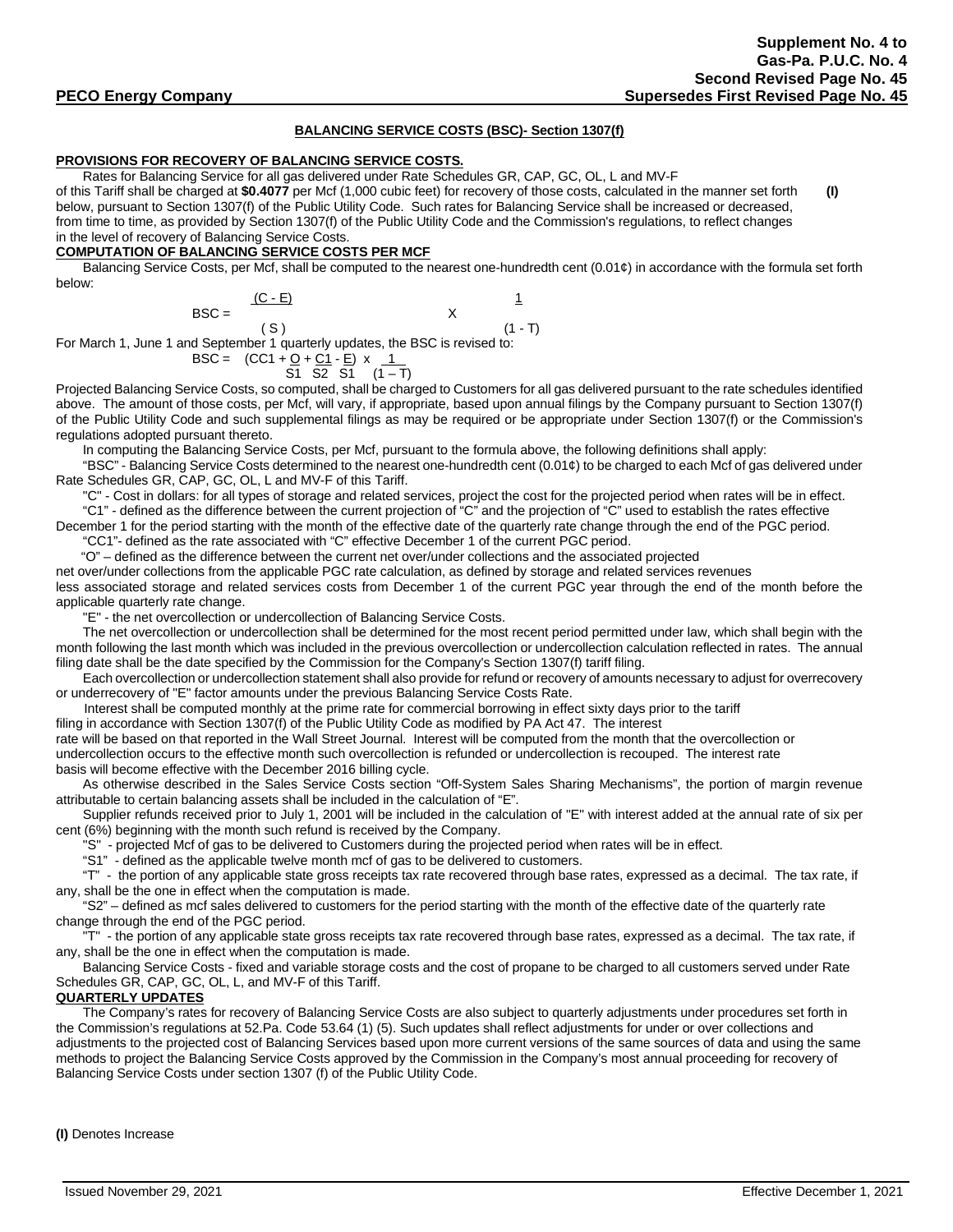# **FILING WITH PENNSYLVANIA PUBLIC UTILITY COMMISSION; AUDIT; RECTIFICATION.**

The Company's annual Section 1307(f) filing or its annual reconciliation statement shall be submitted to the Commission by June 1 of each year, or such other time as the Commission may prescribe by order or by regulation.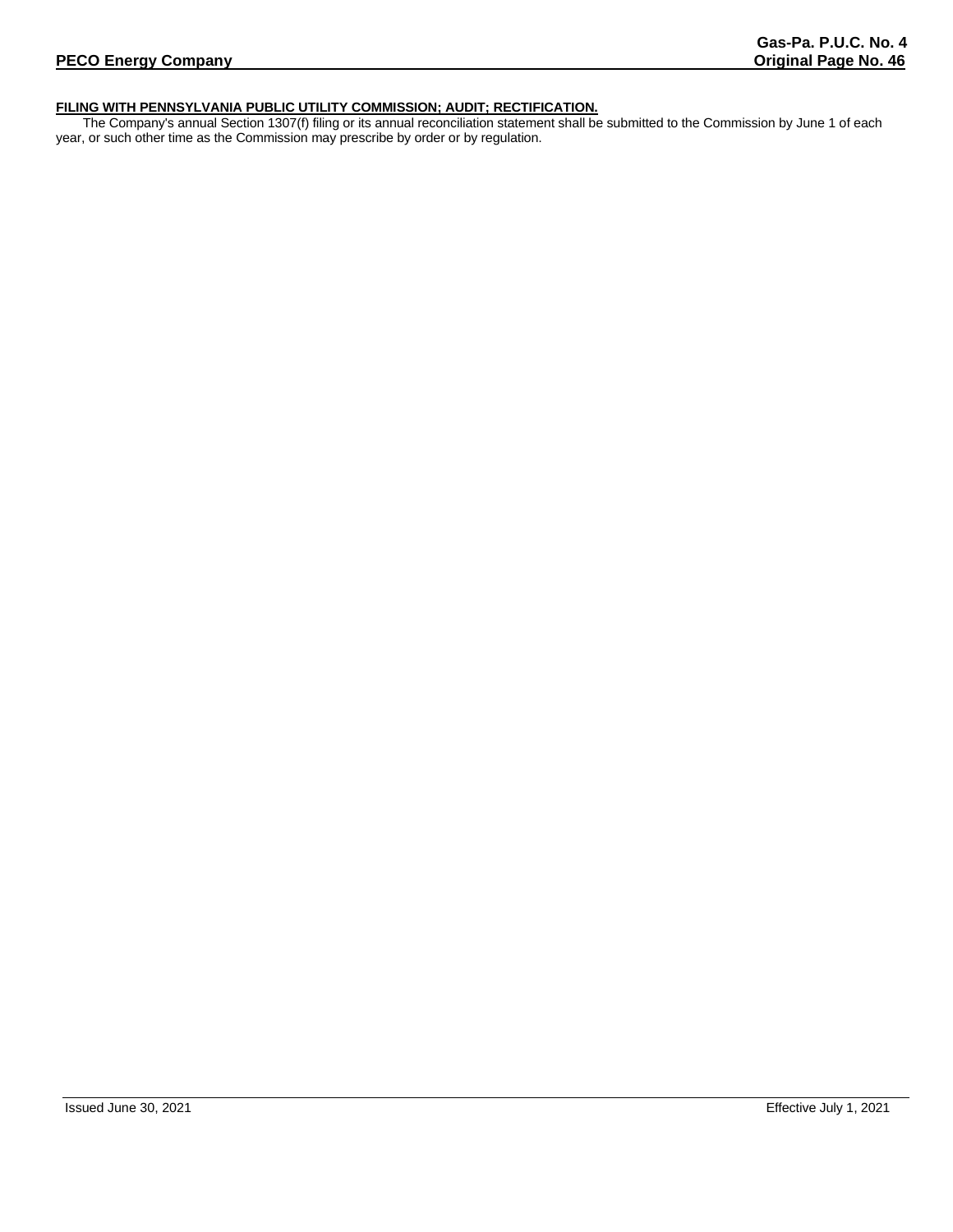# **Consumer Education Charge (CEC**)

## **PROVISIONS FOR RECOVERY OF CONSUMER EDUCATION COSTS**

Variable Distribution rates for Low Volume Customers of this Tariff shall include \$0.0000 per MCF for recovery of Consumer Education Costs associated with Gas Choice. The CEC for Gas service will be recomputed annually as needed, to reflect changes in the level of Consumer Education Costs associated with Gas Choice, in the manner described below.

## **COMPUTATION OF CEC**

The CEC per MCF shall be computed to the nearest one-hundredth cent  $(0.01¢)$  in accordance with the formula set below:  $CEC = EC/S$ 

In computing the CEC, pursuant to the formula above, the following definitions shall apply:

Consumer Education Cost: Costs attributable to the Company's payment of the Commission's Statewide Education Assessment and all incremental external and incremental internal costs of the Company's own local customer choice education program. Such program costs may include outreach programs, paid media, direct mail, company call center, grass roots outreach and other costs as approved by the Commission.

"CEC" - Consumer Education Charge determined to the nearest one-hundredth cent (0.01¢) to be included in the Variable Distribution Charge calculated for Low Volume Customers to recover Gas Consumer Education Costs.

"EC" – The net over collection or under collection of Consumer Education Costs. The net over collection or under collection shall be determined using actual data for the most recent period through the end of January. The EC application period begins March 1 and runs through the end of February.

"S" – projected MCF of gas, as included in the Balancing Service Costs (BSC) provided in the Company's most recent Commission approved annual 1307(f) Purchase Gas Cost (PGC) filing.

## FILING WITH PENNSYLVANIA PUBLIC UTILITY COMMISSION; AUDIT; RECONCILIATION.

The Company's annual CEC filing and its annual reconciliation statement shall be submitted to the Commission one day prior to new rates being effective March 1 of each year, or at such time as the Commission may prescribe. The CEC mechanism is subject to annual audit review by the Bureau of Audits.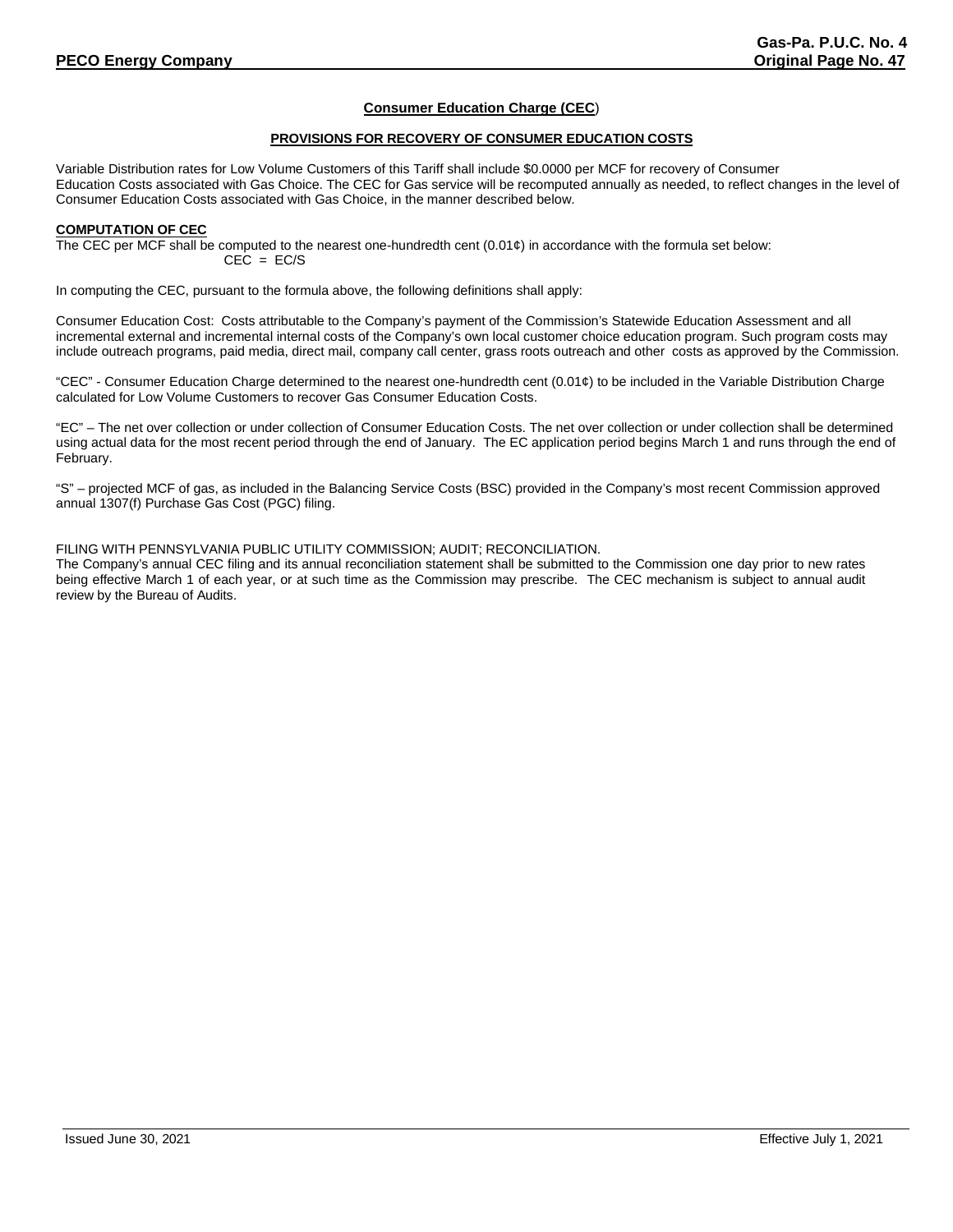# **PROVISION FOR THE TAX ACCOUNTING REPAIR CREDIT (TARC)**

**Purpose**: The purpose of this credit is to provide customers a bill credit for the tax benefits gained as a result of a change in the method of tax accounting for certain expenditures. The Tax Accounting Repair Credit is as proposed in the Settlement at Docket No. R-2010- 2161592 in Section II F(2).

**Applicability:** The credit shall be calculated to the nearest one-hundredth of a cent for billing purposes for all customers. The TARC shall be credited to each rate schedule as follows:

| Rate GR, CAP | \$0.0000/Mcf |
|--------------|--------------|
| Rate GC      | \$0.0000/Mcf |
| Rate OL      | \$0.0000/Mcf |
| Rate L       | \$0.0000/Mcf |
| Rate MV-F    | \$0.0000/Mcf |
| Rate MV-I    | \$0.0000/Mcf |
| Rate IS      | \$0.0000/Mcf |
| Rate TCS     | \$0.0000/Mcf |
| Rate TS-I    | \$0.0000/Mcf |
| Rate TS-F    | \$0.0000/Mcf |
|              |              |

The Variable Distribution Service charges, for the above rate schedules shall include the above listed TARC credits.

# **Calculation of TARC Credit:**

**Billing Provisions:** The credit shall be calculated by rate schedule using the following formula:  $TARC = (R)$  where:

BU

**R** – The amount accrued as a result of a change in the tax accounting method for gas system repairs for rate class n divided by 7.

**BU** – The total annual Billing Units for the rate class.

**Filings and Reconciliations:** One year prior to the scheduled expiration of the credit the Company will evaluate whether a change in the credit is required in order to avoid a significant over or under recovery at the end of the rate credit period. If a base rate case has not been filed prior to the expiration of the credit, a final reconciliation filing will be made on or before January 31, 2020, at which time any under or over recoveries will be reflected in rates in effect from April 1, 2020 to June 30, 2020. If it is apparent that such methodology would result in a significant over or under recovery at December 31, 2019 for an individual rate class the Company will propose a revised rate credit to become effective April 1, 2019. Interest will not be applied to any over or undercollections. If the amount to be credited to customers is modified based upon IRS safe harbor rules or the results of an IRS audit of the accounting change, the Company shall modify the credit accordingly through a filing with the Commission. Such filing shall be made 60 days prior to the effective date. Additionally, if the value of the credit has been reduced due to a State Net Operating Loss (NOL), a filing shall be made to increase the credit when the NOL has been used by the Company.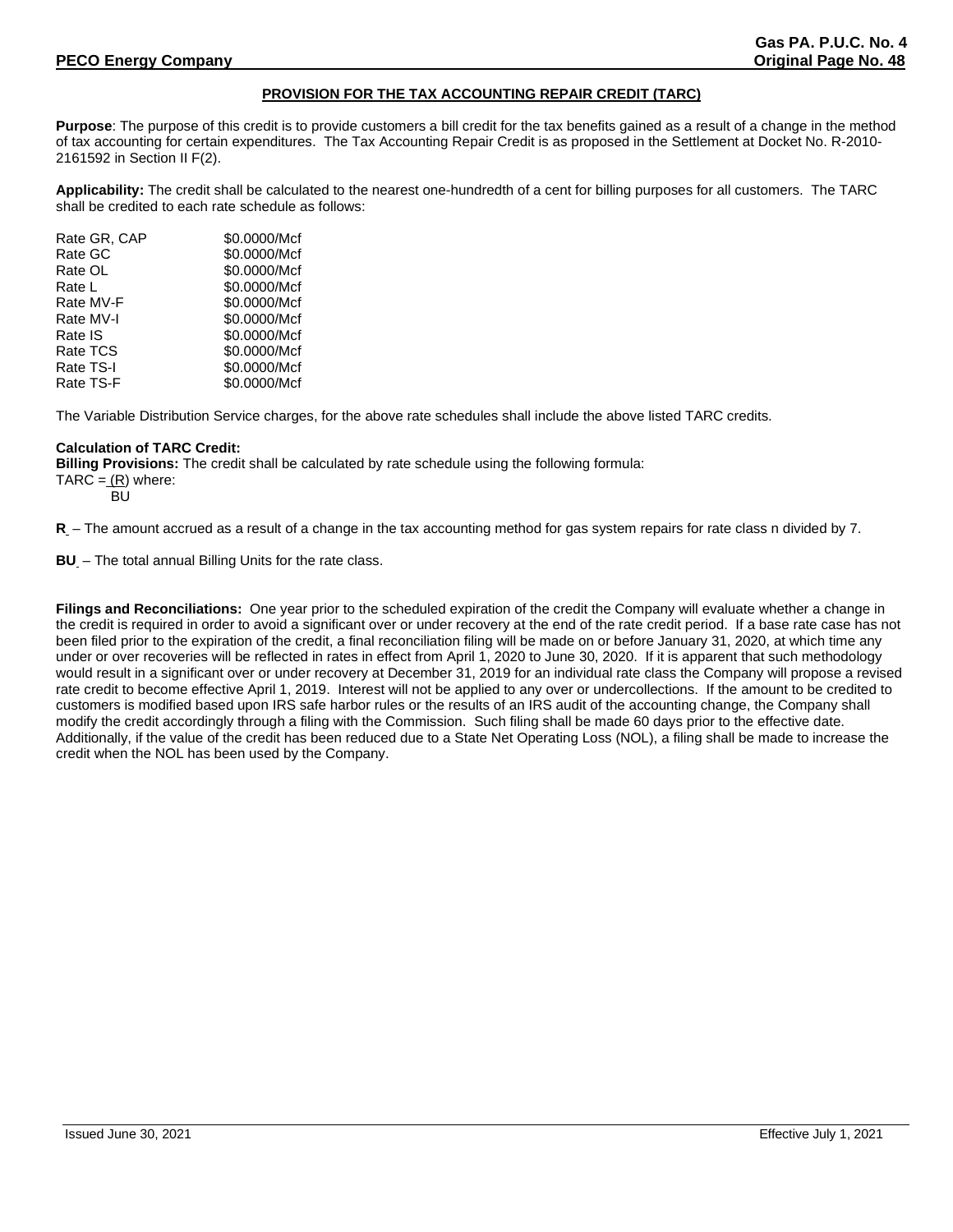# **DISTRIBUTION SYSTEM IMPROVEMENT CHARGE (DSIC)**

In addition to the net charges provided for in this Tariff, a charge of 0.00% will apply consistent with the Commission Order dated September 3, 2015 at Docket No. P-2013-2347340, approving the DSIC.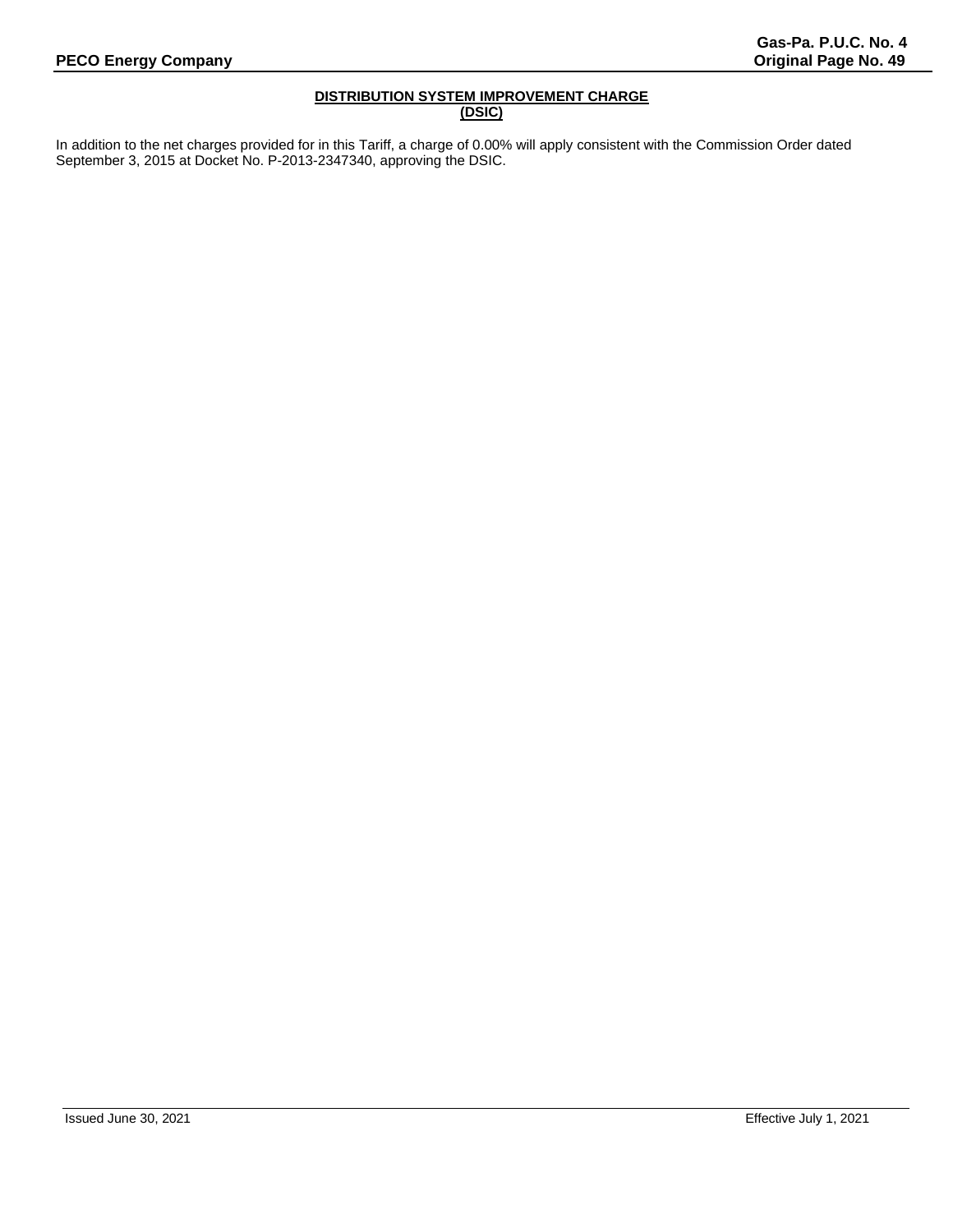# **1. General Description**

**A. Purpose**: To recover the reasonable and prudent costs incurred to repair, improve, or replace eligible property which is completed and placed in service and recorded in the individual accounts, as noted below, between base rate cases and to provide the Company with the resources to accelerate the replacement of aging infrastructure, to comply with evolving regulatory requirements and to develop and implement solutions to regional

supply problems.

The costs of extending facilities to serve new customers are not included for recovery in the DSIC.

**B. Eligible Property:** The DSIC-eligible property will consist of the following:

Piping (account 376); Couplings (account 376); Gas services lines (account 380) and insulated and non-insulated fittings (account 378); Valves (account 376); Excess flow valves (account 376); Risers (account 376); Meter bars (account 382); Meters (account 381); Unreimbursed costs related to highway relocation projects where a natural gas distribution company or city natural gas distribution operation must relocate its facilities; and Other related capitalized costs.

**C. Effective Date:** The DSIC will become effective October 1, 2015.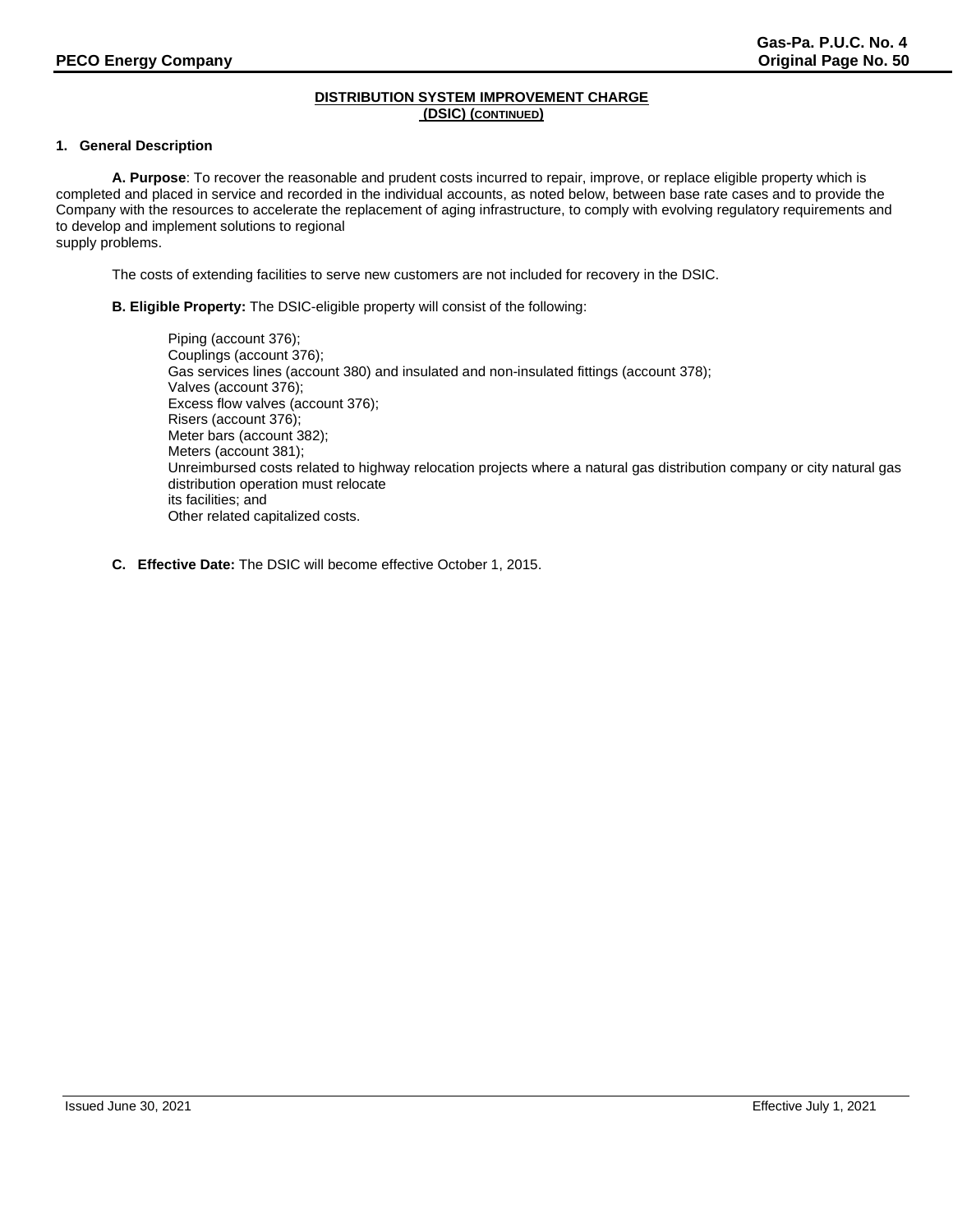# **2. Computation of the DSIC**

**A. Calculation:** The initial DSIC, effective October 1, 2015, shall be calculated to recover the fixed costs of eligible plant additions that have not previously been reflected in the Company's rates or rate base and will have been placed in service between June 1, 2015 and August 31, 2015. Thereafter, the DSIC will be updated on a quarterly basis to reflect eligible plant additions placed in service during the three-month periods ending one month prior to the effective date of each DSIC update. Billing for the DSIC will be on a bills rendered basis. Thus, changes in the DSIC rate will occur as follows:

| Effective Date of Change | Date to which DSIC Eligible Plant Additions Reflected |
|--------------------------|-------------------------------------------------------|
| January 1                | September - November                                  |
| April 1                  | December - February                                   |
| July 1                   | March - Mav                                           |
| October 1                | June - August                                         |

**B. Determination of Fixed Costs:** The fixed costs of eligible distribution system improvements projects will consist of depreciation and pre-tax return, calculated as follows:

> **1. Depreciation:** The depreciation expense shall be calculated by applying the annual accrual rates employed in the Company's most recent base rate case for the plant accounts in which each retirement unit of DSIC-eligible property is recorded to the original cost of DSIC-eligible property.

**2. Pre-tax return:** The pre-tax return shall be calculated using the statutory state and federal income tax rates, the Company's actual capital structure and actual cost rates for long-term debt and preferred stock as of the last day for the three-month period ending one month prior to the effective date of the DSIC and subsequent updates. The cost of equity will be the equity return rate approved in the Company's last fully litigated base rate proceeding for which a final order was entered not more than two years prior to the effective date of the DSIC. If more than two years shall have elapsed between the entry of such a final order and the effective date of the DSIC, then the equity return rate used in the calculation will be the equity return rate calculated by the Commission in the most recent Quarterly Report on the Earnings of Jurisdictional Utilities released by the Commission.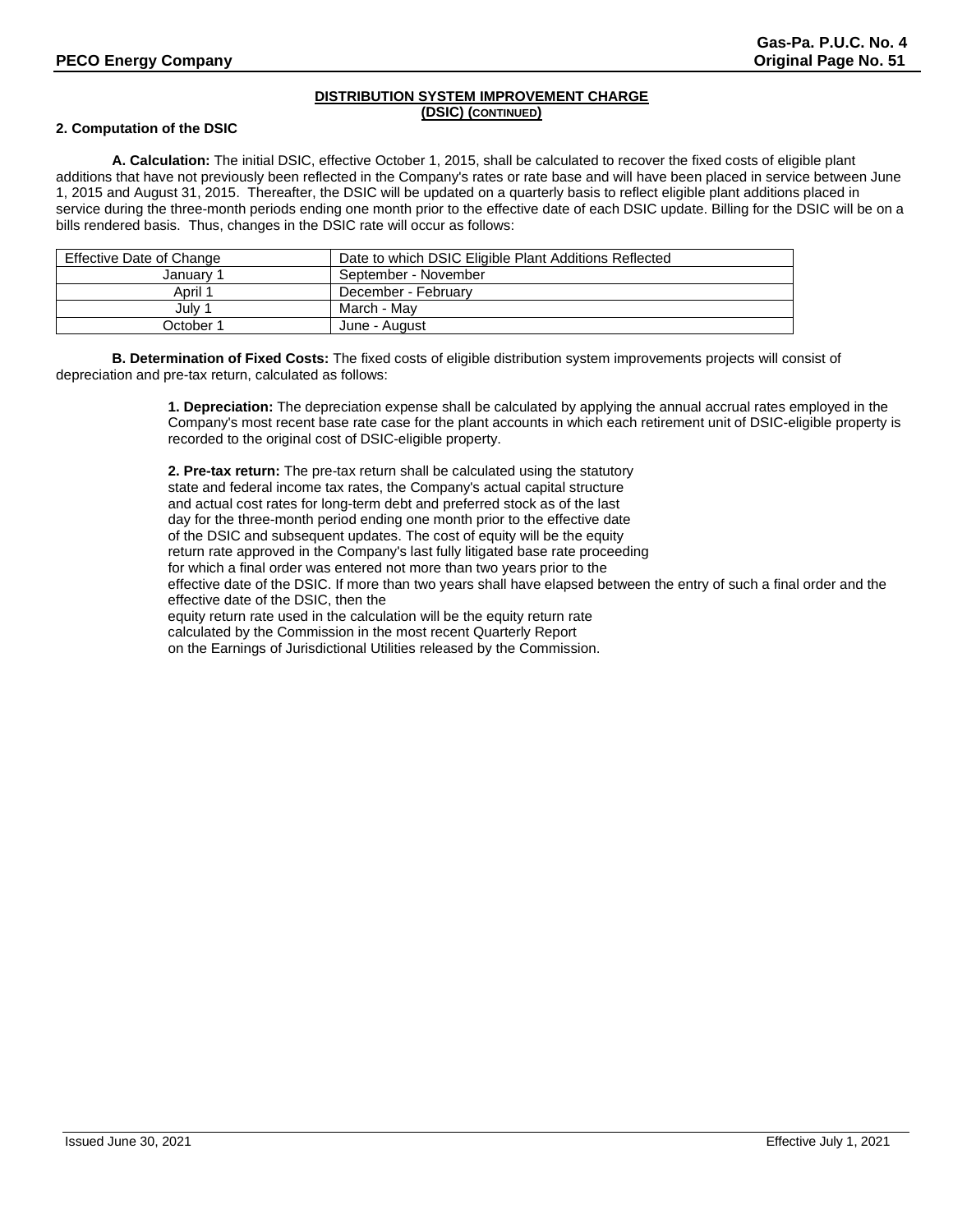**C. Application of DSIC:** The DSIC will be expressed as a percentage carried to two decimal places and will be applied to the total amount billed to each customer for distribution service and the State Tax Adjustment Surcharge (STAS). To calculate the DSIC, one-fourth of the annual fixed costs associated with all property eligible for cost recovery under the DSIC will be divided by the Company's projected revenue for distribution service (including all applicable clauses and riders) for the quarterly period during which the charge will be collected, exclusive of the STAS.

**D. Formula**: The formula for calculation of the DSIC is as follows:

$$
DSIC = \frac{(DSI * PTRR) + Dep + e}{PQR}
$$

Where:

DSI = Original cost of eligible distribution system improvement projects net of accrued depreciation.

PTRR = Pre-tax return rate applicable to DSIC eligible property.

Dep = Depreciation expense related to DSIC-eligible property.

e = Amount calculated (+/-) under the annual reconciliation feature or Commission audit, as described below.

PQR = Projected quarterly revenues for distribution service (including all applicable clauses and riders) from existing customers plus netted revenue from any customers which will be gained or lost by the beginning of the applicable service period.

Revenue shall be based on one fourth of the projected annual revenue.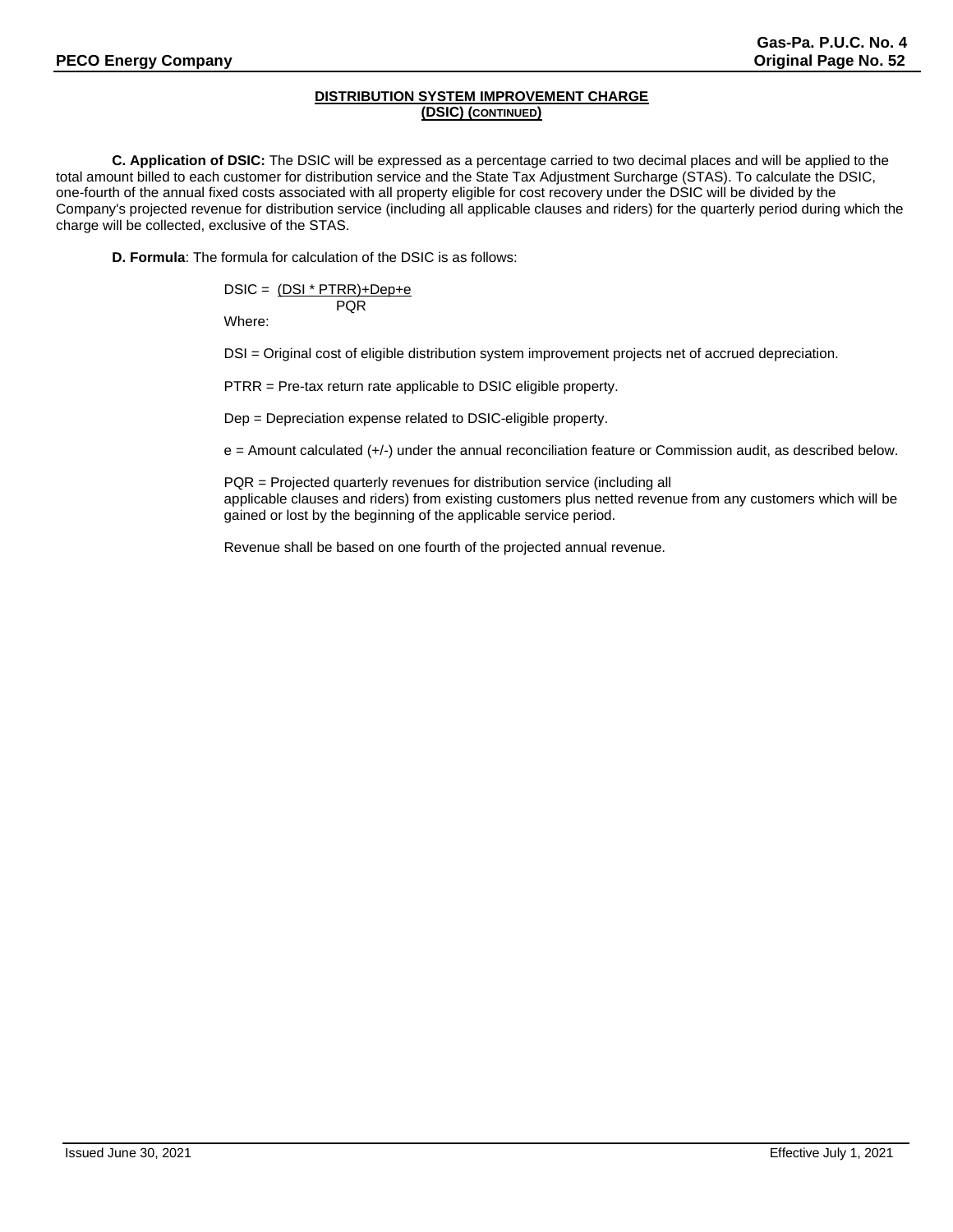**3. Quarterly Updates.** Supporting data for each quarterly update will be filed with the Commission and served upon the Commission's Bureau of Investigation and Enforcement, the Commission's Bureau of Audits, the Office of Consumer Advocate, and the Office of Small Business Advocate at least ten (10) days prior to the effective date of the update.

# **4. Customer Safeguards**

**A. Cap:** The DSIC is capped at 5.0% of the amount billed to customers for distribution service (including all applicable clauses and riders) as determined on an annualized basis.

**B. Audit/Reconciliation:** The DSIC is subject to audit at intervals determined by the Commission. Any cost

determined by the Commission not to comply with any provision of 66 Pa C.S. §§ 1350, *et seq*., shall be credited to customer accounts. The DSIC is subject to annual reconciliation based on a reconciliation period consisting of the

twelve months ending December 31 of each year or the Company may elect to subject the DSIC to quarterly

reconciliation but only upon request and approval by the Commission. The revenue received under the DSIC for the reconciliation period will be compared to the Company's eligible costs for that period. The difference between revenue and costs will be recouped or refunded, as appropriate, in accordance with Section 1307(e), over a one-year period commencing on April 1 of each year or in the next quarter if permitted by the Commission. If DSIC revenues exceed DSIC-eligible costs, such over-collections will be refunded with interest. Interest on over-collections and credits will be calculated at the residential mortgage lending specified by the Secretary of Banking in accordance with the Loan Interest and Protection Law (41 P.S. §§ 101, *et seq*.) and will be refunded in the same manner as an over-collection. The Company is not permitted to accrue interest on under collections

**C. New Base Rates:** The DSIC will be reset at zero upon application of new base rates to customer billings that provide for prospective recovery of the annual costs that had previously been recovered under the DSIC. Thereafter, only the fixed costs of new eligible plant additions that have not previously been reflected in the Company's rates or rate base will be reflected in the quarterly updates of the DSlC.

**D. Customer Notice:** Customers shall be notified of changes in the DSIC by including appropriate information on the first bill they receive following any change. An explanatory bill insert shall also be included with the first billing.

**E. All customer classes:** The DSIC shall be applied equally to all customer classes, except that the Company may reduce or eliminate the Rider DSIC to any customer with competitive alternatives who are paying flexed or discounted rates and customers having negotiated contracts with the Company, if it is reasonably necessary to do so.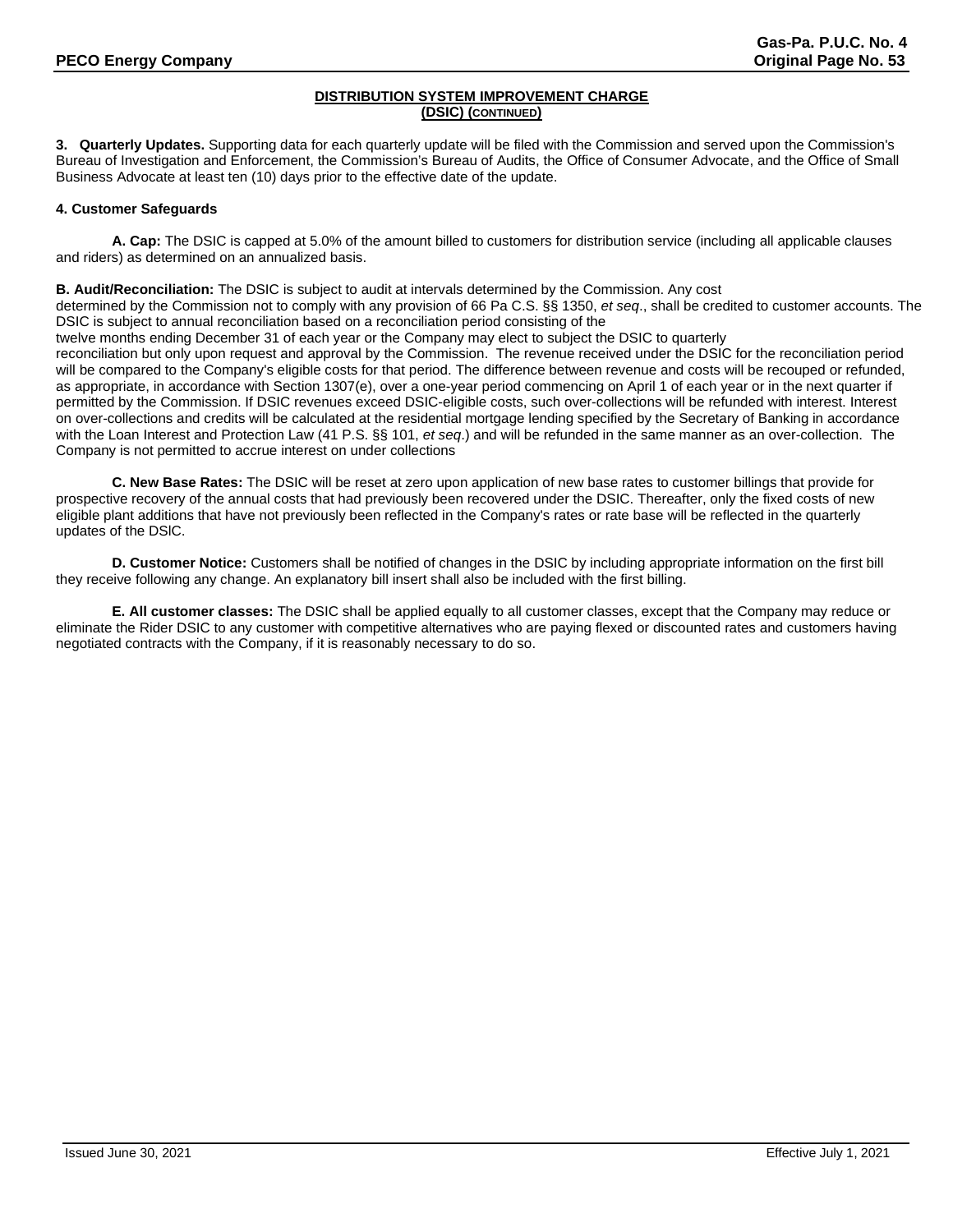**F. Earning Reports:** The DSlC will also be reset at zero if, in any quarter, data filed with the Commission in the Company's then most recent Annual or Quarterly Earnings reports show that the Company would earn a rate of return that would exceed the allowable rate of return used to calculate its fixed costs under the DSIC as described in the pre-tax return section. The Company shall file a tariff supplement implementing the reset to zero due to overearning on oneday's notice and such supplement shall be filed simultaneously with the filing of the most recent Annual or Quarterly Earnings reports indicating that the Company has earned a rate of return that would exceed the allowable rate of return used to calculate its fixed costs

**G. Residual E-Factor Recovery Upon Reset To Zero**: The Company shall file with the Commission interim rate revisions to resolve the residual over/under collection or E-factor amount after the DSIC rate has been reset to zero. The Company can collect or credit the residual over/under collection balance when the DSIC rate is reset to zero. The Company shall refund any overcollection to customers and is entitled to recover any undercollections as set forth in Section 4.B. Once the Company determines the specific amount of the residual over or under collection amount after the DSIC rate is reset to zero, the Company shall file a tariff supplement with supporting data to address that residual amount. The tariff supplement shall be served upon the Commission's Bureau of Investigation and Enforcement, the Bureau of Audits, the Office of Consumer Advocate, and the Office of Small Business Advocate at least ten (10) days prior to the effective date of the supplement.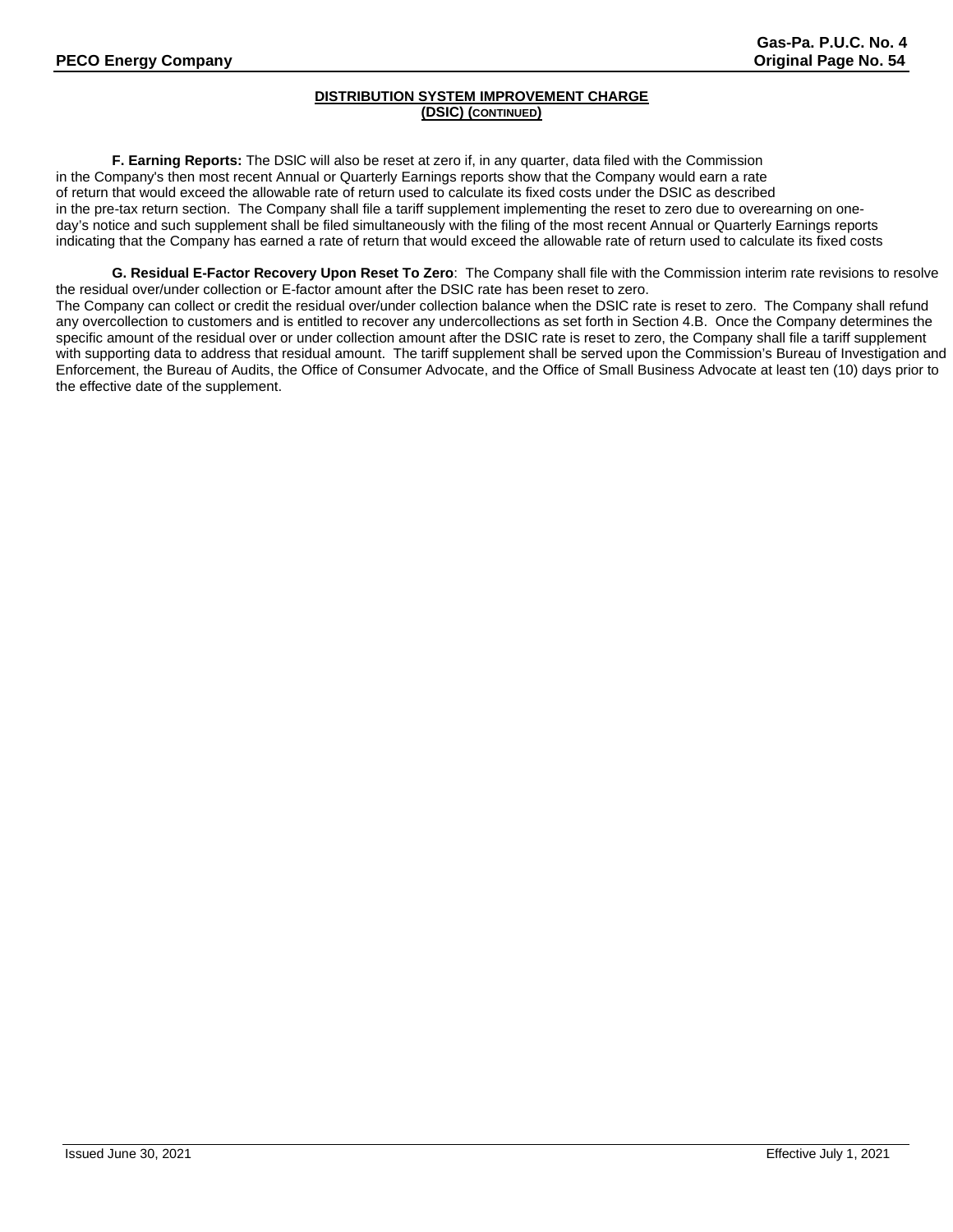# **RATE GR - GENERAL SERVICE -RESIDENTIAL**

# AVAILABILITY.

 Service in the entire service territory of the Company to the dwelling and appurtenances of a single private family (or to a multiple dwelling unit building consisting of two to five dwelling units whether occupied or not), for domestic requirements of its members when such service is supplied through one meter. Resale of gas and/or service provided by the Company under this rate is only allowed for those locations being served through a single meter prior to January 6, 1980.

# MONTHLY RATE TABLE.

FIXED DISTRIBUTION CHARGE: \$13.63. per month VARIABLE DISTRIBUTION CHARGE: \$4.3295 per Mcf **(D)**

MINIMUM CHARGE: The minimum charge per month will be the Fixed Distribution Charge.

STATE TAX ADJUSTMENT CLAUSE, DISTRIBUTION SYSTEM IMPROVEMENT CHARGE (DSIC), TAX CUTS AND JOBS ACT (TCJA) VOLUNTARY SURCHARGE, COMMODITY CHARGE ("CC") (if customer receives Sales Service), GAS COST ADJUSTMENT CHARGE ("GCA"), GAS PROCUREMENT CHARGE ("GPC"), MERCHANT FUNCTION CHARGE ("MFC"), BALANCING SERVICE COST ("BSC"), and PROVISION FOR THE TAX ACCOUNTING REPAIR CREDIT (TARC) apply to this rate. The Consumer Education Charge is incorporated in the Variable Distribution Charge. The Universal Service Fund Charge is incorporated in the Variable Distribution Charge.

CONTROLLED LOW PRESSURE SERVICE AND 2 PSIG DELIVERY.

 For those Customers served from medium or high pressure mains, low pressure delivery of gas at 12.2 inches of water column or 2 PSIG will be provided upon request in lieu of the normal low pressure delivery. For these Customers multipliers of 1.03 will be applied to all meter readings for 12.2 inches of water column delivery and 1.14 for 2 psig delivery to recognize the additional volume of gas delivered.

BUDGET BILLING.

At the option of the Customer, budget billing is available in accordance with the provisions of Rule 16.5.

RULES AND REGULATIONS.

 The Company's rules and regulations in effect from time to time where not inconsistent with any specific provisions hereof are a part of this rate schedule.

TERM OF CONTRACT.

The initial term for any contract shall be at least one year.

PAYMENT TERMS. Standard.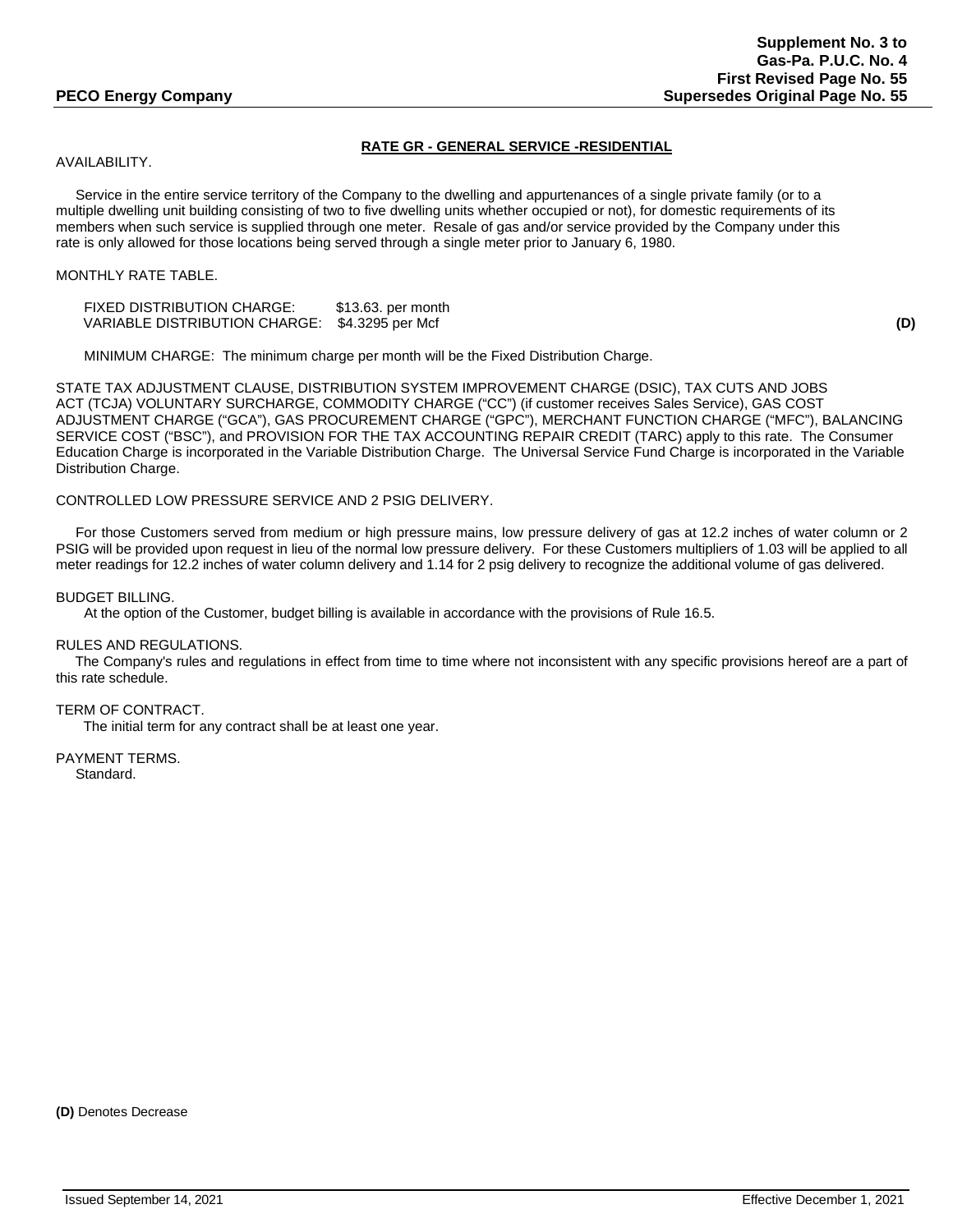# **RATE GC - GENERAL SERVICE - COMMERCIAL AND INDUSTRIAL**

AVAILABILITY.

 Service for use in commercial and/or industrial applications, with the right reserved to restrict its use as boiler fuel and for other non-critical use.

MONTHLY RATE TABLE.

FIXED DISTRIBUTION CHARGE: \$28.55 per month

# VARIABLE DISTRIBUTION CHARGE: \$3.9548 per Mcf for all or any part of the first 200 Mcf \$2.9798 per Mcf for the additional use

MINIMUM CHARGE: The minimum charge per month will be the Fixed Distribution Charge.

STATE TAX ADJUSTMENT CLAUSE, DISTRIBUTION SYSTEM IMPROVEMENT CHARGE (DSIC), TAX CUTS AND JOBS ACT (TCJA) VOLUNTARY SURCHARGE, COMMODITY CHARGE ("CC") (if customer receives Sales Service), GAS COST ADJUSTMENT CHARGE ("GCA"), GAS PROCUREMENT CHARGE ("GPC"), MERCHANT FUNCTION CHARGE ("MFC"), BALANCING SERVICE COST ("BSC"), and PROVISION FOR THE TAX ACCOUNTING REPAIR CREDIT (TARC) apply to this rate. The Consumer Education Charge is incorporated in the Variable Distribution Charge.

## CONTROLLED LOW PRESSURE SERVICE AND 2 PSIG DELIVERY.

 For those Customers served from medium or high pressure mains, low pressure delivery of gas at 12.2 inches of water column or 2 PSIG will be provided upon request in lieu of the normal low pressure delivery. For these Customers multipliers of 1.03 will be applied to all meter readings for 12.2 inches of water column delivery and 1.14 for 2 psig delivery to recognize the additional volume of gas delivered.

### BUDGET BILLING.

At the option of a Customer, budget billing is available in accordance with the provisions of Rule 16.5

## RULES AND REGULATIONS.

 The Company's rules and regulations in effect from time to time where not inconsistent with any specific provisions hereof are a part of this rate schedule.

# TERM OF CONTRACT.

The initial contract term shall be at least one year.

PAYMENT TERMS. Standard.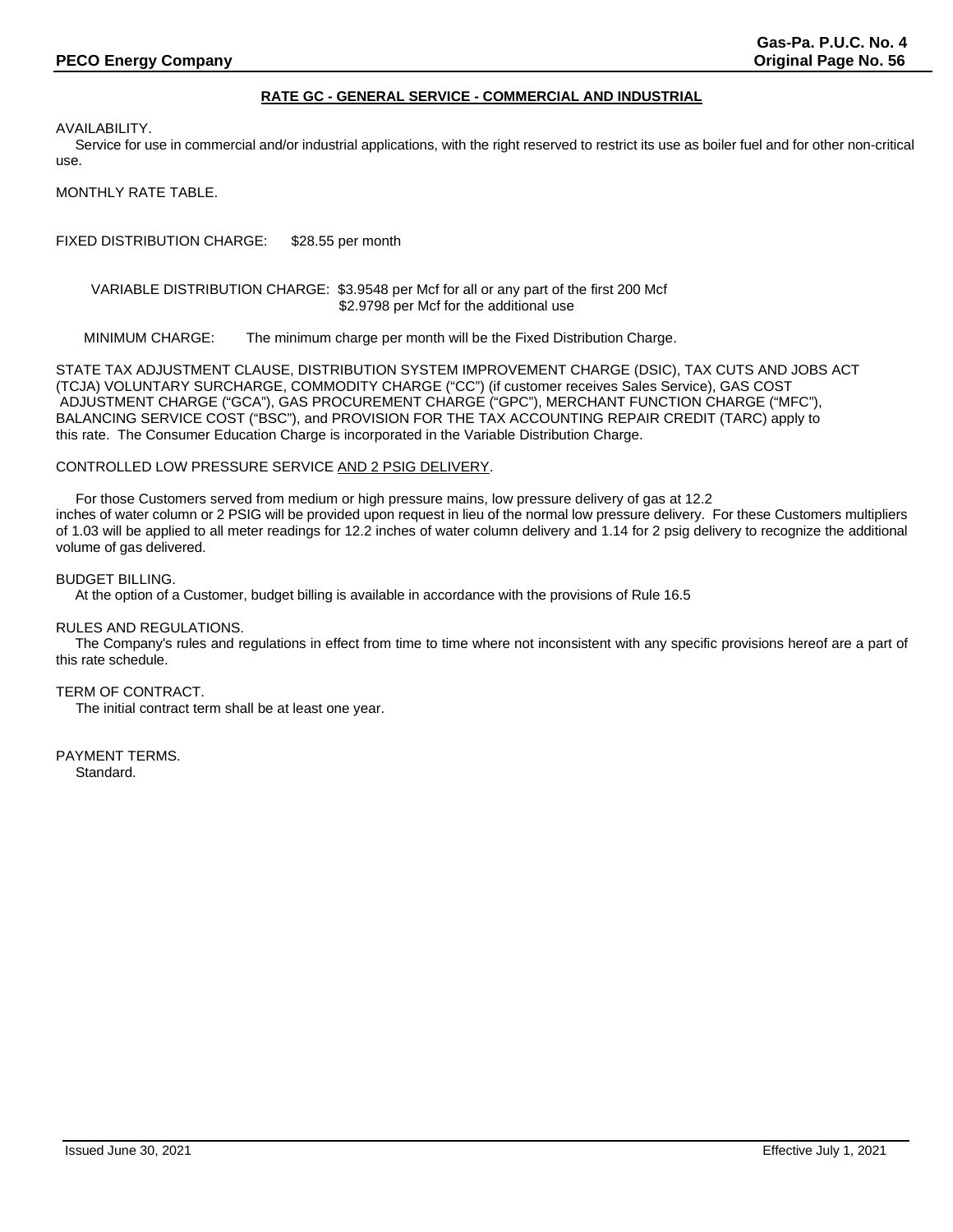# **RATE OL - OUTDOOR LIGHTING SERVICE**

AVAILABILITY.

 Service for outdoor lighting by Company-approved lighting devices of the sizes hereinafter specified, where the consumption is not registered on a meter.

## MONTHLY RATE TABLE.

#### Distribution Charges

| Manufacturer's Rated<br>Input to Lighting Devices | Nominal<br>Mcf Rating<br>Per Month | When Not in Conjunction When in Conjunction<br>With Service Under<br><b>Other Gas Rates</b> | With Service Under<br>Other Gas Rates |
|---------------------------------------------------|------------------------------------|---------------------------------------------------------------------------------------------|---------------------------------------|
| 1.999 Btu/Hr.or less                              | $1.5$ Mcf                          | \$7,3700                                                                                    | \$3,6678                              |
| 2,000 Btu/Hr.to 2,499 Btu/Hr.                     | $1.7$ Mcf                          | \$8,5738                                                                                    | \$4.8993                              |
| 2,500 Btu/Hr.to 2,999 Btu/Hr.                     | 2.1 Mcf                            | \$9.6241                                                                                    | \$5.9358                              |
| 3,000 Btu/Hr.to 3,499 Btu/Hr.                     | 2.4 Mcf                            | \$10.7443                                                                                   | \$7.0695                              |

STATE TAX ADJUSTMENT CLAUSE, DISTRIBUTION SYSTEM IMPROVEMENT CHARGE (DSIC), TAX CUTS AND JOBS ACT (TCJA) VOLUNTARY SURCHARGE, COMMODITY CHARGE ("CC") if customer receives Sales Service), GAS COST ADJUSTMENT CHARGE ("GCA"), GAS PROCUREMENT CHARGE ("GPC"), BALANCING SERVICE COST ("BSC"), and PROVISION FOR THE TAX ACCOUNTING REPAIR CREDIT (TARC) apply to this rate. The Consumer Education Charge is incorporated in the Distribution Charge.

### INSTALLATIONS.

 The Customer shall install, own and maintain the lighting devices and all tubing from the Company's service-supply pipe to the lighting devices.

## FINAL CONNECTION.

 The final connection of any lighting devices or tubing to the supply system shall be made by or under the supervision of a representative of the Company and the costs of such connections shall be borne by the Customer.

## BUDGET BILLING.

At the option of the Customer, budget billing is available in accordance with the provisions of Rule 16.5

### RULES AND REGULATIONS.

 The Company's rules and regulations in effect from time to time where not inconsistent with any specific provisions hereof are a part of this rate schedule.

#### TERM OF CONTRACT.

The initial contract term shall be at least one year.

# PAYMENT TERMS.

Standard.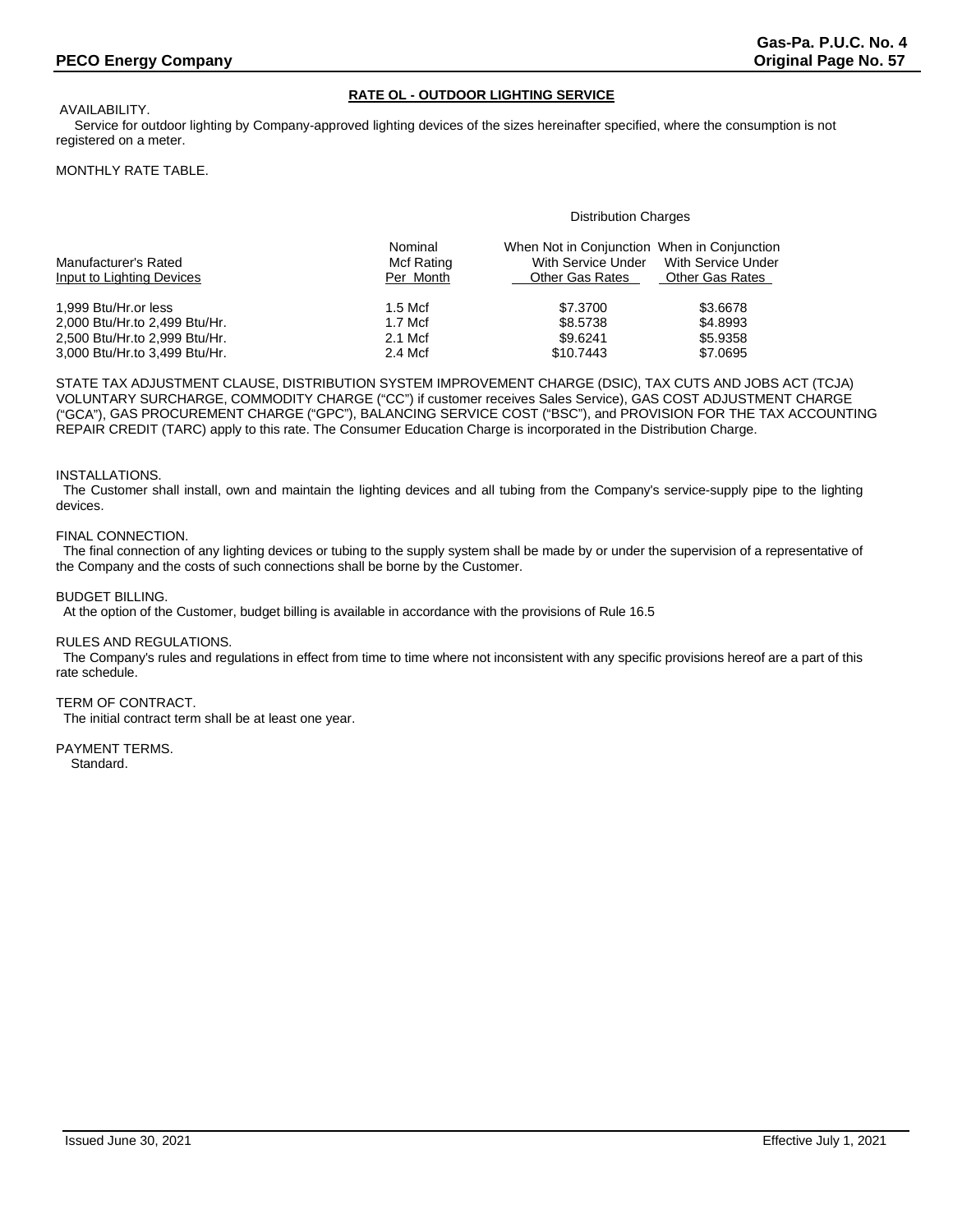# **RATE L - LARGE HIGH LOAD FACTOR SERVICE**

AVAILABILITY.

 Large volume high load factor service for use in commercial and/or industrial applications, with the right reserved to restrict its use as a boiler fuel and for other non-critical use. This service shall be under a contract specifying in Mcf, the maximum daily quantity (MDQ) of natural gas to be supplied on a seasonal basis. The winter period MDQ may not exceed the summer period MDQ. Deliveries shall be as nearly as practicable at uniform hourly rates of flow.

MONTHLY RATE TABLE. FIXED DISTRIBUTION CHARGE: \$260.00 per month<br>VARIABLE DISTRIBUTION CHARGE: \$7.1491 per Mcf fo \$7.1491 per Mcf for the first 50% of all usage. \$2.1715 per Mcf for the additional use.

STATE TAX ADJUSTMENT CLAUSE, DISTRIBUTION SYSTEM IMPROVEMENT CHARGE (DSIC), TAX CUTS AND JOBS ACT (TCJA) VOLUNTARY SURCHARGE, COMMODITY CHARGE ("CC") (if customer receives Sales Service), GAS COST ADJUSTMENT CHARGE ("GCA"), GAS PROCUREMENT CHARGE ("GPC"), BALANCING SERVICE COST ("BSC"), and PROVISION FOR THE TAX ACCOUNTING REPAIR CREDIT (TARC) apply to this rate. The Consumer Education Charge is incorporated in the Variable Distribution Charge.

#### MINIMUM CHARGE.

The monthly minimum charge shall be the Fixed Distribution Charge.

#### MEASUREMENT.

 The quantities of gas used shall be determined from the Company's meters, corrected to standard conditions, namely 60° Fahrenheit temperature and 30 inches of mercury barometric pressure.

#### UNAUTHORIZED OVERRUN.

 Any quantity of gas taken for this service on any day of the month in excess of the MDQ specified in the contract for this service shall constitute unauthorized overrun volume for such day, except when such excess results from fluctuations in day-to-day deliveries hereunder determined by the Company to be normal and in accordance with good operating practices. The sum of all such unauthorized volume in a month shall be billed at the following: for the period November 1 through March 31, the applicable penalty for unauthorized use is the greater of (a) \$75 per Mcf, or (b) the market rate as defined below for the cost of gas plus \$25 per Mcf. For the period April 1 through October 31, the applicable penalty for unauthorized use is the greater of (a) \$25 per Mcf or (b) the market rate as defined below for the cost of gas plus \$10 per Mcf. The resulting amount shall be paid in addition to the charges specified in this rate.

The term "market rate" shall mean the Monthly Weighted Price (MWP) which is applied to all unauthorized gas volumes. The MWP shall be calculated by first dividing the daily unauthorized usage (in Mcf) by the total monthly unauthorized usage (in Mcf) for each day of the calendar month when unauthorized usage occurs. This results in the daily weighting factor for each day of the calendar month when unauthorized usage occurs. Subsequently, each daily weighting factor is multiplied by the greater of a) the Midpoint of Transco, Zone 6 non-NY North Daily rate for such unauthorized usage day; or b) the Midpoint Texas Eastern M3 Daily rate for such unauthorized usage day as reported in the Daily Price Survey published by Platts McGraw Hill Gas Daily or its successors, resulting in a daily weighted price. (In the event that Platts McGraw Hill Gas Daily or its successors ceases to publish these two indices, PECO will propose a reasonable substitute to the Commission.) All of the daily Weighted prices for a particular calendar month are summed and the result is equal to the MWP.

## RULES AND REGULATIONS.

The Company's rules and regulations in effect from time to time where not inconsistent with any specific provisions hereof are a part of this rate schedule.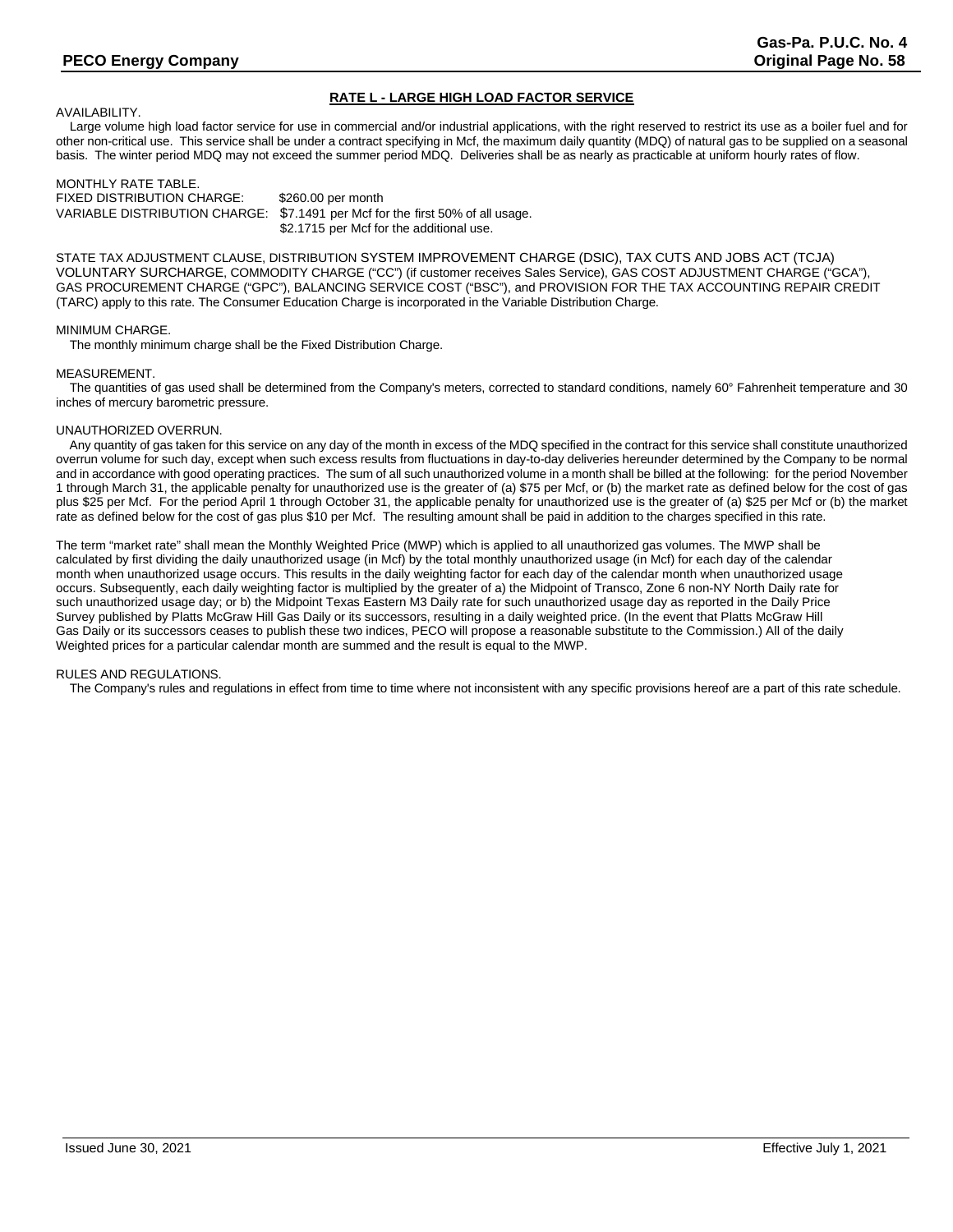## MDQ DETERMINATION.

 Each Customer shall review the contract annually and shall supply the Company written notification by August 1 of the Customer's requested MDQ(s) for the coming contract year. The MDQ requested shall be subject to reduction by the Company for either or both of the seasonal periods in light of available gas supplies, winter deliverability constraints, or for other good reason before the contract becomes effective. Any reduction made by the Company below the prior year's MDQ(s) shall be limited to the Customer's boiler fuel and other non-critical use.

 The Company may, with the consent of the Customer, increase the existing winter MDQ up to the level of the contracted summer MDQ at such time during the winter period when, in the judgment of the Company, sufficient quantities of gas are available for the balance of the contract year.

#### TERM OF CONTRACT.

The initial contract term shall be at least one year.

PAYMENT TERMS. Standard.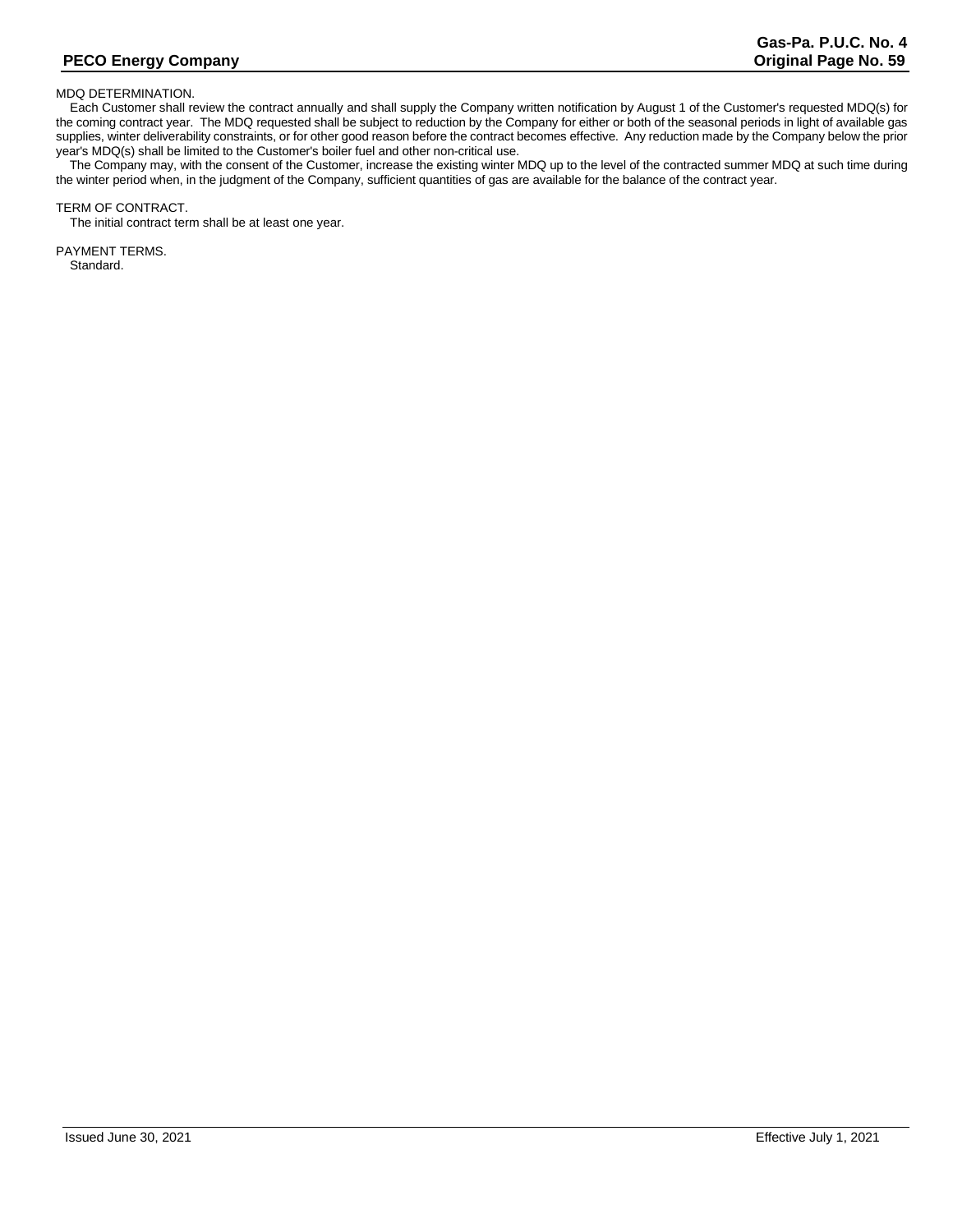# **RATE MV-F MOTOR VEHICLE SERVICE-FIRM**

AVAILABILITY.

Firm motor vehicle service is available to Customers using natural gas exclusively as fuel for motor vehicles.

MONTHLY RATE TABLE.

FIXED DISTRIBUTION CHARGE: \$36.65 per month.

ADDITIONAL FIXED DISTRIBUTION CHARGE: If the Customer contracts with the Company for the installation and maintenance of compressor equipment to deliver gas at the necessary pressure for vehicle use, there will be an additional Customer Charge as specified in the Customer's contract.

VARIABLE DISTRIBUTION CHARGE: \$0.9653 per Mcf

ADDITIONAL VARIABLE DISTRIBUTION CHARGE: If the Customer contracts with the Company for the purchase of compressed gas at a Company-owned refueling location, there will be a compression and refueling charge of \$2.66 per Mcf added for each Mcf of gas supplied.

MINIMUM CHARGE: The minimum charge per month shall be the Fixed Distribution Charge.

STATE TAX ADJUSTMENT CLAUSE, DISTRIBUTION SYSTEM IMPROVEMENT CHARGE (DSIC), TAX CUTS AND JOBS ACT (TCJA) VOLUNTARY SURCHARGE, COMMODITY CHARGE ("CC") (if customer receives Sales Service), GAS COST ADJUSTMENT CHARGE ("GCA"), GAS PROCUREMENT CHARGE ("GPC"), BALANCING SERVICE COST ("BSC"), PROVISION FOR THE TAX ACCOUNTING REPAIR CREDIT (TARC) and any applicable fuel taxes apply to this rate. The Consumer Education Charge is incorporated in the Variable Distribution Charge.

# RULES AND REGULATIONS.

 The Company's rules and regulations in effect from time to time where not inconsistent with any specific provisions hereof are a part of this rate schedule.

TERM OF CONTRACT.

The initial contract term shall be at least one year.

PAYMENT TERMS. Standard.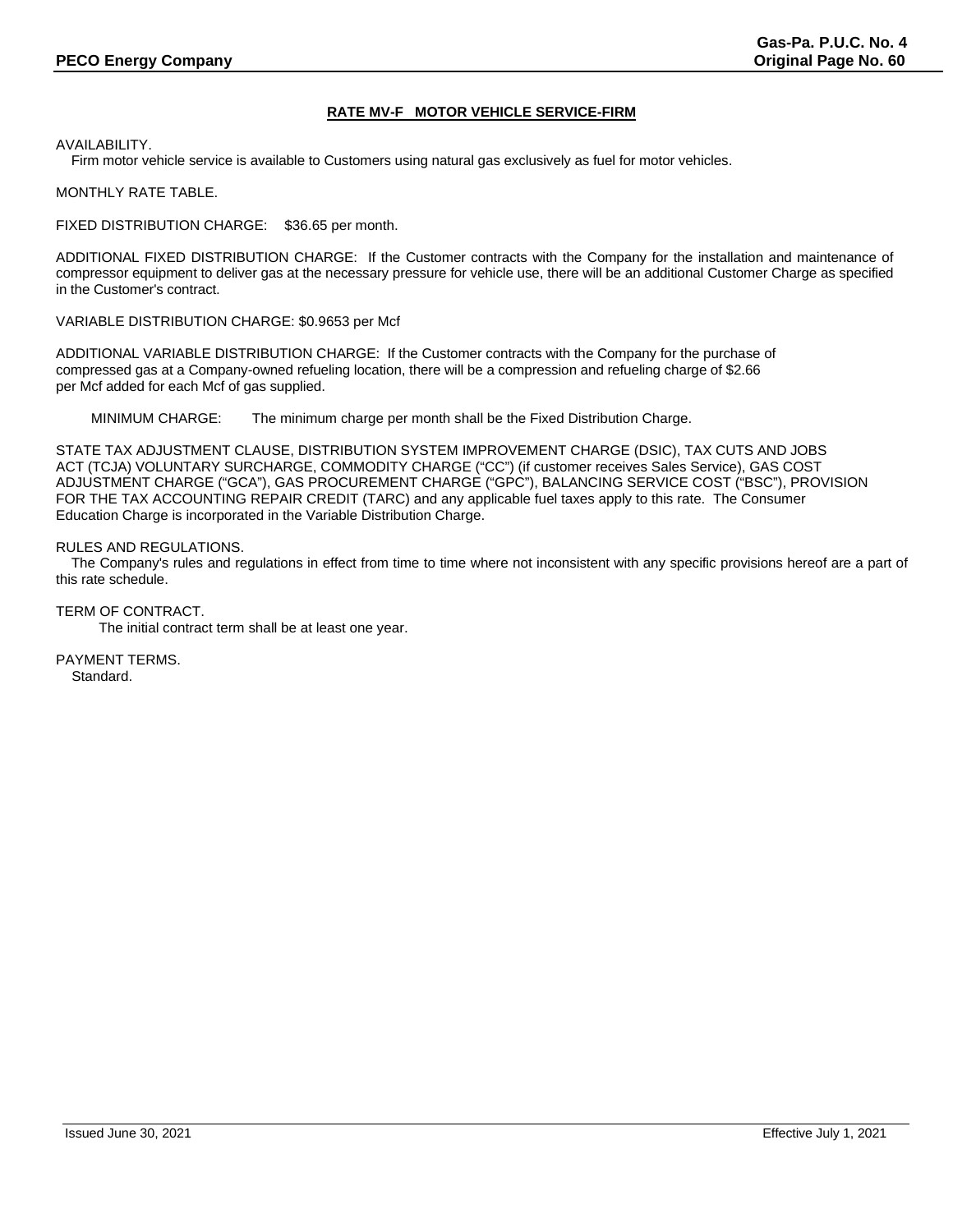# **RATE MV-I - MOTOR VEHICLE SERVICE-INTERRUPTIBLE**

## AVAILABILITY.

Interruptible motor vehicle service is available to Customers using natural gas for the sole purpose of a fuel for motor vehicles which have installed dual-fuel capability.

# QUALITY OF SERVICE.

Upon notification by the Company, the Customer is required to transfer load to an alternate fuel. Under normal operating conditions, a minimum of four hours notice will be given before interruptions of service. The standard interruption of service will begin and end at 10:00 AM to coincide with the gas day. However, the notice period in emergency situations may be less than four hours and the Company may interrupt service at times other than the start of the gas day. The Customer shall be responsible for maintaining alternate fuel equipment in good operating condition, and arranging for adequate supplies of alternate fuel. Sales under this rate schedule are subordinate to all firm sales or firm transportation service provided by the Company.

# MONTHLY RATE TABLE.

FIXED DISTRIBUTION CHARGE: \$36.65 per month

ADDITIONAL FIXED DISTRIBUTION CHARGE: If the Customer contracts with the Company for the installation and maintenance of compressor equipment to deliver gas at the necessary pressure for vehicle use, there will be an additional Customer Charge as specified in the Customer's contract.

# VARIABLE DISTRIBUTION CHARGE AND COMMODITY CHARGES:

Prices shall be established by the Company based on the alternate fuels that this Customer class has the economic capability of consuming.

The total of the Variable Distribution Charge and the Commodity Charge shall be no less than the allocated monthly cost of gas plus three cents, plus the applicable gross receipts tax factor.

The total of the Variable Distribution Charge and the Commodity Charge shall not exceed the sum of the end block of the Variable Distribution Charge, Commodity Charge, Balancing Service Cost ("BSC") and the Gas Cost Adjustment Charge ("GCA") of Rate GC.

The Company will provide the Pennsylvania Public Utility Commission with written notification of the Rate MV-I prices on an unbundled basis at least eight (8) business days before the beginning of the month in which any price revision is to occur. Once established, the price will remain in effect from month to month unless changed by the above notification procedure.

ADDITIONAL COMMODITY CHARGE: If the Customer contracts with the Company for the purchase of compressed gas at a Company-owned refueling location, there will be a compression and refueling charge of \$2.65 per Mcf added for each Mcf of gas supplied.

MINIMUM CHARGE: The minimum charge per month will be the Fixed Distribution Charge.

STATE TAX ADJUSTMENT CLAUSE, DISTRIBUTION SYSTEM IMPROVEMENT CHARGE (DSIC), TAX CUTS AND JOBS ACT (TCJA) VOLUNTARY SURCHARGE, PROVISION FOR THETAX ACCOUNTING REPAIR CREDIT (TARC), and any applicable fuel taxes apply to this rate.

## OTHER CONDITIONS.

 1. The Company reserves the right to enter the Customer's premises to inspect the equipment and apparatus at any time to determine whether the Customer's equipment and the Company's equipment is properly functioning, and whether the Customer is in compliance with all the provisions of this rate. It is the Customer's responsibility to inform the Company immediately if the Customer-owned or Company-owned control equipment does not operate properly.

 2. Service under this rate may be separately supplied to a Customer who is also supplied under one or more other gas rates at the same premises, provided that each supply shall be separate and distinct with respect to delivery, metering and billing, and that no piping connections shall be made between the fuel line systems on the load side of the separate metering installation.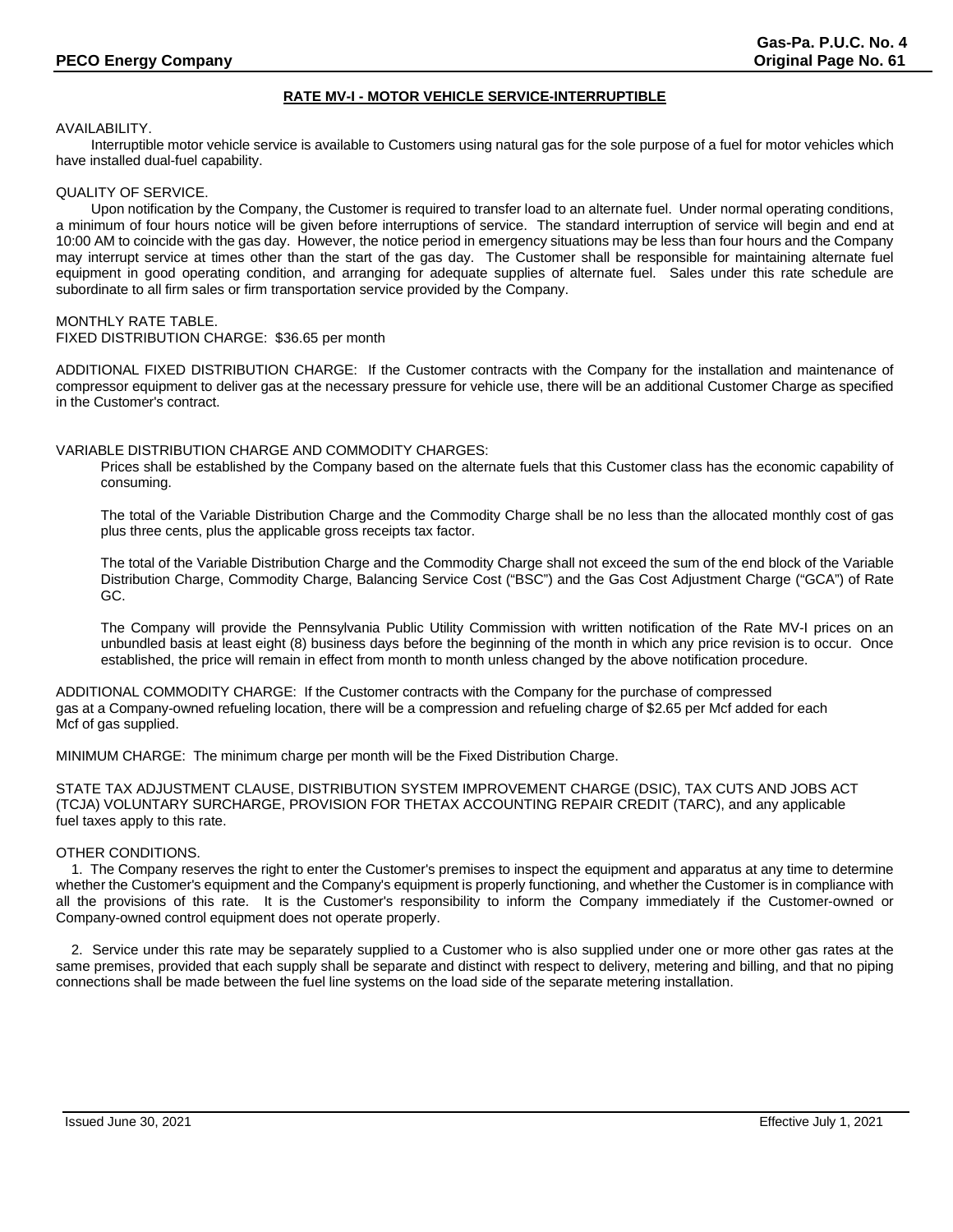# **RATE MV-I - MOTOR VEHICLE SERVICE-INTERRUPTIBLE - Continued**

3. Upon notification by the Customer to the Company that an emergency condition exists, the Company may, in its sole discretion, authorize the Customer to continue the use of gas during a period of interruption until such emergency condition has been corrected. The price of each Mcf of gas consumed during such emergency authorization will be increased by the difference between the allocated monthly cost of gas and the greater of:

- a. The highest incremental supply cost incurred by the Company during the period such emergency service is provided;
- b. The equivalent unleaded gasoline dealer tank wagon price as posted in the Journal of Commerce and as determined from the average of the three highest prices at Philadelphia for the month.

 The Company may require affidavits or other documentation in order to verify the cause and duration of the emergency condition sustained by the Customer. The revenue received for Customer emergency service which is in excess of the normal Rate MV-I revenue will be returned to Customers by including the revenues in the GCA of the Sales Service Costs provision.

4. Any unauthorized gas consumed in violation of the provisions of this rate shall be billed at the following: for the period November 1 through March 31, the applicable penalty for unauthorized use is the greater of (a) \$75 per Mcf, or (b) the market rate as defined below for the cost of gas plus \$25 per Mcf. For the period April 1 through October 31, the applicable penalty for unauthorized use is the greater of (a) \$25 per Mcf or (b) the market rate as defined below for the cost of gas plus \$10 per Mcf. The resulting amount shall be paid in addition to the charges specified in this rate. Such payment by the Customer for unauthorized use shall not be deemed as giving the Customer any rights to use such gas.

The term "market rate" shall mean the Monthly Weighted Price (MWP) which is applied to all unauthorized gas volumes. The MWP shall be calculated by first dividing the daily unauthorized usage (in Mcf) by the total monthly unauthorized usage (in Mcf) for each day of the calendar month when unauthorized usage occurs. This results in the daily weighting factor for each day of the calendar month when unauthorized usage occurs. Subsequently, each daily weighting factor is multiplied by the greater of a) the Midpoint of Transco, Zone 6 non-NY North Daily rate for such unauthorized usage day; or b) the Midpoint Texas Eastern M3 Daily rate for such unauthorized usage day as reported in the Daily Price Survey published by Platts McGraw Hill Gas Daily or its successors, resulting in a daily weighted price. (In the event that Platts McGraw Hill Gas Daily or its successors ceases to publish these two indices, PECO will propose a reasonable substitute to the Commission). All of the daily weighted prices for a particular calendar month are summed and the result is equal to the MWP.

5. Should the Customer cause the control device to be ineffective, or in any way change the operation thereof, all gas registered on the meter since the last meter reading, in addition to all other rates and charges, will be subject to the penalty charge shown above.

6. The Company may, after furnishing reasonable notice, permanently discontinue service to such Customer upon a finding by the Company that the Customer has not complied with the conditions and provisions of this rate.

### RULES AND REGULATIONS.

 The Company's rules and regulations in effect from time to time where not inconsistent with any specific provisions hereof are a part of this rate schedule.

## TERM OF CONTRACT.

The initial contract term shall be at least one year.

PAYMENT TERMS. Standard.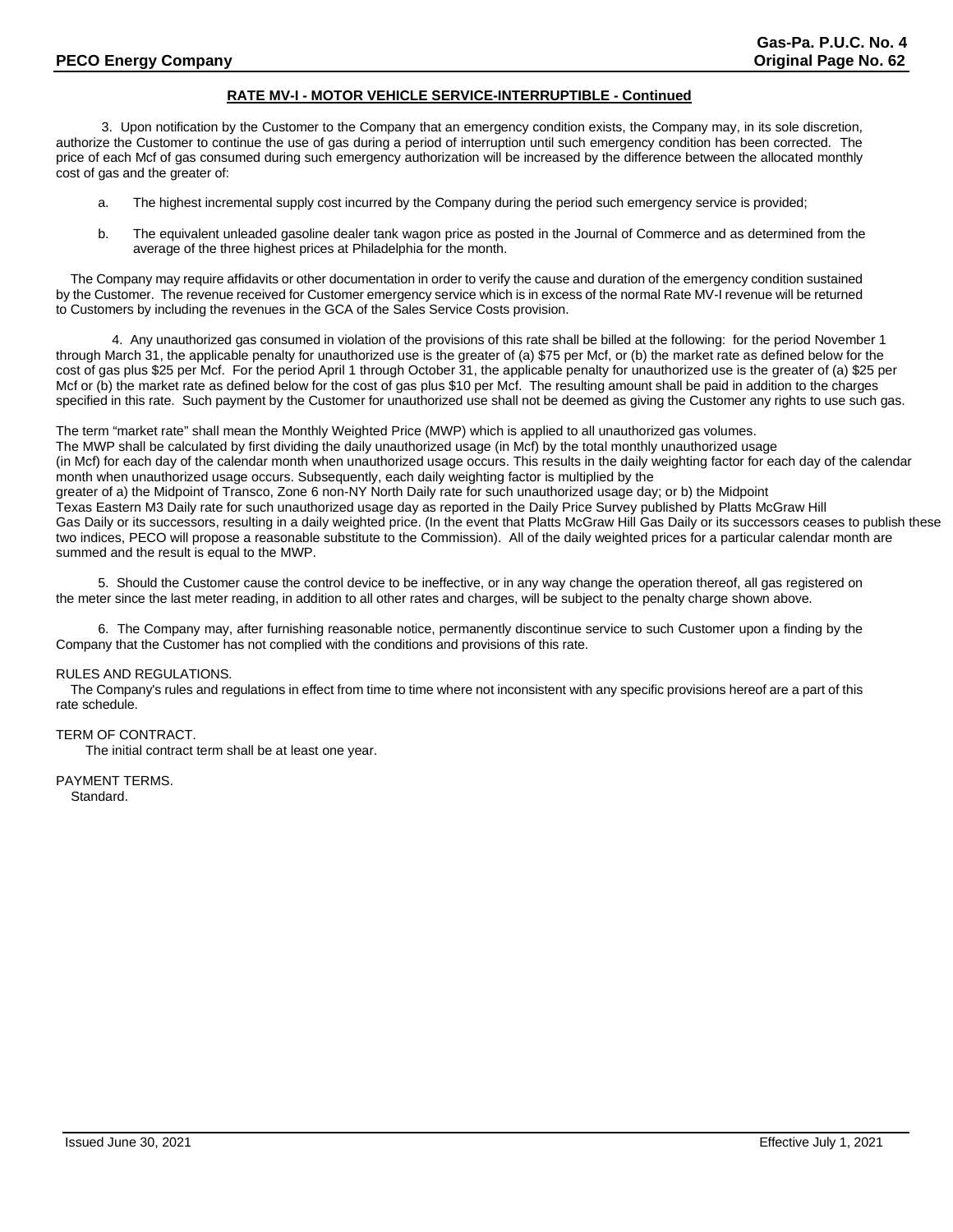# **RATE IS - INTERRUPTIBLE SERVICE**

# AVAILABILITY.

 Interruptible sales service is available to individual Customers who have dual-fuel capability or are willing to accept interruption of gas service. The Customer must have an estimated gas consumption of at least 3,000 Mcf per month during each summer month. The summer period includes the months of April through November. For a Customer that also receives service under Rates L, TS-I, or TS-F, the 3,000 Mcf per month use requirement does not apply.

 Rate GC or other firm sales services may not be used as a backup supply during periods of interruption under this rate schedule. Rate GC service may be provided through separate metering where firm service is required. Piping connections between the firm and interruptible fuel line systems are prohibited.

 The Customer will be required to execute a contract specifying the maximum daily quantity (MDQ) of gas that the Company's service and metering facilities are designed to supply. The maximum hourly capacity that the Company's facilities are designed to supply shall not be more than 6.5% of the MDQ.

# QUALITY OF SERVICE.

 Service under this rate is made available to Customers for purposes of balancing the Company's gas demands and optimizing its daily use of pipeline supplies and is strictly within the discretion of the Company. When the available quantity of gas is inadequate to serve the needs of all Customers under this rate, the Company will impose limitations, as necessary, endeavoring to provide each Customer with the opportunity to take gas from time to time. Under normal operating conditions, a minimum of four hours notice will be given before interruptions of service. The standard interruption of service will begin and end at 10:00 AM to coincide with the gas day. However, the notice period in emergency situations may be less than four hours and the Company may interrupt service at times other than the start of the gas day. Those Customers who have dual fuel capability shall be responsible for maintaining alternate fuel equipment in good operating condition, and arranging for adequate supplies of alternate fuel. Interruptible sales are subordinate to all firm sales or firm transportation service provided by the Company.

# BILLING.

FIXED DISTRIBUTION CHARGE: \$217.89 per month.

# VARIABLE DISTRIBUTION AND COMMODITY CHARGES:

Prices shall be established by the Company based on the alternate fuels the Customer has the economic capability of consuming. The total of the Variable Distribution Charge and the Commodity Charge shall be no less than the applicable commodity cost of gas for the current month plus three cents, increased by the applicable gross receipts tax factor and shall be no higher than the applicable delivered price, on an equivalent BTU basis of alternate fuel.

The Company will provide the Pennsylvania Public Utility Commission with written notification of each of the prices on an unbundled basis at least eight (8) business days before the beginning of the month in which any price revision is to occur. Once established, prices will remain in effect from month to month unless changed in accordance with the above notification procedure. If there is a major change in competitive fuel prices during the month, the Company may change the Commodity Charge prices within the same upper and lower limits on notice of five working days to the Commission.

MINIMUM CHARGE: The minimum charge per month will be the Fixed Distribution Charge.

## METERING SEQUENCE.

 Service under this rate may be supplied in combination with Rates L, TS-F or TS-I at a single point and through a single metering installation, in which case the MDQ for each rate schedule shall be specified in the contract. The Company will assume for billing purposes that metered volumes first reflect deliveries of the Contract Maximum Daily Quantity of Rate L gas, next the Firm Transportation Contract Quantity of Rate TS-F, next the Contract Quantity of Interruptible Transportation under Rate TS-I, and finally the Interruptible Gas under this rate schedule. Determination of Rate IS deliveries will be made at the end of the billing period. The number of Mcf billed under Rate L shall never be less than the number of Mcf resulting from 15 days' use of the Rate L billing demand.

STATE TAX ADJUSTMENT CLAUSE, DISTRIBUTION SYSTEM IMPROVEMENT CHARGE (DSIC), TAX CUTS AND JOBS ACT (TCJA) VOLUNTARY SURCHARGE and PROVISION FOR THE TAX ACCOUNTING REPAIR CREDIT (TARC) apply to this rate.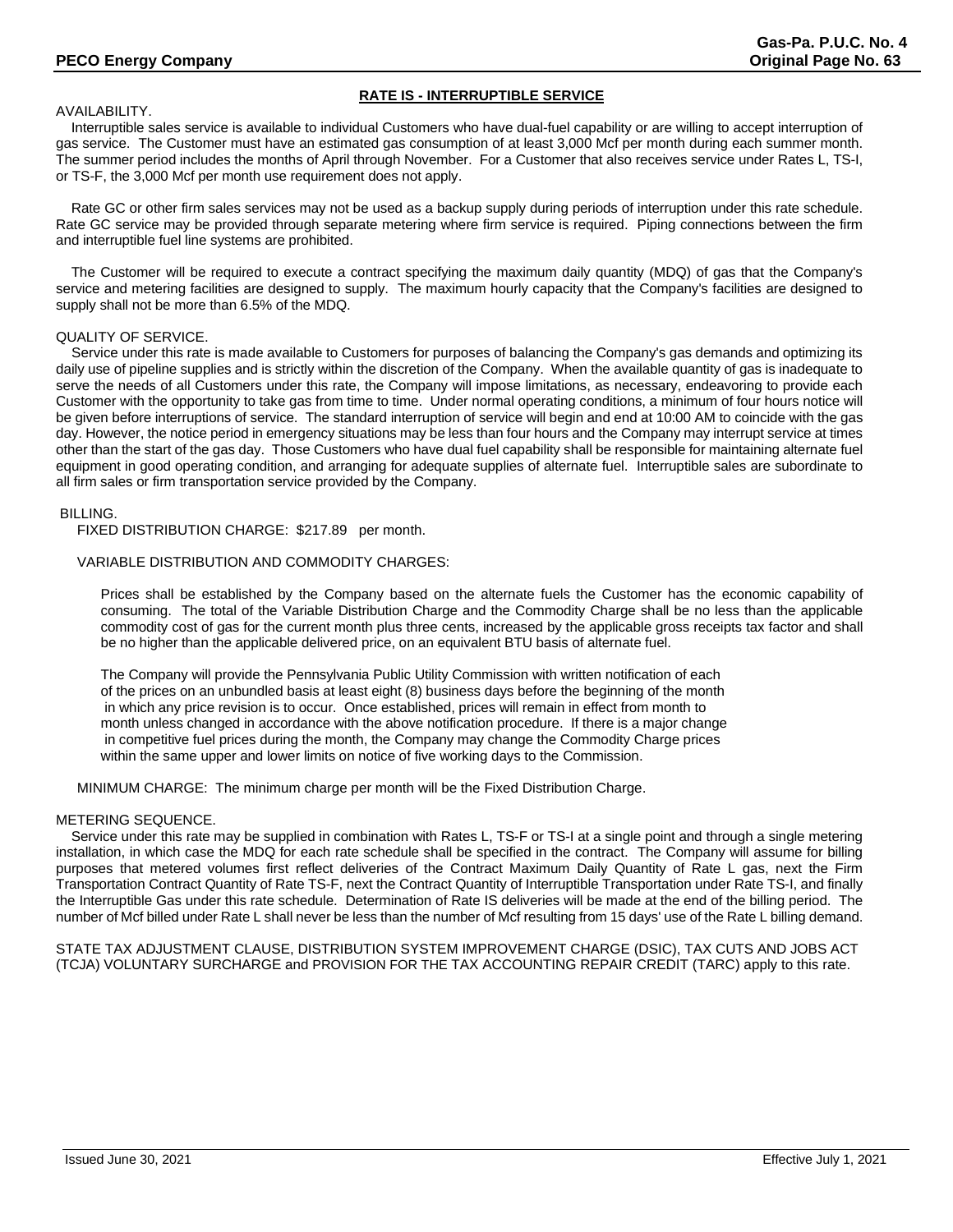# **RATE IS - INTERRUPTIBLE SERVICE - Continued**

OTHER CONDITIONS.

1. Any quantity of gas taken for this service on any day of the month in excess of the MDQ specified in the contract shall constitute unauthorized overrun volume for such day, except when such excess results from fluctuations in day-to-day deliveries hereunder determined by the Company to be normal and in accordance with good operating practices. The sum of all such unauthorized volume in a month shall be billed at the following: for the period November 1 through March 31, the applicable penalty for unauthorized use is the greater of (a) \$75 per Mcf, or (b) the market rate as defined below for the cost of gas plus \$25 per Mcf. For the period April 1 through October 31, the applicable penalty for unauthorized use is the greater of (a) \$25 per Mcf or (b) the market rate as defined below for the cost of gas plus \$10 per Mcf. The resulting amount shall be paid in addition to the charges specified in this rate.

The term "market rate" shall mean the Monthly Weighted Price (MWP) which is applied to all unauthorized gas volumes. The MWP shall be calculated by first dividing the daily unauthorized usage (in Mcf) by the total monthly unauthorized usage (in Mcf) for each day of the calendar month when unauthorized usage occurs. This results in the daily weighting factor for each day of the calendar month when unauthorized usage occurs. Subsequently, each daily weighting factor is multiplied by the greater of a) the Midpoint of Transco, Zone 6 non-NY North Daily rate for such unauthorized usage day; or b) the Midpoint Texas Eastern M3 Daily rate for such unauthorized usage day as reported in the Daily Price Survey published by Platts McGraw Hill Gas Daily or its successors, resulting in a daily weighted price. (In the event that Platts McGraw Hill Gas Daily or its successors ceases to publish these two indices, PECO will propose a reasonable substitute to the Commission). All of the daily weighted prices for a particular calendar month are summed and the result is equal to the MWP.

2. Upon notification by the Customer to the Company that an emergency condition exists, the Company may, in its sole discretion, authorize the Customer to continue the use of gas during a period of interruption until such emergency condition has been corrected. The price of each Mcf of gas consumed during such emergency authorization will be increased by the difference between the applicable commodity cost used to establish the current Rate IS Commodity Charge for the Customer and the greater of:

- a. The highest incremental supply cost incurred by the Company during the period such emergency service is provided;
- b. The equivalent No. 2 oil consumer tank car price as posted in the Journal of Commerce and as determined from the average of the three highest prices at Philadelphia for the month.

The Company may require affidavits or other documentation in order to verify the cause and duration of the emergency condition sustained by the Customer. The Company may, after furnishing reasonable notice, permanently discontinue service to such Customer upon a finding by the Company that the Customer has not complied with the conditions and provisions of this rate schedule.

The revenue received for Customer emergency service which is in excess of the normal Rate IS revenue will be returned to Customers by including the revenues in the GCA of the Sales Service Costs provision.

#### EXTENSION OF MAIN - INSTALLATION OF SERVICE.

Each Customer shall prepay the total cost of any main extension, service installation, meter installation, or enlargement or rearrangement of existing facilities required for service under this rate schedule.

#### RULES AND REGULATIONS.

The Company's rules and regulations in effect from time to time where not inconsistent with any specific provisions hereof are a part of this rate schedule.

## TERM OF CONTRACT.

The initial contract term shall be at least 1 year.

PAYMENT TERMS. Standard.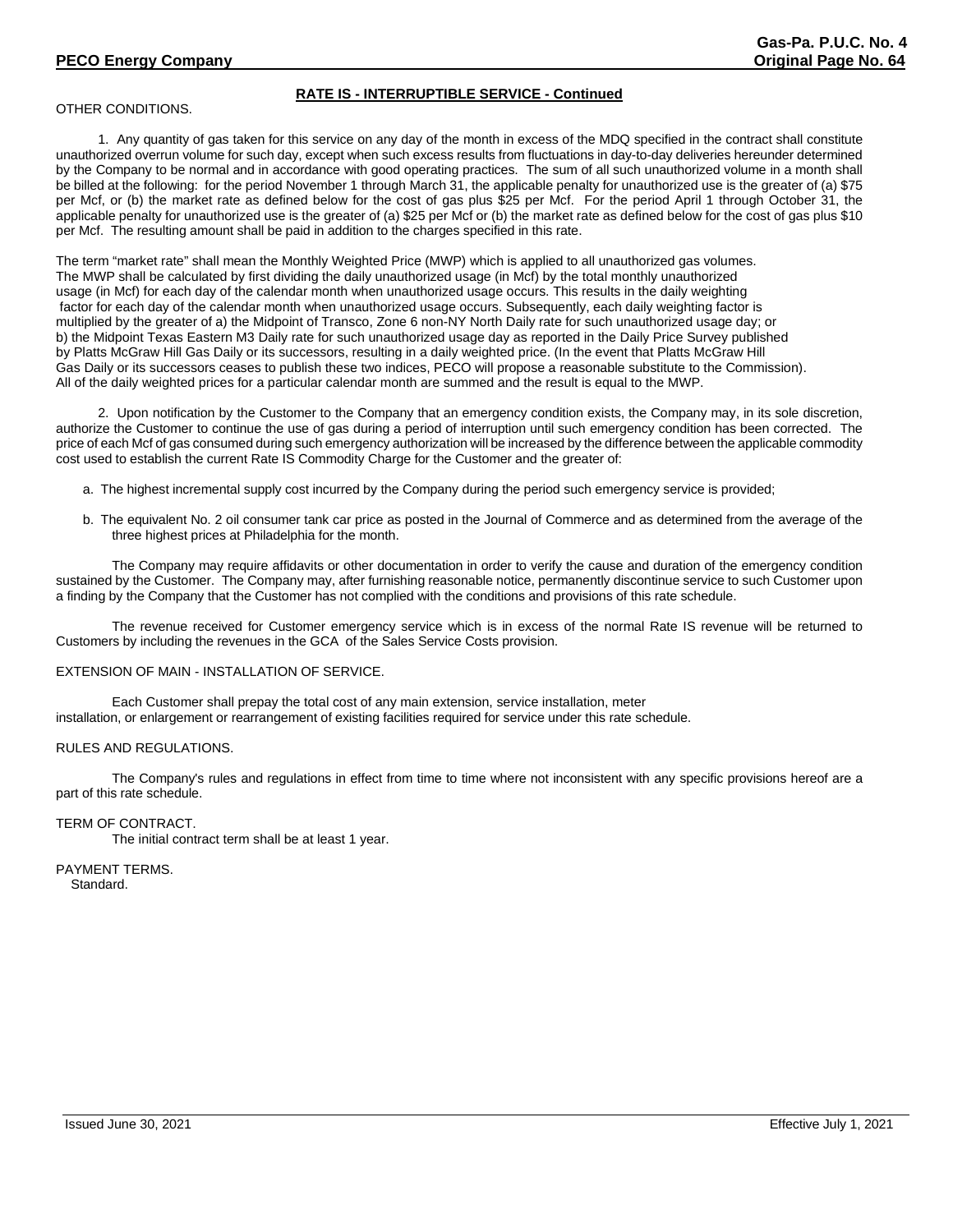# **RATE TCS - TEMPERATURE CONTROLLED SERVICE**

## AVAILABILITY

 Temperature controlled service is available to individual Customers that have dual-fuel equipment with a rated input of more than 2,100,000 Btu per hour and an estimated fuel use which totals 5,000 Mcf or more during the billing months of December, January, February and March and are willing to accept interruption of service at the cut-off temperature specified by the Company.

## QUALITY OF SERVICE.

 Upon notification by the Company, the Customer is required to transfer load to an alternate fuel whenever the outdoor temperature is below the cut-off limit specified by the Company. Under normal operating conditions, a minimum of four hours notice will be given before interruptions of service. The standard interruption of service will begin and end at 10:00 AM to coincide with the gas day. However, the notice period in emergency situations may be less than four hours and the Company may interrupt service at times other than the start of the gas day. During August of each year the Company will notify each Customer of the cut-off temperature limit to be effective during the twelve-month period beginning September 1. Those Customers who have dual fuel capability shall be responsible for maintaining alternate fuel equipment in good operating condition, and arranging for adequate supplies of alternate fuel. Sales under this rate are subordinate to all firm sales or firm transportation service provided by the Company.

### BILLING.

FIXED DISTRIBUTION CHARGE: \$125.00 per month.

# VARIABLE DISTRIBUTION AND COMMODITY CHARGES:

Prices shall be established by the Company based on the alternate fuels that this Customer class has the economic capability of consuming.

Monthly prices shall not exceed the sum of the end block of the Variable Distribution Charge of Rate GC, the monthly projected weighted average commodity cost of gas (WACCOG) and the Fixed Cost Credit determined in the most recent annual 1307(f) proceeding. Monthly prices shall be no less than monthly projected WACCOG and the 1307(f) Fixed Cost Credit, plus three cents. The Company will provide the Pennsylvania Public Utility Commission with written notification of the prices on an unbundled basis at least eight (8) business days before the beginning of the month in which any price revision is to occur. If there is a significant change in WACCOG during a month, the Company may change the commodity charge prices within the same upper and lower limits on notice of five working days to the Commission.

"Fixed Cost Credit" means the result derived by dividing the Company's annual projected interstate pipeline transportation and storage demand charges by its projected annual firm sales throughput as determined by reference to the Company's Section 1307(f) filing made immediately prior to the period in which the Fixed Cost Credit shall apply.

"Commodity cost of gas" shall include all purchased gas costs charged by the Company's natural gas and interstate pipeline suppliers on a volumetric or commodity basis (including but not limited to interstate pipeline fuel and the Company's company use and unaccounted for gas) and shall exclude all costs used in determining the Fixed Cost Credit.

MINIMUM CHARGE: The minimum charge per month will be the Fixed Distribution Charge.

STATE TAX ADJUSTMENT CLAUSE DISTRIBUTION SYSTEM IMPROVEMENT CHARGE (DSIC), TAX CUTS AND JOBS ACT (TCJA) VOLUNTARY SURCHARGE and PROVISION FOR THE TAX ACCOUNTING REPAIR CREDIT (TARC) apply to this rate.

## OTHER CONDITIONS.

1. The Company reserves the right to enter the Customer's premises to inspect the equipment and apparatus at any time to determine whether the Customer's equipment and the Company's equipment is properly functioning, and whether the Customer is in compliance with all the provisions of this rate.

It is the Customer's responsibility to inform the Company immediately if the Customer-owned or Company-owned control equipment does not operate properly.

2. Service under this rate may be separately supplied to a Customer who is also supplied under one or more other gas rates at the same premises, provided that each supply shall be separate and distinct with respect to delivery, metering and billing, and that no piping connections shall be made between the fuel line systems on the load side of the separate metering installation.

 The Company may, in its sole discretion, permit minimal volumes of gas which would otherwise be supplied under Rate GC to flow through the Rate TCS metering where, in the Company's judgment, the cost of installing separate metering is uneconomical.

(Continued)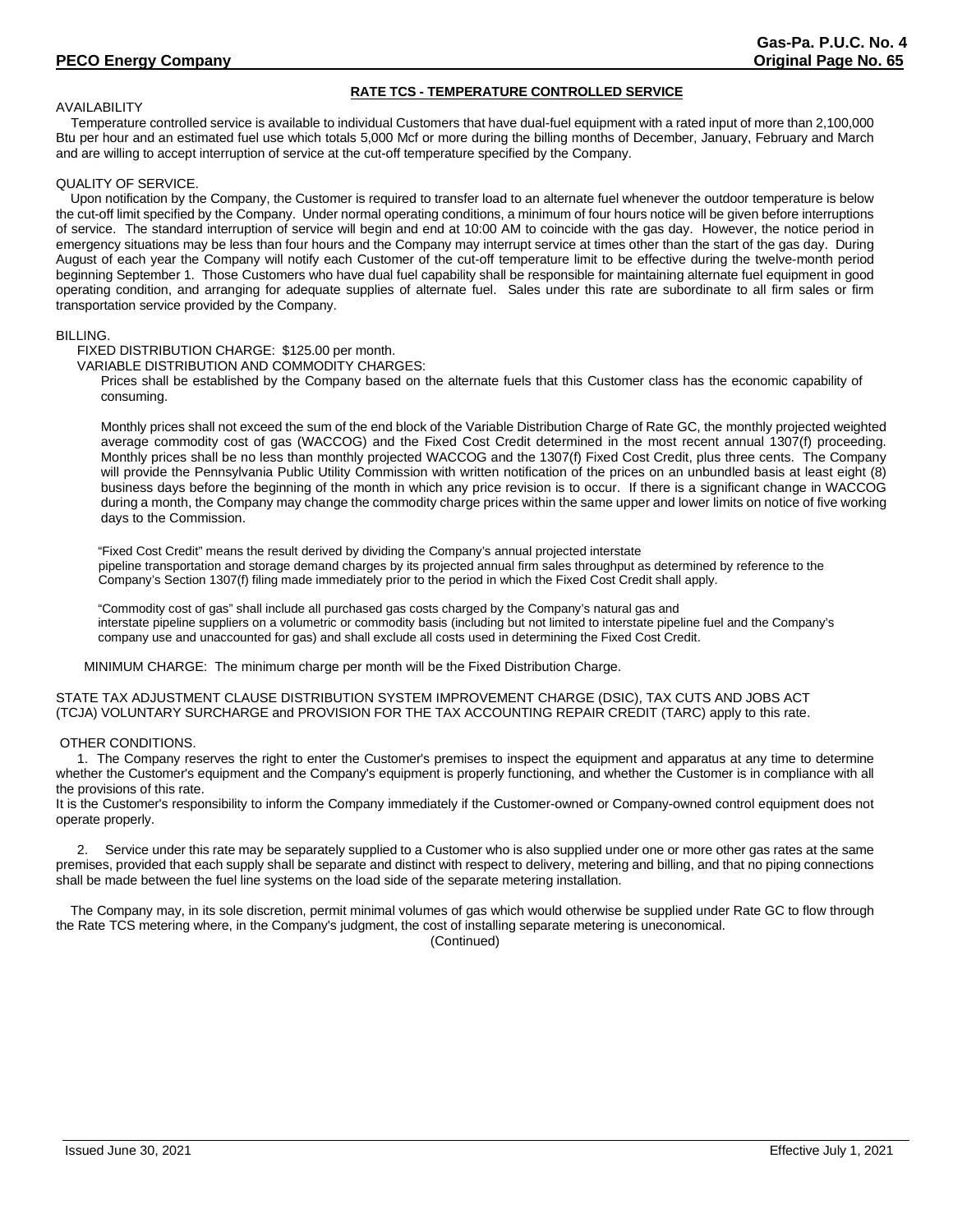## **RATE TCS - TEMPERATURE CONTROLLED SERVICE – Continued**

3. Upon notification by the Customer to the Company that an emergency condition exists, the Company may, in its sole discretion, authorize the Customer to continue the use of gas during a period of interruption until such emergency condition has been corrected. The price of each Mcf of gas consumed during such emergency authorization will be increased by the difference between the allocated monthly cost of gas and the greater of:

- a. The highest incremental supply cost incurred by the Company during the period such emergency service is provided;
- b. The equivalent No. 2 oil consumer tank car price as posted in the Journal of Commerce and as determined from the average of the three highest prices at Philadelphia for the month.

 The Company may require affidavits or other documentation in order to verify the cause and duration of the emergency condition sustained by the Customer. The revenue received for Customer emergency service which is in excess of the normal Rate TCS revenue will be returned to Customers by including the revenues in the GCA of the Sales Service Costs provision.

4. Upon notification to the Customer by the Company that an emergency condition exists, the Company may change the threshold outdoor ambient temperature at which service is provided, for the duration of the emergency.

5. Any unauthorized gas consumed in violation of the provisions of this rate shall be billed at the following: for the period November 1 through March 31, the applicable penalty for unauthorized use is the greater of (a) \$75 per Mcf, or (b) the market rate as defined below for the cost of gas plus \$25 per Mcf. For the period April 1 through October 31, the applicable penalty for unauthorized use is the greater of (a) \$25 per Mcf or (b) the market rate as defined below for the cost of gas plus \$10 per Mcf. The resulting amount shall be paid in addition to the charges specified in this rate. Such payment by the Customer for unauthorized use shall not be deemed as giving the Customer any rights to use such gas.

The term "market rate" shall mean the Monthly Weighted Price (MWP) which is applied to all unauthorized gas volumes. The MWP shall be calculated by first dividing the daily unauthorized usage (in Mcf) by the total monthly unauthorized usage (in Mcf) for each day of the calendar month when unauthorized usage occurs. This results in the daily weighting factor for each day of the calendar month when unauthorized usage occurs. Subsequently, each daily weighting factor is multiplied by the greater of a) the Midpoint of Transco, Zone 6 non-NY North Daily rate for such unauthorized usage day; or b) the Midpoint Texas Eastern M3 Daily rate for such unauthorized usage day as reported in the Daily Price Survey published by Platts McGraw Hill Gas Daily or its successors, resulting in a daily weighted price.(In the event that Platts McGraw Hill Gas Daily or its successors ceases to publish these two indices, PECO will propose a reasonable substitute to the Commission.) All of the daily weighted prices for a particular calendar month are summed and the result is equal to the MWP.

6. Should the Customer cause the control device to be ineffective, or in any way change the operation thereof, all gas registered on the meter since the last meter reading, in addition to all other rates and charges, will be subject to the penalty charge shown above.

7. The Company may, after furnishing reasonable notice, permanently discontinue service to such Customer upon a finding by the Company that the Customer has not complied with the conditions and provisions of this rate.

## RULES AND REGULATIONS.

 The Company's rules and regulations in effect from time to time where not inconsistent with any specific provisions hereof are a part of this rate schedule.

## TERM OF CONTRACT.

The initial contract term shall be at least 1 year.

PAYMENT TERMS. Standard.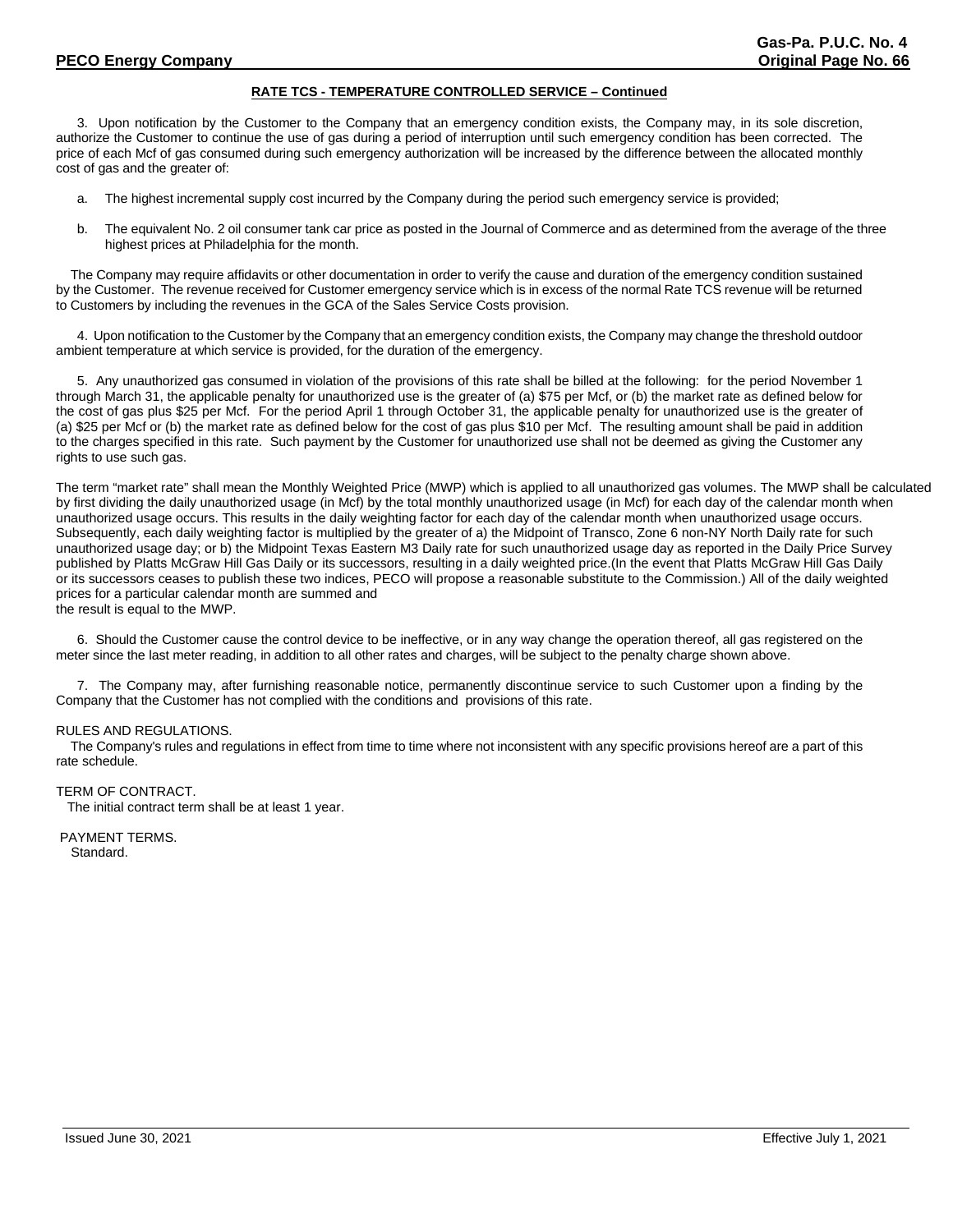# **GAS TRANSPORTATION SERVICE - GENERAL TERMS AND CONDITIONS**

(Applicable to: Rate TS-I Gas Transportation Service-Interruptible and Rate TS-F Gas Transportation Service-Firm.) 1. TRANSPORTATION SERVICE

 1.1 GENERAL. Transportation service shall consist of: the receipt of gas on behalf of a Customer; the transportation of gas through the Company's distribution facilities; and the delivery of equivalent quantities of gas to the Customer, adjusted for thermal correction and system losses where applicable.

 Transportation service may also include Standby Sales Service to permit purchases of gas under one of the Company's retail sales rate schedules.

1.2 TERMS DEFINED. The following definitions shall apply throughout the transportation portion of this tariff:

RECEIVED/RECEIPT shall refer to gas tendered to the Company for the Customer's account at one or more of the interconnections between the Company and its interstate pipeline suppliers, or other specified location. The normal unit of measurement is the dekatherm or mmBtu.

 DELIVERED/DELIVERY shall refer to gas tendered to the Customer by the Company at the Customer's specified location. The normal unit of measurement is the Mcf.

 USE/USAGE shall refer to gas actually consumed by the Customer at the specified location as measured by the Company's meter in Mcf.

 DEFICIENT DELIVERIES shall refer to occurrences in which the Customer uses more gas than the quantity of transportation gas tendered by the Company for delivery.

 EXCESS DELIVERIES shall refer to occurrences in which the Customer uses less than the quantity of gas tendered by the Company for delivery.

 1.3 VOLUME ADJUSTMENT. The quantity of transportation gas received into the Company's distribution system for the Customer's account shall be: (a) reduced by 2.3% for system losses; and (b) adjusted for thermal correction determined by **(I)** dividing the daily average Btu content per cubic foot of gas for the Company's system by a reference Btu content of 1,000 Btu per cubic foot. Where the transported gas can be delivered directly to the Customer without commingling with other system supplies, no reduction for system losses shall be made, and the thermal correction shall be based on the daily average Btu content of the pipeline to which the Customer is directly connected.

 1.4 SUPPLY COST ADJUSTMENT. If the Company incurs any added gas supply cost in order to provide transportation service by displacement, or for other reasons, such additional cost will be charged to the Customer. Displacement occurs when a Customer, who is directly connected to one of the Company's pipeline suppliers, arranges for receipt of transportation gas on another pipeline to which the Customer is not directly connected. Revenues received by the Company in payment for added gas supply cost will be credited to firm sales Customers through the annual Sales Service Costs reconciliation (Section 1307[f]).

 1.5 SERVICE AGREEMENT. The Customer will be required to execute a Transportation Service Agreement which will specify an initial Transportation Contract Quantity (TCQ) to be the maximum daily volume of gas, expressed in Mcf net of system losses where applicable, to be transported and delivered to the Customer. The agreement will also specify delivery locations, the election of Standby Sales Service, the commodity charge to be in effect for the term of the agreement, and any special provisions for service. The standard term for a Transportation Service Agreement shall be twelve months, unless the Company and the Customer agree to a shorter or longer term.

 The TCQ shall not exceed the lower of (a) the capacity of the Company's metering and regulating equipment at the Customer's location; or (b) 110% of the maximum daily usage of the Customer during the twelve-month period prior to the execution of the Transportation Service Agreement, unless full documentation of new or additional gas usage capability is provided by the Customer. If a Customer chooses to designate an Agent to act on the Customer's behalf for scheduling, dispatching, billing and other administrative aspects of transportation service, such designation shall be made in the Transportation Service Agreement. The designation of an Agent shall not relieve the Customer of ultimate responsibility for payment for service or other obligations incurred under this tariff.

Every November 1 following execution of the Transportation Service Agreement, the Customer's TCQ shall be automatically adjusted by the Company to be 110% of the maximum daily usage of the Customer during the prior twelve-month period if such adjustment would raise or lower the customer TCQ by the higher of either 10 mcf or 10%. The TCQ may also be adjusted by mutual agreement of the Customer and the Company.

(Continued)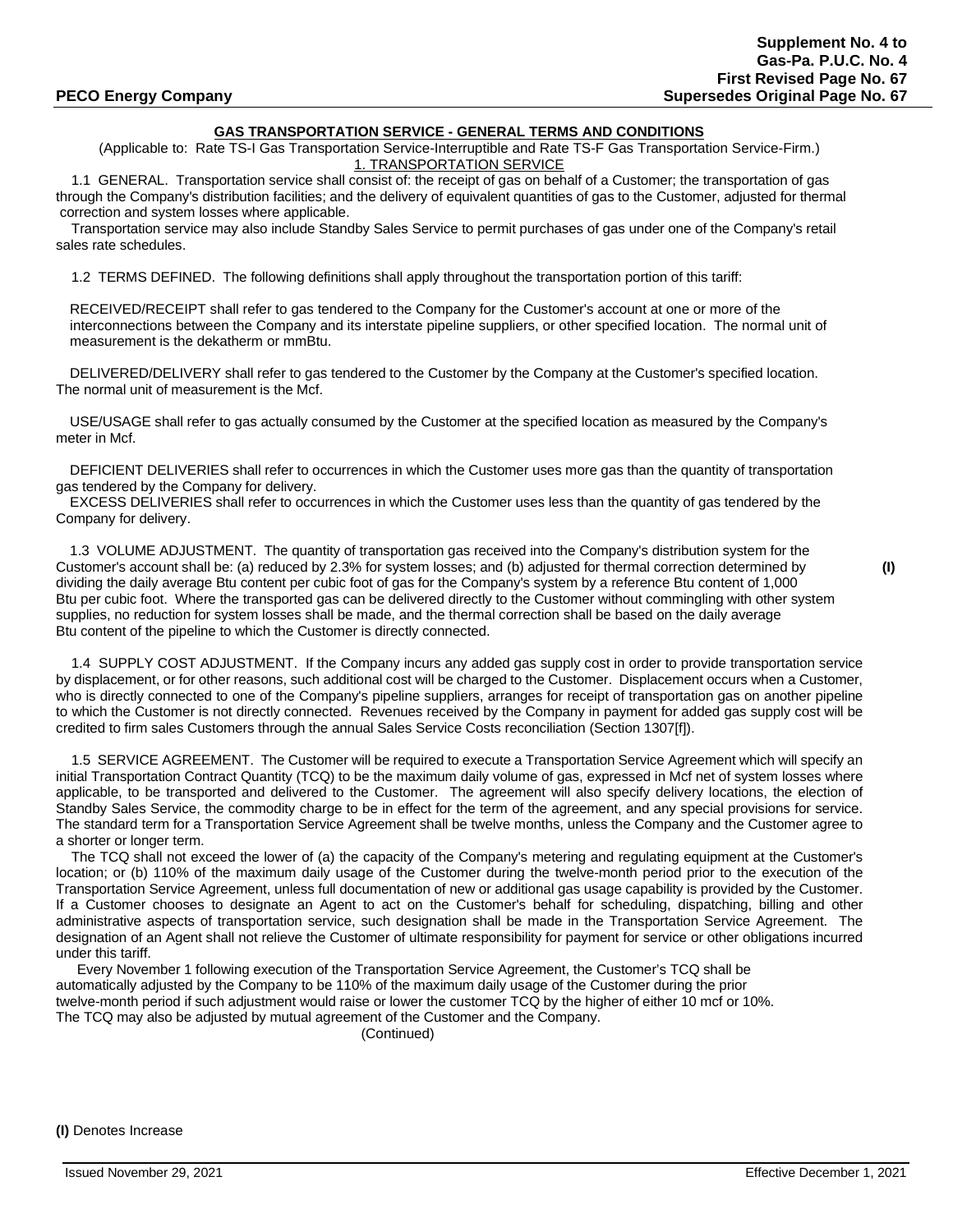## **GAS TRANSPORTATION SERVICE GENERAL TERMS AND CONDITIONS - Continued**

(Applicable to: Rate TS-I Gas Transportation Service Interruptible and Rate TS F Gas Transportation Service Firm.)

1.6 BUYER GROUP/LEAD CUSTOMER. A Buyer Group generally consists of up to ten individual Customers who voluntarily join together to obtain either firm or interruptible transportation service. The Company, at its discretion, may require all members of the Buyer Group to execute the same Transportation Service Agreement and make the same elections as to Standby Sales Service. One member of the Buyer Group may be designated by the Company as the Lead Customer who shall be responsible for the timely payment of all bills rendered to the Buyer Group, as well as all day to day dispatch scheduling coordination and administrative communication between the Company and all members of the Buyer Group. A member of one Buyer Group may not be a member of another Buyer Group. Eleven or more individual Customers may form a Buyer Group only upon specific agreement by the Company. Unless otherwise described, the term "Customer" as used throughout these general terms and conditions shall refer to an individual Customer or to a Buyer Group. The Company, at its discretion, may set the maximum Commodity Charge for a Buyer Group at the maximum which any member would be individually required to pay.

1.7 MINIMUM SIZE. The minimum total gas consumption capability required to be eligible for transportation service shall be less than or equal to 5,000 Mcf per year. This minimum shall apply to an individual Customer or to a Buyer Group which, in the aggregate, uses less than or equal to 5,000 Mcf of gas annually.

### **2. BALANCING PROVISIONS**

2.1 GENERAL. Transportation balancing is provided to adjust for the unavoidable minor variations between Customer usage and scheduled deliveries, and is not intended to function as a storage service or a standby sales service. Each Customer shall use best efforts to balance deliveries and usage at all times.

2.2 INTERRUPTED RECEIPTS. On days when no transportation gas is received for the Customer's account, all gas used by the Customer shall be billed as a purchase from the Company. For Customers which have elected Standby Sales Service, the usage shall be billed at the applicable rate. For Customers which have not elected Standby Sales Service, the usage shall be billed at the sum of the Variable Distribution Charge, Commodity Charge, Balancing Service Cost ("BSC") and, the Gas Cost Adjustment Charge ("GCA") of Rate GC and a penalty charge based on the following: for the period November 1 through March 31, the applicable penalty for unauthorized use is the greater of (a) \$75 per Mcf, or (b) the market rate as defined below for the cost of gas plus \$25 per Mcf. For the period April 1 through October 31, the applicable penalty for unauthorized use is the greater of (a) \$25 per Mcf or (b) the market rate as defined below for the cost of gas plus \$10 per Mcf. Excess deliveries already being held for the Customer at the time of interruption will be tendered for delivery when transportation receipts resume. If the interruption of receipts continues for more than thirty days, the Company will tender excess deliveries as soon as practicable subject to operating and gas procurement considerations.

The term "market rate" shall mean the Monthly Weighted Price (MWP) which is applied to all unauthorized gas volumes. The MWP shall be calculated by first dividing the daily unauthorized usage (in Mcf) by the total monthly unauthorized usage (in Mcf) for each day of the calendar month when unauthorized usage occurs. This results in the daily weighting factor for each day of the calendar month when unauthorized usage occurs. Subsequently, each daily weighting factor is multiplied by the greater of a) the Midpoint of Transco, Zone 6, non-NY

North Daily rate for such unauthorized usage day; or b) the Midpoint Texas Eastern M3 Daily rate for such unauthorized usage day as reported in the Daily Price Survey published by Platts McGraw Hill Gas Daily or its successors, resulting in a daily weighted price. (In the event that Platts McGraw Hill Gas Daily or its successors ceases to publish these two indices, PECO will propose a reasonable substitute to the Commission.) All of the daily weighted prices for a particular calendar month are summed and the result is equal to the MWP.

2.3 BALANCING CHARGE. A **\$0.0211** per Mcf balancing charge shall be imposed on all transportation deliveries in a billing month. The **(I)** Balancing Charge shall be reviewed and adjusted annually, as necessary, effective December 1 subject to approval of the new charge in the Company's annual purchased gas cost filing under 66 Pa. C.S. § 1307(f)

2.4 ALLOWABLE DAILY VARIATION. In order to minimize the effect of transportation imbalances on the operation of the system, the allowable daily variation between delivered quantities and Customer usage is ten percent of the TCQ.

 If a Customer exceeds these limits, the Company shall: (a) in the case of excess deliveries, impose a \$0.25 per Mcf penalty charge on that portion of daily excess deliveries greater than the allowable daily variation and have the right to limit the receipt of Gas Transportation if a customer has excess deliveries greater than the allowable daily variation (b) in the case of deficient deliveries, have the right to bill such deficiency as a purchase from the Company. For Customers which have elected Standby Sales Service, the deficiency shall be billed at the applicable rate. For Customers which have not elected Standby Sales Service, the deficiency shall be billed at the sum of the Variable Distribution Charge, Commodity Charge, Balancing Service Cost ("BSC") and, the Gas Cost Adjustment Charge ("GCA") of Rate GC, and a penalty charge based on the following: for the period November 1 through March 31, the applicable penalty for unauthorized use is the greater of (a) \$75 per Mcf, or (b) the market rate as defined below for the cost of gas plus \$25 per Mcf. For the period April 1 through October 31, the applicable penalty for unauthorized use is the greater of (a) \$25 per Mcf or (b) the market rate as defined below for the cost of gas plus \$10 per Mcf.

The term "market rate" shall mean the Monthly Weighted Price (MWP) which is applied to all unauthorized gas volumes. The MWP shall be calculated by first dividing the daily unauthorized usage (in Mcf) by the total monthly unauthorized usage (in Mcf) for each day of the calendar month when unauthorized usage occurs. This results in the daily weighting factor for each day of the calendar month when unauthorized usage occurs. Subsequently, each daily weighting factor is multiplied by the greater of a) the Midpoint of Transco, Zone 6, Non-NY North Daily rate for such unauthorized usage day; or b) the Midpoint Texas Eastern M3 Daily rate for such unauthorized usage day as reported in the Daily Price Survey published by Platts McGraw Hill Gas Daily or its successors, resulting in a daily weighted price. (In the event that Platts McGraw Hill Gas Daily or its successors ceases to publish these two indices, PECO will propose a reasonable substitute to the Commission.) All of the daily weighted prices for a particular calendar month are summed and the result is equal to the MWP.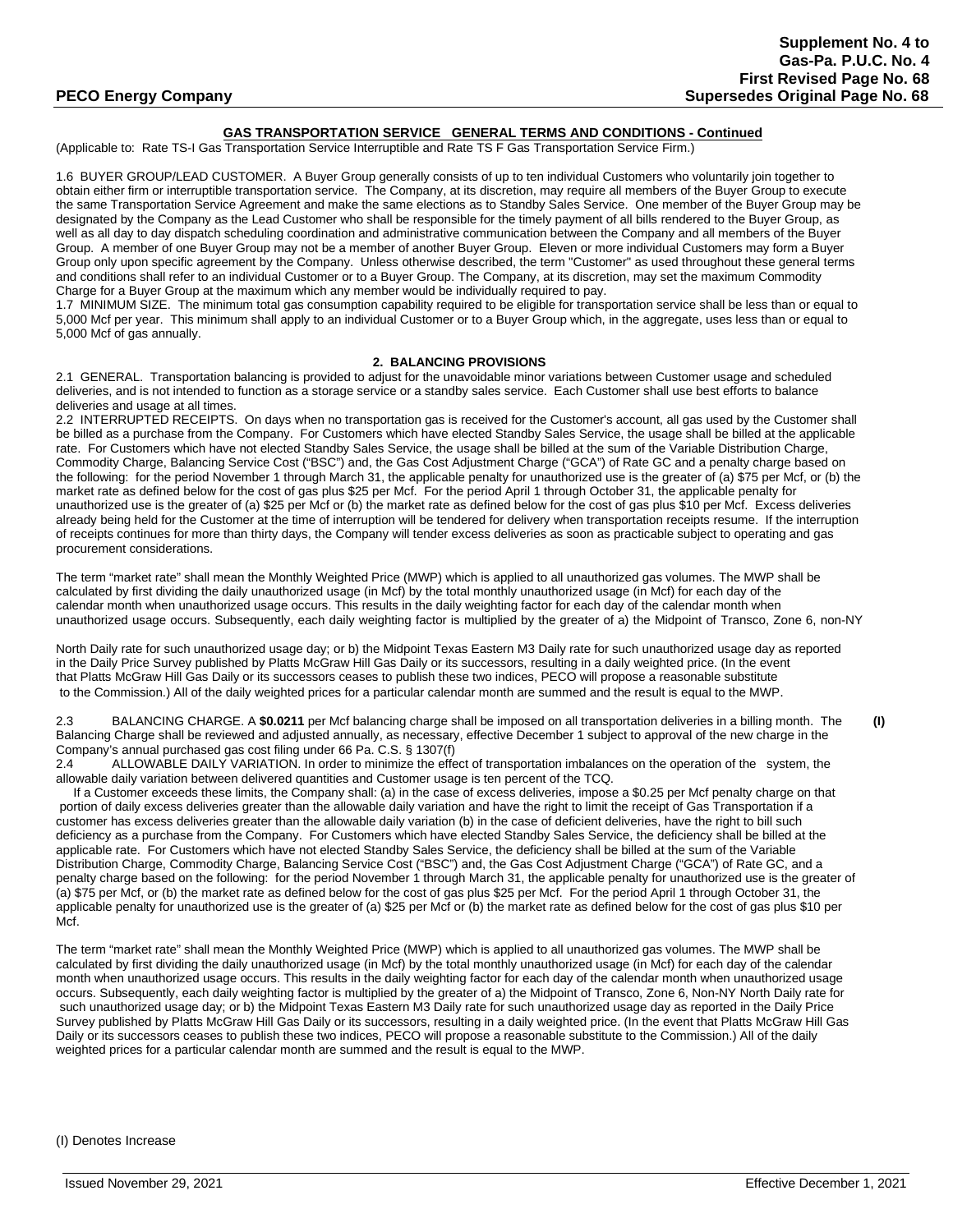# **GAS TRANSPORTATION SERVICE - GENERAL TERMS AND CONDITIONS - Continued**

### (Applicable to: Rate TS-I Gas Transportation Service-Interruptible and Rate TS-F Gas Transportation Service-Firm.)

#### 2.5 MONTHLY BALANCING FOR DEFICIENT DELIVERIES. If in any billing month a Customer has deficient

deliveries, the volumes shall be billed at the applicable rate for those customers that have elected Standby Sales Service. For Customers which have not elected Standby Sales Service, the volumes shall be billed at the sum of the Variable Distribution Charge, Commodity Charge, Balancing Service Cost ("BSC") and Gas Cost Adjustment Charge ("GCA") of Rate GC, and a penalty charge based on the following: for the period November 1 through March 31, the applicable penalty for unauthorized use is the greater of (a) \$75 per Mcf, or (b) the market rate as defined below for the cost of gas plus \$25 per Mcf. For the period April 1 through October 31, the applicable penalty for unauthorized use is the greater of (a) \$25 per Mcf or (b) the market rate as defined below for the cost of gas plus \$10 per Mcf.

The term "market rate" shall mean the Monthly Weighted Price (MWP) which is applied to all unauthorized gas volumes. The MWP shall be calculated by first dividing the daily unauthorized usage (in Mcf) by the total monthly unauthorized usage (in Mcf) for each day of the calendar month when unauthorized usage occurs. This results in the daily weighting factor for each day of the calendar month when unauthorized usage occurs. Subsequently, each daily weighting factor is multiplied by the greater of a) the Midpoint of Transco, Zone 6 Non-NY North Daily rate for such unauthorized usage day; or b) the Texas Eastern M3 Daily rate for such unauthorized usage day as reported in the Daily Price Survey published by Platts McGraw Hill Gas Daily or its successors, resulting in a daily weighted price. (In the event that Platts McGraw Hill Gas Daily or its successors ceases to publish these two indices, PECO will propose a reasonable substitute to the Commission.) All of the daily weighted prices for a particular calendar month are summed and the result is equal to the MWP.

2.6 MONTHLY BANKING SERVICE FOR EXCESS DELIVERIES. The Customer is permitted to carry over or bank a positive imbalance each month at the following monthly charges:

- (a) where the monthly excess does not exceed the TCQ \$0.00 per Mcf;
- (b) for the monthly excess greater than the TCQ and less than twice the TCQ \$1.00 per Mcf;
- (c) for the monthly excess greater than twice the TCQ and less than three times the TCQ \$5.00 per
- Mcf; (d) for the monthly excess greater than three times the TCQ - \$10.00 per Mcf.

### 3. STANDBY SALES SERVICE

3.1 GENERAL. Standby Sales Service permits the Customer to purchase gas under one of the Company's retail sales rate schedules when:

- (a) no transportation gas is received for the Customer;
- (b) transportation deliveries are deficient with respect to the Customer's usage;
- (c) a Customer elects to purchase gas from the Company in lieu of transportation service.

Transportation service under Rate TS-I automatically provides Standby Sales Service as described in Section 3.2 below. A Customer purchasing transportation service under Rate TS-F shall indicate in the Transportation Service Agreement if the Customer elects to have Standby Sales Service. If the Customer elects Standby Sales Service the Customer shall specify the election in the Transportation Service Agreement as well as the Standby Sales Quantity (SSQ) which is the maximum daily quantity of gas expressed in Mcf that the Customer may purchase. A penalty charge based on the following will be imposed on volumes taken in excess of the SSQ: for the period November 1 through March 31, the applicable penalty for unauthorized use is the greater of (a) \$75 per Mcf, or (b) the market rate as defined below for the cost of gas plus \$25 per Mcf. For the period April 1 through October 31, the applicable penalty for unauthorized use is the greater of (a) \$25 per Mcf or (b) the market rate as defined below for the cost of gas plus \$10 per Mcf.

The term "market rate" shall mean the Monthly Weighted Price (MWP) which is applied to all unauthorized gas volumes. The MWP shall be calculated by first dividing the daily unauthorized usage (in Mcf) by the total monthly unauthorized usage (in Mcf) for each day of the calendar month when unauthorized usage occurs. This results in the daily weighting factor for each day of the calendar month when unauthorized usage occurs. Subsequently, each daily weighting factor is multiplied by the greater of a) the Midpoint of Transco, Zone 6 non-NY North Daily rate for such unauthorized usage day; or b) the Texas Eastern M3 Daily rate for such unauthorized usage day as reported in the Daily Price Survey published by Platts McGraw Hill Gas Daily or its successors, resulting in a daily weighted price. (In the event that Platts McGraw Hill Gas Daily or its successors ceases to publish these two indices, PECO will propose a reasonable substitute to the Commission.) All of the daily weighted prices for a particular calendar month are summed and the result is equal to the MWP.

 The Company maintains no current or future duty to provide retail sales service to a Customer who declines to elect Standby Sales Service. Availability of Standby Sales Service for new gas loads not previously served under a retail firm sales rate schedule is contingent upon the Company's ability to arrange the required supply contracts.

 3.2 INTERRUPTIBLE SERVICE. Interruptible Standby Sales Service under Rate IS is automatically provided to the Customer in conjunction with Rate TS-I. The billing and all other conditions of service shall be as stated under the Rate IS tariff, except that the Customer Charge shall be waived.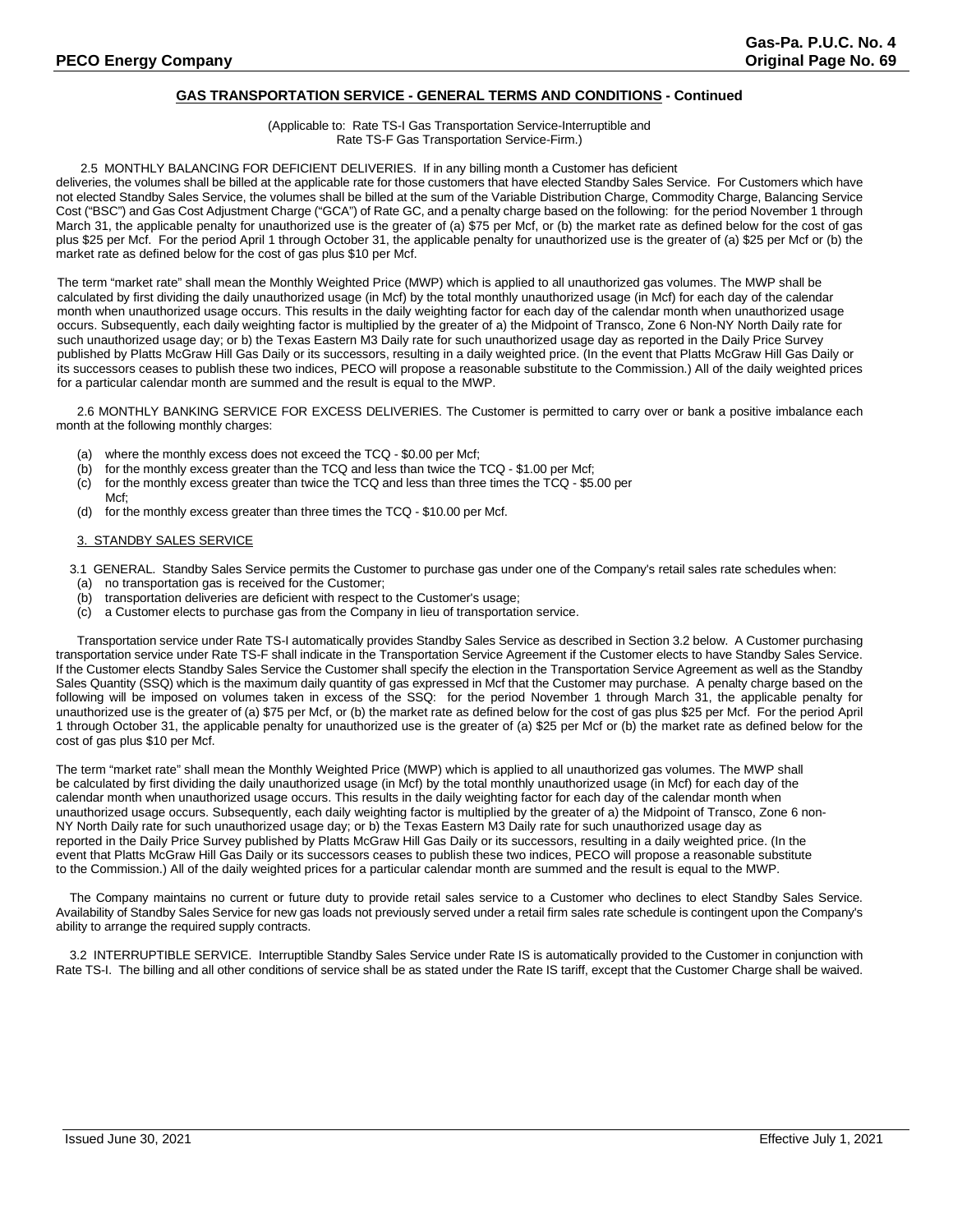# **GAS TRANSPORTATION SERVICE - GENERAL TERMS AND CONDITIONS** - Continued

(Applicable to: Rate TS-I Gas Transportation Service-Interruptible and Rate TS-F Gas Transportation Service-Firm.)

3.3 FIRM SERVICE. All Rate TS-F Customers may elect Standby Sales Service under:

(a) Rate L, for Customers with an SSQ of at least 100 Mcf per day and gas consumption capability of at least 18,000 Mcf per year;

(b) Rate GC, for Customers with an SSQ of less than 100 Mcf per day or gas consumption capability of less than 18,000 Mcf per year except that the Standby Sales Service rate schedule applicable to a Buyer Group may, at the Company's discretion, be set at the highest priced rate schedule under which any member would be individually required to pay. The billing and all other conditions of service shall be as stated in the applicable rate schedule and prorated for actual days of use, except that the Customer Charge shall be waived. In addition, the Customer shall pay a monthly demand charge per Mcf of SSQ which is based on 110% of the average monthly demand charges paid for the Company's firm supply. The monthly demand charge, prorated on an Mcf-per-day basis, will be credited to all volumes purchased. Following the end of the Company's supply contract year (October 31), the Customer shall also be assessed those minimum bill, take-or-pay, supply inventory, or other similar charges actually paid by the Company, which are attributable to the annual volume reserved but not taken under this provision. Customers that request to terminate Standby Sales Service after one or more years will be required to continue payment of the monthly demand charge until the Company is able to reduce its purchase obligations or otherwise utilize the released supplies.

# **4. OTHER PROVISIONS**

 4.1 METERING SEQUENCE. Where gas is used by the Customer under more than one of the Company's rate schedules through the same meter location, the Company will assume for billing purposes that metered volumes reflect deliveries in the following sequence where applicable:

(a) Rate L, up to maximum daily quantity.

(b) Rate TS-F, up to transportation contract quantity.

(c) Rate TS-I, up to transportation contract quantity, or actual delivered quantity, whichever is lower.

(d) Rate IS.

**4.2** GAS SUPPLY SHORTAGE. The Company shall have the right to appropriate natural gas supplies to be delivered by or on behalf of a Customer in the event of a natural gas emergency (as defined in Rule 12 of the Rules and Regulations). In the event of a natural gas emergency, the Customer or its Natural Gas Supplier (NGS) shall continue to deliver all available natural gas supplies to the Company for which the Customer is contracted to purchase from the NGS. As compensation, the Company shall pay a price not in excess of the greater of the city gate cost of the appropriated natural gas, including transportation charges up to the Company's city gate, or the reasonable cost actually paid by the customer for delivered substitute energy, as documented by the Customer. The Company may also provide compensation in kind at the discretion of the affected customer or NGS. Upon request, the Customer shall demonstrate its cost of natural gas by making a copy and invoice of the contract with the natural gas supplier available to the Company upon request.

(Continued)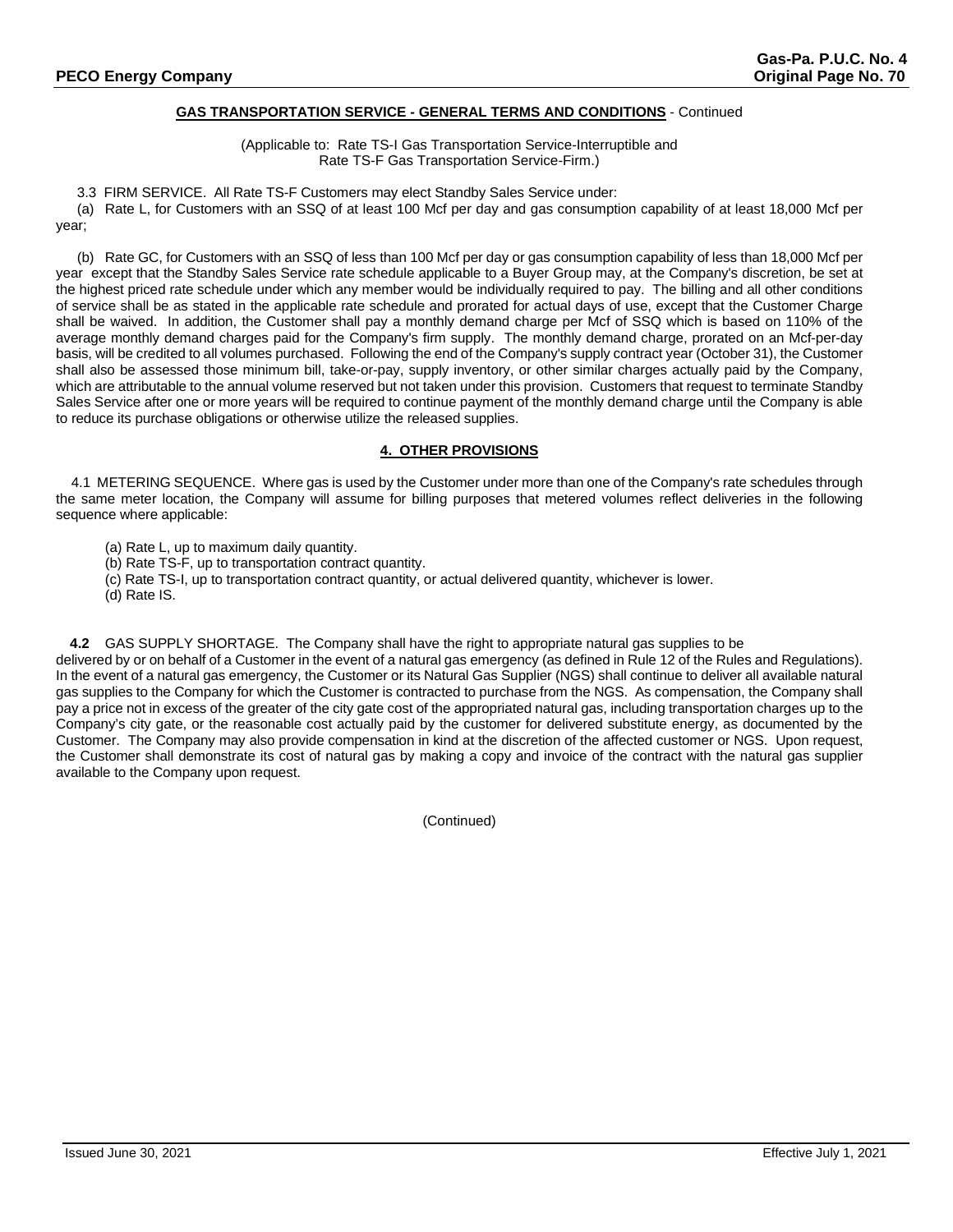# 4.3 LIABILITY.

- (a) The Company shall not be liable for curtailment of service under this rate schedule or loss of gas of the Customer as a result of any steps taken to comply with any law, regulation, or order of any governmental agency with jurisdiction to regulate, allocate, or control gas supplies or the rendering of service hereunder, and regardless of any defect in such law, regulation, or order.
- (b) Gas shall be and remain the property of the Customer while transported and delivered by the Company. The Customer shall be responsible for maintaining all insurance it deems necessary to protect its property interest in such gas before, during, and after receipt by the Company.
- (c) The Company shall not be liable for any loss to the Customer arising from or out of service under this rate schedule, including loss of gas in the possession of the Company or any other cause. The Company reserves the right to commingle gas of the Customer with other supplies.
- (d) The Company shall not be liable, under any circumstances or in any respect, to a Customer, to a gas producer or natural gas supplier, or to any other person or entity for damages arising either directly or indirectly from interruption, curtailment, or termination of transportation service.

# TERM OF CONTRACT.

The initial contract term shall be at least one year.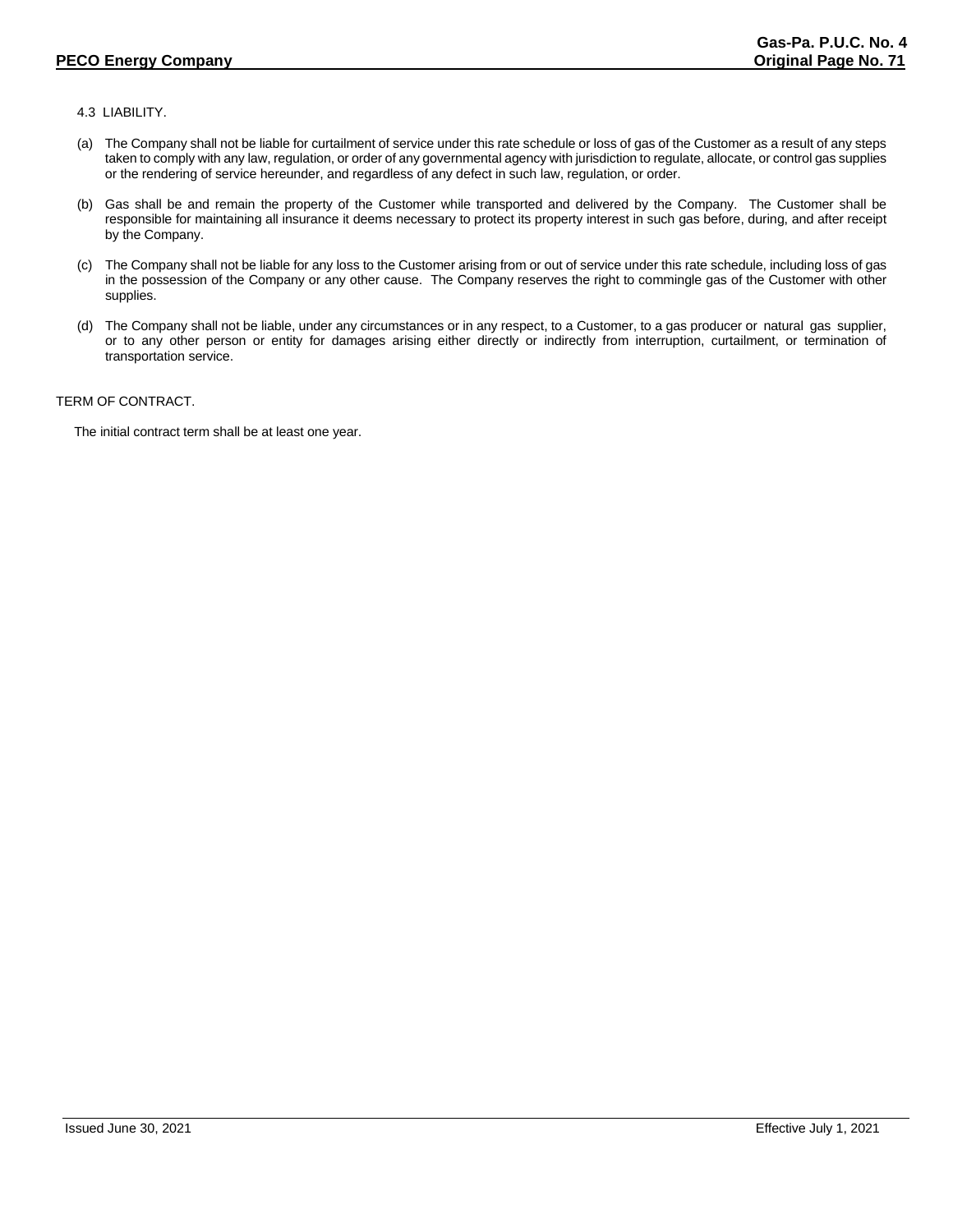# **RATE TS-I GAS TRANSPORTATION SERVICE-INTERRUPTIBLE**

(Gas Transportation Service - General Terms and Conditions Apply To This Rate.)

#### AVAILABILITY.

Interruptible transportation service (Rate TS-I) is available to an individual Customer, or a Buyer Group, who may have dual fuel capability or is willing to accept interruption of gas service.

Service is available under this rate only to customers served by a licensed natural gas supplier who is deemed creditworthy by the Company pursuant to Rule 25 of the Rules and Regulations of the Gas Service Tariff.

High Volume Transportation (HVT) Customers receiving service under this Rate, as of March 1, 2002, shall be exempt from the above supplier eligibility criteria; provided, however, such an HVT Customer may waive such exemption, in a writing submitted to the Company, by indicating its desire to be served by a natural gas supplier deemed creditworthy by the Company pursuant to the above referenced Rule 25.

#### UPGRADING AND OR INSTALLATION OF FACILITIES.

Upgrading and/or installation of mains and services required to provide adequate delivery capacity for interruptible transportation service for the Customer will be in accordance with the Rules and Regulations governing Extensions. The Customer shall prepay the total cost of any new receipt point for Customer-owned gas into the Company system, or improvements to an existing receipt point, which then shall be constructed, subject to specific contract terms and conditions, owned, and maintained by the Company.

#### QUALITY OF SERVICE.

 Interruptible transportation service will be provided on a best efforts basis by the Company and may be restricted or interrupted from time to time due to operating and capacity limitations. Under normal operating conditions a minimum of four hours notice will be given before interruptions of service. The standard interruption of service will begin and end at 10:00 AM to coincide with the gas day. However, the notice period in emergency situations may be less than four hours and the Company may interrupt service at times other than the start of the gas day.

#### BILLING.

A. For each meter location having a gas consumption capability of at least 18,000 Mcf per year.

1. FIXED DISTRIBUTION CHARGE.

\$277.21 per month less any Fixed Distribution Charges billed on other rate schedules for gas service through

the same meter location; but in no event shall the Fixed Distribution Charge be less than \$116.00.

2. VARIABLE DISTRIBUTION CHARGE.

The applicable Variable Distribution Charge shall be specified in the Transportation Service Agreement for each individual Customer. The maximum Variable Distribution Charge shall be \$0.8484 per Mcf.

- B. For each meter location having a gas consumption capability of less than 18,000 Mcf per year.
- 1. FIXED DISTRIBUTION CHARGE.

\$233.00 per month less any Fixed Distribution Charges billed on other rate schedules for gas service through

the same meter location; but in no event shall the Fixed Distribution Charge be less than \$116.00.

2. VARIABLE DISTRIBUTION CHARGE.

The applicable Variable Distribution Charge shall be specified in the Transportation Service Agreement for each individual customer. The maximum Variable Distribution Charge shall be \$1.5931 per Mcf.

- C. The State Tax Adjustment Clause does not apply to this rate.
- D. The PROVISION FOR THE TAX ACCOUNTING REPAIR CREDIT (TARC), TAX CUTS AND JOBS ACT (TCJA), DISTRIBUTION SYSTEM IMPROVEMENT CHARGE (DSIC), and VOLUNTARY SURCHARGE applies to this rate.

#### MINIMUM CHARGE.

The monthly minimum charge shall be the Customer Charge.

SEPARATION OF SERVICE.

Service under this rate may be separately supplied to a Customer who is also supplied under Rate GC at the same premises provided that each supply shall be separate and distinct with respect to delivery, metering, and billing, and that no piping connections shall be made between the fuel line systems on the load side of the separate metering installation.

PAYMENT TERMS. Standard.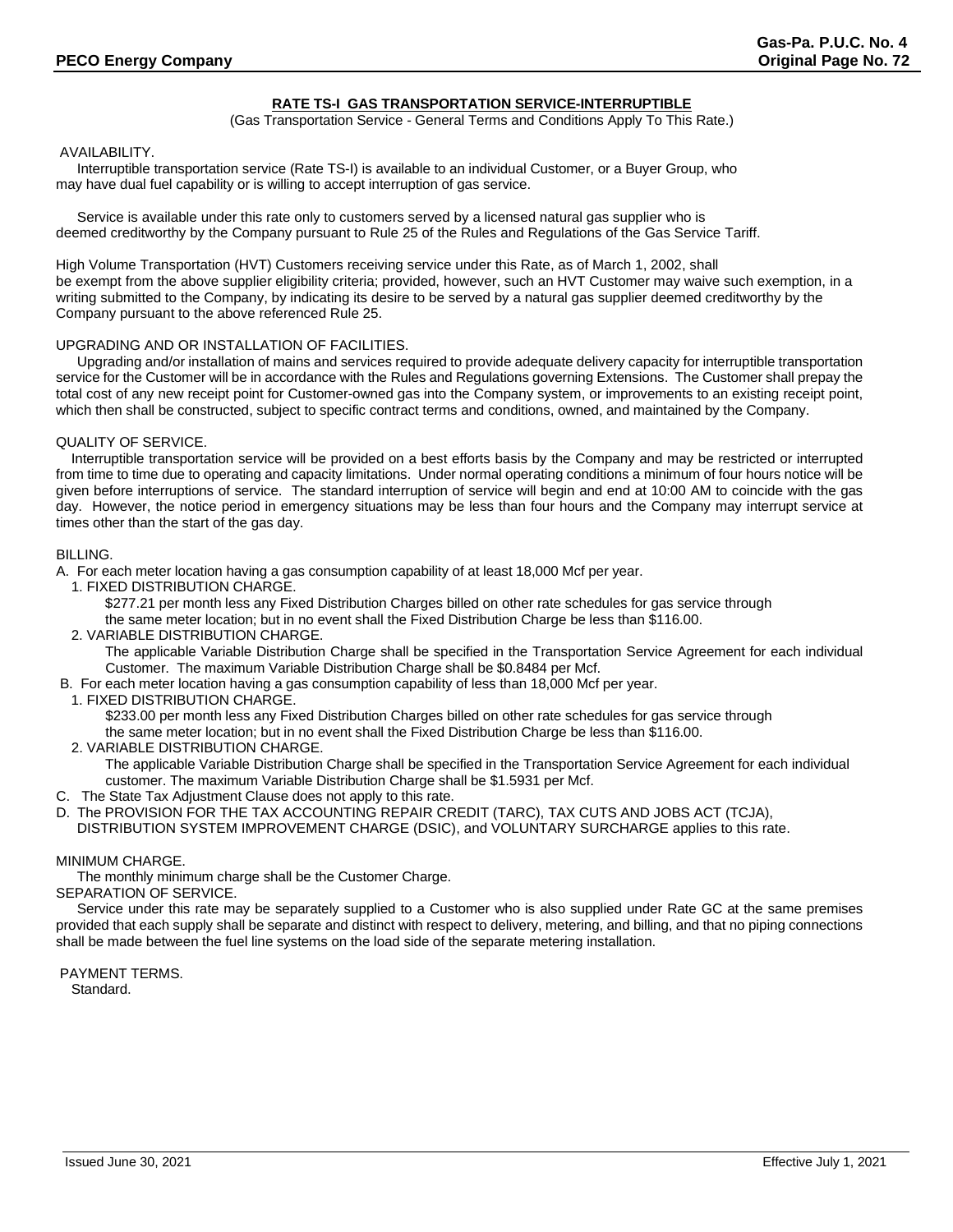# **RATE TS-F GAS TRANSPORTATION SERVICE-FIRM**

(Gas Transportation Service - General Terms and Conditions Apply To This Rate.) **AVAILABILITY**.

Firm transportation service (Rate TS-F) is available to an individual Customer or a Buyer Group, who desires uninterrupted transportation service. Firm transportation service is not available with Rate GC through the same meter, except as provided under Standby Sales Service of the General Terms and Conditions.

Service is available under this rate only to customers served by a licensed natural gas supplier who is deemed creditworthy by the Company pursuant to Rule 25 of the Rules and Regulations of the Gas Service Tariff.

High Volume Transportation (HVT) Customers receiving service under this Rate as of March 1, 2002, shall be exempt from the above supplier eligibility criteria; provided, however, such an HVT Customer may waive such exemption, in a writing submitted to the Company, by indicating its desire to be served by a natural gas supplier deemed creditworthy by the Company pursuant to the above referenced Rule 25.

## **UPGRADING AND OR INSTALLATION OF FACILITIES.**

Upgrading and/or installation of mains and services required to provide adequate delivery capacity for firm transportation service for the Customer will be in accordance with the Rules and Regulations governing Extensions. The Customer shall prepay the total cost of any new receipt point for Customer-owned gas into the Company system, or improvements to an existing receipt point, which then shall be constructed, subject to specific contract terms and conditions, owned, and maintained by the Company.

## **QUALITY OF SERVICE.**

Transportation service under this rate schedule is firm and shall be interrupted only in cases of operating emergencies experienced by the Company or in the case of a natural gas shortage when the supply of gas is insufficient to meet the requirements of Priority 1 Customers.

## **BILLING.**

A. For each meter location having a gas consumption capability of at least 18,000 Mcf per year.

1. FIXED DISTRIBUTION CHARGE

\$221.07 per month less any Fixed Distribution Charges billed on other rate schedules for gas service through the same meter location; but in no event shall the Fixed Distribution Charge be less than \$116.00. 2. VARIABLE DISTRIBUTION CHARGE.

The applicable Variable Distribution Charge shall be specified in the Transportation Service Agreement for each individual Customer. The maximum Variable Distribution Charge shall be \$ 0.9267 per Mcf**.** 

B. For each meter location having a gas consumption capability of less than 18,000 Mcf per year. 1. FIXED DISTRIBUTION CHARGE.

 \$184.00 per month less any Fixed Distribution Charges billed on other rate schedules for gas service through the same meter location; but in no event shall the Fixed Distribution Charge be less than \$116.00. 2. VARIABLE DISTRIBUTION CHARGE.

 The applicable Variable Distribution Charge shall be specified in the Transportation Service Agreement for each individual Customer. The maximum Variable Distribution Charge shall be \$1.9416 per Mcf.

- C. The State Tax Adjustment Clause does not apply to this rate.
- D. The PROVISION FOR THE TAX ACCOUNTING REPAIR CREDIT (TARC), TAX CUTS AND JOBS ACT (TCJA), DISTRIBUTION SYSTEM IMPROVEMENT CHARGE (DSIC) and VOLUNTARY SURCHARGE applies to this rate.

# MINIMUM CHARGE.

The monthly minimum charge shall be the Customer Charge plus 15 days' use of the TCQ at the Customer's applicable commodity charge.

## SEPARATION OF SERVICE.

Service under this rate may be separately supplied to a Customer who is also supplied under Rate GC at the same premises provided that each supply shall be separate and distinct with respect to delivery, metering, and billing, and that no piping connections shall be made between the fuel line systems on the load side of the separate metering installation.

PAYMENT TERMS. Standard.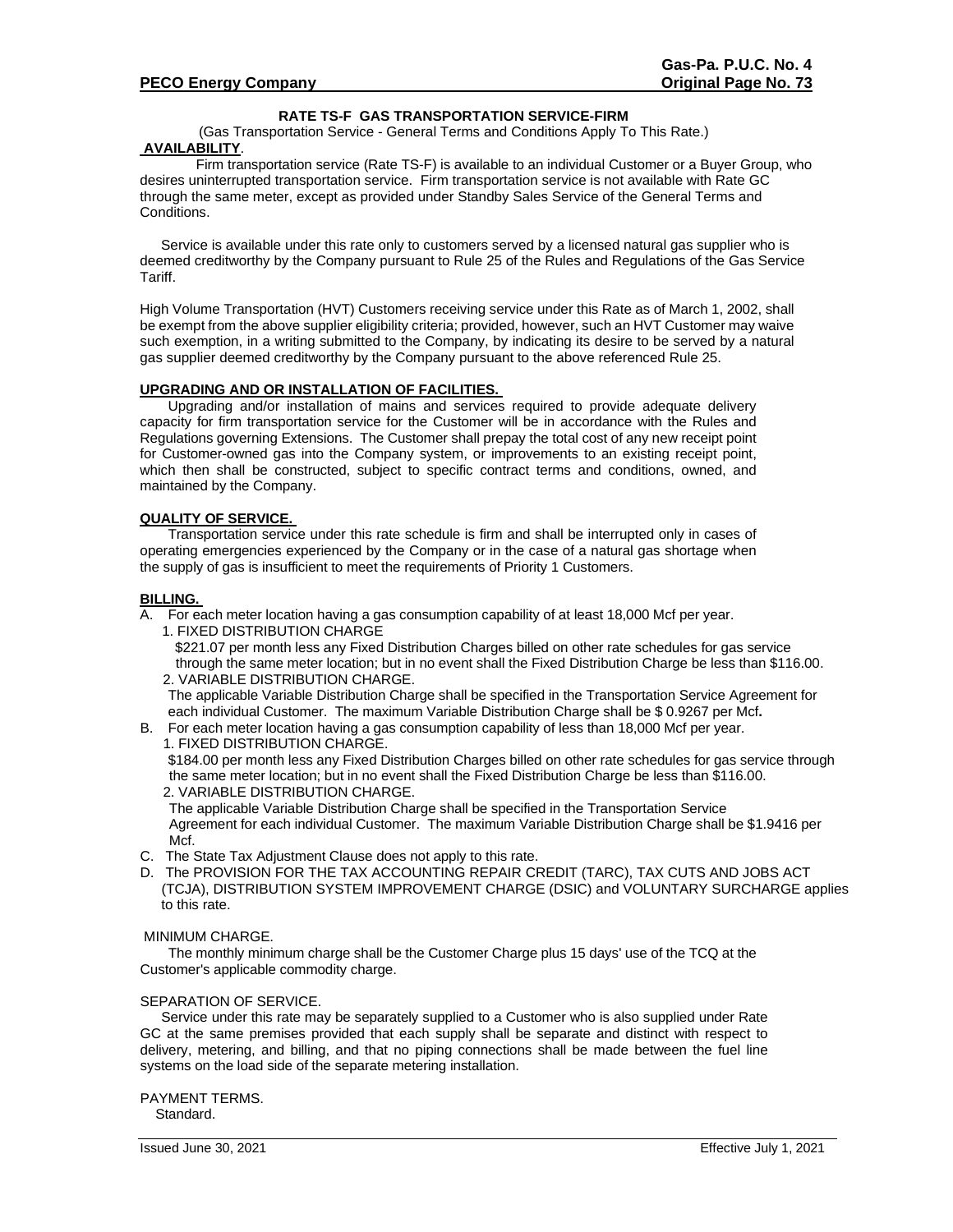#### **RATE NGS - Negotiated Gas Service**

AVAILABILITY. Service under this rate is available only to customers that satisfy the following criteria:

- 1. The customer either must have a history of at least 18,000 Mcf of annual natural gas usage billed by the Company. Alternatively, if a new customer, the customer must establish that the facilities to be served are likely to consume at least 18,000 Mcf of annual natural gas usage.
- 2. The customer must document a viable, currently available competitive alternative to service under the Rates GC, L, TS-F, or TS-I including any applicable riders. Documentation must include a written description of the competitive alternative and any further information necessary to establish the cost and demonstrate the viability of the customer's competitive alternative with reasonable certainty. The Company shall have sole discretion over whether the customer is eligible for a rate negotiated pursuant to this rate based on the information provided by the customer. If the customer already has in place a competitive alternative, the Company may require such written proof of the existence, nature, and working condition of such alternative, as the Company deems appropriate and necessary.
- 3. The customer executes an NGS agreement that comports with all other provisions of this rate.
- 4. As per Commission Order at Docket No. R-2020-3018929 (Order Entered June 22, 2021), the Company is required to provide an updated competitive alternative analysis to the Commission for any customer that has not had their alternative fuel source verified for a period of five years or more at the point when the Company files a base rate case.

QUALITY OF SERVICE. Service quality shall be negotiated and specified in each service agreement. Service quality may be firm, interruptible or a hybrid thereof. Priority 1 customers, however, shall be required to take firm standby service as a component of service provided under this rate schedule unless the customer demonstrates to the Company's reasonable satisfaction that it has an installed, operable backup system. Unless expressly stated in the service agreement, an interruptible customer shall bear the entire risk for any and all damages associated with an interruption.

NATURE OF SERVICE. The nature of service shall be negotiated and specified in each service agreement. Service may involve any one or more of the following services: supply; transportation; storage; upgrade or installation of mains, services, and appurtenant facilities; and such other natural gas management services the customer may require from time to time. The service agreement shall include all essential terms and conditions of the negotiated service. Where a term is not defined expressly in the service agreement, it shall have the meaning specified in the Tariff or, if the Tariff does not provide a definition, the meaning generally understood within the natural gas industry.

TERM LENGTH/NOTICE OF TERMINATION. The primary term length of a service agreement shall be no less than one year in length. Either the customer or the Company may terminate the agreement at the end of the primary term by giving written notice of termination at least one hundred-eighty (180) days before primary term ending date unless otherwise stated in the service agreement. If neither party gives such notice, then the agreement shall continue for consecutive one year terms until terminated by either party giving written notice of termination at least one hundred-eighty (180) days before the end of the continued term. Terms and conditions applicable to any continued term shall be stated in the service agreement.

# RATES, CHARGES, BILLING.<br>1 Rates for service shall be

- Rates for service shall be negotiated and specified in the applicable service agreement. Rates negotiated for this service shall be presumed to have been designed to recover a fair rate of return on the incremental investment in facilities needed to provide service to the customer.
- 2. Rates will be, in the Company's sole judgment, competitive but the Company shall not be obligated to agree to charges that match the customer's costs under the customer's viable, currently available competitive alternative.
- 3. Unless otherwise stated in the service agreement, no charge of otherwise general applicability (e.g., State Tax Adjustment Clause) shall apply to service under this rate.
- 4. Unless otherwise stated in the service agreement, no charge applicable to other sales or transportation services offered under the Company's tariff (e.g., Rates GC, L, TS-I, TS-F) shall apply to service under this rate.

PAYMENT TERMS. Payment terms may be negotiated and specified in the service agreement. Unless the service agreement provides specific terms governing the billing of charges, Section 16. Standard Payment Terms of the Rules and Regulations of the Tariff shall apply.

RULES AND REGULATIONS. The Company's Rules and Regulations in effect from time to time, where not inconsistent with any provision hereof or the terms and conditions of the applicable service agreement, shall apply to a service agreement negotiated under this rate.

 $\overline{a}$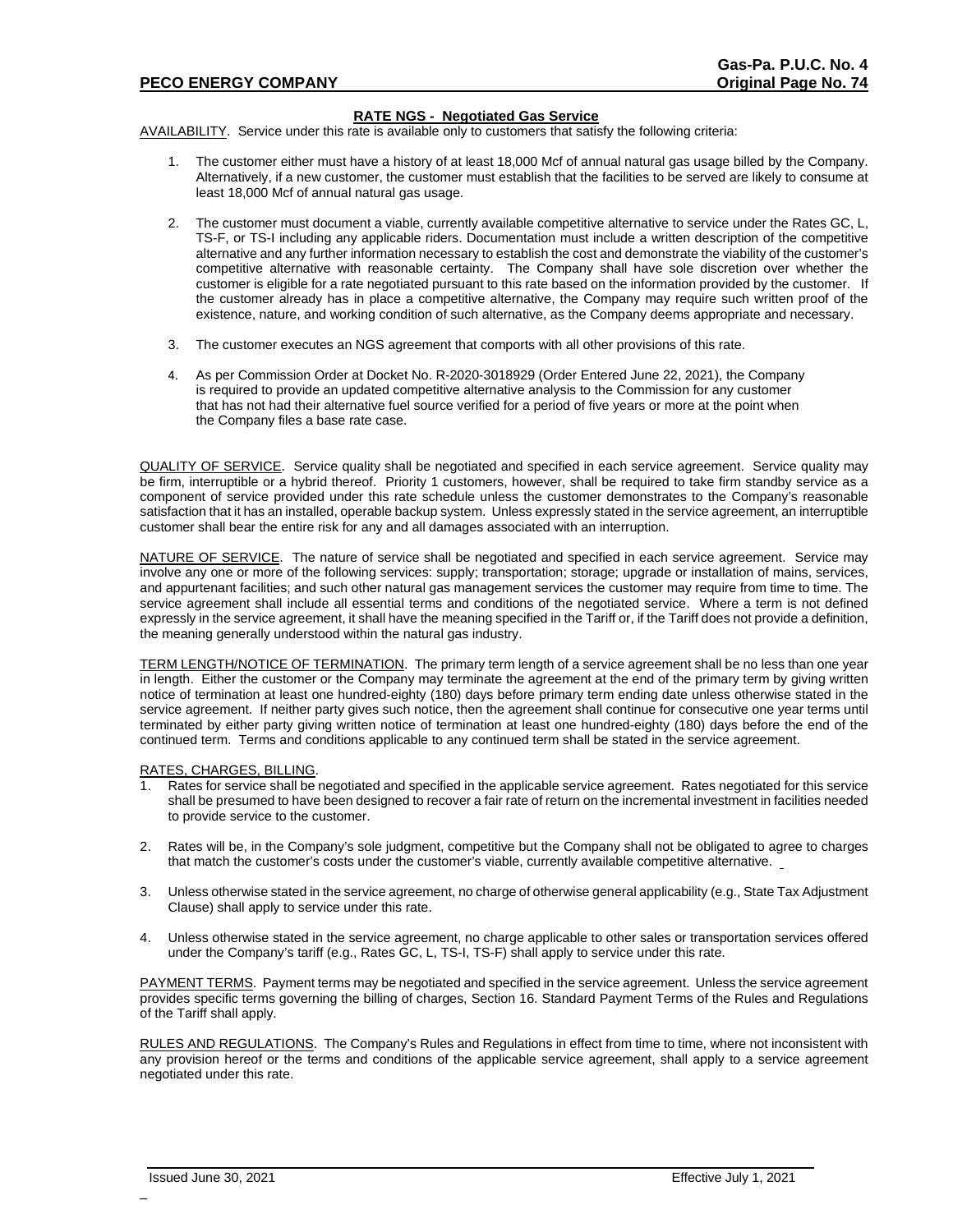# **RATE NGS - Negotiated Gas Service - Continued**

#### CREDITWORTHINESS

- 1. Prior to commencement of performance, or at any time during the term of service under this rate, Customer must provide financial information reasonably requested by the Company to ascertain Customer's ability to discharge its payment or other obligations under this rate. The Company shall be permitted to conduct financial evaluations during the term of the service agreement when information received by the Company indicates that the effective Credit Assurance has become unsatisfactory. The Company may charge \$100.00 for each evaluation up to two evaluations per calendar year.
- 2. Based on the Company's initial or subsequent credit evaluation, the Company may refuse, suspend or terminate service under this rate if the Customer fails to deliver the requested credit information or assurance of its ability to pay within ten (10) business days of such request. Credit Assurance may include (i) the required posting of an irrevocable letter of credit acceptable to the Company, (ii) a cash prepayment in an amount acceptable to the Company, (iii) a corporate guaranty or (iv) other security acceptable to the Company.
- 3. Upon five days prior written notice ("Notice Period") to an NGS customer, the Company may suspend or terminate service to the customer upon the occurrence of a Default Event. A Default Event shall mean (i) the failure by the customer to make, when due, any payment or perform any obligation required under the service agreement, (ii) any representation or warranty made by the customer shall prove to have been false or misleading in any material respect when made, (iii) the customer is subject to a Bankruptcy Proceeding, or (iv) the customer fails to post satisfactory Credit Assurance. If the customer cures the Default Event within the Notice Period, service will be continued by the Company pursuant to the terms of the service agreement.

#### CONFIDENTIALITY/PENALTY FOR DISCLOSURE.

- 1. The terms and conditions of a service agreement executed pursuant to this rate shall be considered "Highly Confidential and Privileged" by the parties and by the Commission.
- 2. "Highly Confidential and Privileged" shall mean that disclosure to any third party, non-governmental entity is likely to cause the non-disclosing party pecuniary and competitive damage not easily susceptible to quantification.
- 3. Unless disclosure is otherwise permitted, each party to a service agreement under this rate must agree not to oppose a legal action by a party that is designed to enjoin or otherwise prevent the other party from disclosing the terms and conditions of such service agreement to a third party.
- 4. Service agreements may be disclosed to a third party only: a) upon prior written authorization by the parties to the agreement; b) as necessary for the parties to administer and enforce the agreement; c) to an agent, attorney or consultant of either party which has executed an agreement in which it acknowledges the "Highly Confidential and Privileged" nature of the service agreement and agrees to be subject to these Confidentiality/Penalty for Disclosure provisions set forth herein; or d) pursuant to the order of a court of agency having appropriate jurisdiction. Disclosure under b) or d) shall be permitted only after the parties to the service agreement have been provided adequate prior notice and opportunity to prevent such disclosure or to seek an appropriate protective order.
- 5. Any disclosure by the customer in violation of this provision shall result in a penalty equal to 10% of the otherwise applicable rate for the remaining term of the agreement, or as otherwise set forth in the service agreement.

#### EXCLUSION OF RATE NGS PURCHASED GAS COSTS FROM SECTION 1307(f) CLAIM

Purchased gas commodity and interstate pipeline demand costs, and associated quantities of natural gas purchased to provide service to customers served under Rate NGS, shall be excluded from the Company's annual purchased gas cost filing under 66 Pa. C.S. § 1307(f), in accordance with Exhibit RAF-1 submitted by the Company at Docket No. R-00016366.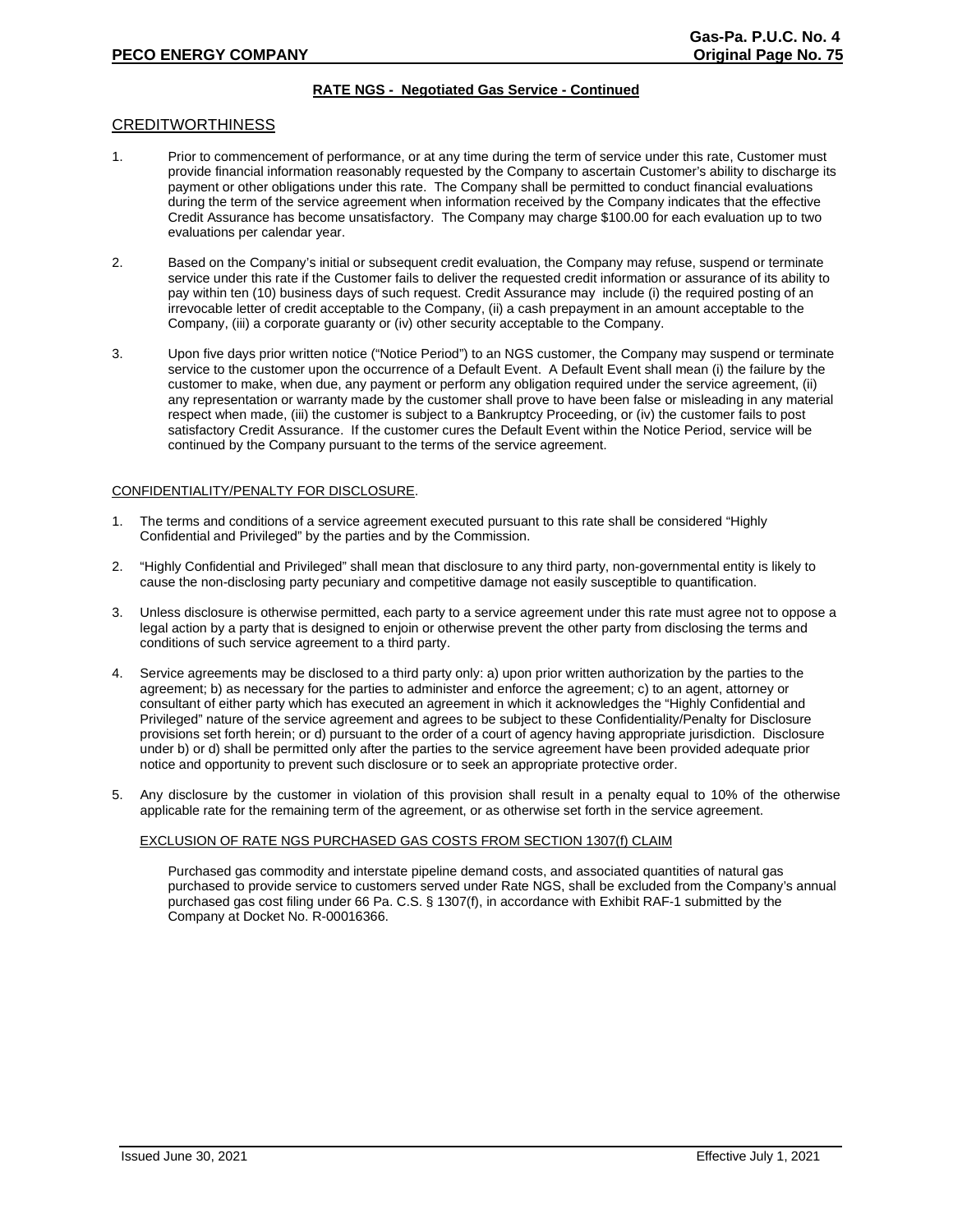## **APPLICABILITY INDEX OF RIDERS INTRODUCTORY STATEMENT**

 Customers under the different rates of this Tariff frequently desire services or present situations and conditions of supply which require special supply terms, charges or guarantees or which warrant modification of the amount or method of charge from the prices set forth in the rate under which they are supplied. Modifications for such conditions are defined by rider provisions included as a part of this Tariff. Riders may be employed when applicable, with or without signed agreement between the Customer and the Company as the case may require.

|                                       | <b>PAGE</b>    | RATES TO WHICH RIDERS APPLY |                  |                |                          |                          |                |                          |  |
|---------------------------------------|----------------|-----------------------------|------------------|----------------|--------------------------|--------------------------|----------------|--------------------------|--|
| <b>RIDERS</b>                         | <b>NUMBERS</b> | GR                          | $\underline{GC}$ | QL             |                          | <u>IS</u>                | <b>TSI</b>     | <b>TSE</b>               |  |
| Casualty                              | 77             | X                           | X                | X              | X                        | X                        | X              | X                        |  |
| Construction                          | 77             | $\overline{\phantom{a}}$    | X                | $\blacksquare$ | X                        | X                        | X              | X                        |  |
| Neighborhood Gas                      | 78             | X                           | $\blacksquare$   |                |                          |                          |                |                          |  |
| Receivership                          | 80             | X                           | $\times$         | X              | X                        | X                        | X              | X                        |  |
| <b>Temporary Service</b>              | 80             | X                           | X                | $\blacksquare$ | X                        | $\overline{\phantom{0}}$ | $\blacksquare$ | $\overline{\phantom{a}}$ |  |
| <b>Customer Assistance</b><br>Program | 81             | X                           | -                |                | $\overline{\phantom{0}}$ | ٠                        |                |                          |  |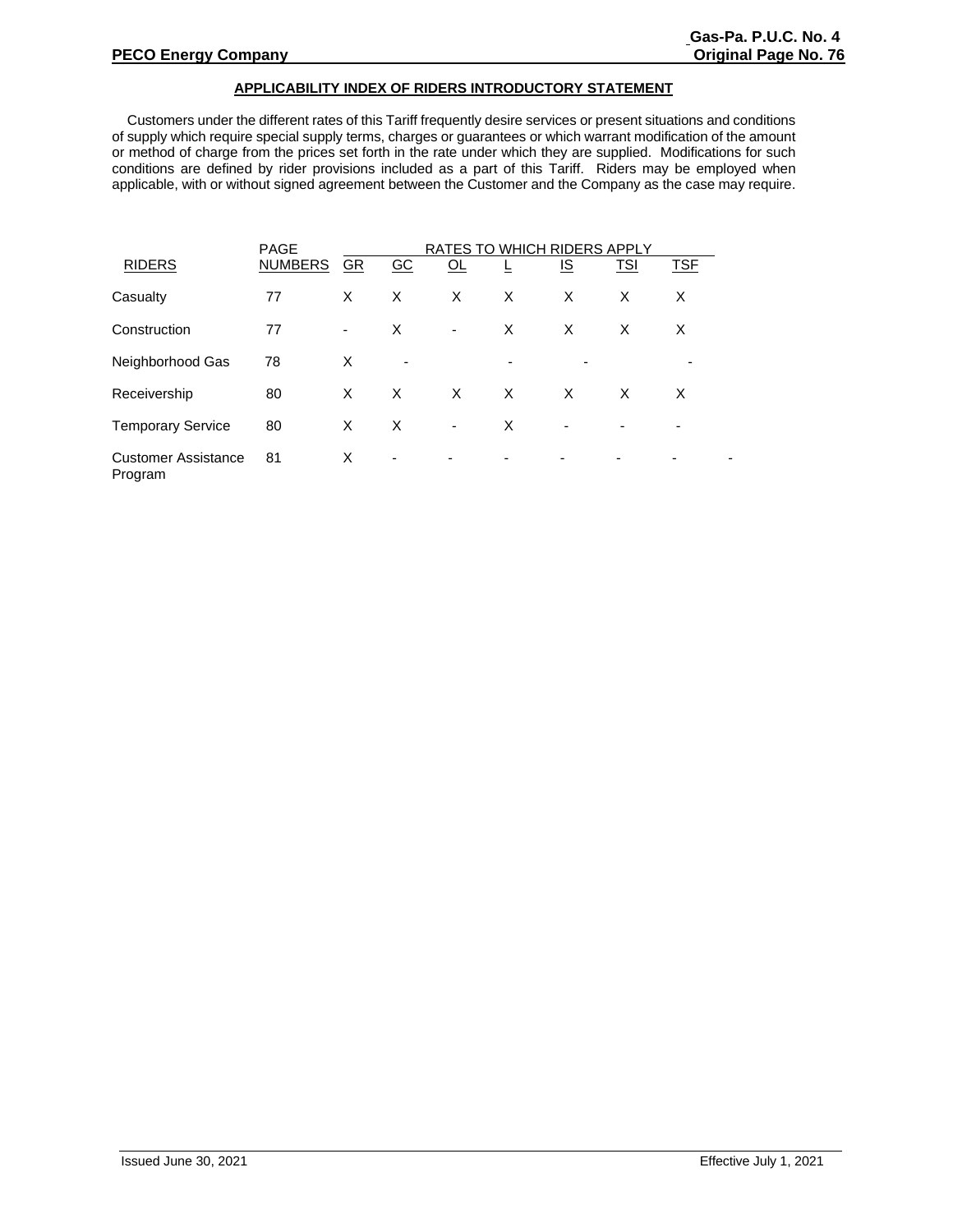## **CASUALTY RIDER**

APPLICABILITY. To service delivered during a period when a Customer is prevented for a length of time in excess of 48 hours from using all or a substantial part of the amount contracted for by reason of strike, riot, fire, storm, flood, drought, interference by civil or military authorities, or any other cause beyond the Customer's control.

NOTICE REQUIRED. Written request shall be made to the Company for the application of this rider with advice as to the extent of the interruption, its date, cause and probable duration.

GUARANTEES WAIVED. Guarantees of revenue under the Customer's contract shall be suspended during the period of the interruption, but shall be restored when the cause of interruption shall cease, be removed or remedied.

BILLS PRORATED. Bills for service supplied shall be prorated, based upon the actual level of operation during the period of suspension of guarantees.

RETURN TO NORMAL USE. The Customer shall use reasonable diligence in resuming the use of service provided in the Customer's contract.

TERM. The contract term shall be extended for a period equal to the period of suspension so that the Company shall secure a working term at full connected load equal to the term of the contract.

#### **CONSTRUCTION RIDER**

APPLICABILITY. To service supplied during a preliminary operating or construction period while the load is being built up to normal level or during a receding load period after the expiration of a standard contract term while a business is in process of dissolution.

GUARANTEE WAIVED. The guarantee minimum of a contract will be waived during the expanding load period preceding the operation within the load limits provided in the contract or the receding load period subsequent to the fulfillment of a contract term.

RIDER TERM. The total term of application of this rider during the preliminary or construction period shall be 6 months subject to the option of the Company to grant not more than two successive renewals of the rider term on major construction projects. Its application subsequent to the completion of a contract term shall be for not more than one year.

CONTRACT TERM. The termination date of a contract for service to permanent installations to which this rider is applied shall be extended for a period corresponding to the total time of the rider application during start up, construction or extension of the Customer's plant so that the Company will be assured the business represented by service to the total connected load for the term provided in the contract.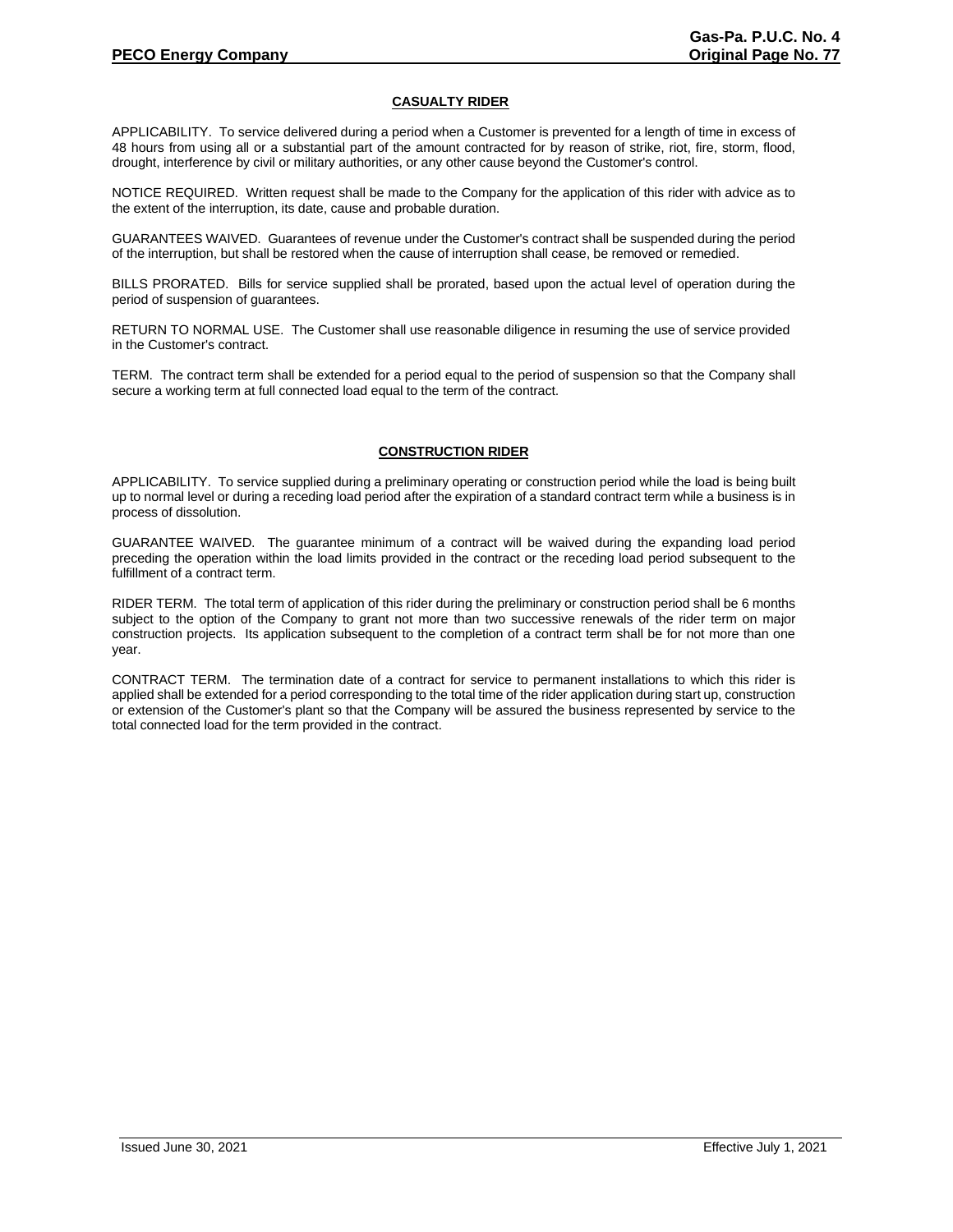# **NEIGHBORHOOD GAS PILOT RIDER (NGPR)**

#### **AVAILABILITY**

The Neighborhood Gas Pilot Rider (NGPR) is available to any existing residential neighborhood that: (1) applies for natural gas service within the Company's service territory under Rate Schedules GR or CAP; (2) would be required to pay the portion of the main extension and service line project costs that exceed the Company's capital investment under Rule No. 7 – Extensions of the Company's gas service tariff ("Rule No. 7") for an extension of the Company's distribution facilities needed to furnish natural gas service to a neighborhood; and (3) meets the Program Criteria set forth below.

The NGPR will close for new main extension projects on June 30, 2026 unless the Company decides to extend this program and the extension is approved by the Commission. The Company reserves the right to suspend the pilot program if, in its sole judgment, critical safety or reliability related issues require that the resources that would be used to implement the NGPR are needed to maintain safe and reliable natural gas service to its existing customers. The Company shall be the sole judge in establishing what constitutes a neighborhood when determining the availability under this pilot program.

#### **NATURE OF THE NGPR**

The NGPR provides customers in a neighborhood an alternative method of making the payment required by Rule No. 7 when the extension of distribution facilities needed to serve eligible new customers is not economically justified based on the anticipated revenues from natural gas distribution service that would be provided to customers served by such extension. The NGPR provides for a fixed charge (NGPR Charge) to be added to the customer's bill or an option to pay via a lump sum payment. The NGPR Charge shall be calculated separately for each main extension project and shall be based on the cost of that particular project in the manner described below for each customer served from such main extension project.

#### **PROGRAM CRITERIA**

For a main extension project to qualify for the NGPR, the neighborhood must consist of 2 or more existing residences, and the cost for such project must equal or exceed \$15,000 and must meet the following additional criteria:

(1) A minimum of twenty percent (20%) of the existing residences located along the new main extension must commit to receive natural gas service by signing an agreement prior to the start of construction.

(2) The Company must have adequate system capacity to serve the customers that are eligible to receive natural gas service from the main extension; and

(3) The Company's total investment under this pilot program is limited to no more than \$25,000,000 over five (5) years. The five-year period that this pilot program is in effect shall commence on July 1, 2021 and, as set forth above, shall close on June 30, 2026.

## **CALCULATION OF THE NGPR CHARGE**

A Net Present Value (NPV) economic test (based on 40 years of revenue for each customer) shall be used to determine the payment required by Rule No. 7.

Pursuant to Rule No. 7, if the NPV of the capital investment (excluding 40 feet gas main allotment per existing residence) and the associated estimated revenues is less than zero, a customer is required to make a payment to the Company in an amount that would produce an NPV of zero, exclusive of any tax on the NGPR For purposes of this NGPR, however, in calculating the NPV, the anticipated revenues from natural gas service shall consist of: (1) the revenues from 20% (or greater) of eligible customers signing a contract prior to the start of construction to take natural gas service in the first year, which is one of the Program Criteria that must be satisfied for a project to be eligible for the NGPR; and (2) additional revenues will be applied in the first year based on the assumption a minimum of 66% of the eligible customers within the project area will sign a contract for natural gas service within 20 years of the completion of the project.

Capital investment shall include the total cost of new main(s) (excluding 40 feet gas main allotment per existing residence) and service facilities installed under the NGPR, excluding the costs of meters and meter installations, to serve eligible customers.

Estimated revenues shall be based on the applicable variable distribution charge rate set forth in the Company's gas service tariff, the estimated annual consumption and the portion of the fixed distribution charge that is attributable to the capital costs of a service line.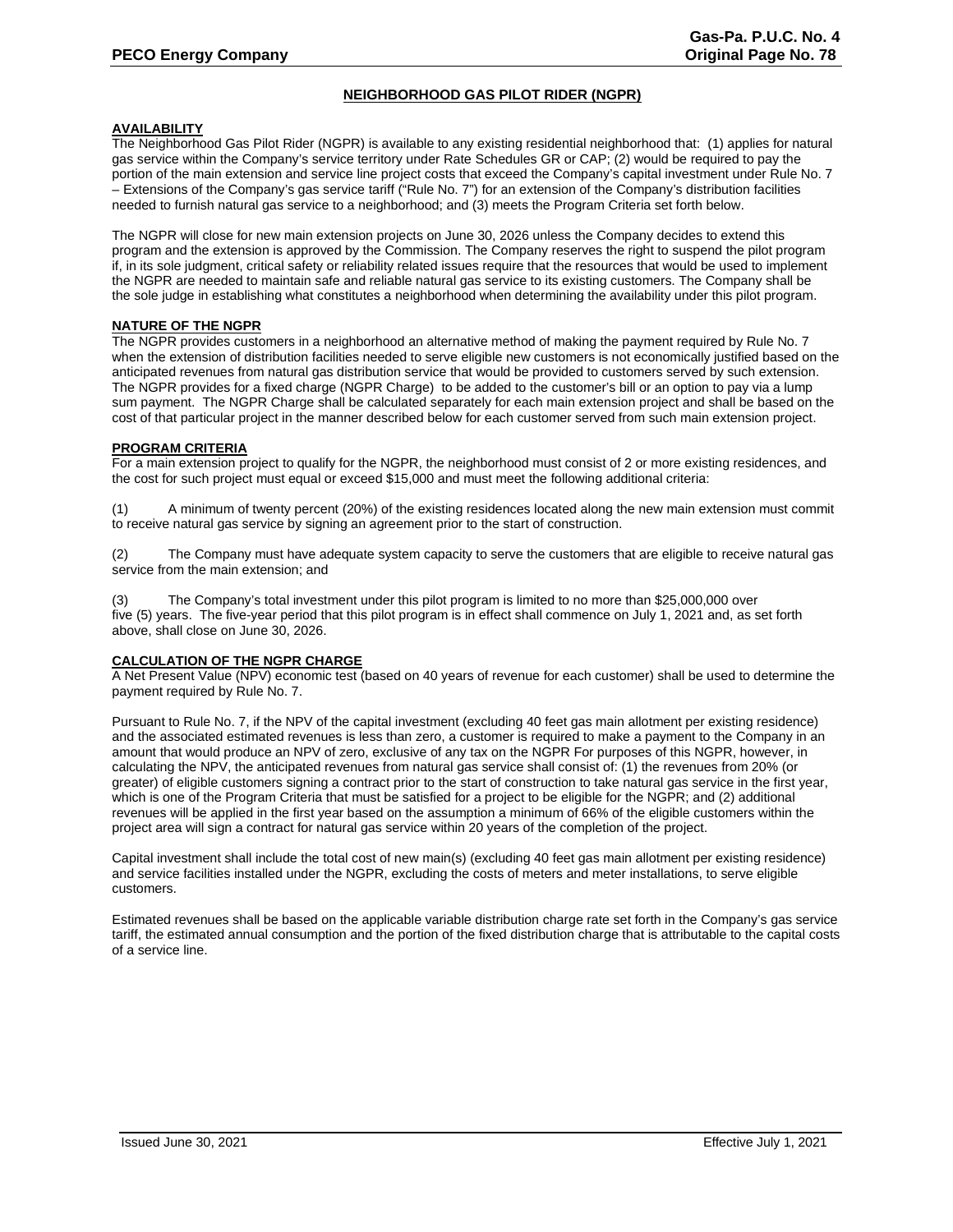# **PECO Energy Company Company Company Company Company Company Company Company Company Company Company Company Company Company Company Company Company Company Company Company Company Company Company Company Company Company C**

# **NEIGHBORHOOD GAS PILOT RIDER (NGPR) - Continued**

Because the NGPR permits payment over time, rather than a lump-sum payment prior to the start of construction of main extension projects, as Rule No. 7 requires, the NGPR Charge will recover a reasonable return on the Company's capital investment in new facilities installed pursuant to the NGPR. For purposes of the NGPR calculation, the discount rate shall be determined on the basis of (1) the Company's capital structure and cost of long-term debt set forth in the Company's latest year-end Quarterly Earnings Report submitted to the Commission by March 31 of a year for the period ending December 31 of the previous year; and 2) the cost of equity approved in the most recent base rate case or, in the absence of a Commission determination or Commission approval of a stipulated cost of equity, the cost of equity that the Commission has determined should apply to Distribution System Improvement Charge ("DSIC") investment.

The NGPR shall be calculated to enable the project to have an NPV of zero based upon the above cost of capital. The resulting charge shall be increased by 1% by dividing the calculated rate by 0.99 to reflect an adjustment for uncollectible accounts expense.

#### **BILLING**

The NGPR Charge shall appear as a fixed monthly charge on the customer's bill.

The NGPR Charge calculated for a specific main extension will apply to all customers taking service from that main extension including any future customers that connect after the first year of the project.

For CAP customers, the NGPR charge will not be subject to the CAP discount.

If a customer fails to pay the full amount of any bill, a late payment charge of one and one-half percent (1.5%) per month will accrue on the portion of the bill that is unpaid on the due date.

#### **PAYMENT TERMS**

NGPR Charges shall be calculated based on input data specific to each project undertaken pursuant to the NGPR and shall be in effect for 20 years for each customer taking gas service from the main installed under this pilot within 20 years after the project has been completed.

The customer shall retain the right to pay the present value of the remaining monthly payments at any point in time during the 20 year period. Payments shall be present valued using PECO's after-tax cost of capital which shall be based on the sources as described above.

Service shall not be terminated for non-payment of this charge during the pilot program.

The STATE TAX ADJUSTMENT CLAUSE applies to this rider.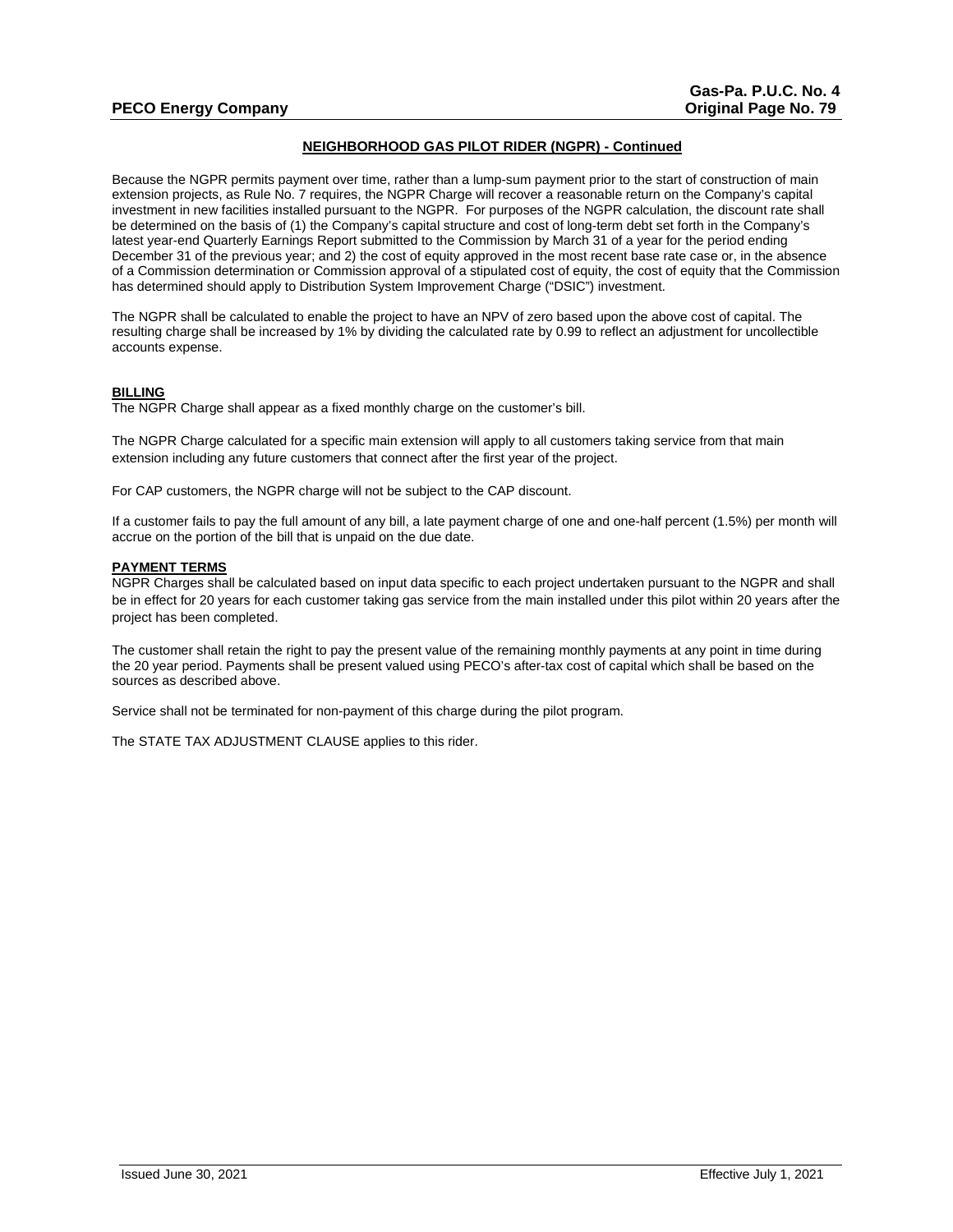## **RECEIVERSHIP RIDER**

APPLICABILITY. To service supplied a Receiver-Trustee for the continued operation of a property formerly under contract for its gas service requirements.

AUTHORITY FOR OPERATION. The Receiver-Trustee shall possess the authority under appointment by Court, through an order duly entered, to operate premises recited in a contract for gas service under which the Company has been supplying gas.

ACCEPTANCE. The Receiver-Trustee shall accept and adopt for the continuation of the supply of gas service the contract therefore in effect, including all of its provisions, and agree to pay the Company for all service furnished hereunder during the receivership-trusteeship at the rate specified therein.

BILLING. The Company reserves the right to render bills on a biweekly basis. To provide for biweekly billing under this rider, the provisions of the applicable rate and rider, if any, will be modified as follows:

- (a) Where applicable, all references to monthly or month will be changed to biweekly or biweek.
- (b) Where applicable, the commodity charge will be determined on a monthly basis and multiplied by 14/30ths (0.4667).
- (c) The monthly rate per lighting device for Rate OL will be multiplied by 0.4667.
- (d) The minimum charge will be determined on a monthly basis and such sum will then be multiplied by 0.4667 to determine the minimum charge for the billing period.
- (e) A discount of 0.4% will be applied to the total bill.
- (f) A bill will be rendered biweekly covering the charges for the preceding billing period and such bill shall be paid within fifteen (15) days after receipt thereof.

CONTRACT TERM. The completion of the term of the contract taken over, or as terminated by the discharge of the Receiver-Trustee, or as arranged with the Receiver-Trustee for the continuation of supply under the standard terms of this Tariff.

## **TEMPORARY SERVICE RIDER**

APPLICABILITY. To the supply of service for a temporary period.

AVAILABILITY. Temporary service will be supplied only when the Company has available unsold capacity from which to furnish it and its supply will not in any way interfere with service to other Customers.

INVESTMENT IN SUPPLY FACILITIES. The cost of the connection and disconnection of the service supply and of any equipment and extension of facilities required to furnish the temporary service under the applicable rate shall be paid by the Customer, but such payment shall not confer upon, nor entitle the Customer to any title to, or right of property in, said facilities and equipment.

MINIMUM TERM. Application of this rider shall not, for billing purposes, be considered to be for a period of less than one month.

CONTRACT TERM. Short term arrangements as agreed upon.